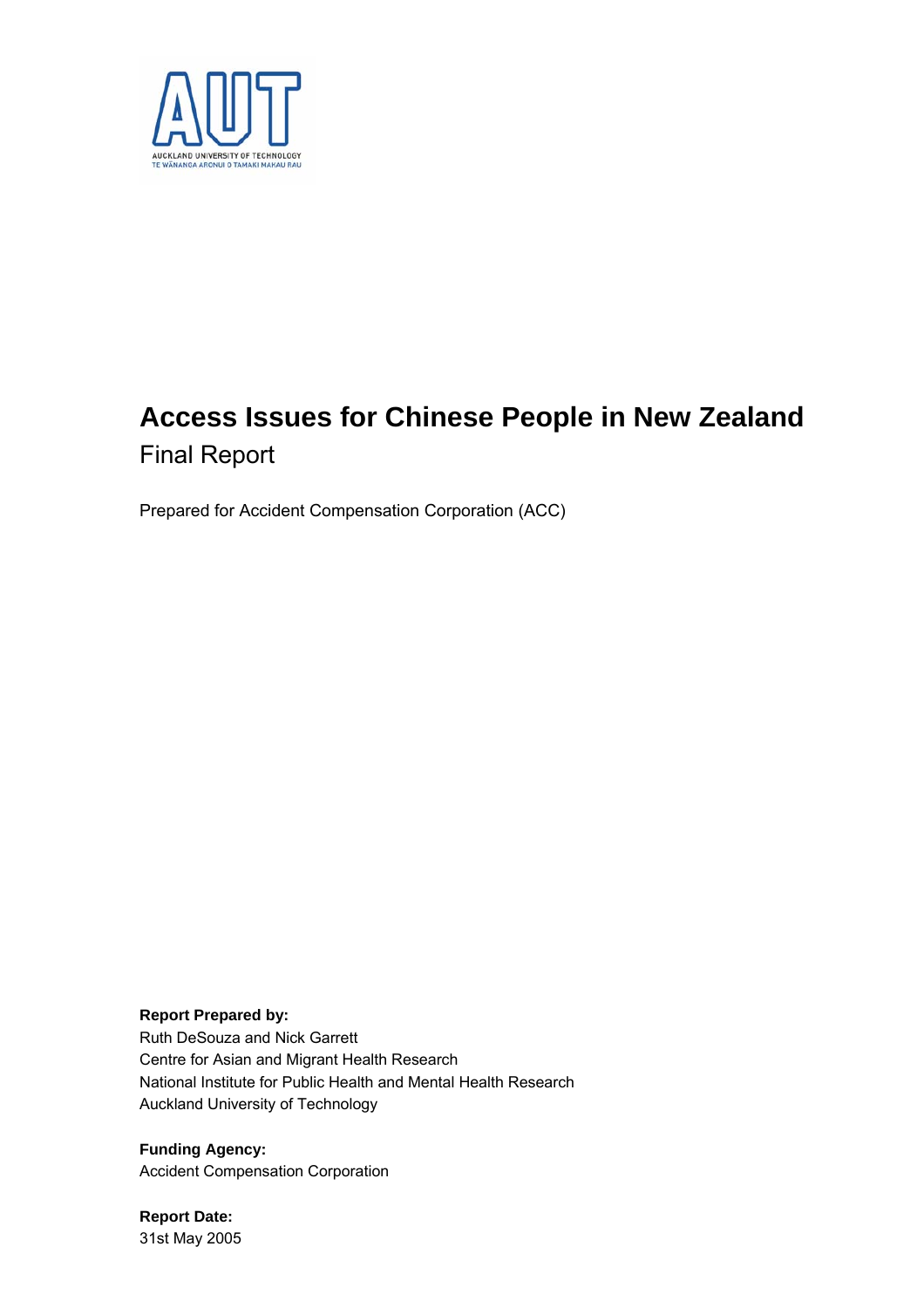# **Acknowledgements**

Vivian Cheung, National Asian Development Manager, Accident Compensation Corporation (ACC) for sponsoring the research; Marian Ngai, Chairperson of Chinese Social Workers Interest Group of Aotearoa New Zealand Association of Social Workers (ANZASW) for facilitating the survey process; Asian Wellbeing Foundation for the use of the data; Chad Paraone, General Manager, Māori Development and Customer Access, ACC for supporting the research; and Maybelle Chan for entering the data.

**Disclaimer**: The views of this report might not necessarily be the views of the Accident Compensation Corporation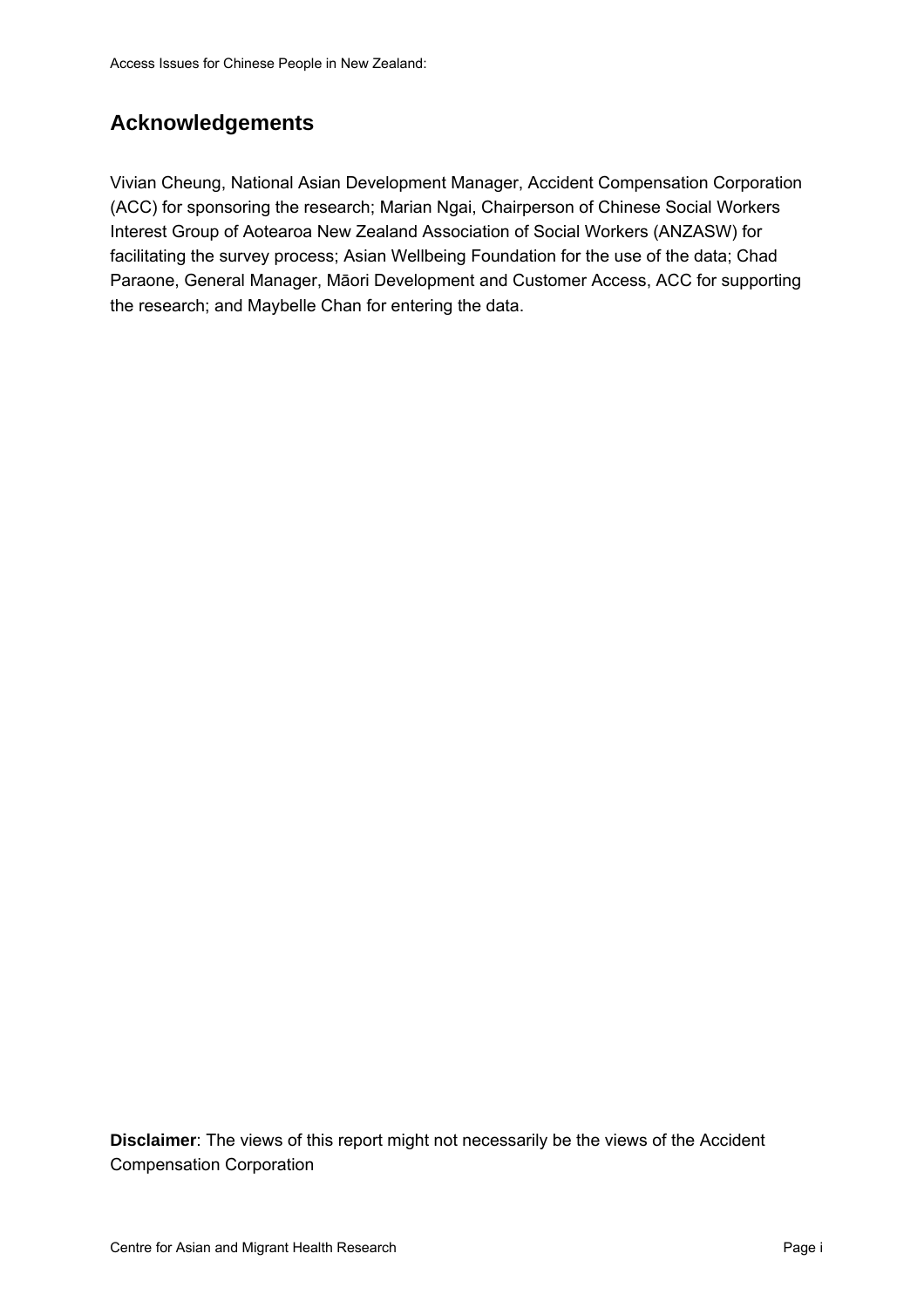# **Table of Contents**

| Different cultural understandings of health and illness and health care systems4 |  |
|----------------------------------------------------------------------------------|--|
|                                                                                  |  |
|                                                                                  |  |
|                                                                                  |  |
|                                                                                  |  |
|                                                                                  |  |
|                                                                                  |  |
|                                                                                  |  |
|                                                                                  |  |
|                                                                                  |  |
|                                                                                  |  |
|                                                                                  |  |
|                                                                                  |  |
|                                                                                  |  |
|                                                                                  |  |
|                                                                                  |  |
|                                                                                  |  |
|                                                                                  |  |
|                                                                                  |  |
|                                                                                  |  |
|                                                                                  |  |
|                                                                                  |  |
|                                                                                  |  |
|                                                                                  |  |
|                                                                                  |  |
|                                                                                  |  |
|                                                                                  |  |
|                                                                                  |  |
|                                                                                  |  |
|                                                                                  |  |
|                                                                                  |  |
|                                                                                  |  |
|                                                                                  |  |
|                                                                                  |  |
|                                                                                  |  |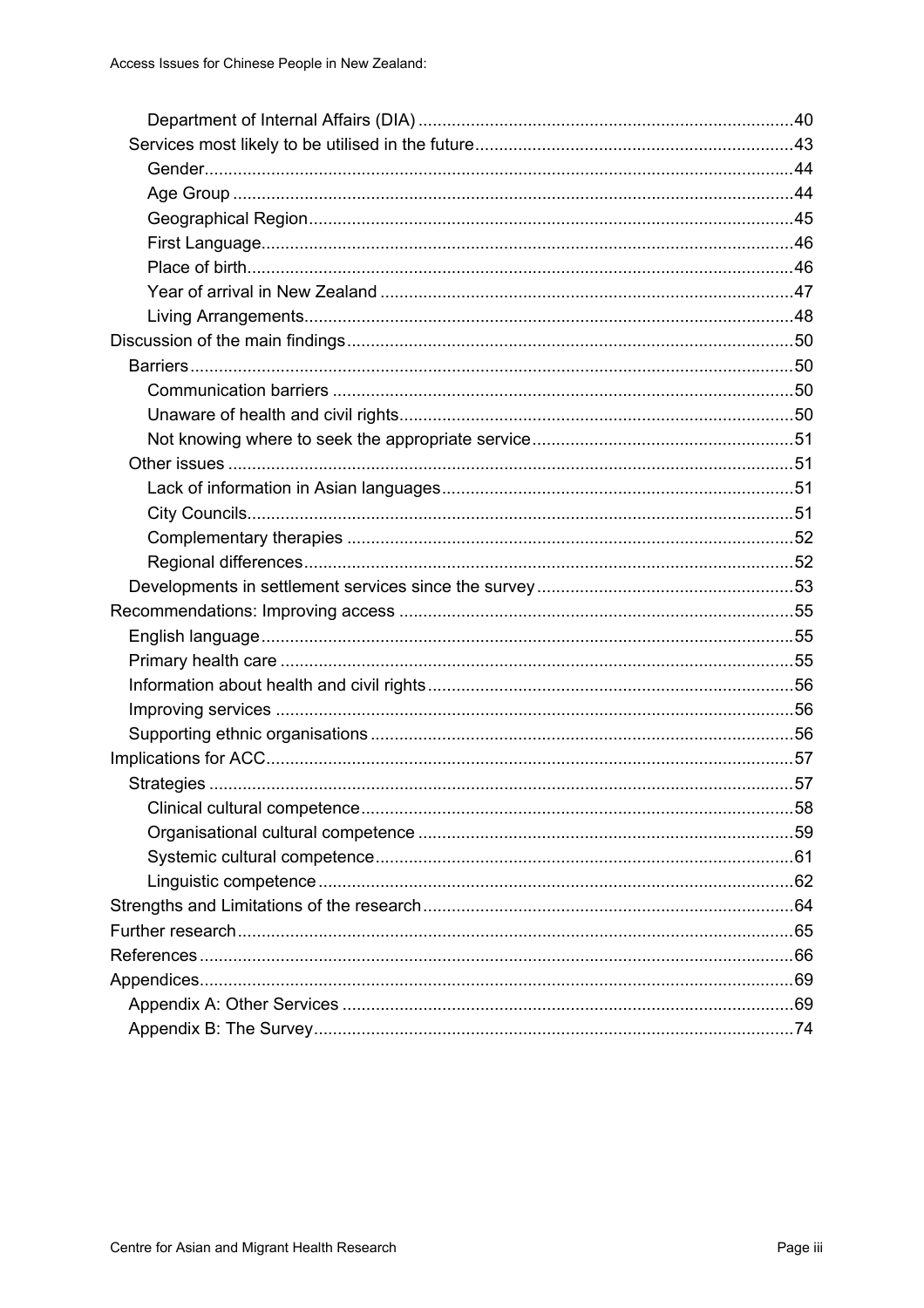# **Index of Tables**

| Table 15: Top 3 services Accessed by Gender, Excluding City Councils. 24    |  |
|-----------------------------------------------------------------------------|--|
|                                                                             |  |
| Table 17: Top 3 Services Accessed by Age Group, Excluding City Councils. 24 |  |
|                                                                             |  |
|                                                                             |  |
|                                                                             |  |
|                                                                             |  |
|                                                                             |  |
|                                                                             |  |
|                                                                             |  |
|                                                                             |  |
|                                                                             |  |
|                                                                             |  |
|                                                                             |  |
|                                                                             |  |
|                                                                             |  |
|                                                                             |  |
|                                                                             |  |
|                                                                             |  |
|                                                                             |  |
|                                                                             |  |
|                                                                             |  |
|                                                                             |  |
|                                                                             |  |
|                                                                             |  |
| Table 40: Future Service Utilisation According to Geographical Region45     |  |
|                                                                             |  |
|                                                                             |  |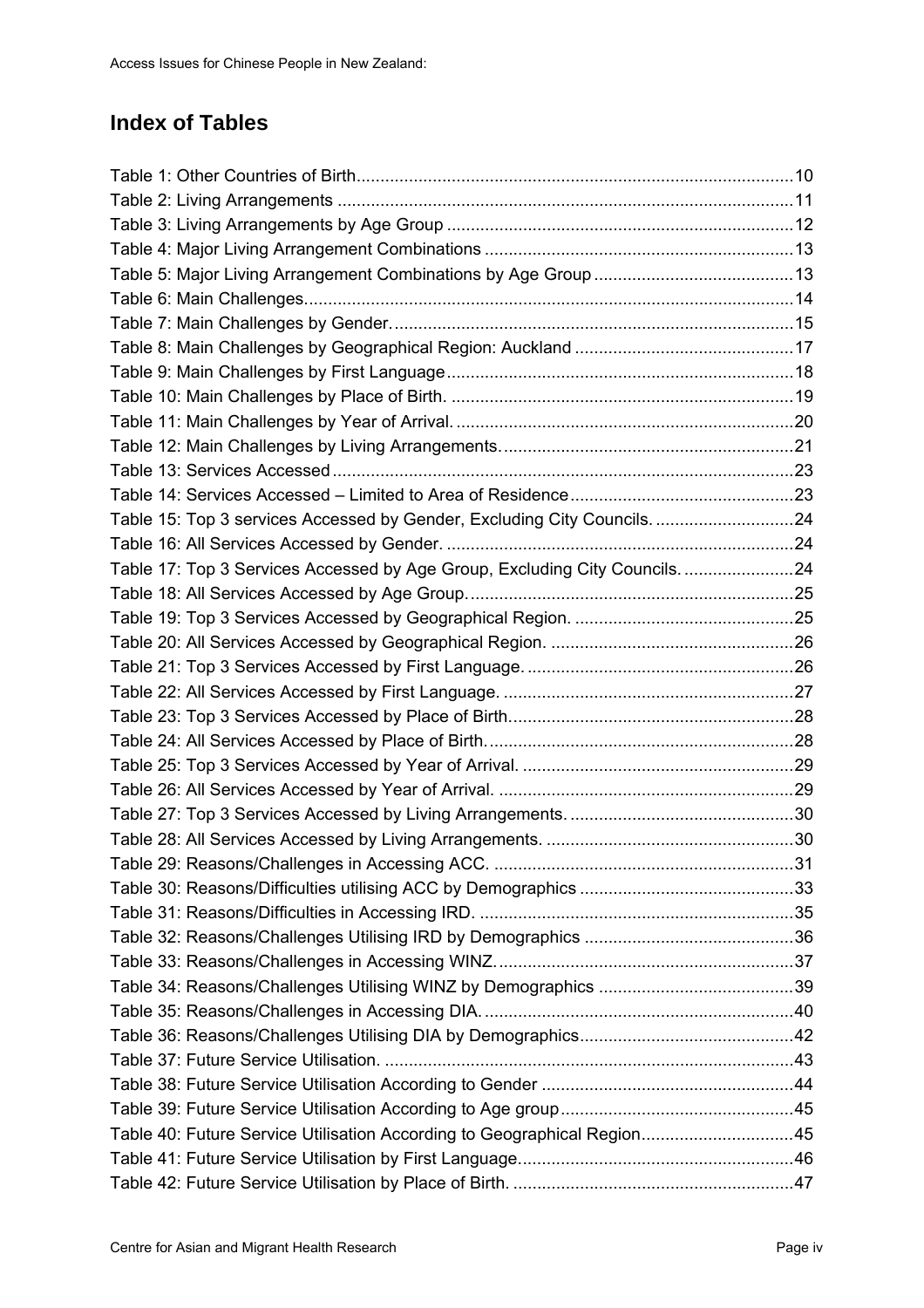# **Index of Figures**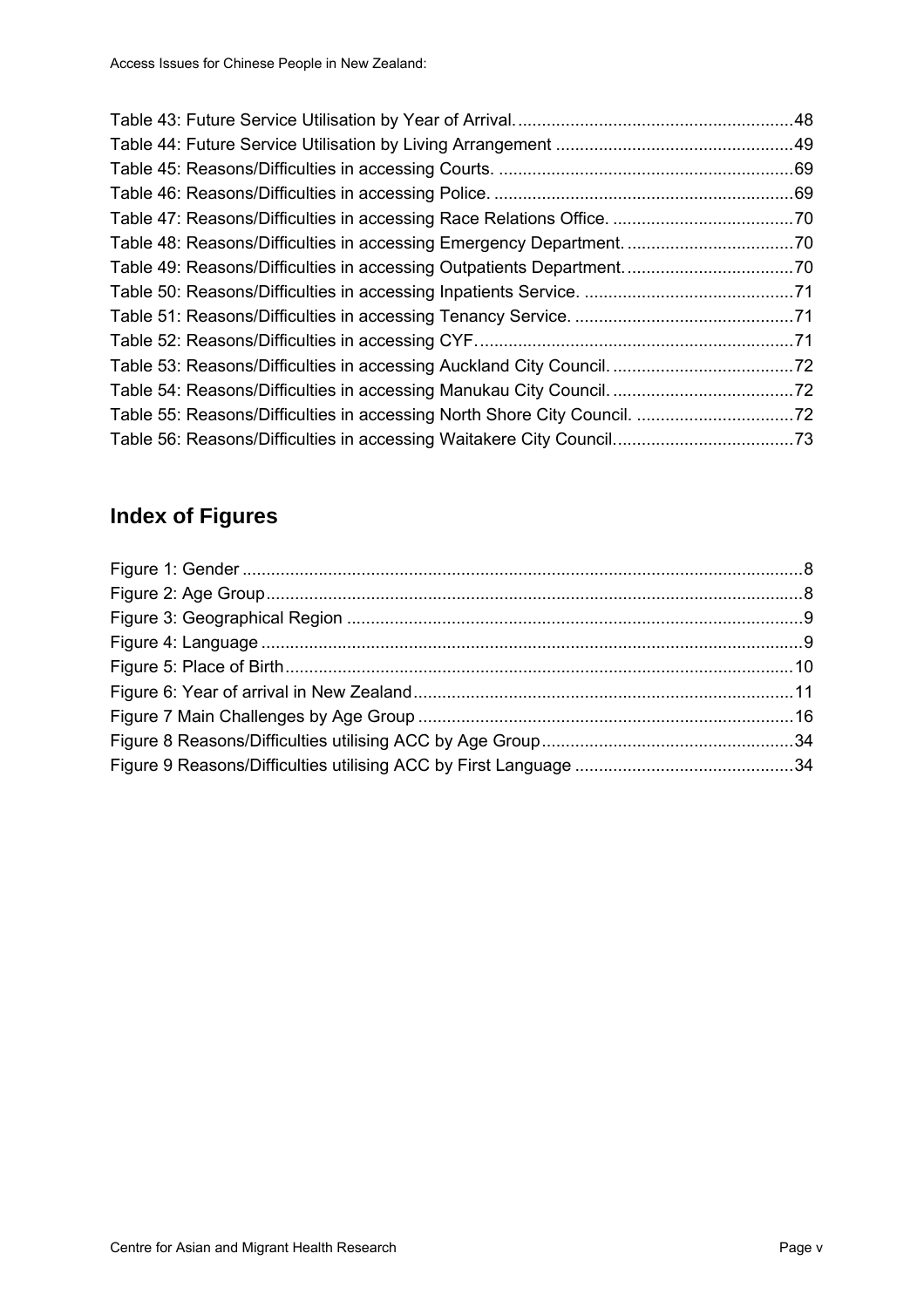# <span id="page-6-0"></span>**Executive summary**

Asians are a growing population in New Zealand. By 2016 they are expected to make up 9% of New Zealand's and 20% of the Auckland Region's total population. As such the health and social service needs of Asians must be considered by service providers.

This report details the analysis of data collected through a Chinese Health and Social Services Survey. The survey aimed to identify what barriers existed for Chinese people accessing health and social services in Auckland. The survey was carried out in Chinese and conducted by the Asian Wellbeing Foundation and The Chinese Social Workers group of the Aotearoa New Zealand Association of Social Workers (ANZASW) in 2001. Participants were asked for their views on a number of services and agencies, including hospital services, local government councils, Inland Revenue Department, Police and Accident Compensation Corporation. The survey was opportunistically collected during the 2001 Chinese Health and Social Service Expo and completed by 2,010 individuals attending the expo. Auckland University of Technology (AUT) access to the translated survey data was granted by the Asian Wellbeing Foundation and that data entry and analysis was completed with the support of ACC which has commissioned this report.

Since the survey was conducted there have been further developments in terms of settlement services and these are also discussed in order to contextualise the findings. The report concludes with a section on the implications and recommendations of these findings for the Accident Compensation Corporation (ACC).

The key findings of the research include a lack of English language proficiency leading to communication difficulties and knowledge gaps, for example, being unaware of what services are available; the important role of primary healthy care and General Practitioners (GP's) in particular as a first point of contact and a lack of awareness of the health and civil rights of citizens in New Zealand. The research identified regional differences in terms of the place of birth of respondents and, in particularly, it was noted that Chinese respondents who were born in Mainland China experienced more communication difficulties than those born in Hong Kong or Taiwan. The strengths of this survey were that questions of access went beyond health and well being and were broadened out to incorporate local government services, and that the survey provides information on an area that has not been well researched in the past. The limitations to the research include that the survey was opportunistic and therefore may not be representative of the Chinese population in general; the target population attending the expo may be those with an interest in health issues; and that the questionnaire design is not scientifically robust.

Barriers identified included lack of language proficiency of respondents, lack of knowledge about civil rights and problems accessing GP's.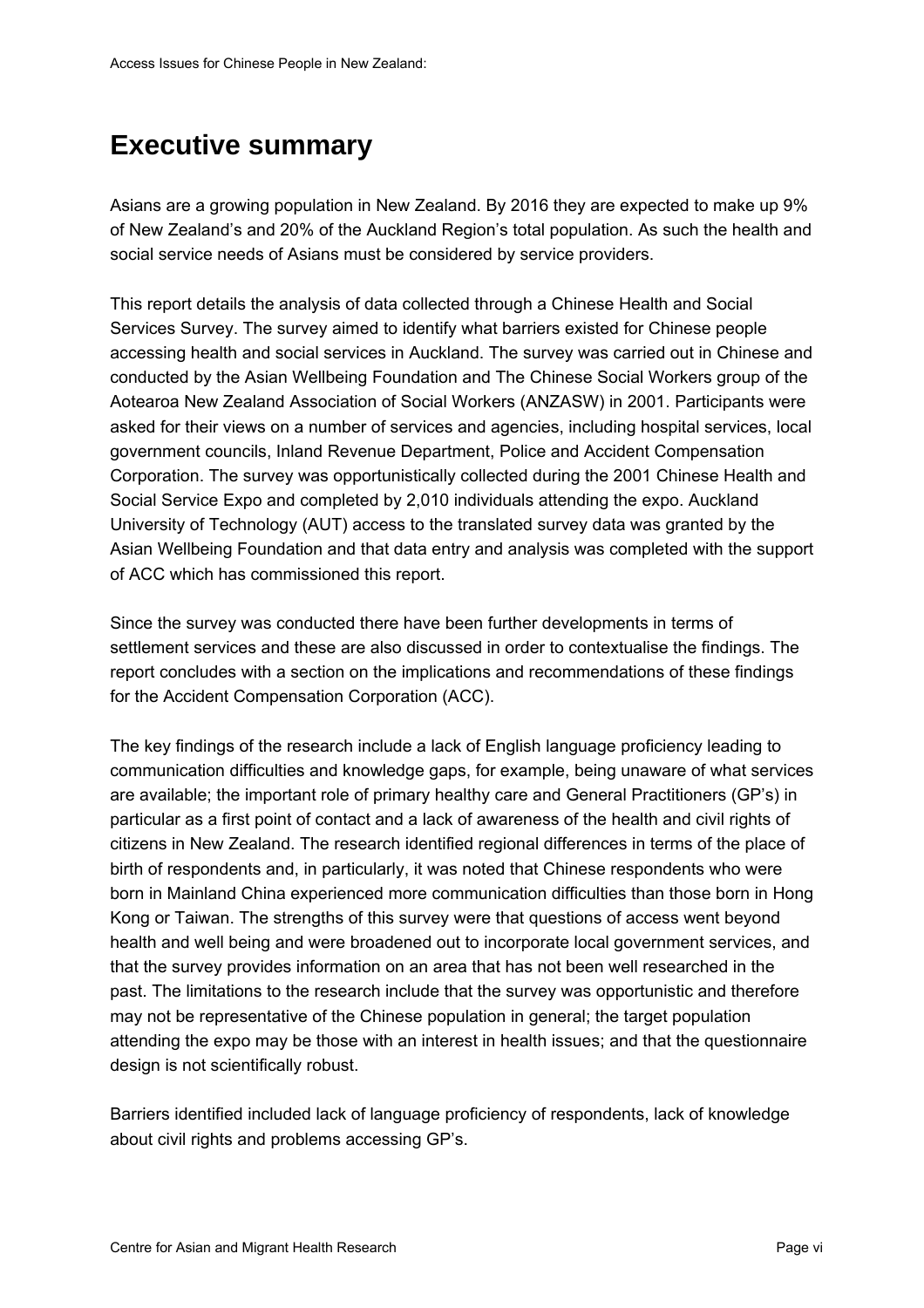Recommendations from this report include:

- Recognise English language proficiency as a key settlement enhancer. Strategies are needed to ensure that Chinese migrants are aware of Language Line and encouraged take up their 'English for Migrants' language courses.
- **•** Improve responsiveness in the primary care arena. This is often the first point of access to health care.
- Ensure that Chinese clients are aware of the Code of Health and Disability Services Consumers' Rights.
- Improve the capacity and responsiveness of services, by providing access to advocacy services, improve the quality and quantity of interpreter services and provide Chinesewritten pamphlets and develop the role of ethnic support workers.
- Support the work of existing community organisations.

With regard to specific implications for ACC relating to access issues, it is recommended that a framework of cultural competence be developed. This includes clinical cultural competence (staff training and workforce development, education of the Chinese community, develop standards); Organisational competence (recruit ethnic workers, form partnerships with ethnic community organisations); Systemic cultural competence (ethnicity data collection) and Linguistic competence (interpreters, language materials).

The authors believe that this report will be a useful resource to inform future policy and practice, the report will be of value to service users, ethnic communities, other agencies, policy makers and academic institutions.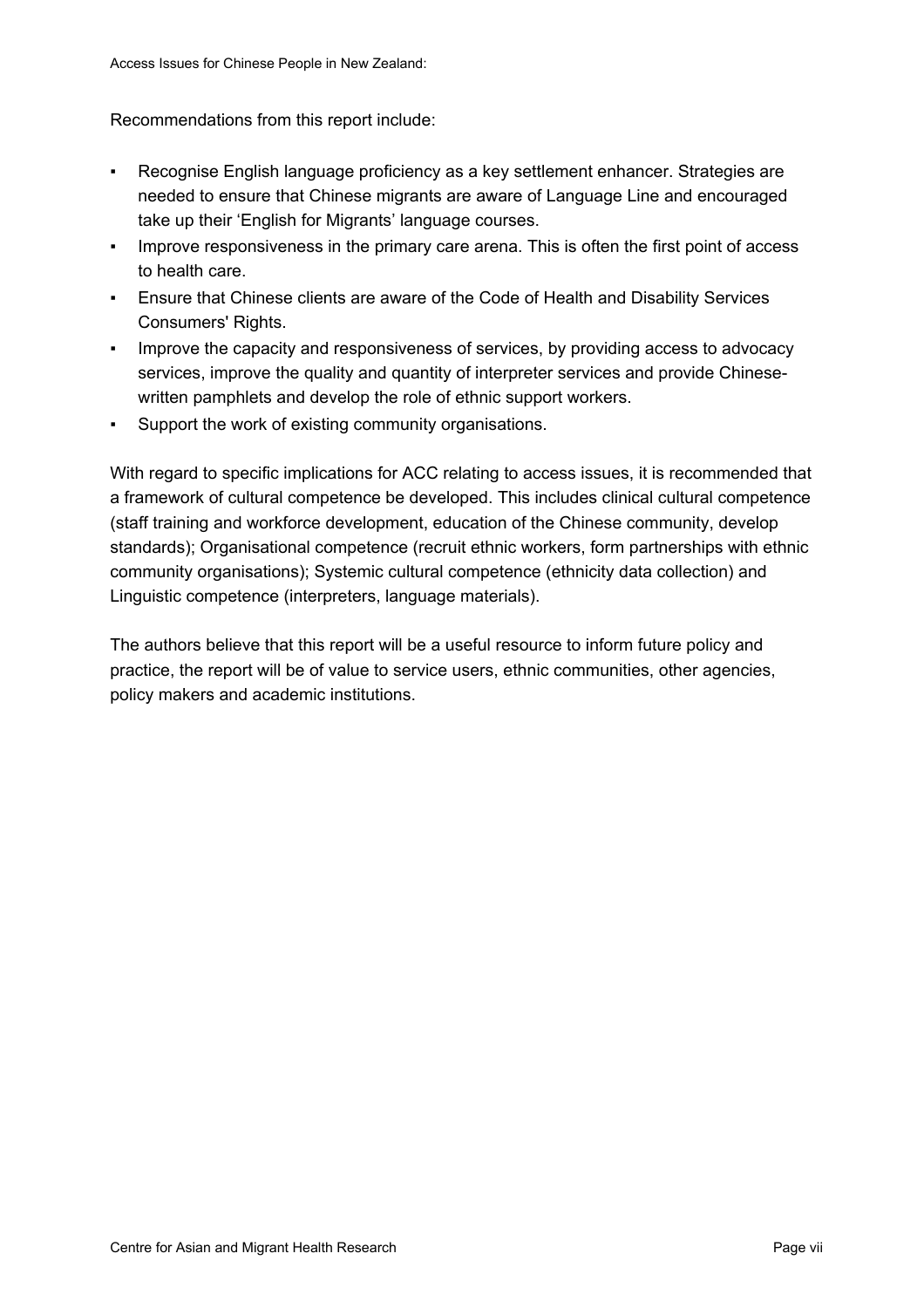# <span id="page-8-0"></span>**Introduction**

The Asian population of New Zealand has increased significantly in recent years so that by 2016 Asians are expected to make up 9% of New Zealand's population and 20% of the Auckland Region's total, of which Chinese comprise a majority group. This has significant implications for health and social service delivery and raises issues that must be considered by providers of such services. This final report provides analysis on data collected through the Chinese Health and Social Services Survey to identify barriers for Chinese people accessing health and social services and issues relating to their migration and settlement experience with implications and recommendations for the Accident Compensation Corporation (ACC).

Data was collected during 2001 and since this time there have been substantial developments in settlement services as well as an increasing awareness of the needs of migrants from non-English speaking backgrounds. A brief overview is provided of developments in the settlement sector.

This final report is an update of the preliminary report and academic and grey literature have been integrated with the research findings which focus on the issues experienced by Asian people in terms of health, treatment and other social and government services. The contextualisation of the research and literature findings as they relate to ACC is then presented. Micro and macro strategies are suggested including a framework of cultural competence and recommendations for future research are made from the authors of this report. In particular the need to not only focus on the problem of access which has been widely researched, but to also research the implementation and assessment of interventions aimed at improving access to services. The report concludes by addressing the limitations of the findings such as methodology and survey instrument design.

# **Background**

Access to services such as health and education, and information are critical for migrants from the time they arrive in the country (Dunstan, Boyd, & Crichton, 2003). Lack of knowledge can prevent people using services to which they are entitled, which is of particular concern when these services can help ease the settlement process. This report provides the results of a survey of access issues for Chinese people in New Zealand which enhances understanding of the needs of Chinese migrants as well as recommending some strategies to address difficulties. This report fills some of the gaps in knowledge about the needs of Chinese people, as previous research has focused on public health and population-wide approaches (Asian Public Health Project Team, 2003) or surveyed people living in a limited area, such as the Asian people and health professionals who were surveyed in North and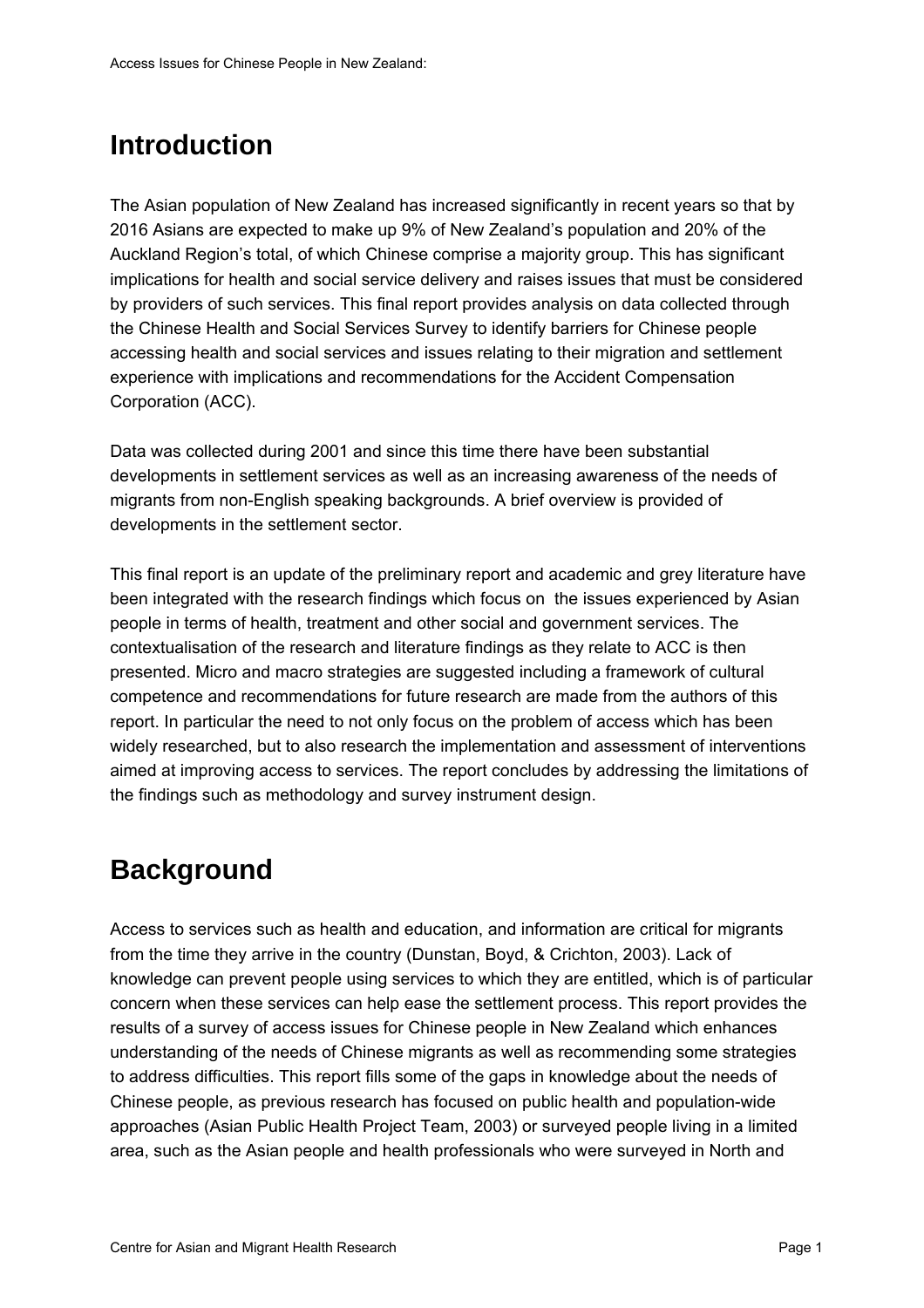<span id="page-9-0"></span>West Auckland within the Waitemata District Health Board catchment area (Ngai, Latimer, & Cheung, 2001).

# **Literature Review**

The concept of access has been poorly operationalised, meaning different things in different contexts. This review focuses on access to health services but is intended to be extended to the provision of broader services. In the United States it refers to insurance cover whilst in Europe it is used more subtly to refer to the ability to obtain particular services, of a particular quality "subject to a maximum level of personal inconvenience and cost while in possession of a specified level of information" (Goddard & Smith, 2001, p.1151). According to Szczepura (2005) access is about more than the provision or uptake of services, it is about "equal care" (p. 142). Access is about care that does not vary in quality and the process of accessing that care. Furthermore, other factors impact on access to services, such as income and social factors (Szczepura, 2005) and there is a dearth of peer reviewed literature or published research evaluating the interventions needed to improve access (Atkinson et al., 2001). It is also important to distinguish between equity of access and equality of the treatment or outcome; the latter is defined by Goddard and Smith (2001) as referring to equal services being made available to patients in equal need.

Variations in access arise for several reasons, including availability, quality, cost and information. The personal cost of access can vary between people even when a service is theoretically available to all (Goddard & Smith, 2001). Variations occur too with regard to awareness of the availability and effectiveness of services and these can be related to both language and culture. Three categories of quality in regard to access have been identified in the literature: Structure, process and outcome. All of which have an impact on access (Donabedian, 1980 cited in Goddard & Smith, 2001). Poor quality in terms of process can mean that compliance is jeopardised and clients are dissatisfied, poor quality in relation to structure can result in inappropriate use of the service and poor quality of outcomes can deter future use. The issue of quality intersects with ethnicity and culture, as Asians have needs that are unique to their culture, whilst also having needs that are similar to those of other immigrants and needs similar to those of other patients (Ngo-Metzger et al., 2003). Quality and culture issues include the need to respect patients' traditional beliefs and practices; access to trained interpreters and the availability of appropriate social services.

This brief review considers access issues broadly from the perspectives of the migrant/refugee and the health service provider. For health providers cultural challenges were identified as the primary theme, whereas for migrants/refugees, the following themes recur in the literature:

- Difficulties in communication;
- different cultural understandings of health and illness and health care systems;
- Cost and physical barriers.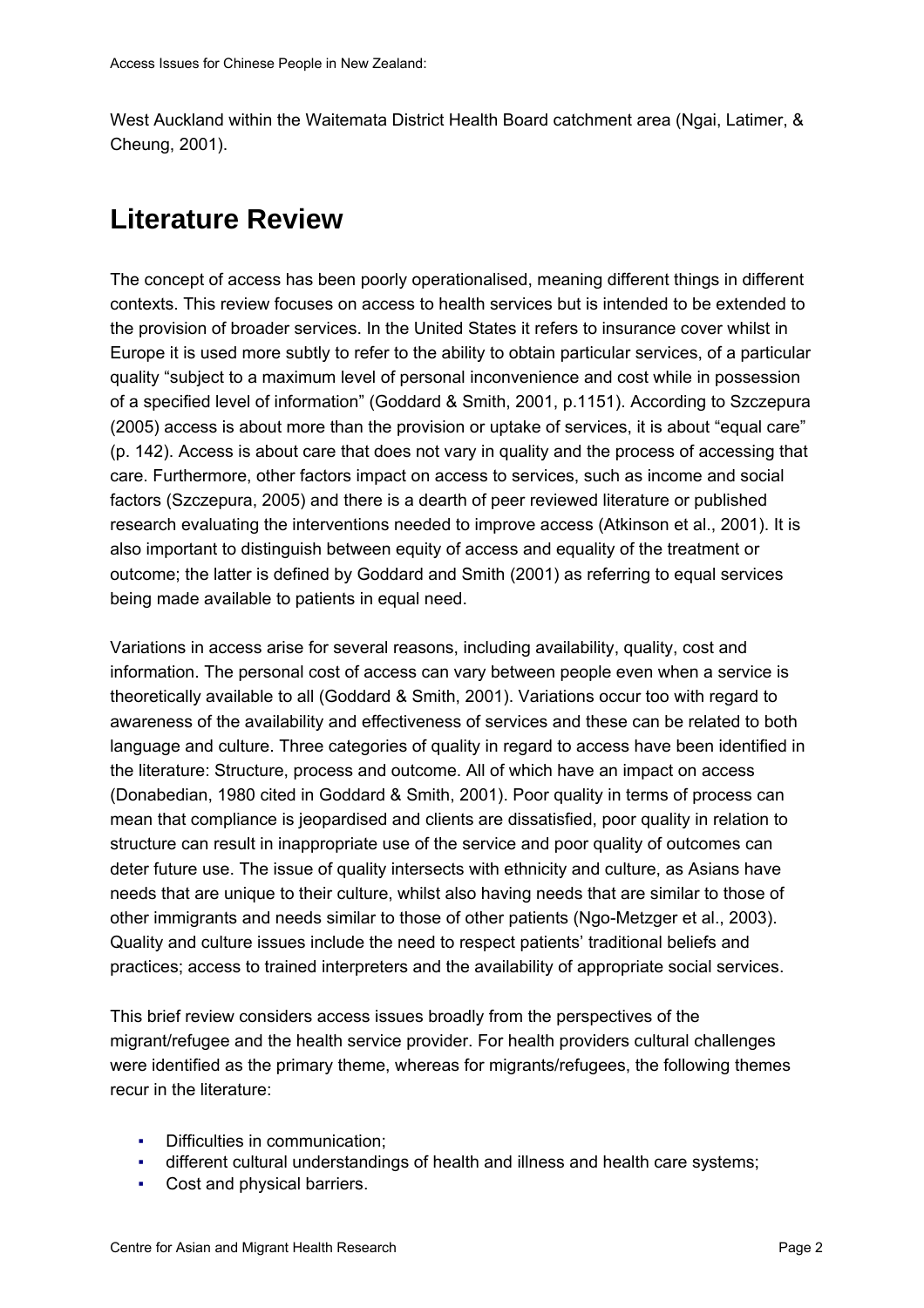# <span id="page-10-0"></span>**Challenges for migrants/refugees**

#### **Settlement/resettlement issues**

Some of the challenges experienced by Asians are similar to those of other migrants experiencing the process of settlement and resettlement. A study by Walker et al., (1998) found that GP's believed a variety of barriers faced their Asian clients including:

- Cultural problems e.g. language;
- lack of information in appropriate languages;
- lack of understanding of the structure of the system;
- **•** financial and transportation problems;
- poor awareness of availability of entitlements e.g. community services cards; and
- Lack of awareness of health prevention and frustration due to delays.

More recently, Lawrence and Kearns (2005) found in researching the needs of refugees and health providers in the Auckland suburb of Mt Roskill that refugees were faced with issues of resettlement that presented them with greater health challenges and in turn health practitioners were challenged to meet the needs of refugees effectively and in culturally appropriate ways within the context of limited funding. Lawrence and Kearns (2005) found that the resettlement process involves the challenge of beginning life in a new country without a support network. Finding employment and housing are significant and are issues shared to some degree with all migrants. However, in contrast with many migrants, refugees also face anxiety to do with family reunification. This issue of access to services is considered broadly in a one of the earliest reports about the main concerns of immigrant Asians living in Auckland. This report found that health, family and employment were significant (Walker et al., 1998).

#### **Communication difficulties**

Language difficulties can extend beyond the medical appointment itself to encompass the full continuum of the health care experience, from making appointments to filling prescriptions and all the steps in between. At many of these stages interpreting services are not available. In particular, they are not provided within primary health care (despite being available in hospitals) (Lawrence & Kearns, 2005). A study in Auckland found that half the study participants were fairly confident about what to do if they or a family member faced a health crisis. However, language was identified as a significant barrier to seeking medical advice when ill followed by finances. Two thirds of participants considered it important that their Doctor spoke the same language (Walker et al., 1998). This finding is similar to an Australian study (Chan & Quine, 1997) which found that respondents had a preference for a GP who was Chinese speaking. The quality of interpreter services was an important finding among Vietnamese- and Chinese-Americans in an American study.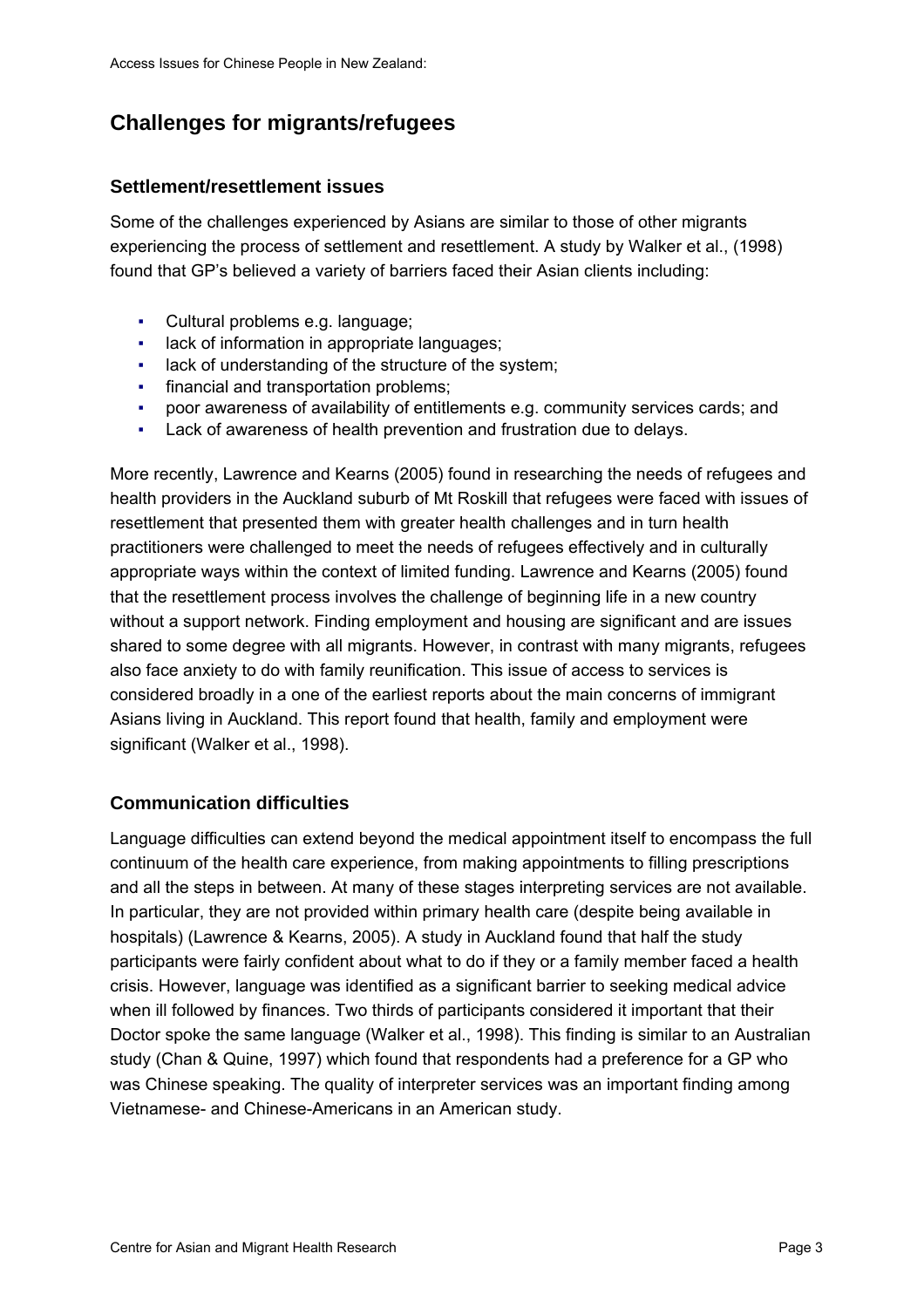#### <span id="page-11-0"></span>**Different cultural understandings of health and illness and health care systems**

Asians are less likely to have a usual health practitioner than Māori, Pacific and Pakeha/Others according to a recent Public Health Intelligence occasional bulletin (2004). Asian females in particular were less likely to have seen a nurse or Doctor or used a telephone helpline than females of other ethnicities. A study by Ngo-Metzger et al.,(2003) found that Asians were more likely to use traditional remedies and herbs in tandem with or before seeing a Western practitioner. The study also found that patients were cautious about discussing their usage of traditional remedies with Western practitioners because of previous negative responses. Ngo-Metzger et al., (2003) suggest that many Asian medical beliefs and practices differ from Western approaches and might attribute the causes of illness to imbalances in the body or spiritual factors while treatment paradigms might be based for traditional medicines or acupuncture used alongside Western medicine. In a study in Auckland, Walker et al., (1998) found that 20% of the respondents used traditional medicine. The cost of appointments for primary health care services and a perception of lack of value for money existed unless a prescription was obtained (Lawrence & Kearns, 2005).

#### **Physical barriers**

Lack of transportation and lack of familiarity with Auckland's public transport system and, therefore, difficulty finding the location of medical appointments were found to be significant in the study.

## *Challenges for health providers*

Health providers in an Auckland study (Lawrence & Kearns, 2005) found the following challenges when working with refugees:

- medical;
- cultural;
- communication; and
- Operational.

On the whole, Asians are thought to be a young and healthy population (Scragg & Maitra, 2005) so some of these findings are not as relevant for this report. However, perceptions of Asians are significant. The literature varies in terms of health provider's perceptions of Asians. When a survey of 38 doctors in the Auckland region who had Asian clients was undertaken they perceived that their clients were health conscious and accessed their doctors early for help and that they had generally better health than Māori and Pacific people. Conversely, their perception was that Asians generally did not seem to have a regular GP and did not have a good understanding of the organisation of the health system or their entitlements within that system (Walker et al., 1998). This appears to vary according to ethnicity as the research found that 80% of the respondents have a regular GP but Indians had the highest percentage of people with a regular GP and Cambodians with the lowest.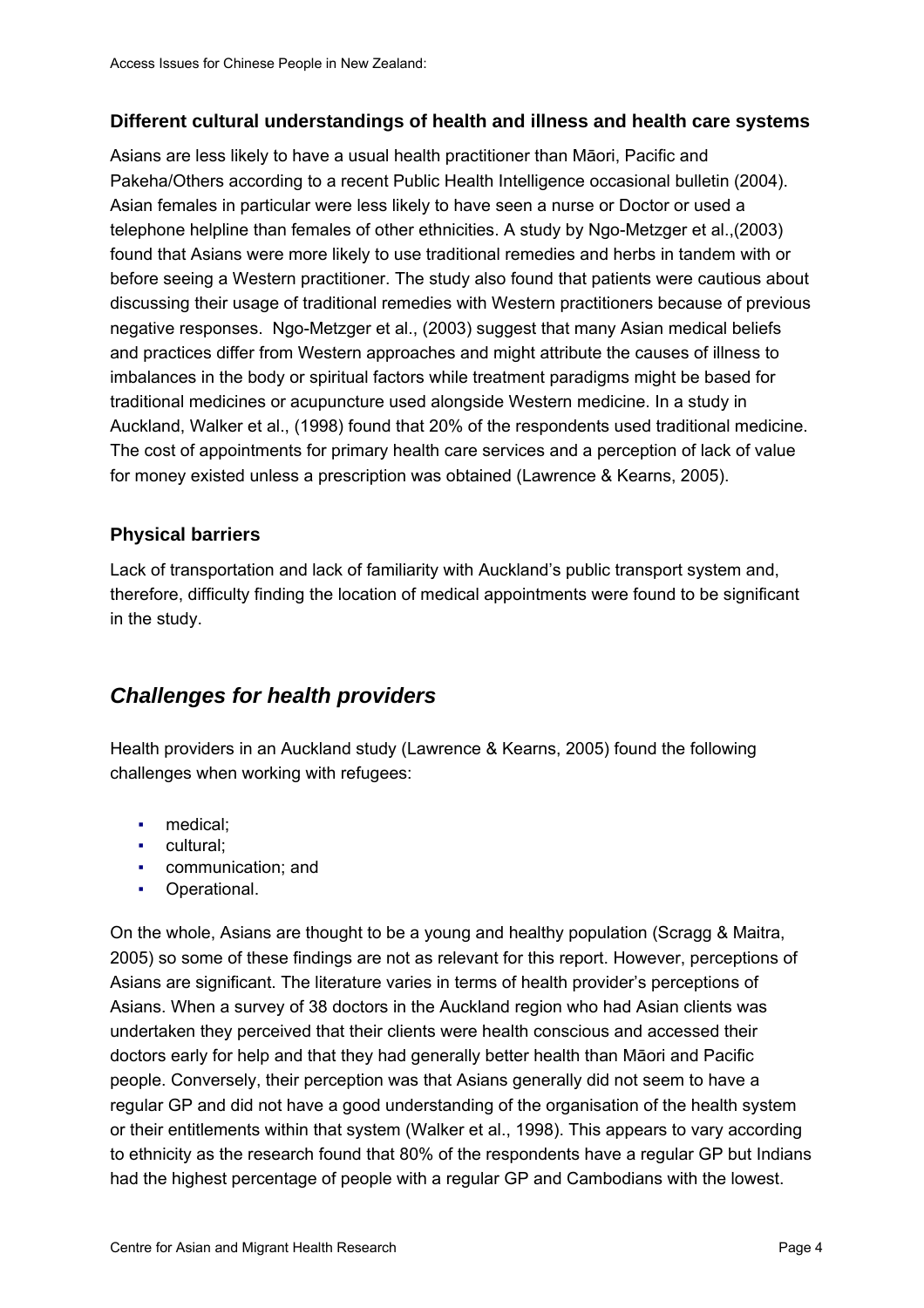<span id="page-12-0"></span>Chatterjee (2004) suggests that another barrier is the misperception of Asians being selfsufficient and well resourced materially and therefore requiring less assistance and that this needs addressing.

## **Removing cultural barriers**

In New Zealand the concept of 'cultural safety' has been a part of nursing education for ten years, developed by Māori nurses in the 1980's. It provides both a conceptual framework for understanding power inequalities structuring relationships as well as practical strategies. It requires that all human beings receive care that takes into account their uniqueness (culture, gender, religious backgrounds). Going beyond a checklist of customs or practices, it is premised on the notion that it is important to understand one's own culture and recognise that one is a culture bearer with associated assumptions about the world which can impact on the care delivered to people who might have different worldviews. Fundamentally, cultural safety aims to improve the health status of New Zealanders by taking account of the Treaty, ensuring access and aiming for health gains of marginalised groups and by enhancing service delivery through having a culturally safe workforce. This is done by addressing power relationships, empowering users, understanding diversity and going beyond tasks to relationships. It also has a broad application and recognises the impact of context (inequalities as a microcosm, impact of history, employment etc, legitimacy of difference, attitudes as barriers, quality improvement and rights) and has a close focus on the individual practitioner (culture bearer, power relationships which favour providers, balancing power differentials, moving towards equitable delivery and minimising risk to marginalised) (Anderson et al., 2003; Cooney, 1994; Coup, 1996; DeSouza, 2004; Jeffs, 2001; Nursing Council of New Zealand, 2002; Polaschek, 1998; Wood & Schwass, 1993). Little is known of how cultural safety education for health professionals (especially in nursing) translates into safe care for migrants in New Zealand because the focus has been largely on the partnership between practitioner s and Māori (DeSouza, 2004). It is theorised that being culturally safe can be transferred into any context.

#### **Strategies**

Walker et al. (1998) identified strategies for improving access from the point of view of Asian community members and Doctors. Community members prioritised access to cheap/free health care; more efficient health care and having an Asian Doctor while Doctors in the recommended having a one stop shop; volunteer drivers; increased health screening; free interpreter services; more health professionals who can speak Asian languages; more information and educational material in Asian languages; more education for Asians around prevention, screening, and follow up; providing lists of names of GP's from ethnic communities; making better use of community groups to disseminate information and coordination; reduce costs, simplify application systems for community services cards; educate Asians about the health system both before and after migrating.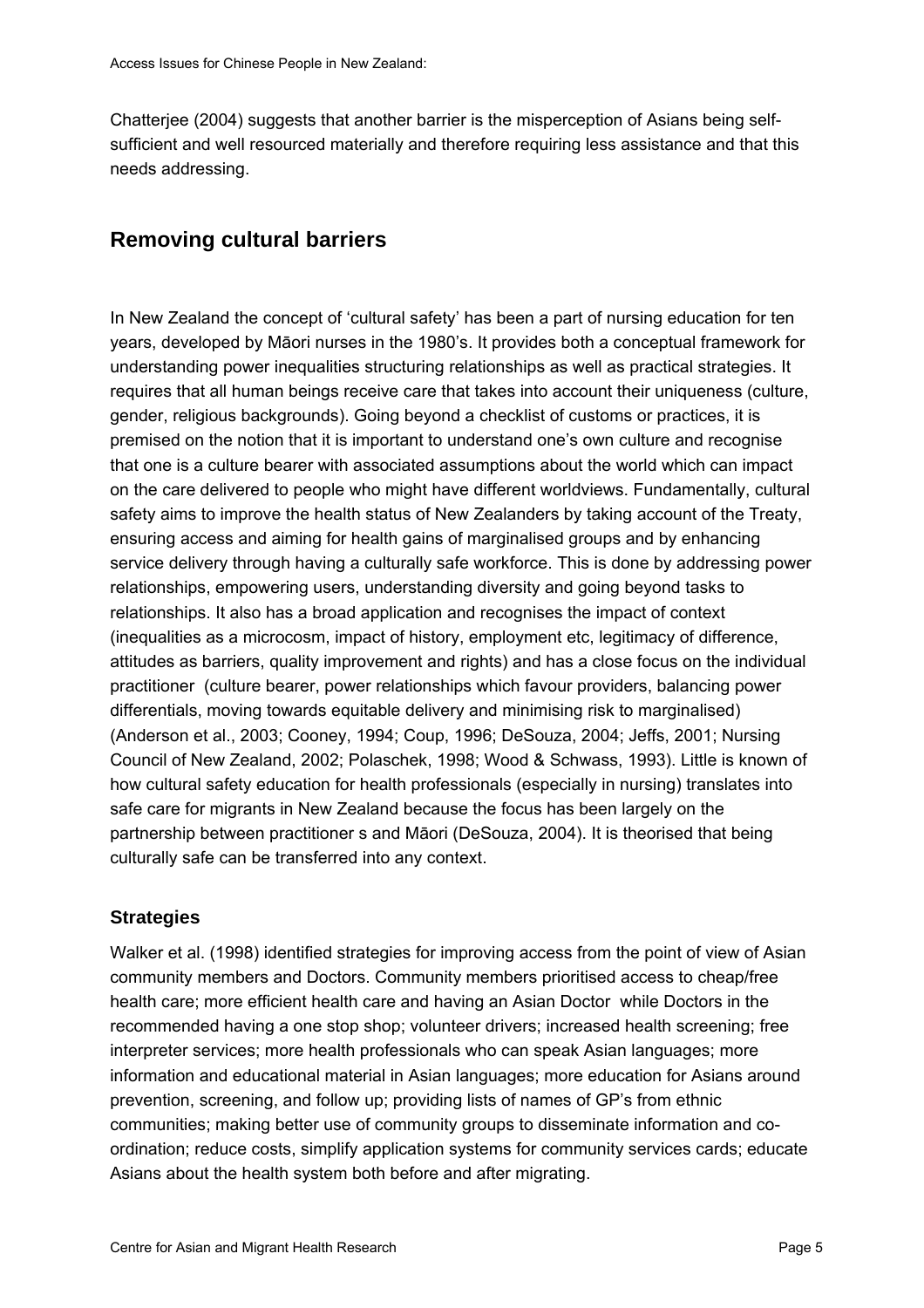<span id="page-13-0"></span>Chatterjee (2004) identifies both mainstream organisations and agencies and culturallyspecific organisations that work to reduce health disparities and inequalities. Her paper recommends a number of workforce development strategies, such as incorporating Asian medical knowledge and practices into training and professional development; recruiting Asian health professionals; employing Asian mentors or elders (link workers) and creating a consultation network of Asian community leaders to interface with mainstream health services.

# **Conclusion**

This literature review demonstrates the need for research about access to services in the broad context of settlement and resettlement for migrants and refugees in New Zealand. Variations in access can arise particularly for members of migrant and refugee groups with regard to awareness around the availability and effectiveness of the service, which can be related to both language and culture. Barriers to access have been identified from research conducted in New Zealand and cultural safety is offered as a possible strategy for improving access, but needs further exploration as it has been mainly oriented to health disparities with Māori. Some groups within the category 'Asian' are particularly at risk: Asian females in particular, were less likely to have seen a health professional or used a telephone helpline. Asians in general are less likely to have a regular GP and this has implications for delivering primary health care services as well as for access to secondary and tertiary services.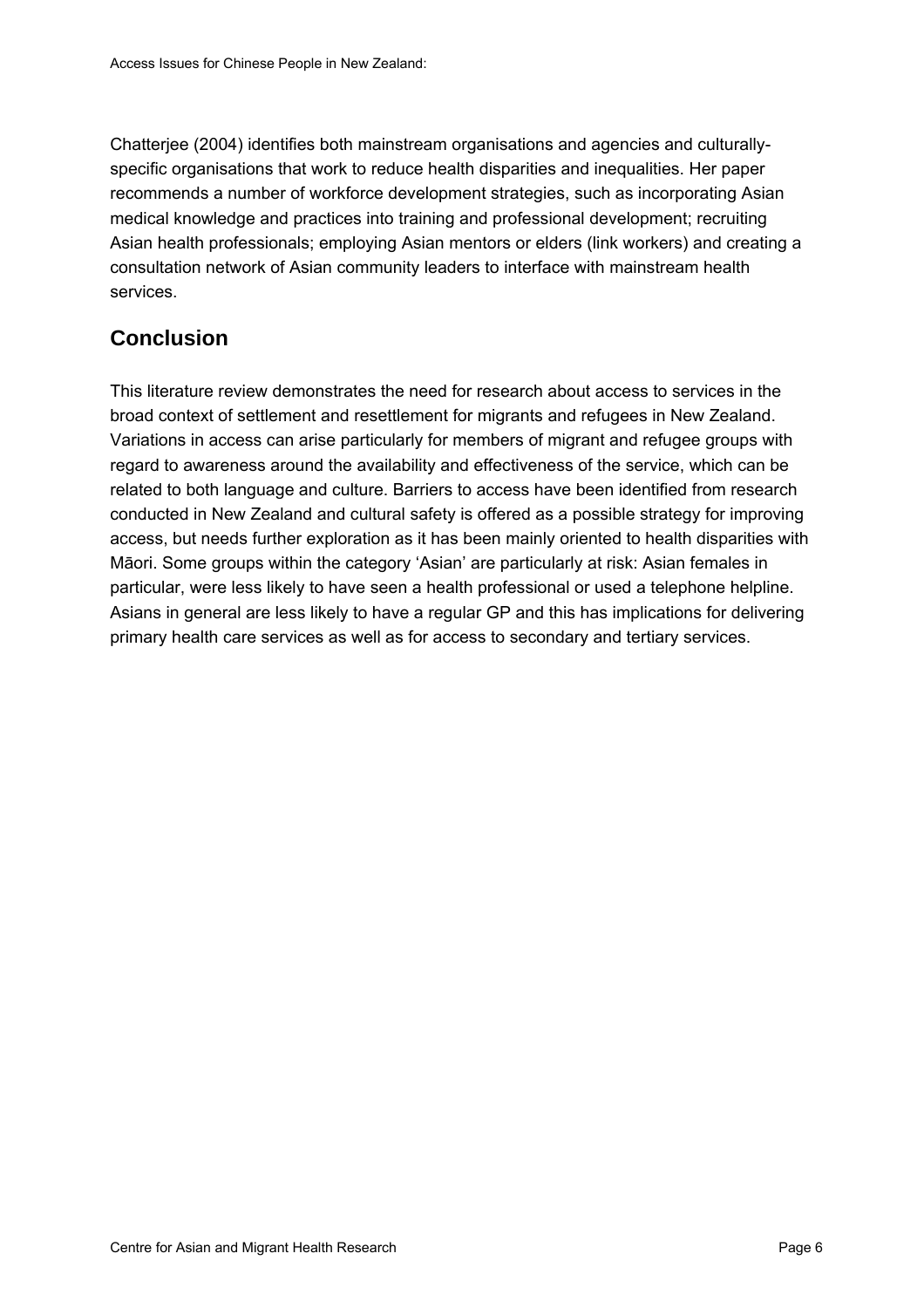# <span id="page-14-0"></span>**Methods**

A survey was conducted by the Asian Wellbeing Foundation and The Chinese Social Workers of ANZASW in 2001. The survey was translated into Chinese and aimed to look at the issues experienced by Chinese people in Auckland, New Zealand, and the barriers faced by them when they access health and social services. The health and social services surveyed include hospital services, local government councils, Inland Revenue Department, Police, and Accident Compensation Corporation. The survey was opportunistically collected during the 2001 Chinese Health and Social Service Expo and 2,010 individuals attending the expo completed a questionnaire. AUT access to the survey data was granted by the Asian Wellbeing Foundation, with data entry and analysis completed with the support of ACC.

The total sample size of 2,010 means that the prevalence of particular issues, for the population that responded to the survey, can be estimated with an error of approximately  $\pm 2$ , with 95% confidence and 80% power. However as this was an opportunistic survey of individuals attending the Chinese Health and Social Service Expo, there are potential biases due to the fact that Expo attendees may have particular interest in the Health and Social Services, and may not be representative of the general Chinese population in Auckland or New Zealand.

The statistical methods used to analyse differences between categorical factors was the Chisquare statistic, which detected any significant patterns across the categorical groups. The Cochran-Armitage Trend test was utilised to detect any statistically significant trends across time related factors such as age and amount of time since arrival in New Zealand. The statistical methods were kept at a primarily descriptive level.

# **Results and analysis**

In this section key findings are discussed and the discussion and analysis of the survey findings is then divided into the following sections:

- Demographics
- Main difficulties
- Accessing public services
- Other comments
- Recommendations

The survey results and analysis provided below are primarily quantitative, showing numbers and percentages, examining any statistically significant differences or trends, and highlighting important themes and issues that emerged from the data. There are inconsistent or non-responses to some questions due to flaws in design, therefore the interpretation of some statistical tests of comparisons and trends across groups needs to be treated with caution.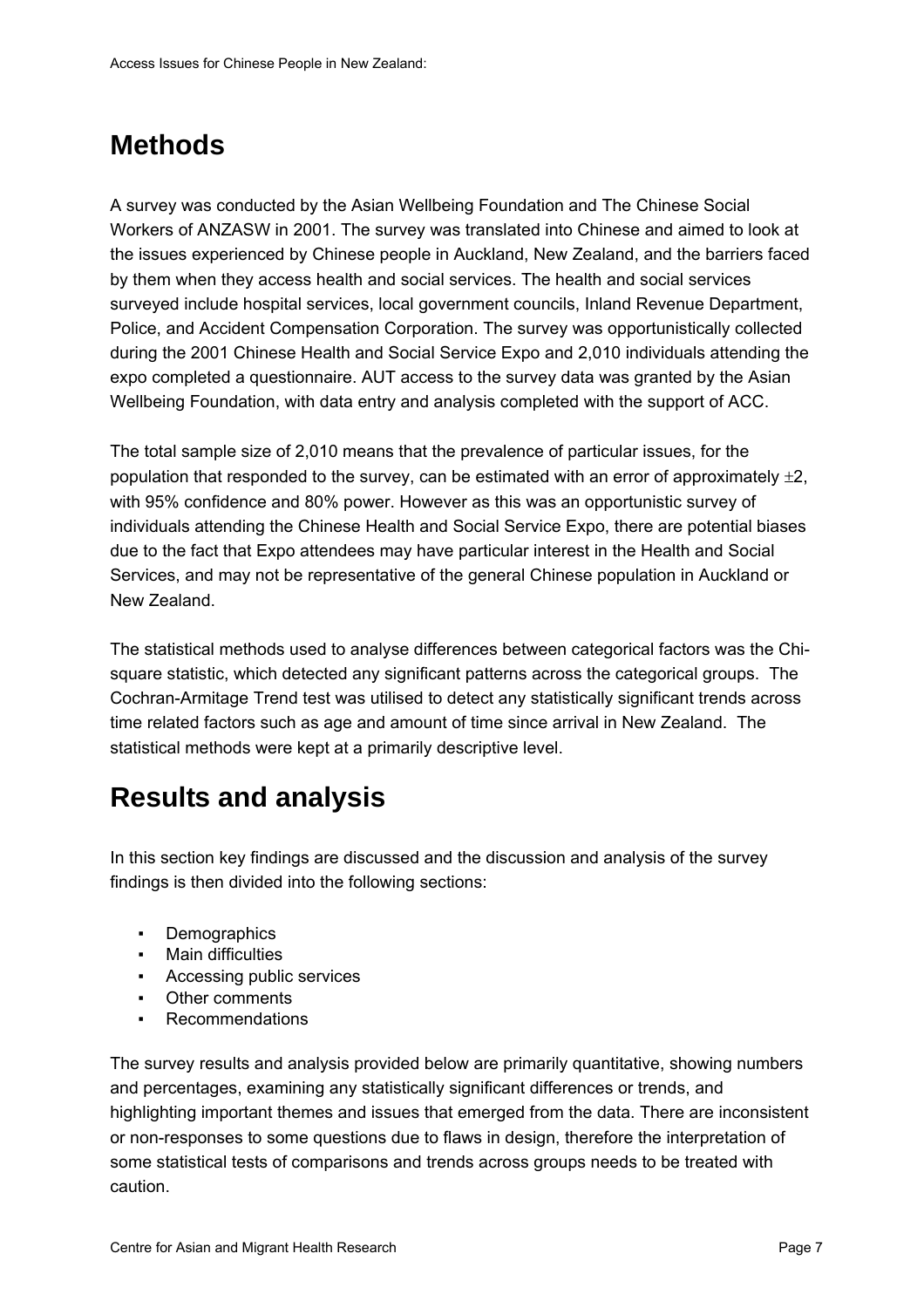# <span id="page-15-0"></span>**Demographics**

#### **Gender**

For respondents to the survey [Figure 1](#page-15-0) shows that females accounted for 55% of respondents and males 45%. There were 53 respondents who did not state their gender.





## **Age Group**

[Figure 2](#page-15-0) shows the distribution of age for the respondents. Forty five percent of the respondents were aged 45-64, and 28% of the respondents were aged 25-44, and 22% were aged 65 or older. There were 17 respondents that did not state their age group.





## **Geographical Region**

[Figure 3](#page-16-0) shows where respondents lived. The majority of respondents resided in Central Auckland (36%) or South/East Auckland (37%), in comparison to North Auckland (13%) and West Auckland (13%). There were 32 respondents who did not state where they lived. This distribution is similar to that of the 2001 New Zealand census, Chinese who resided in Auckland were distributed across the region as follows: Central Auckland (45.1%), South/East Auckland (29.2%), North Auckland (14.8%), and West Auckland (10.9%). The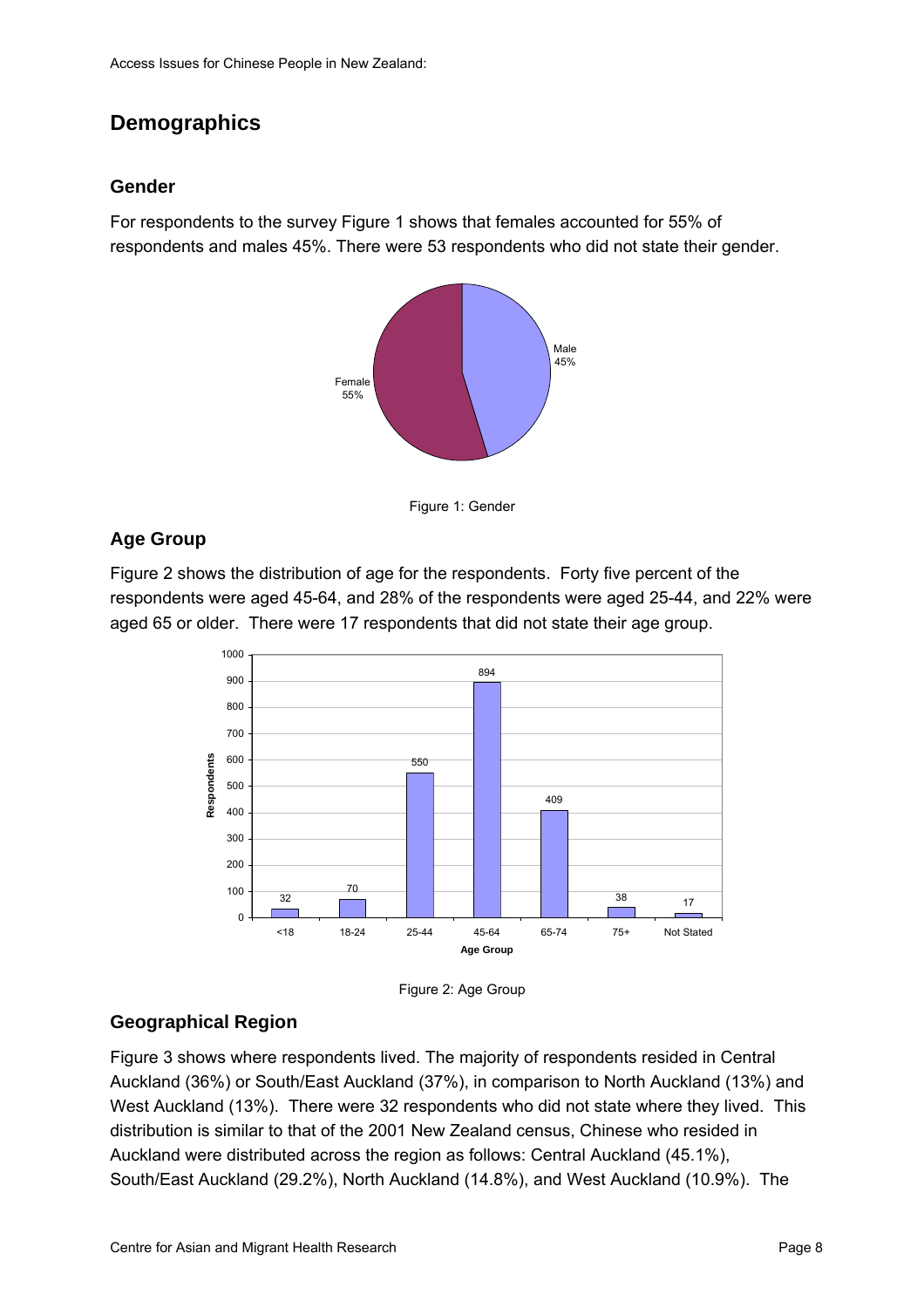<span id="page-16-0"></span>expo was held in Central Auckland, but does not appear to have any major impact on the regional distribution of participants.



Figure 3: Geographical Region

## **First Language**

[Figure 4](#page-16-0) shows the first language spoken by respondents. However, 7% of respondents who answered this question responded that they spoke multiple first languages, therefore these numbers represent each mention of a language and so the total is more than the 2,010 respondents. Fifty six respondents did not answer this question.





#### **Place of birth**

[Figure 5](#page-17-0) shows place of birth as described by the respondents. It is noted that one respondent selected 'New Zealand' as their place of birth but also indicated a date of arrival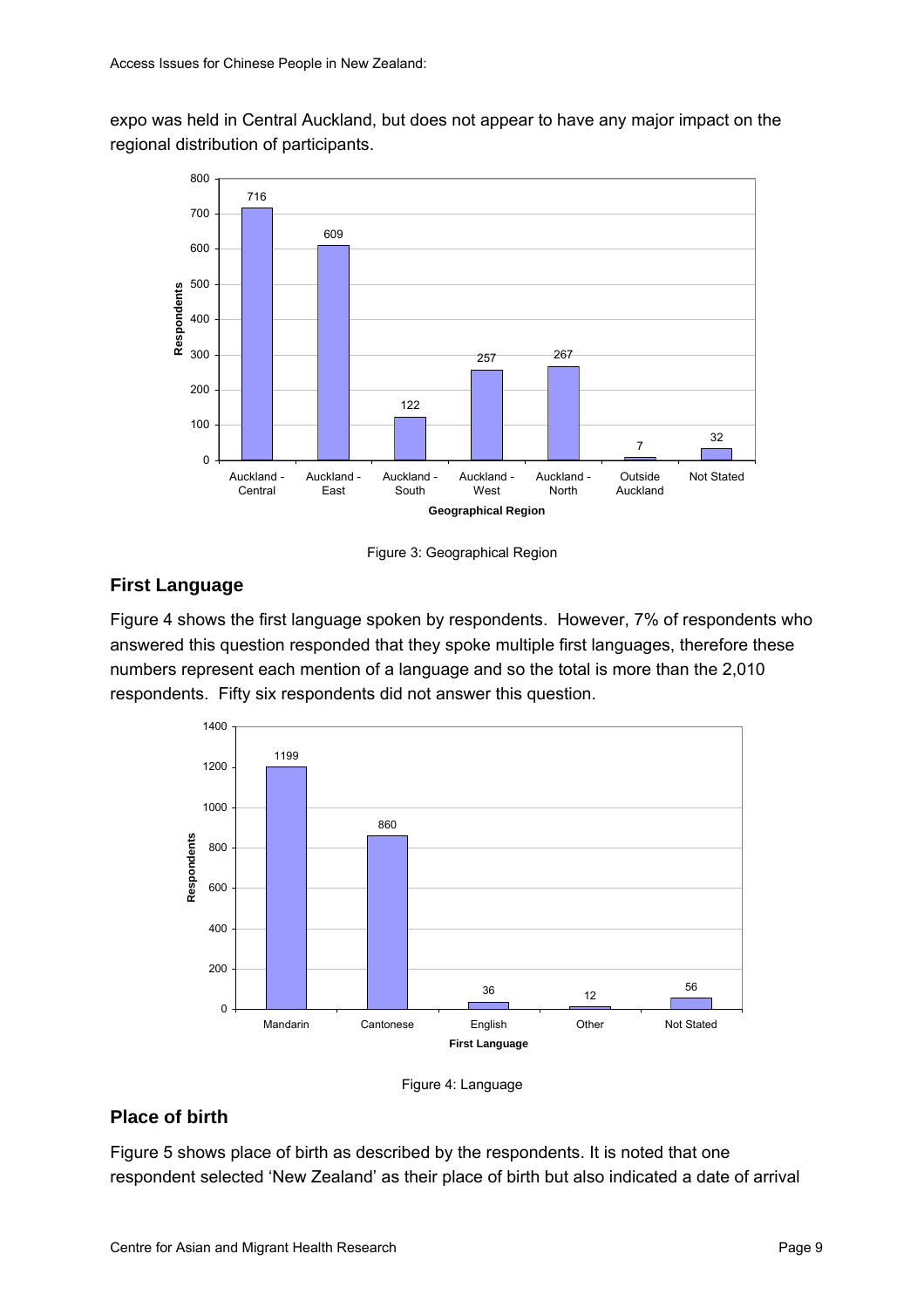<span id="page-17-0"></span>in the country. This response has been reclassified as 'Not Stated'. The category 'Other' represents a further 10 locations, which are described in [Table 1.](#page-17-0) Thirty six respondents either did not answer or gave an inconsistent response to this question.



Figure 5: Place of Birth

| <b>Country</b>    | <b>Respondents</b> |
|-------------------|--------------------|
| Cambodia          | 6                  |
| Macau             | 6                  |
| Vietnam           | 6                  |
| Singapore         | 5                  |
| Indonesia         | 4                  |
| <b>Brunei</b>     | 1                  |
| Japan             | 1                  |
| Tahiti            | 1                  |
| Canada            | 1                  |
| <b>Not Stated</b> | 1                  |

Table 1: Other Countries of Birth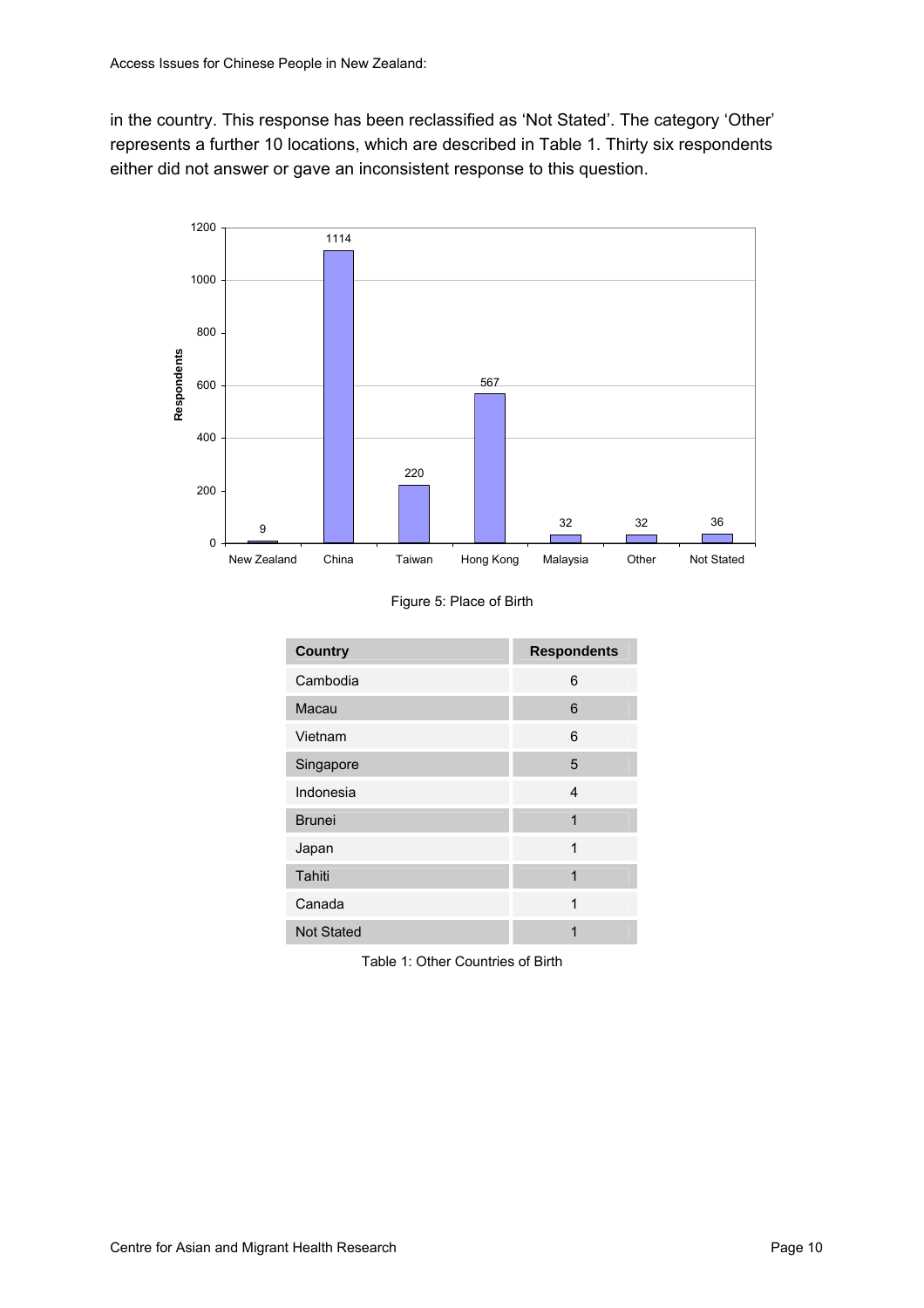#### <span id="page-18-0"></span>**Year of arrival in New Zealand**

[Figure 6](#page-18-0) shows the year of arrival in New Zealand, for which the median year was 1997 and the range was from 1940 to 2001. Because of the wording of the survey form, it is unclear whether respondents were referring to the year of their first arrival in New Zealand or their most recent arrival as a result of a trip overseas. There were nine respondents reliably identified as New Zealand born and 174 did not state a year of arrival in New Zealand.



Figure 6: Year of arrival in New Zealand

#### **Living arrangements**

[Table 2](#page-18-0) presents a breakdown of the respondent's family members who live in the same household as the respondent. [Table 3](#page-19-0) examines how the age of the respondents may impact on the living arrangements. [Table 4](#page-20-0) presents a summary of the most common combinations of family members living in the same household. Forty two percent of the respondents live with a spouse and children in the same household. There were 45 respondents who did not answer this question.

| 68<br>1314<br>1339 | 3%<br>67%<br>68% |
|--------------------|------------------|
|                    |                  |
|                    |                  |
|                    |                  |
| 233                | 12%              |
| 122                | 6%               |
| 20                 | 1%               |
| $\overline{7}$     | 0.4%             |
| 16                 | 1%               |
| 3                  | 0.2%             |
| 12                 | 1%               |
| 45                 |                  |
|                    |                  |

Others include relatives: grandchildren (2) and niece (1), plus non-relatives: home stay (3), friends (7) and not stated (2).

Table 2: Living Arrangements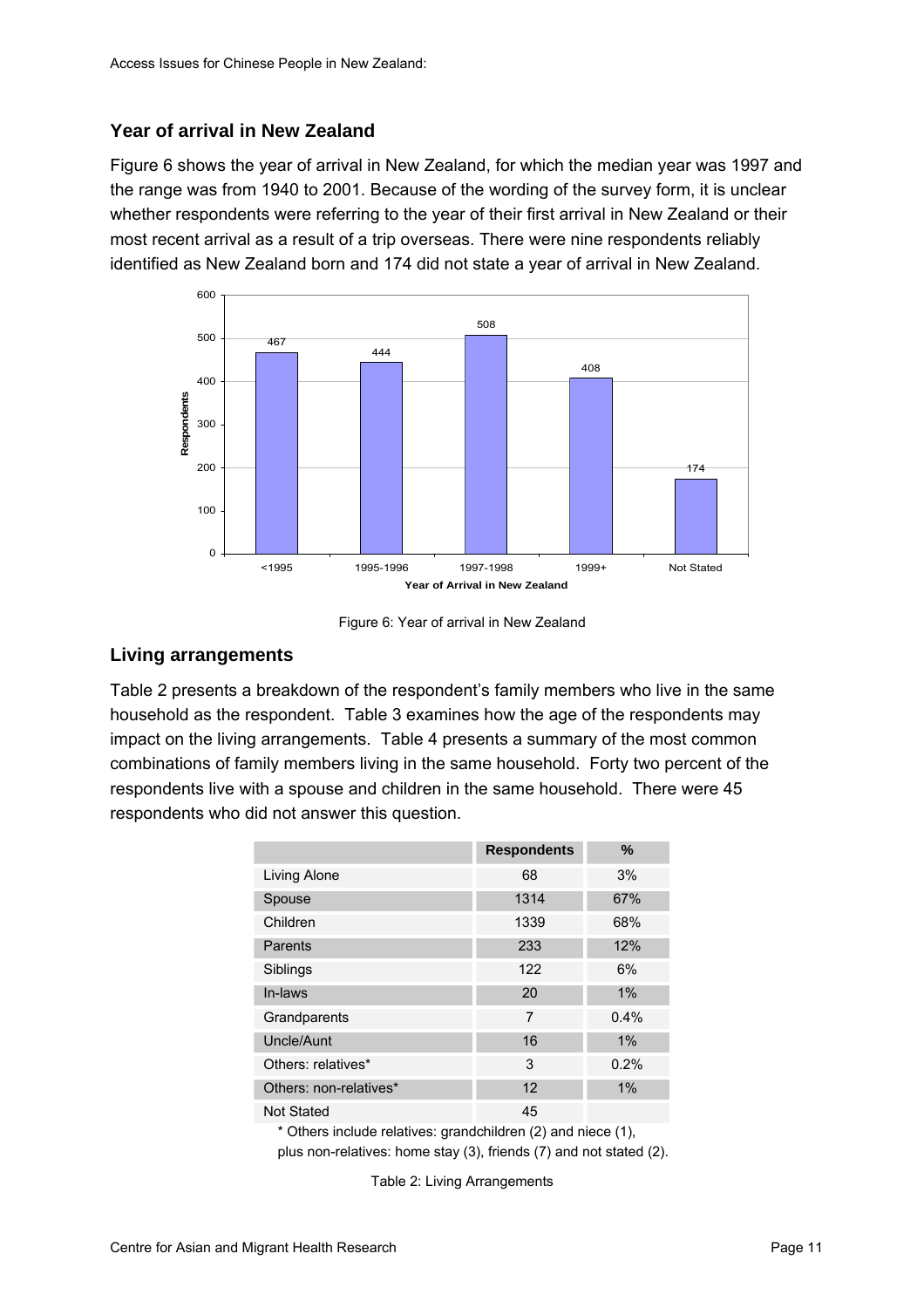<span id="page-19-0"></span>

|                       |                              | $25$                     |                | $25 - 44$     |                | 45-64 |                | $65+$         |                | <b>Not Stated</b>        |
|-----------------------|------------------------------|--------------------------|----------------|---------------|----------------|-------|----------------|---------------|----------------|--------------------------|
|                       | #                            | $\%$                     | #              | $\frac{0}{0}$ | #              | %     | #              | $\frac{9}{6}$ | #              | %                        |
| Living Alone          | 7                            | 7.0%                     | 19             | 3.5%          | 21             | 2.4%  | 21             | 4.8%          |                |                          |
| Spouse                | 9                            | 9.0%                     | 404            | 74.3%         | 634            | 72.5% | 257            | 59.4%         | 10             | 76.9%                    |
| Children              | 5                            | 5.0%                     | 376            | 69.1%         | 659            | 75.3% | 290            | 67.0%         | 9              | 69.2%                    |
| Parents               | 76                           | 76.0%                    | 121            | 22.2%         | 26             | 3.0%  | 8              | 1.8%          | $\overline{2}$ | 15.4%                    |
| Siblings              | 51                           | 51.0%                    | 47             | 8.6%          | 19             | 2.2%  | 3              | 0.7%          | 2              | 15.4%                    |
| In-laws               |                              |                          | 8              | 1.5%          | 6              | 0.7%  | 6              | 1.4%          |                |                          |
| Grandparents          | 1                            | 1.0%                     | $\overline{4}$ | 0.7%          | $\mathbf 0$    | 0.0%  | 2              | 0.5%          | ٠              | $\overline{\phantom{0}}$ |
| Uncle/Aunt            | $\overline{\mathbf{4}}$      | 4.0%                     | 3              | 0.6%          | $\overline{7}$ | 0.8%  | $\overline{2}$ | 0.5%          |                |                          |
| Others: relatives     | $\qquad \qquad \blacksquare$ | $\overline{\phantom{0}}$ |                |               | 2              | 0.2%  | 1              | 0.2%          |                |                          |
| Others: non-relatives | 5                            | 5.0%                     | 5              | 0.9%          | $\mathbf{1}$   | 0.1%  | $\mathbf{1}$   | 0.2%          |                | -                        |
| Not Stated            | $\overline{2}$               |                          | 6              |               | 19             |       | 14             |               | $\overline{4}$ |                          |
| <b>Total</b>          | 102                          |                          | 550            |               | 894            |       | 447            |               | 17             |                          |

Table 3: Living Arrangements by Age Group

Examining the age groups and also the major combinations of family members, there are the expected patterns where younger respondents are living with parents and/or siblings, and older respondents are living with spouses and/or children. However, there are some apparent inconsistencies in the reported living arrangements, for example, 20% of the respondents reported living with children but no spouse, which appears to be a very high percentage. A possible interpretation may be that a spouse was either unintentionally omitted or working overseas, or alternatively where an older parent is living with their child and possibly their child's spouse and/or grandchildren. In addition, two respondents aged over 65 years of age reported that they to live with their grandparents; a possible interpretation may be that the respondents were actually the grandparents in the household. These inconsistencies could indicate that there are other less obvious problems. Examination of the results in [Table 5](#page-20-0) presents the major living arrangement combinations and confirms that all these possibilities are very likely, which means the interpretation of the living arrangements may result in inaccurate conclusions. This question could have been designed better as there was room for confusion and perhaps asking about the composition of the household might have yielded more accurate data.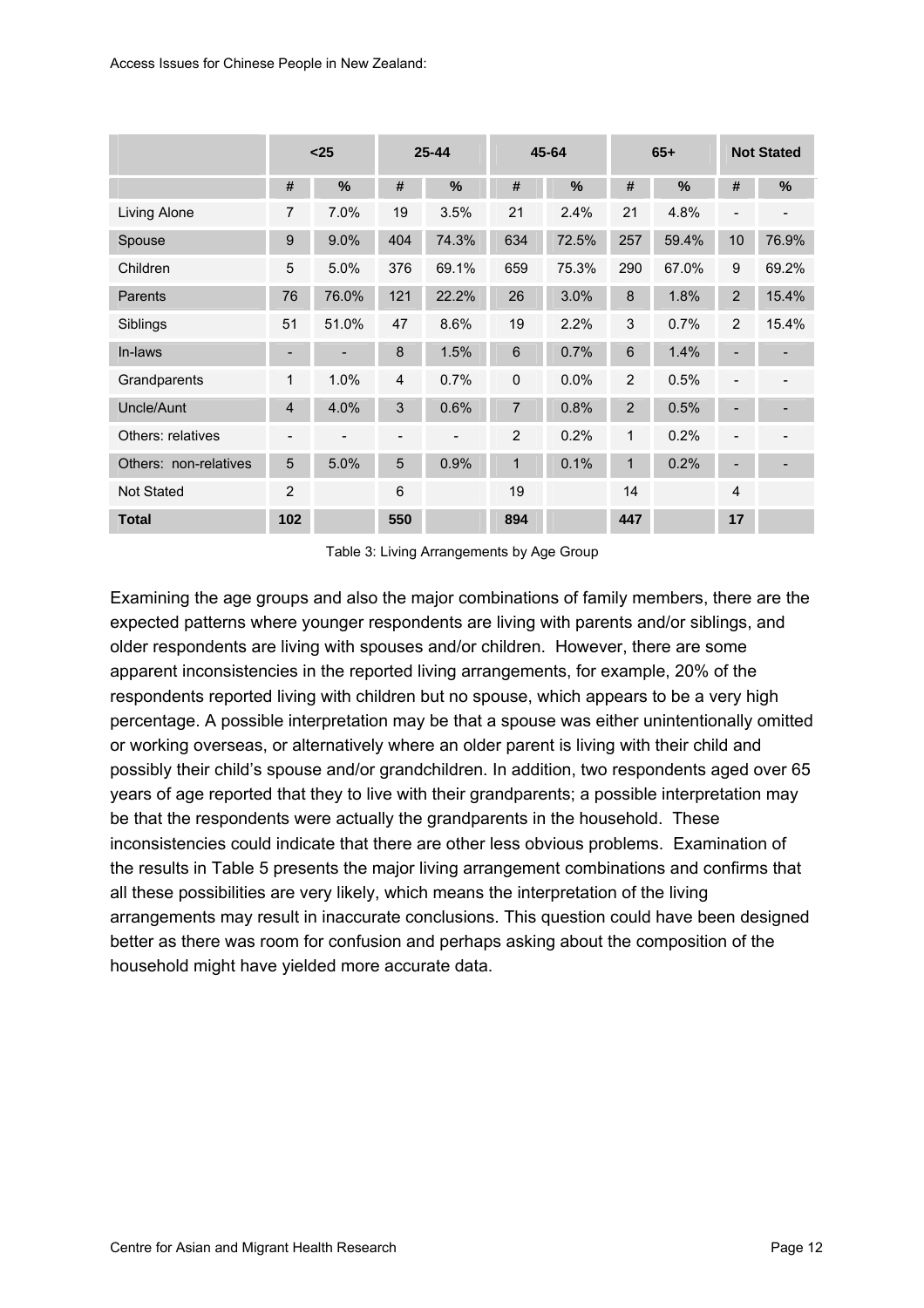<span id="page-20-0"></span>

|                                              | <b>Respondents</b> | $\%$       |
|----------------------------------------------|--------------------|------------|
| Spouse Only                                  | 355                | 18%        |
| Spouse and any other relatives*              | 33                 | 2%         |
| Spouse and Children Only                     | 829                | 42%        |
| Spouse and Children and any other relatives* | 97                 | 5%         |
| Children Only                                | 392                | <b>20%</b> |
| Children and any other relatives*            | 20                 | 1%         |
| Parents Only                                 | 53                 | 3%         |
| <b>Parents and Siblings</b>                  | 70                 | 4%         |
| Siblings Only                                | 20                 | $1\%$      |

\* Any other relatives includes parents, in-laws, siblings, grandparents, uncles/aunts, and any other specified, except for spouse and children.

|                                                    |                | $25$  | $25 - 44$ |       |                |       | 45-64          |               |                          |      | $65+$ |  |  |  | <b>Not Stated</b> |  |
|----------------------------------------------------|----------------|-------|-----------|-------|----------------|-------|----------------|---------------|--------------------------|------|-------|--|--|--|-------------------|--|
|                                                    | #              | $\%$  | #         | %     | #              | %     | #              | $\frac{0}{0}$ | #                        | %    |       |  |  |  |                   |  |
| Spouse Only                                        | 4              | 1.1%  | 65        | 18.3% | 173            | 48.7% | 110            | 31.0%         | 3                        | 0.9% |       |  |  |  |                   |  |
| Spouse and any other<br>relatives*                 | $\overline{2}$ | 6.1%  | 24        | 72.7% | 5              | 15.2% | $\overline{2}$ | 6.1%          |                          |      |       |  |  |  |                   |  |
| Spouse and Children<br>Only                        | 3              | 0.4%  | 254       | 30.6% | 428            | 51.6% | 140            | 16.9%         | 4                        | 0.5% |       |  |  |  |                   |  |
| Spouse and Children<br>and any other<br>relatives* |                |       | 61        | 18.3% | 28             | 28.9% | 5              | 5.2%          | 3                        | 3.1% |       |  |  |  |                   |  |
| Children Only                                      | 2              | 0.5%  | 51        | 13.0% | 195            | 49.7% | 142            | 36.2%         | 2                        | 0.5% |       |  |  |  |                   |  |
| Children and any<br>other relatives*               |                |       | 10        | 50.0% | 8              | 40.0% | $\overline{2}$ | 10.0%         |                          |      |       |  |  |  |                   |  |
| Parents Only                                       | 25             | 47.2% | 20        | 37.8% | $\overline{4}$ | 7.6%  | $\overline{4}$ | 7.6%          |                          |      |       |  |  |  |                   |  |
| Parents and Siblings                               | 46             | 65.7% | 20        | 28.6% | $\mathbf{1}$   | 1.4%  | 3              | 4.3%          | $\overline{\phantom{0}}$ |      |       |  |  |  |                   |  |
| Siblings Only                                      | $\overline{2}$ | 10.0% | 11        | 55.0% | 6              | 30.0% |                |               | 1                        | 5.0% |       |  |  |  |                   |  |

Table 4: Major Living Arrangement Combinations

Table 5: Major Living Arrangement Combinations by Age Group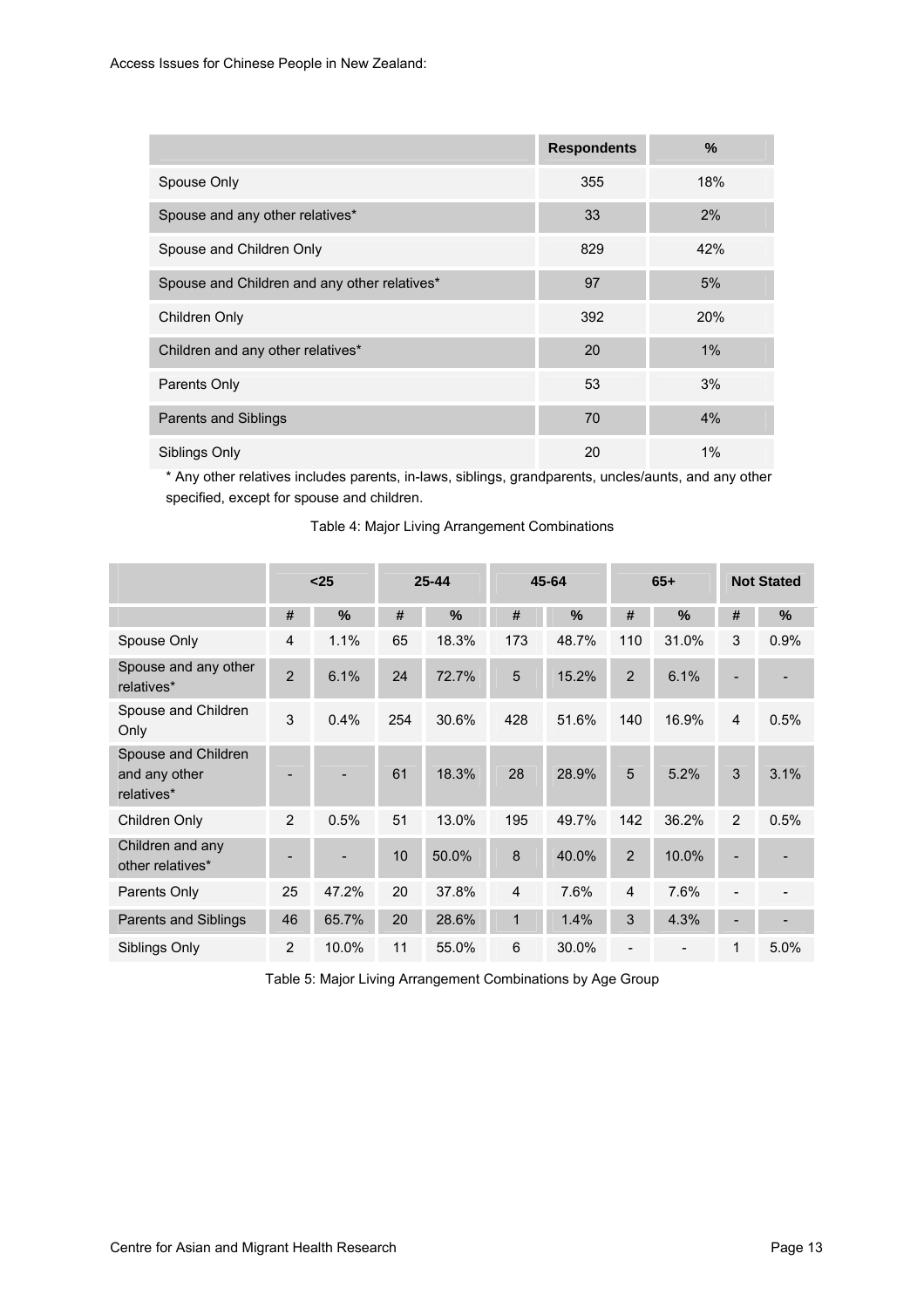# <span id="page-21-0"></span>**Main challenges experienced when living in New Zealand**

The survey asked respondents to identify the three main "difficulties" (challenges) that they experienced when living in New Zealand. Forty nine percent of the respondents identified three, 34.9% identified one or two, and 7.9% of the respondents identified none. However, 8.0% identified more than three challenges so it is impossible to identify which were the most important for these respondents. Therefore, all the selected challenges are included in the following analyses. Communication barriers, knowledge about health and civil rights, as well as knowledge about where to seek appropriate services are identified as being the most important for this population in general. The percentages report the importance of each challenge for those that reported any challenges, for example, 58.2% of those that reported any challenges identified that knowledge about health and civil rights was one of them.

|                                                                               | <b>Respondents</b> | %     | <b>Rank</b>    |
|-------------------------------------------------------------------------------|--------------------|-------|----------------|
| Orientation on setting up a business                                          | 298                | 16.1% | 6              |
| Employment                                                                    | 612                | 33.1% | $\overline{4}$ |
| Don't know your health and civil rights                                       | 1077               | 58.2% | 2              |
| Don't know where to seek appropriate service                                  | 1038               | 56.1% | 3              |
| Communication barriers during the utilization of health and<br>social service | 1193               | 64.5% | 1              |
| Lack of opportunities to learn English                                        | 471                | 25.4% | 5              |
| No difficulties stated                                                        | 159                |       |                |

Table 6: Main Challenges.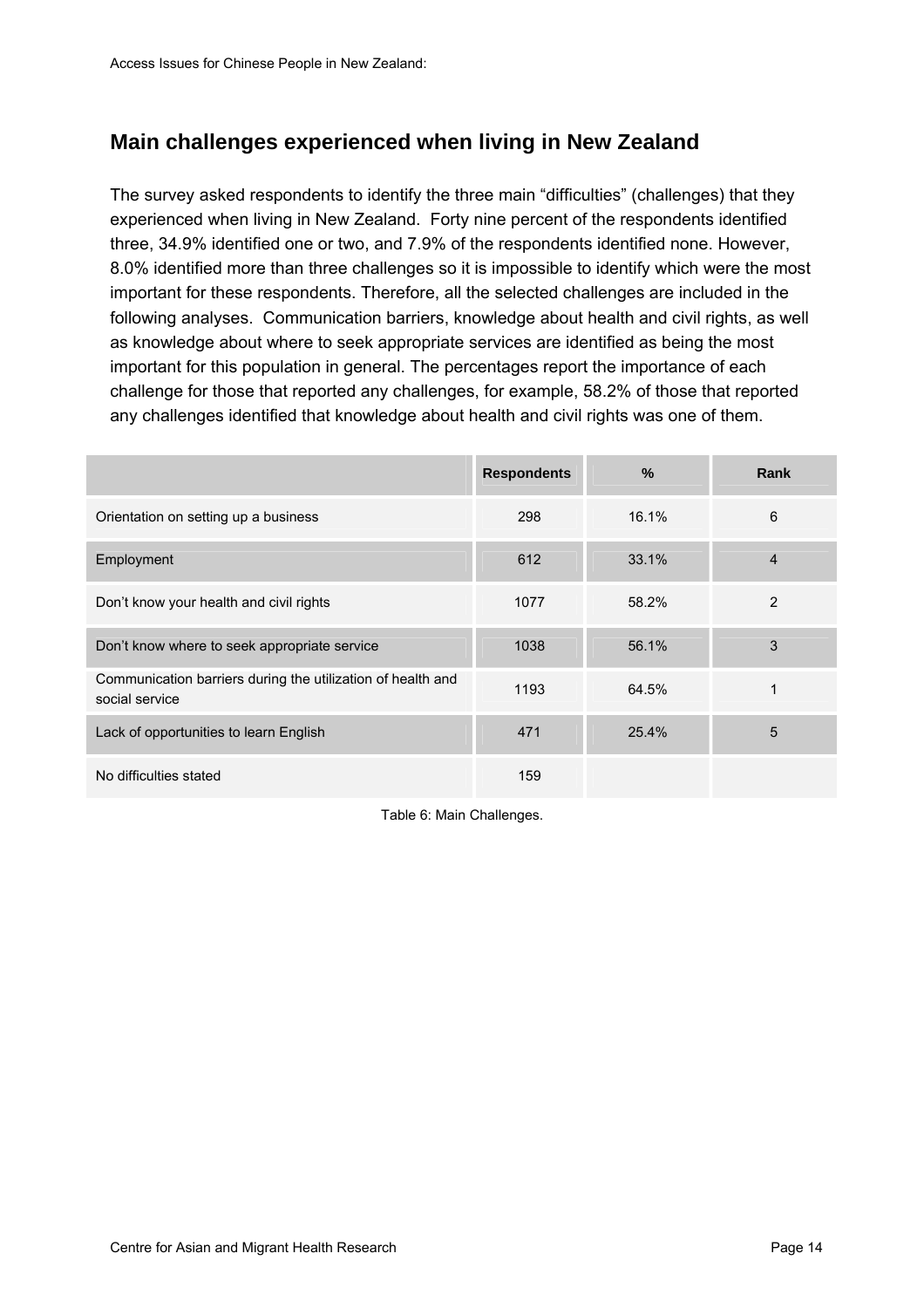### <span id="page-22-0"></span>**Gender**

[Table 7](#page-22-0) presents the differences across genders for the main challenges that they experienced when living in New Zealand. There were no significant differences between genders.

|                                                                               |     | <b>Male</b> | <b>Female</b> |       |  |
|-------------------------------------------------------------------------------|-----|-------------|---------------|-------|--|
|                                                                               | #   | $\%$        | #             | %     |  |
| Orientation on setting up a business                                          | 146 | 17.8%       | 145           | 14.7% |  |
| Employment                                                                    | 258 | 31.5%       | 343           | 34.7% |  |
| Don't know your health and civil rights                                       | 489 | 59.7%       | 562           | 56.9% |  |
| Don't know where to seek appropriate service                                  | 439 | 53.6%       | 569           | 57.6% |  |
| Communication barriers during the utilization of health and<br>social service | 529 | 64.6%       | 632           | 64.0% |  |
| Lack of opportunities to learn English                                        | 207 | 25.3%       | 251           | 25.4% |  |
| No Response                                                                   | 65  |             | 85            |       |  |
| <b>Total</b>                                                                  | 884 |             | 1073          |       |  |

Table 7: Main Challenges by Gender.

## **Age Group**

According to the Asian Public Health Report (Asian Public Health Project Team, 2003) over half of the Asian population in the Auckland region are aged between 25 and 65 years, while around 20 percent are aged between 15 to 24 years. In the data, the main challenge among the under twenty five age group was related to finding employment. For many migrants potential routes of economic success are self-employment and working in sectors with high concentrations of owners and workers of the same ethnicity (Logan, Alba, & Stulus, 2003). A possible reason for this is that Labour force participation and employment rates have been shown to rise with duration of residence in New Zealand (Dunstan et al., 2003). The report by the New Zealand Immigration Service found that migrants who had been in New Zealand for 10 or more years had the same levels of labour force participation and employment rates as the New Zealand born population (Dunstan et al., 2003). However migrants from North East Asia had low labour force participation rates (particularly females) and did not achieve parity with the equivalent New Zealand born population until after ten years (Dunstan et al., 2003). The other main challenges among the 25-44 age groups were that they did not know their health and civil rights, closely followed by not knowing how to find the appropriate service.

The main challenges among the 45-64 and 65 and above age groups were communication barriers related to using health and social services. A study by Abbott, Wong, Williams, Au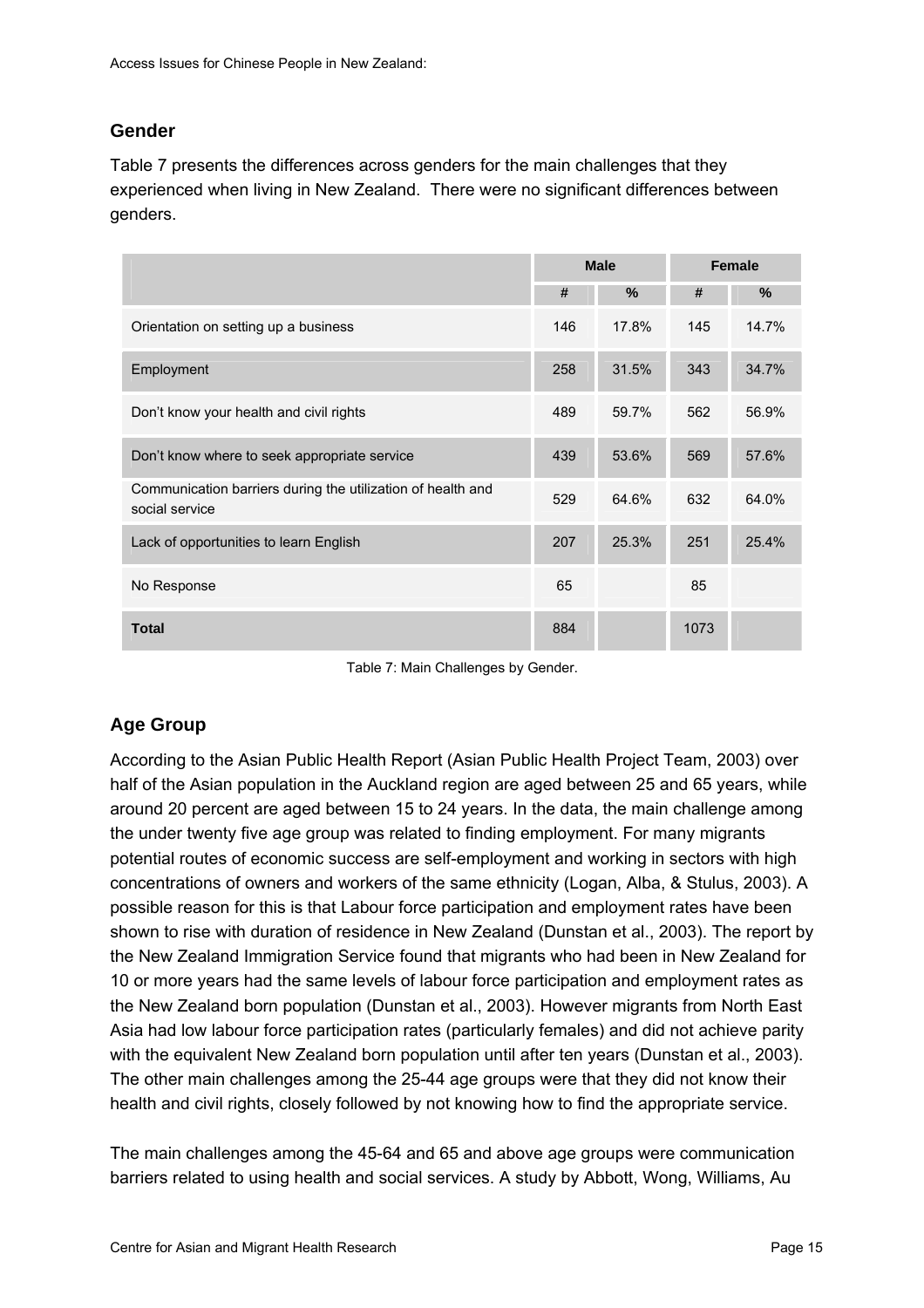<span id="page-23-0"></span>and Young (2000) found that factors significantly associated with having experienced major adjustment problems included being aged 26-35 years, rejection from locals and having low English proficiency.

[Figure 7](#page-23-0) presents the trends by age group. The numbers above the bars represent the number of participants, and the percentage represents the percentage of the age group that reported each challenge. The trends show that challenges with employment (Cochran-Armitage Trend Test, p<0.0001) and orientation on setting up a business (Cochran-Armitage Trend Test, p<0.0001) significantly decrease with age, mainly because as they retire they have less need for employment or business related support. On the other hand, communication barriers (Cochran-Armitage Trend Test, p<0.0001), lack of opportunities to learn English (Cochran-Armitage Trend Test, p<0.0001), and challenges with knowledge about health and civil rights (Cochran-Armitage Trend Test, p=0.0006) all significantly increase with age. Knowledge of where to seek appropriate services is borderline but not a significant trend with age (Cochran-Armitage Trend Test, p=0.08).



Figure 7 Main Challenges by Age Group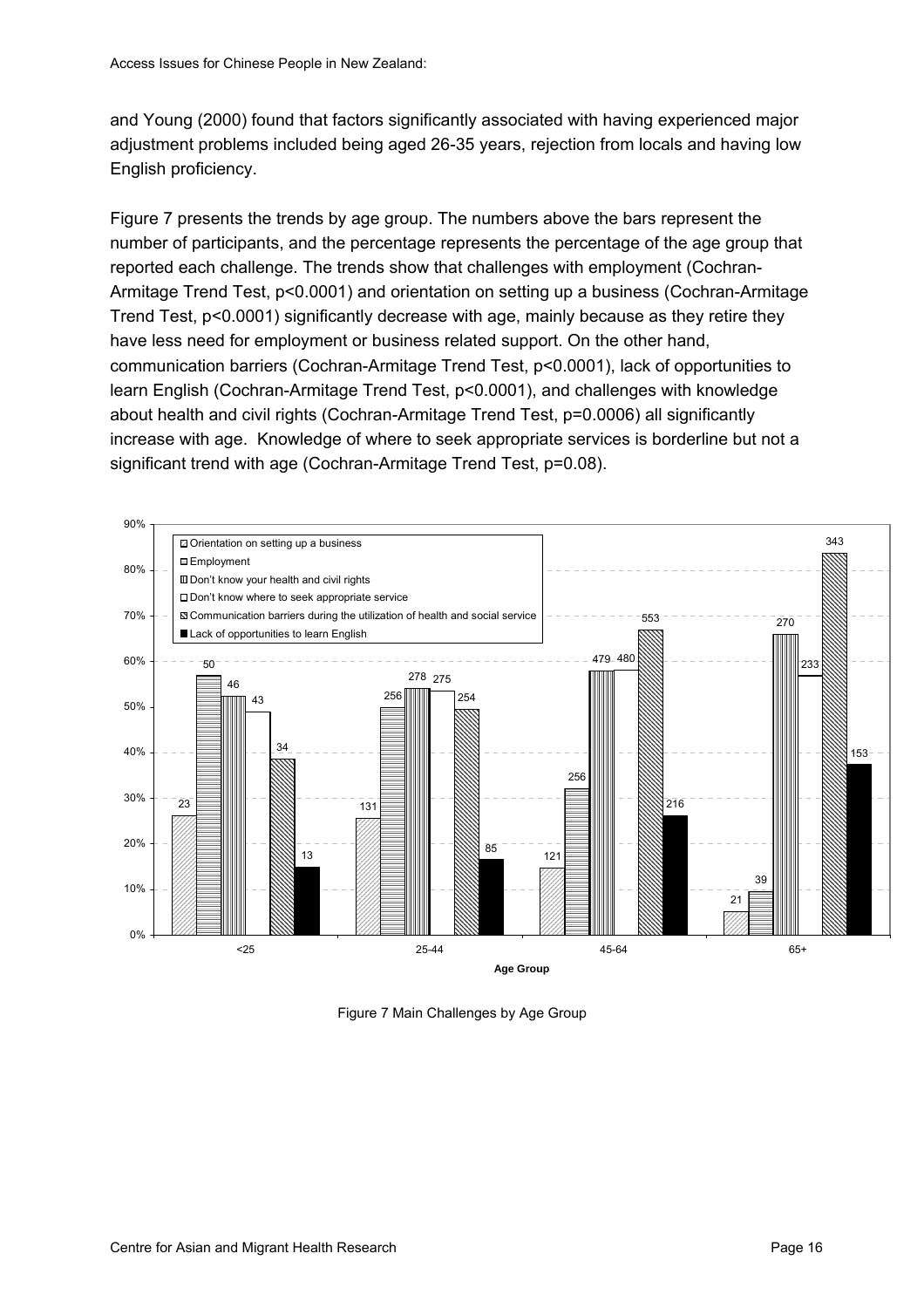## <span id="page-24-0"></span>**Geographical Region**

[Table 8](#page-24-0) presents the challenges reported by respondents analysed in terms of which part of Auckland they live in. The table highlights challenges with knowledge about where to seek appropriate services (Chi-square, p=0.001). Higher rates were reported in central and southern Auckland compared with those reported in the north and west of Auckland. Communication barriers (Chi-square, p=0.01) also significantly differed by which part of Auckland respondents lived in. None of the other challenges demonstrate significant differences between geographical regions. However, it should be noted that the present region of residence might not be the same as the respondent's initial place of residence in New Zealand.

|                                                                                  |     | East<br><b>Central</b> |     |               | <b>South</b> |               | West |               | <b>North</b> |               |
|----------------------------------------------------------------------------------|-----|------------------------|-----|---------------|--------------|---------------|------|---------------|--------------|---------------|
|                                                                                  | #   | $\frac{0}{0}$          | #   | $\frac{9}{6}$ | #            | $\frac{0}{0}$ | #    | $\frac{0}{0}$ | #            | $\frac{0}{0}$ |
| Orientation on setting up a<br>business                                          | 116 | 17.3%                  | 98  | 17.5%         | 9            | 9.0%          | 34   | 13.8%         | 35           | 14.1%         |
| Employment                                                                       | 235 | 35.1%                  | 178 | 31.8%         | 27           | 27.0%         | 73   | 29.7%         | 92           | 37.1%         |
| Don't know your health and<br>civil rights                                       | 379 | 56.6%                  | 323 | 57.7%         | 62           | 62.0%         | 144  | 58.5%         | 156          | 62.9%         |
| Don't know where to seek<br>appropriate service                                  | 340 | 50.7%                  | 323 | 57.7%         | 51           | 51.0%         | 155  | 63.0%         | 152          | 61.3%         |
| Communication barriers<br>during the utilization of<br>health and social service | 399 | 59.6%                  | 368 | 65.7%         | 73           | 73.0%         | 172  | 69.9%         | 161          | 64.9%         |
| Lack of opportunities to<br>learn English                                        | 163 | 24.3%                  | 145 | 25.9%         | 27           | 27.0%         | 64   | 26.0%         | 64           | 25.8%         |
| No Response                                                                      | 46  |                        | 49  |               | 22           |               | 11   |               | 19           |               |
| <b>Total</b>                                                                     | 716 |                        | 609 |               | 122          |               | 257  |               | 267          |               |

Table 8: Main Challenges by Geographical Region: Auckland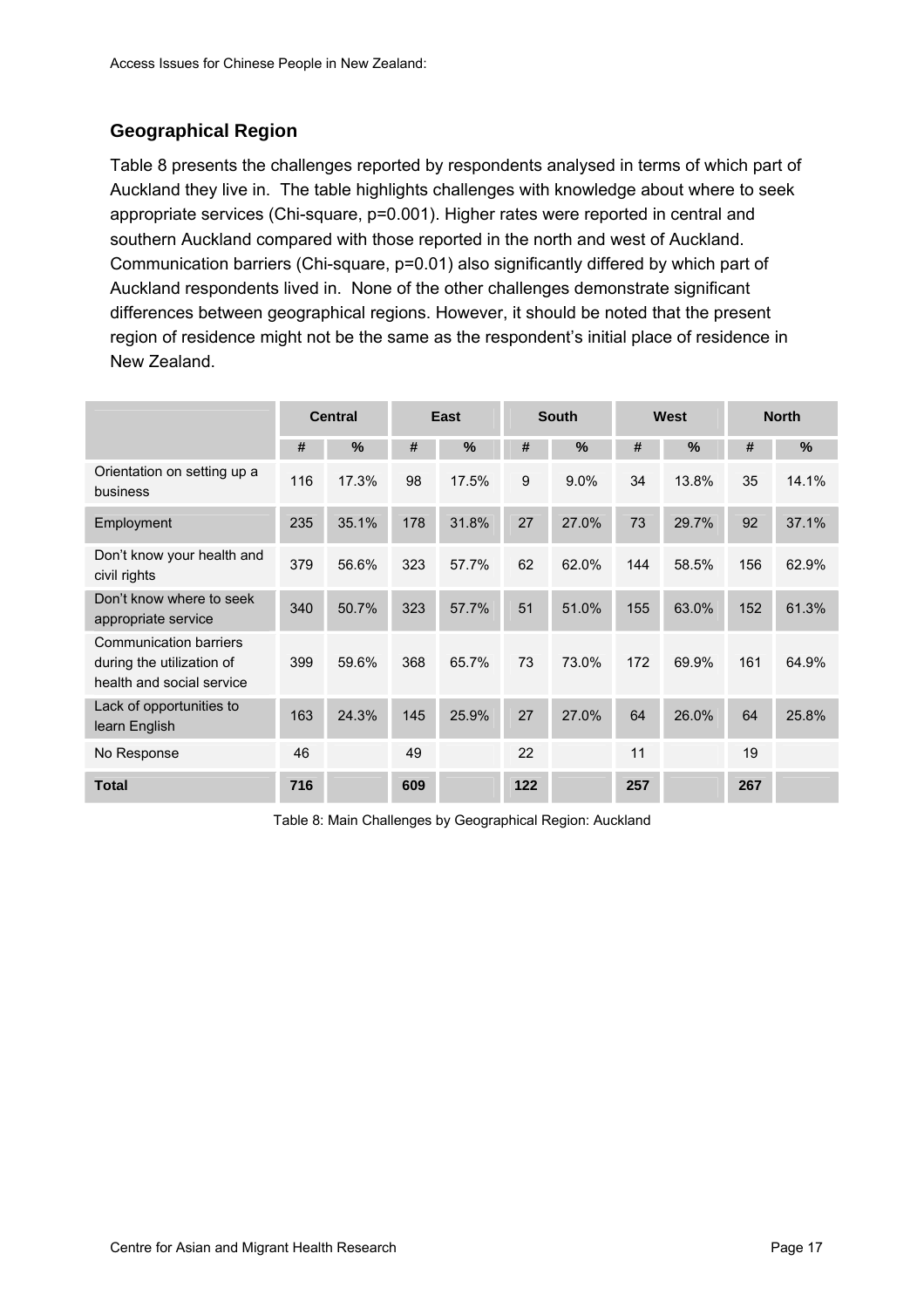### <span id="page-25-0"></span>**First Language**

Most respondents stated that Mandarin and/or Cantonese was their first language, therefore this analysis focuses only on Mandarin and/or Cantonese language speakers. [Table 9](#page-25-0) presents the differences by first language and shows that challenges with employment (Chi-square, p<0.0001) demonstrates significant differences across groups with the higher rates in the Cantonese only language groups. Challenges with knowledge about health and civil rights (Chi-square, p=0.0001), communication barriers (Chi-square, p<0.0001), and lack of opportunities to learn English (Chi-square, p=0.004) demonstrate significant differences across groups, with higher rates in the Mandarin language groups. Challenges with knowledge about where to seek appropriate service (Chi-square, p=0.02) demonstrates significant differences across language groups, with higher rates in the combined Cantonese and Mandarin language group.

|                                                                               | <b>Mandarin</b><br>Only |       |                   | <b>Cantonese and</b><br><b>Mandarin</b> | <b>Cantonese</b><br>Only |       |
|-------------------------------------------------------------------------------|-------------------------|-------|-------------------|-----------------------------------------|--------------------------|-------|
|                                                                               | #                       | $\%$  | #                 | $\%$                                    | #                        | $\%$  |
| Orientation on setting up a business                                          | 157                     | 14.6% | $12 \overline{ }$ | 11.9%                                   | 118                      | 16.5% |
| Employment                                                                    | 294                     | 27.3% | 38                | 37.6%                                   | 258                      | 36.1% |
| Don't know your health and civil rights                                       | 633                     | 58.8% | 54                | 53.5%                                   | 345                      | 48.3% |
| Don't know where to seek appropriate service                                  | 569                     | 52.8% | 70                | 69.3%                                   | 358                      | 50.1% |
| Communication barriers during the utilization of<br>health and social service | 721                     | 66.9% | 65                | 64.4%                                   | 371                      | 51.9% |
| Lack of opportunities to learn English                                        | 290                     | 26.9% | 20                | 19.8%                                   | 146                      | 20.4% |
| No Response                                                                   | 57                      |       | 6                 |                                         | 66                       |       |
| <b>Total</b>                                                                  | 1134                    |       | 107               |                                         | 781                      |       |

Table 9: Main Challenges by First Language

## **Place of birth**

The place of birth has been restricted to China, Taiwan and Hong Kong for this analysis as these countries account for 96% of the respondents who reported their place of birth.

Consistently all three groups found the lack of knowledge of health and civil rights, knowing where to seek appropriate services and communication barriers to be the most important challenges. However, there are significant differences in the levels reported of challenges across countries of birth, for all challenges except for knowing where to seek appropriate services (Chi-square, p=0.22), which is consistently high across all three countries.

Challenges with language, i.e. communication barriers in accessing health and social services (Chi-square, p<0.0001) as well as lack of opportunities to learn English (Chi-square, p<0.0001), showed significant differences across countries of birth. For both challenges it was highest in the respondents born in China, with decreasing difficulties with those born in Taiwan and lowest rates of difficulties with those born in Hong Kong. This is likely to be related to accessibility to English prior to arrival in New Zealand.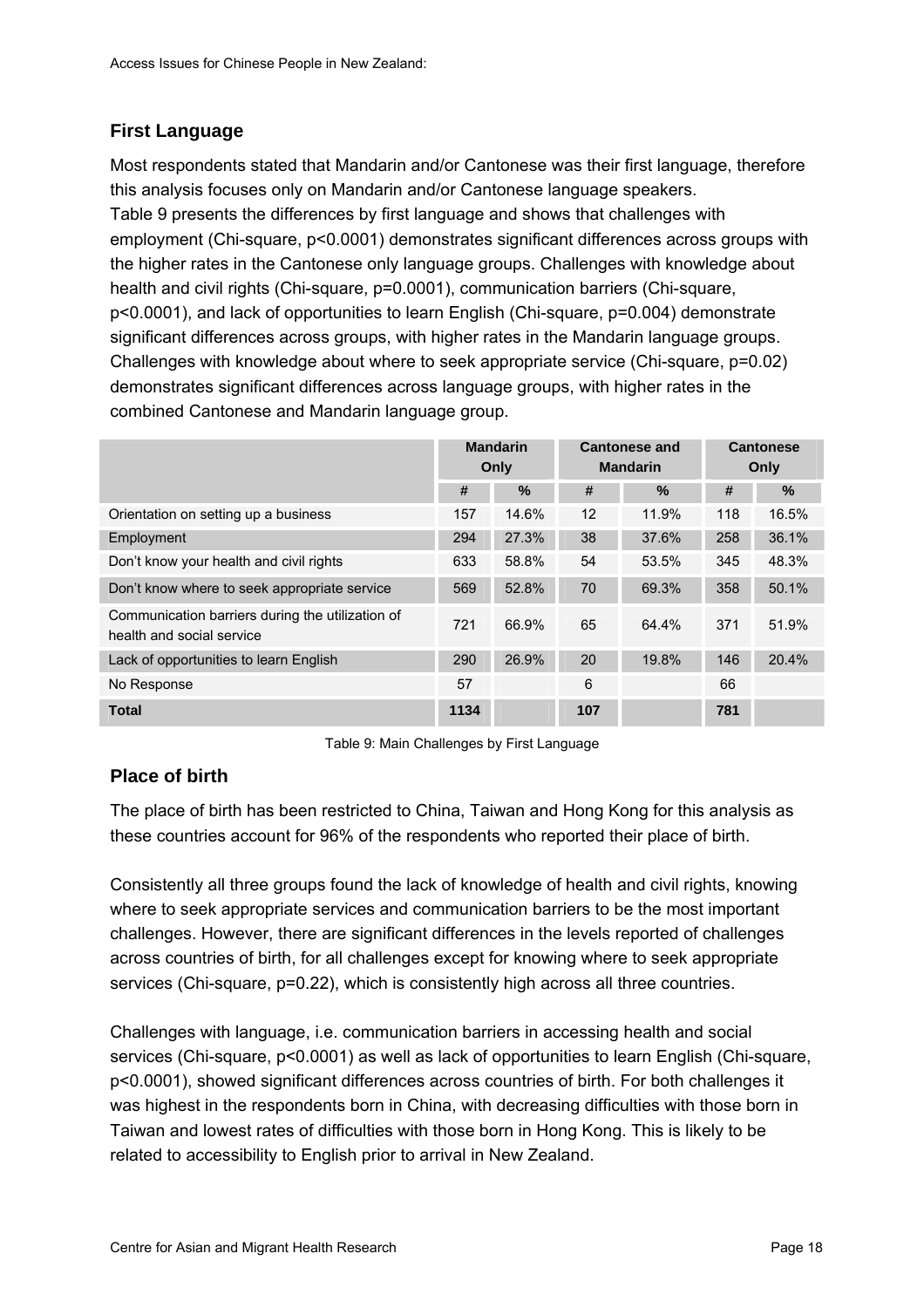<span id="page-26-0"></span>Challenges with employment (Chi-square, p<0.0001) and business orientation (Chi-square, p<0.0001) were significantly different across countries of birth, and are reported to be a more important challenge for respondents born in Taiwan and Hong Kong, in comparison to those born in China. Whereas, challenges with knowing your health and civil rights (Chi-square, p=0.02), was also significantly different across countries of birth, and was reported to be more important for those born in China as compared to those born in Taiwan or Hong Kong.

|                                                                                  | China |       |     | <b>Taiwan</b> | <b>Hong Kong</b> |       |
|----------------------------------------------------------------------------------|-------|-------|-----|---------------|------------------|-------|
|                                                                                  | #     | %     | #   | $\frac{9}{6}$ | #                | %     |
| Orientation on setting up a<br>business                                          | 136   | 12.9% | 48  | 22.6%         | 104              | 20.6% |
| Employment                                                                       | 279   | 26.4% | 91  | 42.9%         | 218              | 43.3% |
| Don't know your health and civil<br>rights                                       | 641   | 60.6% | 124 | 58.5%         | 267              | 53.0% |
| Don't know where to seek<br>appropriate service                                  | 601   | 56.9% | 116 | 54.7%         | 282              | 56.0% |
| Communication barriers during<br>the utilization of health and<br>social service | 762   | 72.1% | 125 | 59.0%         | 262              | 52.0% |
| Lack of opportunities to learn<br>English                                        | 326   | 30.8% | 47  | 22.2%         | 80               | 15.9% |
| No Response                                                                      | 57    |       | 8   |               | 63               |       |
| Total                                                                            | 1114  |       | 220 |               | 567              |       |

Table 10: Main Challenges by Place of Birth.

## **Year of Arrival in New Zealand**

Consistently across all groups for year of arrival in New Zealand, the main concern appeared to be communication barriers when accessing health or social services, closely followed by not knowing health or civil rights and not knowing where to seek appropriate services.

[Table 11](#page-27-0) demonstrates the trends by the year of arrival in New Zealand. The trends show that the reporting of challenges with communication barriers (Cochran-Armitage Trend Test, p=0.0001) and lack of opportunities to learn English (Cochran-Armitage Trend Test, p<0.0001) significantly increase for those that arrived in New Zealand more recently. Also challenges with knowledge about health and civil rights (Cochran-Armitage Trend Test, p<0.0001) and with knowledge about where to seek appropriate services (Cochran-Armitage Trend Test, p=0.0001) significantly decrease with age. However there are no significant trends for challenges with employment (Cochran-Armitage Trend Test, p=0.37) and borderline but not significant trends for orientation on setting up a business (Cochran-Armitage Trend Test, p=0.08).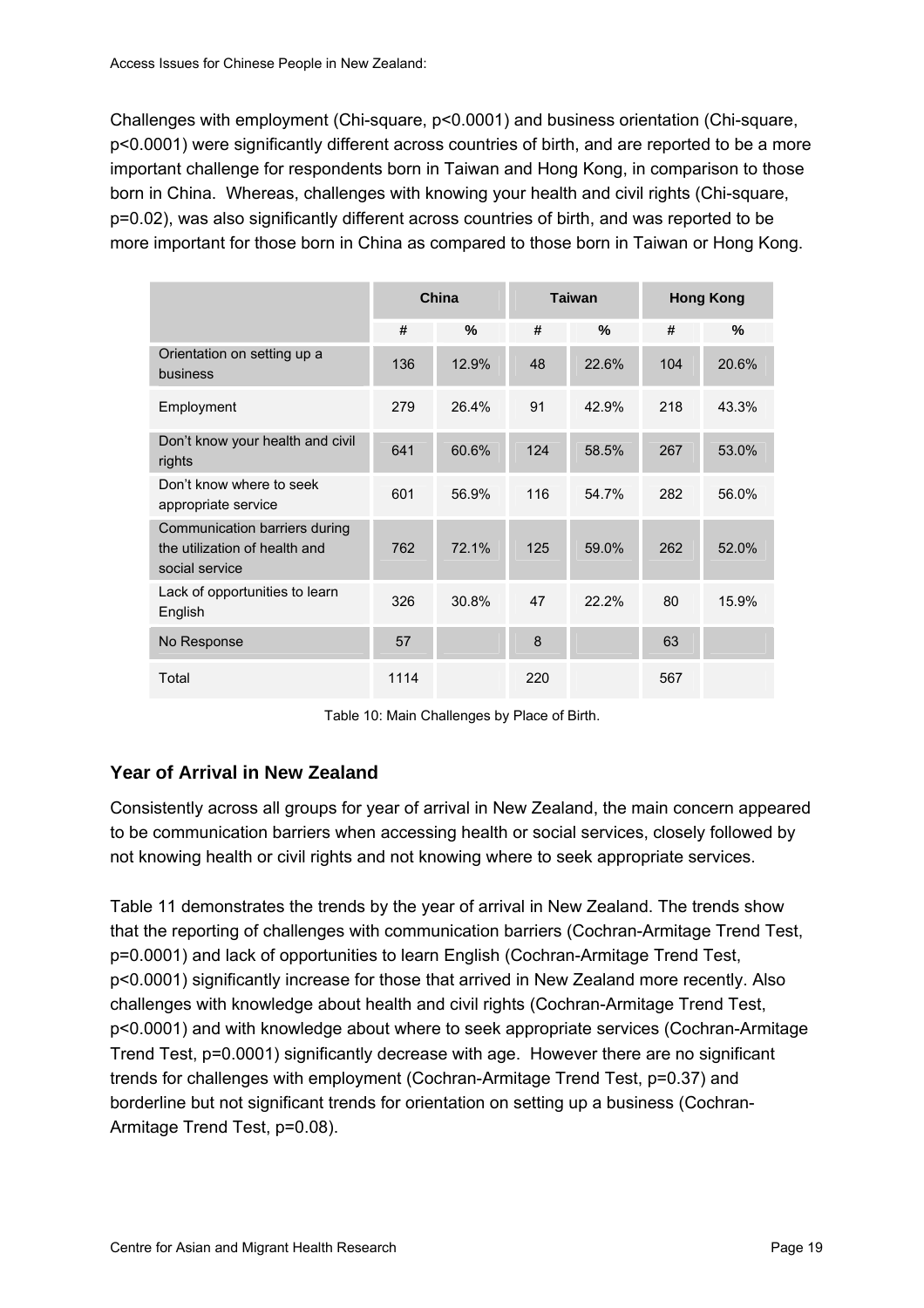<span id="page-27-0"></span>

|                                                                                         |     | 1995-6<br>$1995$ |     |       | 1997-8 | >1998 |     |               |
|-----------------------------------------------------------------------------------------|-----|------------------|-----|-------|--------|-------|-----|---------------|
|                                                                                         | #   | %                | #   | %     | #      | $\%$  | #   | $\frac{9}{6}$ |
| Orientation on setting up<br>a business                                                 | 80  | 19.5%            | 91  | 22.1% | 54     | 11.1% | 55  | 13.9%         |
| Employment                                                                              | 144 | 35.0%            | 160 | 38.8% | 139    | 28.7% | 134 | 33.9%         |
| Don't know your health<br>and civil rights                                              | 199 | 48.4%            | 230 | 55.8% | 306    | 63.1% | 257 | 65.1%         |
| Don't know where to<br>seek appropriate service                                         | 209 | 50.9%            | 231 | 56.1% | 275    | 56.7% | 235 | 59.5%         |
| <b>Communication barriers</b><br>during the utilization of<br>health and social service | 244 | 59.4%            | 240 | 58.3% | 353    | 72.8% | 256 | 64.8%         |
| Lack of opportunities to<br>learn English                                               | 82  | 20.0%            | 87  | 21.1% | 144    | 29.7% | 115 | 29.1%         |
| No Response                                                                             | 56  |                  | 32  |       | 23     |       | 13  |               |
| <b>Total</b>                                                                            | 467 |                  | 444 |       | 508    |       | 408 |               |

Table 11: Main Challenges by Year of Arrival.

## **Living Arrangements**

There are a multitude of combinations of possible living arrangements stated by respondents including some inconsistencies in the reported combinations; therefore this analysis will focus on the key components of the family structure, but it needs to be recognised that these may not be accurate categories. It is also important to note that the living arrangements relate to present living arrangements, which may not be representative of the respondents' living arrangement at the time of arrival in New Zealand. It must also be noted that there are some inconsistencies in the reporting of living arrangements, in particular whether the participants answered the questions in relation to themselves or in relation to the household as a whole. For example, whether "children" was interpreted as adult children as well as infants and young children, or "grandparents" was interpreted as the grandparents of the participant or that the household included grandparents of the youngest household member.

[Table 12](#page-28-0) presents the challenges across members of the household composition. The comparison of respondents that live alone with those that lived with anyone else demonstrated no significant differences for any of the challenges. Comparing living with a spouse with not living with a spouse demonstrated significant higher concern with communication barriers (Chi-square, p=0.01) and significantly lower concern with the lack of opportunities to learn English (Chi-square, p=0.006). Comparing living with children with not living with children demonstrated significantly higher concern with for orientation (Chi-square, p=0.01), employment (Chi-square, p=0.05), and communication barriers (Chi-square, p=0.05). Comparing living with parent/s with not living with parent/s demonstrated significant higher concern with orientation (Chi-square, p=0.003), and employment (Chi-square, p<0.0001), as well as significantly lower concern with health and civil rights (Chi-square,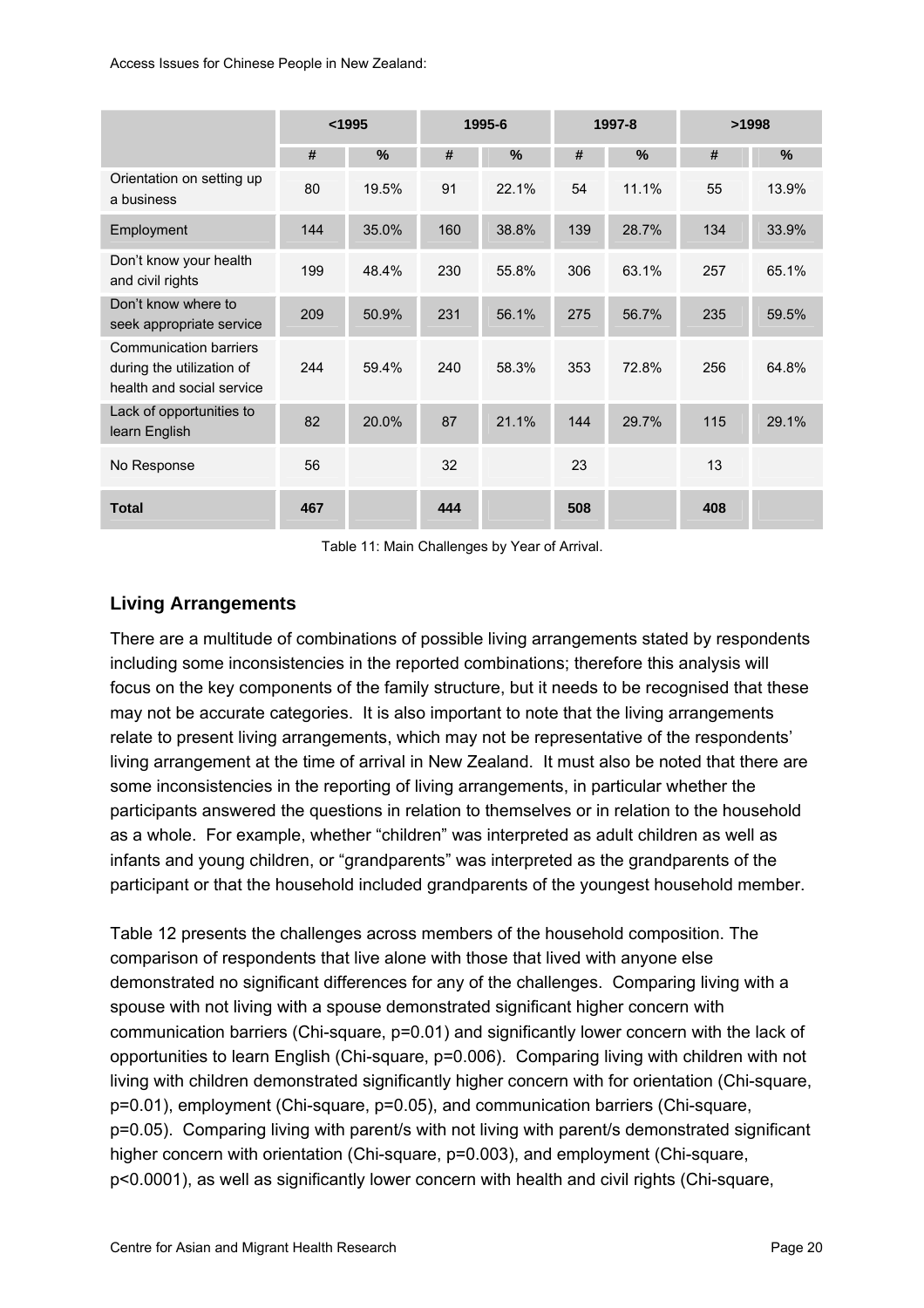<span id="page-28-0"></span>p=0.002), communication barriers (Chi-square, p<0.0001), and lack of opportunities to learn English (Chi-square, p=0.01). Comparing living with sibling/s with not living with sibling/s demonstrated significantly higher concern with employment (Chi-square, p<0.0001) and significantly lower concern for communication barriers (Chi-square, p=0.001).

|                                                                                     |    | <b>Live Alone</b> | <b>Spouse</b> |       | <b>Children</b> |       | <b>Parents</b> |       | <b>Siblings</b> |       |
|-------------------------------------------------------------------------------------|----|-------------------|---------------|-------|-----------------|-------|----------------|-------|-----------------|-------|
|                                                                                     | #  | %                 | #             | %     | #               | %     | #              | %     | #               | %     |
| Orientation on setting<br>up a business                                             | 6  | 10.0%             | 207           | 16.9% | 222             | 17.6% | 49             | 23.2% | 23              | 21.1% |
| Employment                                                                          | 15 | 25.0%             | 403           | 32.9% | 438             | 34.8% | 114            | 54.0% | 59              | 54.1% |
| Don't know your<br>health and civil rights                                          | 28 | 46.7%             | 730           | 59.5% | 721             | 57.3% | 102            | 48.3% | 60              | 55.0% |
| Don't know where to<br>seek appropriate<br>service                                  | 30 | 50.0%             | 692           | 56.4% | 709             | 56.3% | 109            | 51.7% | 60              | 55.0% |
| Communication<br>barriers during the<br>utilization of health<br>and social service | 38 | 63.3%             | 817           | 66.6% | 833             | 66.2% | 100            | 47.4% | 54              | 49.5% |
| Lack of opportunities<br>to learn English                                           | 17 | 28.3%             | 287           | 23.4% | 334             | 26.5% | 39             | 18.5% | 23              | 21.1% |
| No Response                                                                         | 8  |                   | 88            |       | 80              |       | 22             |       | 13              |       |
| <b>Total</b>                                                                        | 68 |                   | 1314          |       | 1339            |       | 233            |       | 122             |       |

Table 12: Main Challenges by Living Arrangements.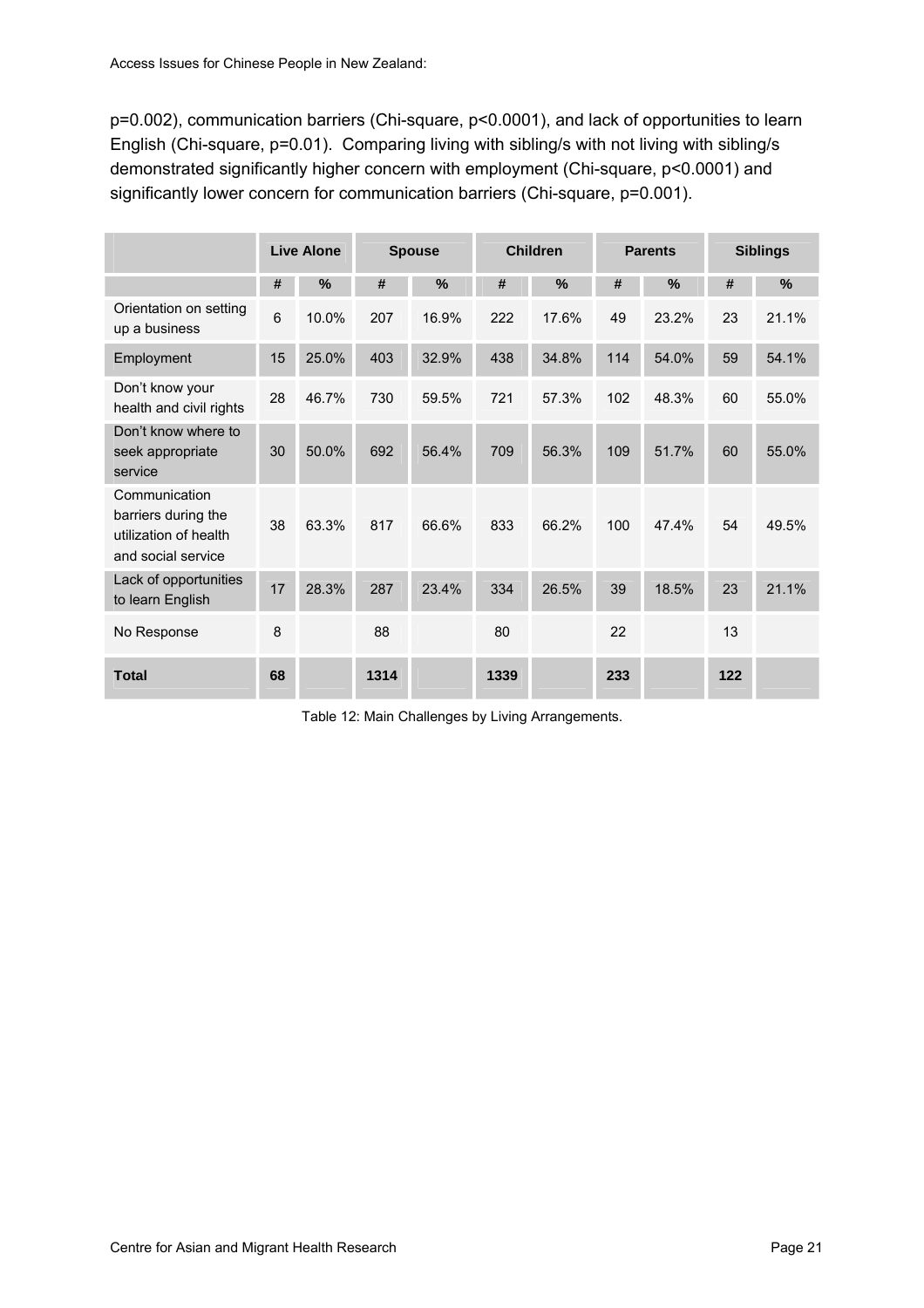# <span id="page-29-0"></span>**Accessing services**

The respondents were asked whether they had utilised any of the services provided by the following organisations.

- Accident Compensation Corporation (ACC)
- Courts
- Child Youth and Family Services (CYFS)
- Department of Internal Affairs (DIA)
- Inland Revenue Department (IRD)
- Local government (Auckland City Council, Manukau City Council, North Shore City Council, Waitakere City Council)
- Police
- Public Hospital (Emergency Department, Outpatients Department, Inpatients Service)
- **•** Race Relations Office<sup>1</sup>
- Tenancy Service
- **•** Work and Income New Zealand (WINZ)<sup>[1](#page-29-1)</sup>

[Table 13](#page-30-0) provides rates of utilisation for those that responded to this question and the rates of non-response for the respondents. The most commonly accessed service is shown to be IRD, followed by WINZ, DIA, and Emergency Department. The local government organisations have higher levels of non-response than the other organisations, possibly due to the fact that in many cases the respondents live outside the city council regions. [Table 14](#page-30-0) presents the utilisation rates and non-response rates for the city councils where the respondents are limited to those that live in the relevant regions of Auckland. As it is quite likely that respondents have not always resided in the same region of Auckland, the following analyses will not be restricted to just those in the relevant regions. The high rates of usage of Auckland City Council by those presently living in areas outside central Auckland, suggest that either many have lived for periods of time in central Auckland or that there is some confusion between the services offered by Auckland City Council and the Auckland Regional Council.

 $\overline{a}$ 

<span id="page-29-1"></span><sup>1</sup> Since the survey was conducted the names of some agencies has changed (e.g. WINZ is now Work and Income) and also that some of the agencies listed are in fact subsidiaries of others (e.g. Race Relations Office is a part of the DIA).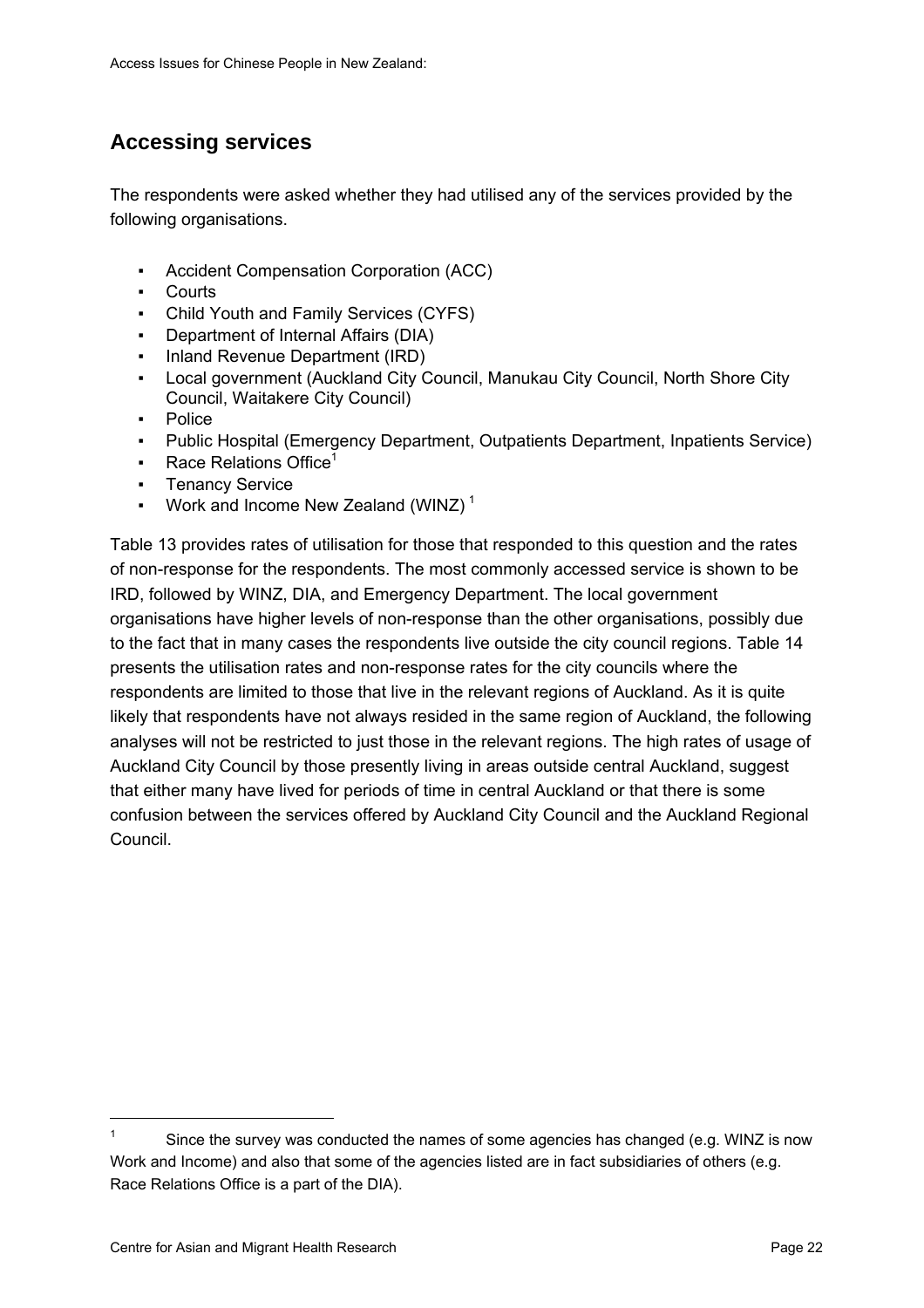<span id="page-30-0"></span>

|                                | <b>Number</b> | Percent <sup>2</sup> | <b>Rank</b>    | <b>Number of</b><br><b>Not Stated</b> | <b>Percent</b><br><b>Not Stated</b> |
|--------------------------------|---------------|----------------------|----------------|---------------------------------------|-------------------------------------|
| <b>ACC</b>                     | 413           | 22.4%                | 8              | 167                                   | 8.3%                                |
| Courts                         | 110           | 6.1%                 | 13             | 194                                   | 9.7%                                |
| <b>IRD</b>                     | 1138          | 62.4%                | 1              | 185                                   | 9.2%                                |
| Police                         | 438           | 24.4%                | $\overline{7}$ | 217                                   | 10.8%                               |
| <b>Emergency Department</b>    | 561           | 31.1%                | 4              | 204                                   | 10.1%                               |
| <b>Outpatients Department</b>  | 512           | 28.4%                | 6              | 209                                   | 10.4%                               |
| <b>Inpatients Services</b>     | 357           | 20.1%                | 9              | 236                                   | 11.7%                               |
| <b>Race Relations Office</b>   | 26            | 1.5%                 | 16             | 238                                   | 11.8%                               |
| <b>Tenancy Service</b>         | 332           | 18.7%                | 11             | 234                                   | 11.6%                               |
| <b>WINZ</b>                    | 675           | 37.8%                | $\overline{2}$ | 222                                   | 11.0%                               |
| <b>CYF</b>                     | 49            | 2.8%                 | 15             | 257                                   | 12.8%                               |
| Department of Internal Affairs | 639           | 36.2%                | 3              | 243                                   | 12.1%                               |
| Any City Council (Auckland)    | 538           | 30.3%                | 5              | 237                                   | 11.8%                               |
| <b>Auckland City Council</b>   | 332           | 19.0%                | 10             | 265                                   | 13.2%                               |
| Manukau City Council           | 332           | 10.0%                | 12             | 303                                   | 15.1%                               |
| North Shore City Council       | 104           | 6.1%                 | 13             | 305                                   | 15.2%                               |
| <b>Waitakere City Council</b>  | 82            | 4.9%                 | 14             | 388                                   | 19.3%                               |

Table 13: Services Accessed

|                               | <b>Number</b> | Percent <sup>4</sup> | <b>Number</b><br>of Not<br><b>Stated</b> | <b>Percent Not</b><br><b>Stated</b> |
|-------------------------------|---------------|----------------------|------------------------------------------|-------------------------------------|
| <b>Auckland City Council</b>  | 187           | 29.4%                | 81                                       | 11.3%                               |
| Manukau City Council          | 145           | 23.1%                | 102                                      | 14.0%                               |
| North Shore City Council      | 74            | 31.5%                | 32                                       | 12.0%                               |
| <b>Waitakere City Council</b> | 49            | 23.0%                | 44                                       | 17.1%                               |

Table 14: Services Accessed – Limited to Area of Residence

### **Gender**

[Table 15](#page-31-0) demonstrates that the most commonly accessed services are the same for males and females, namely IRD, WINZ and DIA. [Table 16](#page-31-0) presents the full list of utilisation rates of the services by gender.

Examining each of the services for any gender differences demonstrates that there are significant differences for utilisation of Police services (Chi-square, p=0.02) with higher rates of utilisation by males, and Outpatient Health Services (Chi-square, p=0.01) with higher rates of utilisation by females.

<span id="page-30-1"></span> $2$  Percentage of those that answered this question.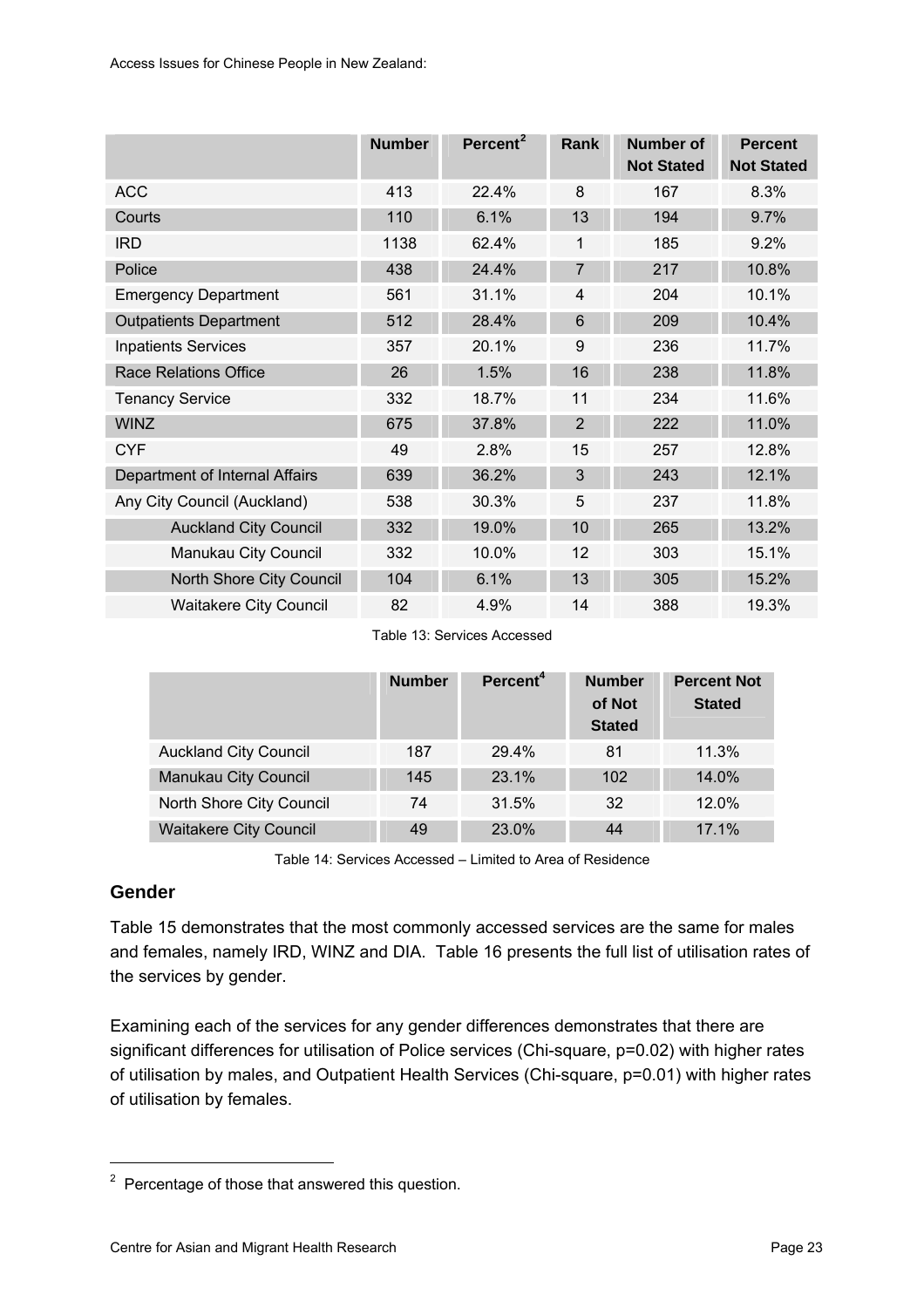<span id="page-31-0"></span>

|        | 4 <sup>st</sup> | $\gamma$ <sup>nd</sup> | 3 <sup>rd</sup> |
|--------|-----------------|------------------------|-----------------|
| Male   | IRD             | <b>WINZ</b>            | DIA             |
| Female | <b>IRD</b>      | <b>WINZ</b>            | <b>DIA</b>      |

Table 15: Top 3 services Accessed by Gender, Excluding City Councils.

|                                |     | <b>Male</b> |     | <b>Female</b> |
|--------------------------------|-----|-------------|-----|---------------|
|                                | #   | $\%$        | #   | $\%$          |
| <b>ACC</b>                     | 190 | 23.4%       | 220 | 22.4%         |
| Courts                         | 53  | 6.6%        | 53  | 5.5%          |
| <b>IRD</b>                     | 494 | 61.5%       | 622 | 63.9%         |
| Police                         | 215 | 27.3%       | 216 | 22.6%         |
| <b>Emergency Department</b>    | 244 | 30.6%       | 305 | 31.8%         |
| <b>Outpatients Department</b>  | 203 | 25.6%       | 299 | 31.2%         |
| <b>Inpatients Services</b>     | 146 | 18.7%       | 201 | 21.3%         |
| Race Relations Office          | 11  | 1.4%        | 15  | 1.6%          |
| <b>Tenancy Service</b>         | 156 | 19.9%       | 168 | 17.8%         |
| <b>WINZ</b>                    | 304 | 38.8%       | 353 | 37.0%         |
| <b>CYFS</b>                    | 19  | 2.5%        | 28  | 3.0%          |
| Department of Internal Affairs | 297 | 38.3%       | 330 | 35.0%         |
| Any City Council (Auckland)    | 252 | 32.2%       | 273 | 29.0%         |

Table 16: All Services Accessed by Gender.

#### **Age Group**

[Table 17](#page-31-0) presents the primary services accessed for each age group, IRD and WINZ were consistently the most accessed organisations across all age groups. [Table 18](#page-32-0) presents the full list of utilisation of organisation services by age group.

The following services demonstrates significant decreases in utilisation with age: ACC (Cochran-Armitage Trend Test, p<0.0001), Courts (Cochran-Armitage Trend Test, p=0.0002), IRD (Cochran-Armitage Trend Test, p<0.0001), Police (Cochran-Armitage Trend Test, p<0.0001), WINZ (Cochran-Armitage Trend Test, p=0.02), CYFS (Cochran-Armitage Trend Test, p=0.010, DIA (Cochran-Armitage Trend Test, p<0.0001), and any City Council (Cochran-Armitage Trend Test, p<0.0001). Whereas the Outpatients Health Service demonstrates significant increases in utilisation (Cochran-Armitage Trend Test, p=0.03).

|       | 1 <sup>st</sup> | 2 <sup>nd</sup> | 3 <sup>rd</sup>  |
|-------|-----------------|-----------------|------------------|
| < 25  | <b>IRD</b>      | <b>WINZ</b>     | Any City Council |
| 25-44 | <b>IRD</b>      | <b>WINZ</b>     | <b>DIA</b>       |
| 45-64 | <b>IRD</b>      | <b>DIA</b>      | Any City Council |
| $65+$ | <b>WINZ</b>     | <b>IRD</b>      | Outpatients      |

Table 17: Top 3 Services Accessed by Age Group, Excluding City Councils.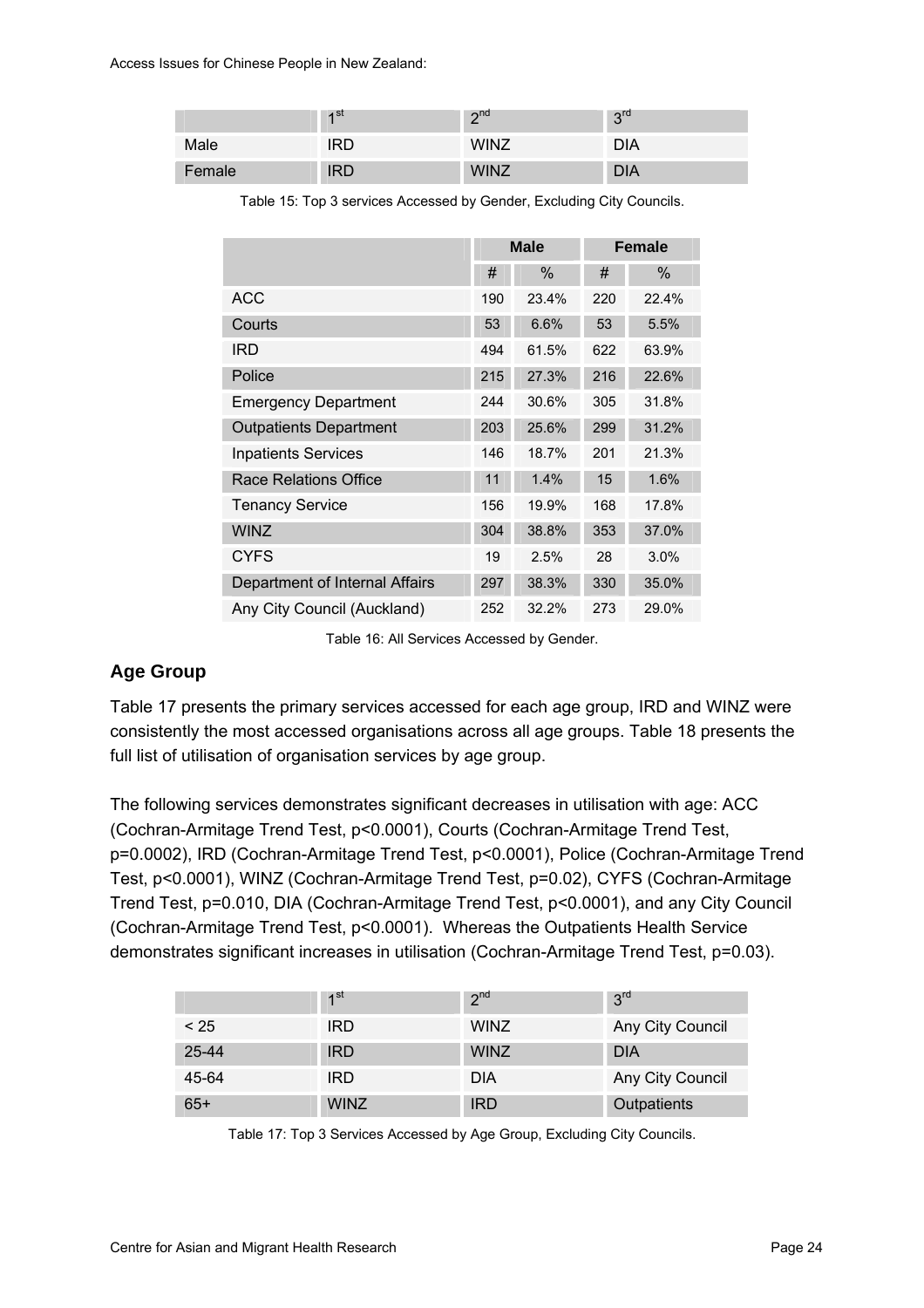<span id="page-32-0"></span>

|                                | $25$         |       | $25 - 44$      |       | 45-64 |       | $65+$ |       |
|--------------------------------|--------------|-------|----------------|-------|-------|-------|-------|-------|
|                                | $\#$         | $\%$  | #              | %     | #     | %     | $\#$  | %     |
| <b>ACC</b>                     | 26           | 26.8% | 145            | 28.1% | 201   | 24.2% | 39    | 10.1% |
| Courts                         | 8            | 8.4%  | 48             | 9.4%  | 42    | 5.1%  | 11    | 2.9%  |
| <b>IRD</b>                     | 60           | 63.1% | 412            | 80.0% | 507   | 61.5% | 154   | 40.7% |
| Police                         | 37           | 39.4% | 176            | 34.6% | 184   | 22.9% | 39    | 10.5% |
| <b>Emergency Department</b>    | 23           | 24.2% | 198            | 38.8% | 220   | 27.1% | 114   | 30.3% |
| <b>Outpatients Department</b>  | 24           | 25.0% | 135            | 26.6% | 223   | 27.6% | 126   | 33.6% |
| <b>Inpatients Services</b>     | 12           | 12.6% | 136            | 27.3% | 134   | 16.9% | 71    | 19.1% |
| <b>Race Relations Office</b>   | $\mathbf{1}$ | 1.0%  | $\overline{7}$ | 1.4%  | 11    | 1.4%  | 6     | 1.7%  |
| <b>Tenancy Service</b>         | 10           | 10.6% | 110            | 21.9% | 130   | 16.4% | 79    | 21.4% |
| <b>WINZ</b>                    | 42           | 44.2% | 241            | 47.1% | 225   | 28.2% | 160   | 43.5% |
| <b>CYFS</b>                    | 5            | 5.3%  | 21             | 4.2%  | 16    | 2.0%  | 7     | 2.0%  |
| Department of Internal Affairs | 33           | 34.7% | 230            | 45.5% | 289   | 36.5% | 83    | 22.9% |
| Any City Council (Auckland)    | 39           | 41.1% | 183            | 35.9% | 257   | 32.4% | 55    | 15.3% |

Table 18: All Services Accessed by Age Group.

## **Geographical Region**

[Table 19](#page-32-0) presents the primary services accessed for each geographical region, IRD, WINZ and DIA where consistently the most accessed organisations across most regions, with the exception of the south region where emergency department hospital services was utilised more than DIA services. [Table 20](#page-33-0) presents the full list of utilisation of organisation services by geographical region.

Examining differences in utilisation rates across the geographical regions demonstrate significant differences for ACC (Chi-square, p=0.003), IRD (Chi-square, p=0.005), and DIA (Chi-square, p=0.008), where there were lower rates of utilisation in south and west regions, with higher rates of utilisation in central and north regions. There were also significant differences in utilisation rates for Inpatients Services (Chi-square, p=0.04), with low rates of utilisation in the north and east regions and high rates of utilisation in south and central regions. While there were low rates of utilisation in the central region, and higher rates of utilisation in the south region of the Race Relations Office (Chi-square, p=0.003). Differences in utilisation of services may relate to the geographical location and convenience of access, particularly in terms of Central Auckland.

|         | 1 <sup>st</sup> | 2 <sup>nd</sup> | 3 <sup>rd</sup>             |
|---------|-----------------|-----------------|-----------------------------|
| Central | <b>IRD</b>      | <b>DIA</b>      | <b>WINZ</b>                 |
| East    | <b>IRD</b>      | <b>WINZ</b>     | <b>DIA</b>                  |
| South   | <b>IRD</b>      | <b>WINZ</b>     | <b>Emergency Department</b> |
| West    | <b>IRD</b>      | <b>WINZ</b>     | <b>DIA</b>                  |
| North   | IRD             | <b>WINZ</b>     | DIA                         |

Table 19: Top 3 Services Accessed by Geographical Region.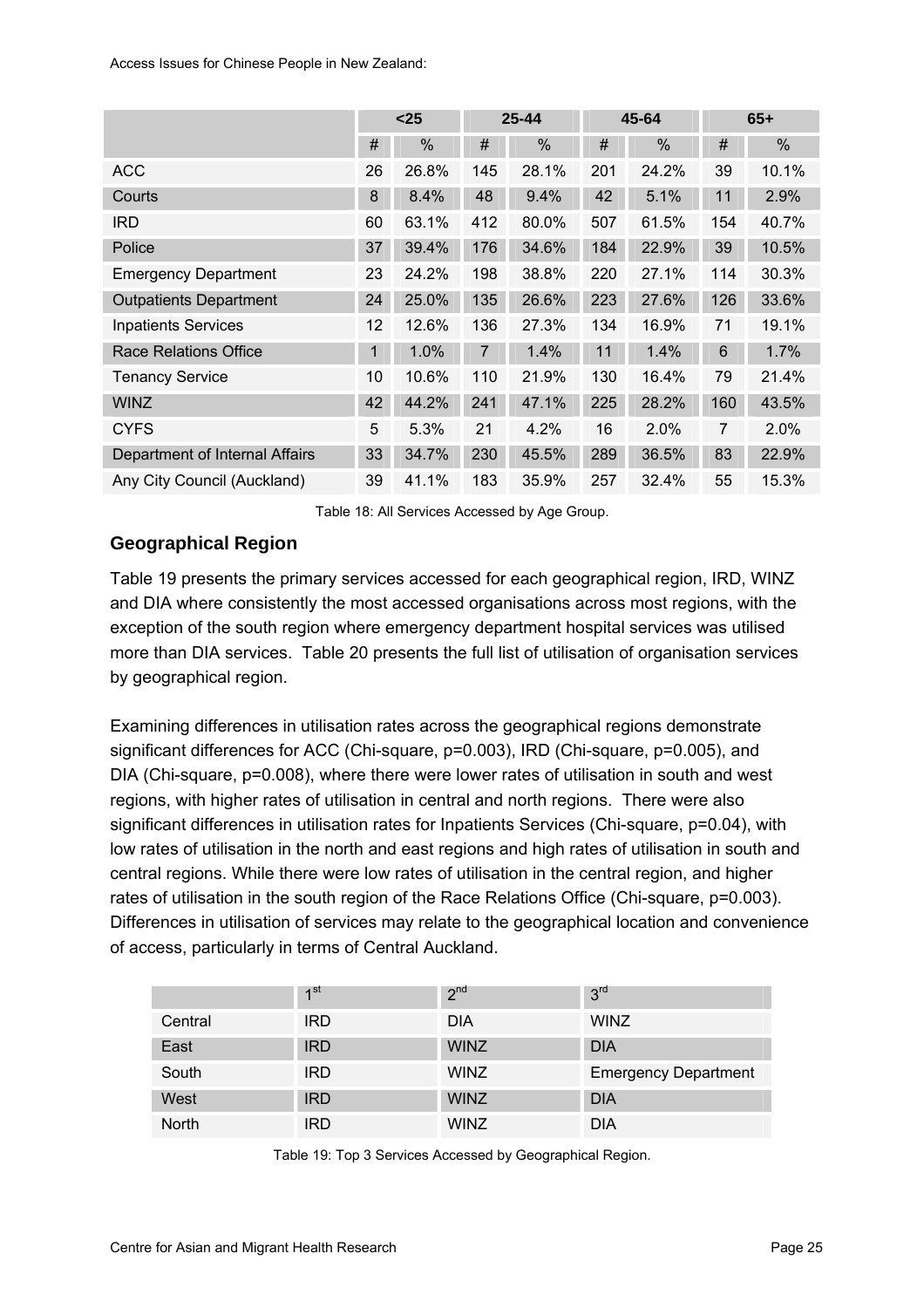<span id="page-33-0"></span>

|                                | <b>Central</b> |               |     | <b>East</b> |                 | <b>South</b> |                | <b>West</b> |     | <b>North</b> |  |
|--------------------------------|----------------|---------------|-----|-------------|-----------------|--------------|----------------|-------------|-----|--------------|--|
|                                | #              | $\frac{0}{0}$ | #   | %           | #               | %            | #              | %           | #   | %            |  |
| <b>ACC</b>                     | 153            | 23.0%         | 122 | 21.7%       | 16              | 15.2%        | 36             | 16.0%       | 74  | 29.5%        |  |
| Courts                         | 39             | 6.0%          | 28  | 5.1%        | 5               | 4.7%         | 14             | 6.2%        | 20  | 8.2%         |  |
| <b>IRD</b>                     | 430            | 66.0%         | 331 | 59.8%       | 50              | 56.6%        | 130            | 56.5%       | 172 | 69.1%        |  |
| Police                         | 165            | 25.7%         | 118 | 21.6%       | 22              | 21.0%        | 61             | 27.5%       | 63  | 25.9%        |  |
| <b>Emergency Department</b>    | 214            | 33.0%         | 161 | 29.1%       | 36              | 34.6%        | 63             | 28.5%       | 72  | 29.3%        |  |
| <b>Outpatients Department</b>  | 183            | 28.4%         | 163 | 29.4%       | 35              | 33.3%        | 63             | 28.8%       | 54  | 22.2%        |  |
| <b>Inpatients Services</b>     | 144            | 22.6%         | 89  | 16.5%       | 26              | 25.5%        | 47             | 21.4%       | 43  | 17.8%        |  |
| <b>Race Relations Office</b>   | 5              | 0.8%          | 7   | 1.3%        | $6\phantom{1}6$ | 5.8%         | $\overline{4}$ | 1.8%        | 3   | 1.3%         |  |
| <b>Tenancy Service</b>         | 122            | 19.2%         | 90  | 16.6%       | 20              | 19.4%        | 48             | 21.6%       | 42  | 17.6%        |  |
| <b>WINZ</b>                    | 243            | 37.8%         | 191 | 35.1%       | 40              | 38.1%        | 95             | 43.2%       | 91  | 37.9%        |  |
| <b>CYFS</b>                    | 16             | 2.5%          | 12  | 2.2%        | 5               | 4.9%         | $\overline{4}$ | 1.9%        | 7   | 2.9%         |  |
| Department of Internal Affairs | 261            | 41.1%         | 184 | 34.2%       | 28              | 27.7%        | 67             | 30.6%       | 89  | 37.2%        |  |
| Any City Council (Auckland)    | 198            | 31.0%         | 152 | 18.3%       | 34              | 32.4%        | 63             | 28.8%       | 84  | 35.0%        |  |
| <b>Auckland City Council</b>   | 187            | 29.5%         | 75  | 14.2%       | 13              | 12.8%        | 24             | 11.3%       | 28  | 12.0%        |  |
| Manukau City Council           | 16             | 2.6%          | 116 | 22.0%       | 29              | 28.4%        | 4              | 1.9%        | 3   | 1.3%         |  |
| North Shore City Council       | 11             | 1.8%          | 8   | 1.5%        | $\overline{4}$  | 4.0%         | $\overline{4}$ | 1.9%        | 74  | 31.5%        |  |
| <b>Waitakere City Council</b>  | 19             | 3.2%          | 6   | 1.2%        | 4               | 4.1%         | 49             | 23.0%       | 3   | 1.4%         |  |

Table 20: All Services Accessed by Geographical Region.

## **First Language**

[Table 21](#page-33-0) presents the primary services accessed for each age group, IRD was consistently the most accessed organisations across all first language groups, however differences became evident for the next most utilised services. [Table 22](#page-34-0) presents the full list of utilisation of organisation services by first language group.

Examining differences in utilisation rates across the different first language groups shows significant differences for ACC (Chi-square, p<0.0001), IRD (Chi-square, p<0.0001), Police (Chi-square, p<0.0001), DIA (Chi-square, p<0.0001), and any City Council (Chi-square, p<0.0001). For all of these services there are lower utilisation rates for respondents whose first language was reported as Mandarin, in comparison with those who reported Cantonese. Also there were significant differences for Emergency Department (Chi-square, p=0.04), Tenancy Services (Chi-square, p=0.0005), and WINZ (Chi-square, p<0.0001). For all these services, there are lower utilisation rates for respondents whose first language is Cantonese, compared to Mandarin. Such differences in utilisation in the language groups could be due to differences in socio-economic status, or length of residence of the respondent, as well as the different perspectives from people with different places of origin.

|                        | $\lambda$ st | 2 <sub>nd</sub> | $2^{\text{rd}}$             |
|------------------------|--------------|-----------------|-----------------------------|
| Mandarin Only          | IRD          | <b>WINZ</b>     | <b>Emergency Department</b> |
| Cantonese and Mandarin | <b>IRD</b>   | <b>WINZ</b>     | Outpatients                 |
| Cantonese Only         | IRD          | DIA             | Any City Council            |

Table 21: Top 3 Services Accessed by First Language.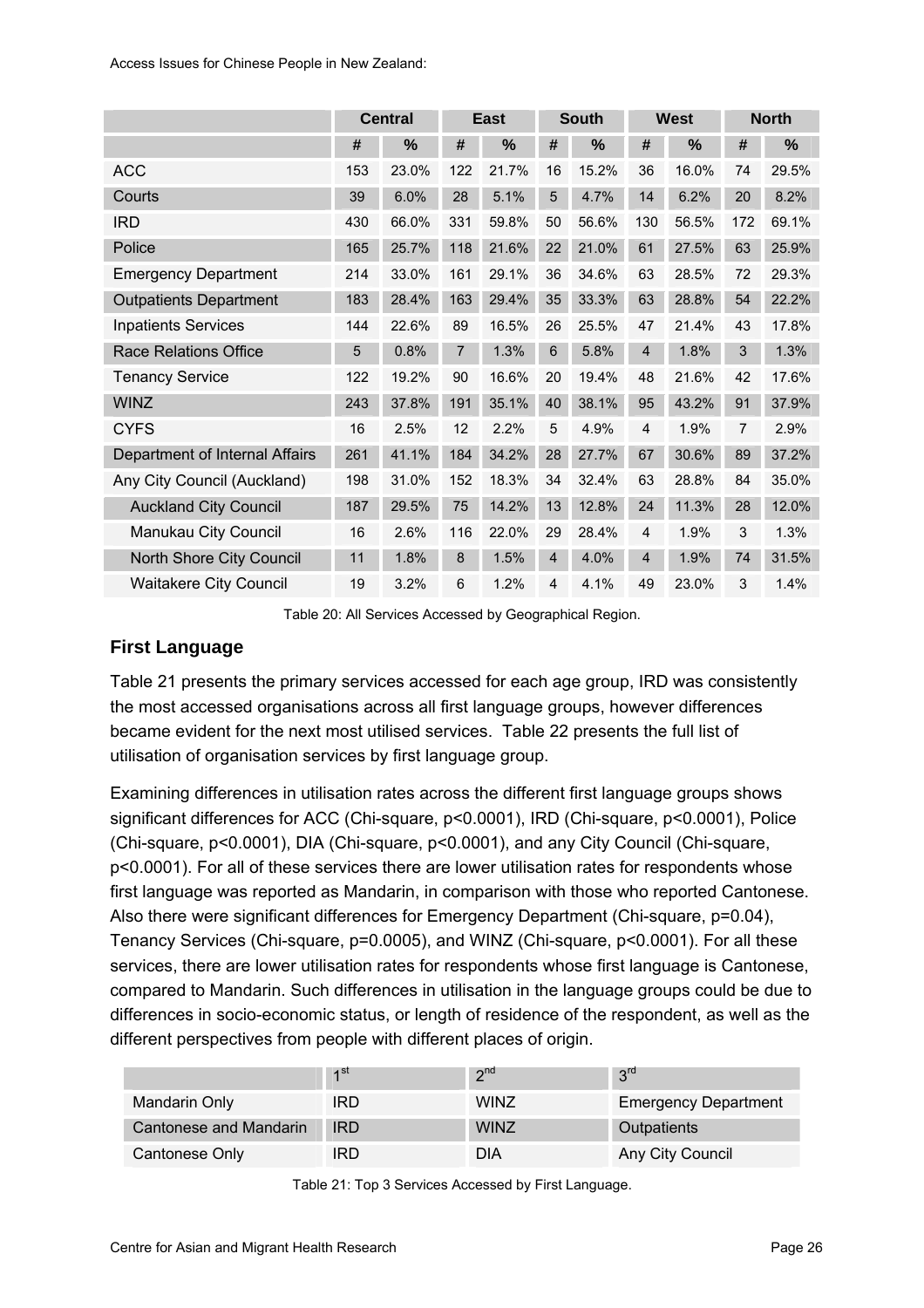<span id="page-34-0"></span>

|                                | <b>Mandarin</b><br>Only |       | <b>Cantonese and</b><br><b>Mandarin</b> |       | <b>Cantonese</b><br>Only |       |
|--------------------------------|-------------------------|-------|-----------------------------------------|-------|--------------------------|-------|
|                                | #                       | %     | #                                       | %     | #                        | %     |
| <b>ACC</b>                     | 163                     | 16.7% | 17                                      | 17.7% | 211                      | 30.9% |
| Courts                         | 55                      | 5.7%  | 5                                       | 5.3%  | 40                       | 6.0%  |
| <b>IRD</b>                     | 537                     | 55.9% | 53                                      | 55.8% | 496                      | 72.8% |
| Police                         | 195                     | 20.6% | 23                                      | 24.0% | 200                      | 30.3% |
| <b>Emergency Department</b>    | 315                     | 33.1% | 25                                      | 26.6% | 185                      | 27.5% |
| <b>Outpatients Department</b>  | 276                     | 29.1% | 32                                      | 34.4% | 173                      | 25.7% |
| <b>Inpatients Services</b>     | 198                     | 21.2% | 18                                      | 19.8% | 113                      | 17.1% |
| <b>Race Relations Office</b>   | 13                      | 1.4%  | $\overline{2}$                          | 2.1%  | 9                        | 1.4%  |
| <b>Tenancy Service</b>         | 204                     | 21.8% | 18                                      | 19.4% | 93                       | 14.1% |
| <b>WINZ</b>                    | 404                     | 42.9% | 44                                      | 46.8% | 194                      | 29.1% |
| <b>CYFS</b>                    | 27                      | 2.9%  | $\mathbf{1}$                            | 1.1%  | 15                       | 2.3%  |
| Department of Internal Affairs | 278                     | 30.1% | 28                                      | 30.4% | 300                      | 45.2% |
| Any City Council (Auckland)    | 213                     | 22.9% | 21                                      | 23.1% | 275                      | 41.3% |

Table 22: All Services Accessed by First Language.

#### **Place of Birth**

[Table 23](#page-35-0) shows that migrants from all three primary places of origin were most likely to access the IRD. The next commonly accessed service was DIA for migrants from Taiwan or Hong Kong and migrants from China used WINZ with second most frequency. A possible explanation for this is that migrants from China were more likely to be seeking a benefit of some kind than those from Hong Kong or Taiwan.. [Table 24](#page-35-0) presents the full list of utilisation of services by place of birth.

The lowest utilisation rates of services are for respondents from China compared with those born in Taiwan or Hong Kong. Examining differences in utilisation rates the different countries of birth shows significant differences for ACC (Chi-square, p<0.0001), IRD (Chisquare, p<0.0001), Police (Chi-square, p<0.0001), DIA (Chi-square, p<0.0001), and any City Council (Chi-square, p<0.0001), where for all of these services there are lower utilisation rates for respondents who reported China as their place of birth in comparison to those who reported Taiwan or Hong Kong. There were also significant differences for Emergency Department (Chi-square, p=0.03), Inpatients (Chi-square, p=0.01), Outpatients (Chi-square, p=0.05), Tenancy (Chi-square, p<0.0001), and WINZ (Chi-square, p<0.0001). For all these services the highest utilisation rates were for respondents who reported China as their place of birth compared with those born in Taiwan or Hong Kong. Again, such differences in utilisation according to place of birth could be due to socio-economic status, first language or the length of residence of the respondent.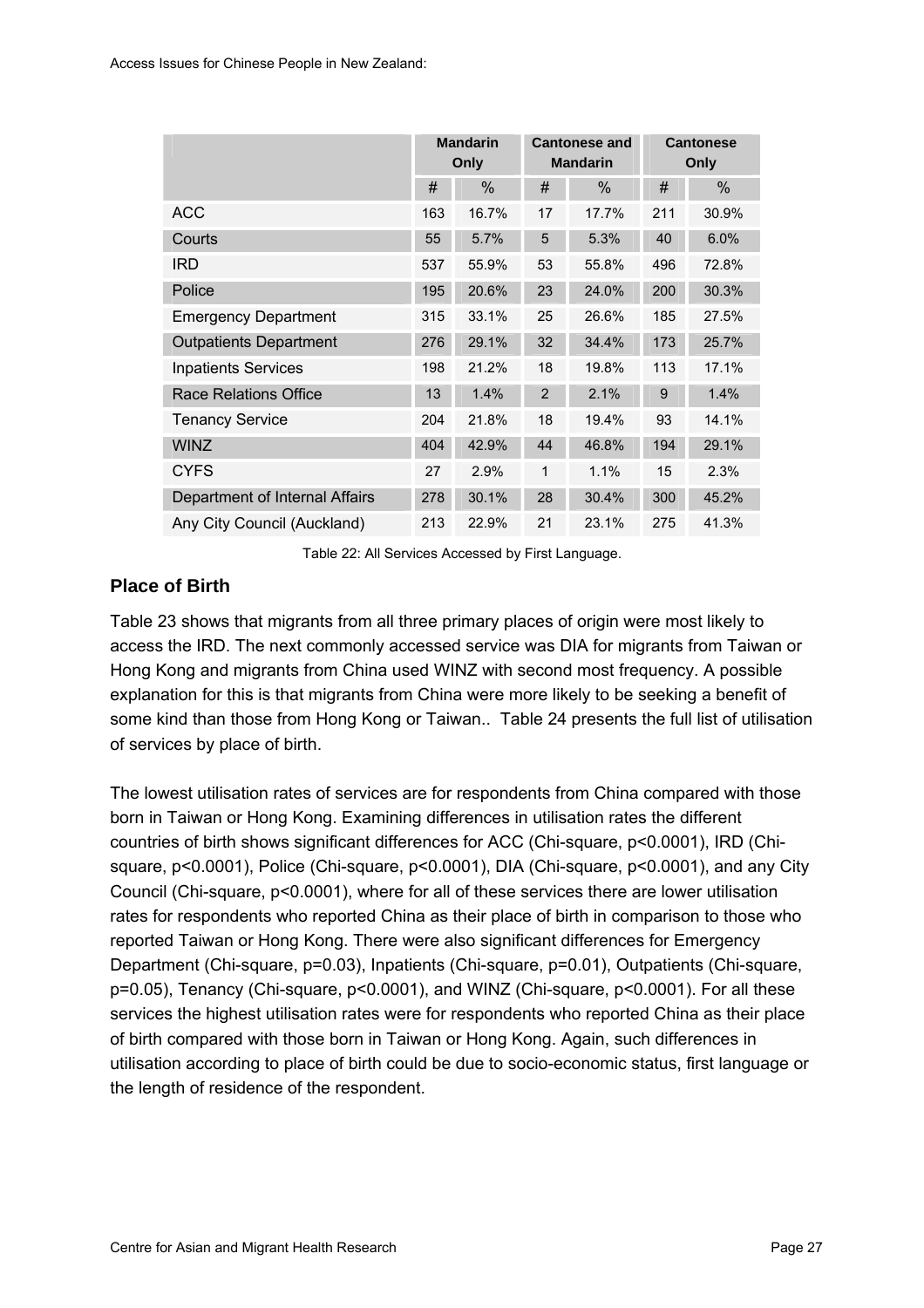<span id="page-35-0"></span>

|           | 1 <sup>st</sup> | 2 <sub>nd</sub> | 3 <sup>rd</sup>             |
|-----------|-----------------|-----------------|-----------------------------|
| China     | IRD             | <b>WINZ</b>     | <b>Emergency Department</b> |
| Taiwan    | <b>IRD</b>      | <b>DIA</b>      | Any City Council            |
| Hong Kong | RD              | DIA             | Any City Council            |

| Table 23: Top 3 Services Accessed by Place of Birth. |  |
|------------------------------------------------------|--|
|------------------------------------------------------|--|

|                                | <b>China</b> |       | <b>Taiwan</b> |       | <b>Hong Kong</b> |       |
|--------------------------------|--------------|-------|---------------|-------|------------------|-------|
|                                | #            | %     | #             | %     | #                | %     |
| <b>ACC</b>                     | 135          | 13.5% | 56            | 26.8% | 190              | 35.0% |
| Courts                         | 48           | 4.9%  | 17            | 8.3%  | 36               | 6.7%  |
| <b>IRD</b>                     | 548          | 55.6% | 129           | 62.0% | 405              | 74.9% |
| Police                         | 168          | 17.3% | 62            | 30.4% | 180              | 34.2% |
| <b>Emergency Department</b>    | 323          | 33.2% | 58            | 28.6% | 145              | 27.0% |
| <b>Outpatients Department</b>  | 292          | 30.2% | 49            | 24.3% | 135              | 25.0% |
| <b>Inpatients Services</b>     | 215          | 22.5% | 38            | 18.9% | 84               | 15.9% |
| <b>Race Relations Office</b>   | 15           | 1.6%  | 1             | 0.5%  | $\overline{7}$   | 1.3%  |
| <b>Tenancy Service</b>         | 228          | 23.9% | 23            | 11.4% | 66               | 12.5% |
| <b>WINZ</b>                    | 491          | 50.8% | 41            | 20.3% | 113              | 21.4% |
| <b>CYFS</b>                    | 25           | 2.7%  | 5             | 2.5%  | 13               | 2.5%  |
| Department of Internal Affairs | 284          | 30.0% | 89            | 45.4% | 242              | 45.4% |
| Any City Council (Auckland)    | 182          | 19.3% | 87            | 42.9% | 231              | 43.1% |

Table 24: All Services Accessed by Place of Birth.

#### **Year of arrival in New Zealand**

Inland Revenue was the public service most frequently used by respondents, regardless of their year of arrival. The Department of Internal Affairs and Work and Income also featured prominently amongst respondents as [Table 25](#page-36-0) shows. [Table 26](#page-36-0) presents the full list of utilisation of organisation services by year of arrival.

Examining differences in utilisation rates across the year of arrival shows significant trends for ACC (Cochran-Armitage Trend Test , p<0.0001), Courts (Cochran-Armitage Trend Test , p<0.0001), IRD (Cochran-Armitage Trend Test, p<0.0001), Police (Cochran-Armitage Trend Test, p<0.0001), Emergency Department (Cochran-Armitage Trend Test , p<0.0001), Outpatients (Cochran-Armitage Trend Test, p=0.0001), Inpatients (Cochran-Armitage Trend Test, p=0.001), Race Relations (Cochran-Armitage Trend Test, p=0.03), CYF (Cochran-Armitage Trend Test, p=0.05), DIA (Cochran-Armitage Trend Test, p<0.0001), and any City Council (Cochran-Armitage Trend Test, p<0.0001), with the utilisation rates increasing with length of time since arrival in New Zealand.

Also there were significant trends for WINZ (Cochran-Armitage Trend Test, p=0.001), however the utilisation rates decreased with length of time since arrival in New Zealand.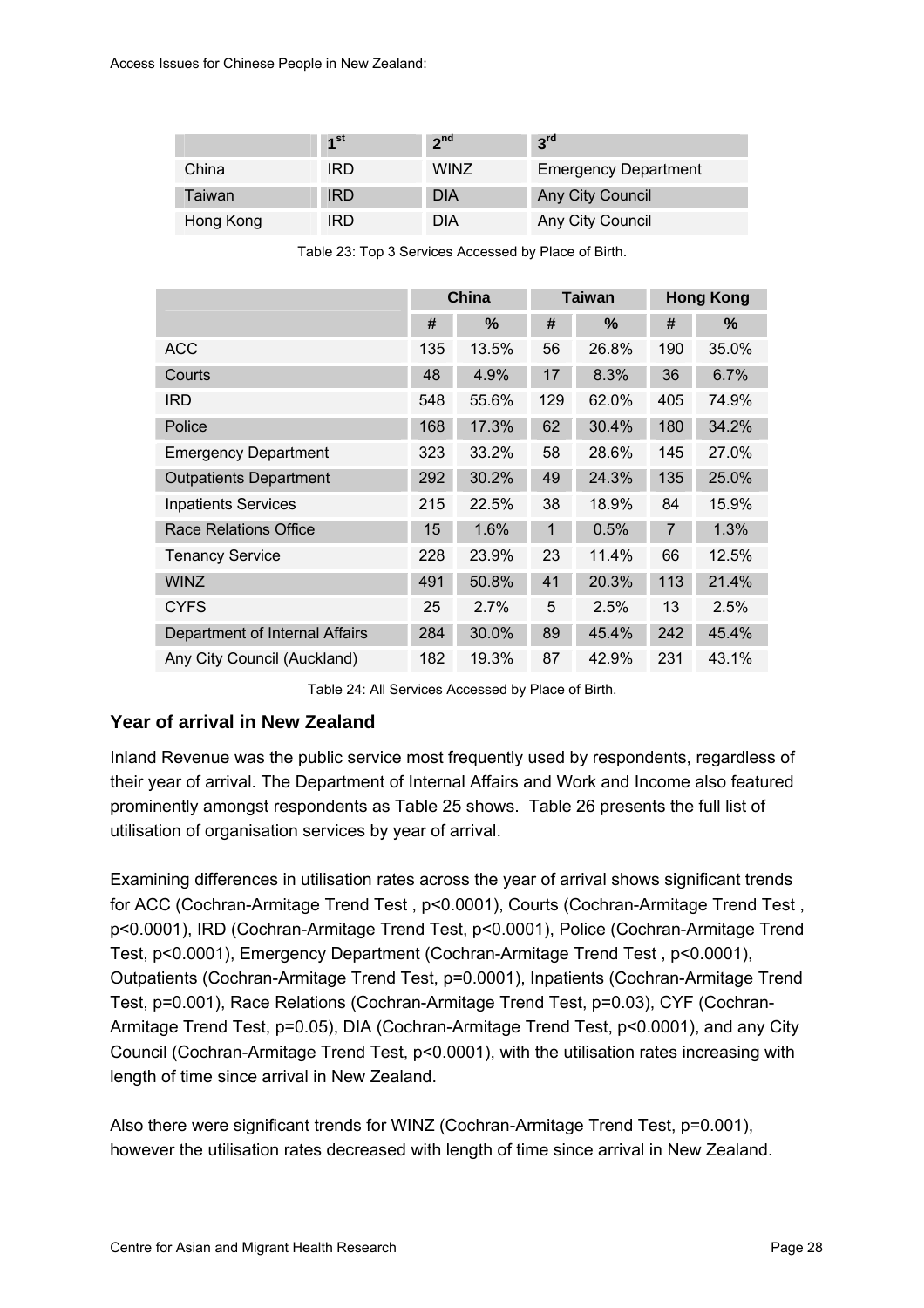Utilisation rates appeared to increase across all services with the length of stay (except for tenancy services and WINZ), this is obviously linked with awareness and need of services.

|           | 1 <sup>st</sup> | 2 <sup>nd</sup> | 3 <sup>rd</sup>  |
|-----------|-----------------|-----------------|------------------|
| < 1995    | <b>IRD</b>      | <b>DIA</b>      | Any City Council |
| 1995-1996 | <b>IRD</b>      | <b>DIA</b>      | <b>WINZ</b>      |
| 1997-1998 | <b>IRD</b>      | <b>WINZ</b>     | Outpatients      |
| >1998     | <b>IRD</b>      | <b>WINZ</b>     | Outpatients      |

|                                |     | $1995$ |                | 1995-6 |     | 1997-8 | >1998          |       |  |
|--------------------------------|-----|--------|----------------|--------|-----|--------|----------------|-------|--|
|                                | #   | %      | #              | %      | #   | %      | #              | %     |  |
| <b>ACC</b>                     | 184 | 42.0%  | 101            | 24.4%  | 81  | 17.6%  | 15             | 4.0%  |  |
| Courts                         | 51  | 11.8%  | 34             | 8.4%   | 13  | 2.9%   | $\overline{4}$ | 1.1%  |  |
| <b>IRD</b>                     | 332 | 76.0%  | 295            | 71.8%  | 254 | 55.5%  | 175            | 48.0% |  |
| Police                         | 169 | 39.5%  | 123            | 30.6%  | 88  | 19.5%  | 28             | 7.8%  |  |
| <b>Emergency Department</b>    | 166 | 38.5%  | 144            | 35.2%  | 155 | 34.2%  | 56             | 15.4% |  |
| <b>Outpatients Department</b>  | 153 | 35.7%  | 98             | 24.5%  | 159 | 34.6%  | 64             | 17.7% |  |
| <b>Inpatients Services</b>     | 110 | 25.6%  | 95             | 23.8%  | 92  | 20.6%  | 38             | 10.8% |  |
| <b>Race Relations Office</b>   | 9   | 2.1%   | $\overline{4}$ | 1.0%   | 5   | 1.1%   | 1              | 0.3%  |  |
| <b>Tenancy Service</b>         | 81  | 19.0%  | 73             | 18.4%  | 95  | 21.2%  | 48             | 13.6% |  |
| <b>WINZ</b>                    | 134 | 31.3%  | 163            | 40.1%  | 198 | 44.1%  | 132            | 37.3% |  |
| <b>CYFS</b>                    | 17  | 4.0%   | 10             | 2.6%   | 13  | 2.9%   | 4              | 1.1%  |  |
| Department of Internal Affairs | 213 | 50.1%  | 221            | 55.4%  | 133 | 29.9%  | 32             | 9.1%  |  |
| Any City Council (Auckland)    | 201 | 47.0%  | 157            | 39.6%  | 103 | 23.1%  | 34             | 9.7%  |  |

Table 25: Top 3 Services Accessed by Year of Arrival.

Table 26: All Services Accessed by Year of Arrival.

### **Living Arrangements**

Inland Revenue was the public service most frequently used by respondents, regardless of their living arrangements. The Department of Internal Affairs and Work and Income also featured prominently amongst respondents as [Table 27](#page-37-0) shows. [Table 28](#page-37-0) presents the full list of utilisation of organisation services by living arrangements. It must be noted that there are some inconsistencies in the reporting of living arrangements, in particular whether the participants answered the questions in relation to themselves or in relation to the household as a whole. For example, whether "children" was interpreted as adult children as well as infants and young children, or "grandparents" was interpreted as the grandparents of the participant or that the household included grandparents of the youngest household member.

The comparison of respondents that live alone with those that lived with anyone else reported significantly higher rates of utilisation of Courts (Chi-square, p=0.002). Comparing living with a spouse with not living with a spouse reported significant higher rates of utilisation of IRD (p=0.02), Inpatient (p=0.05), Tenancy (p=0.003), DIA (p=0.001), or any city council (p=0.01). Comparing living with children with not living with children reported significant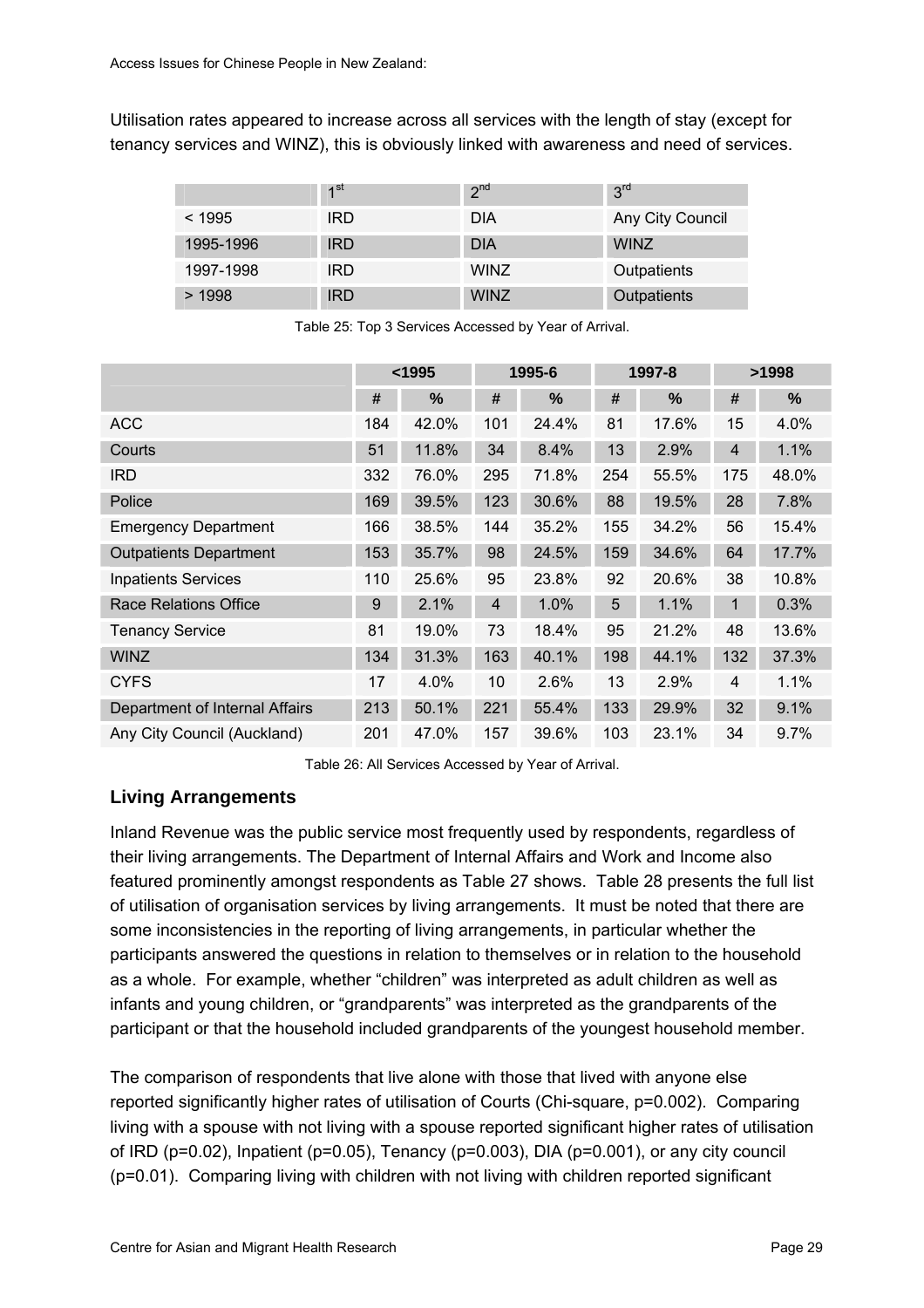<span id="page-37-0"></span>higher rates of utilisation of ACC (Chi-square, p=0.05), Emergency Department (Chi-square, p=0.05), Outpatients (Chi-square, p=0.01), and Inpatients (Chi-square, p=0.003). Comparing living with parent/s with not living with parent/s reported significant higher rates of utilisation of ACC (Chi-square, p=0.02), IRD (Chi-square, p<0.0001), Police (Chi-square, p<0.0001), Emergency Department (Chi-square, p=0.03), Inpatients (Chi-square, p<0.0001), WINZ (Chisquare, p=0.0002), CYF (Chi-square, p=0.001), DIA (Chi-square, p<0.0001), or any City Council (Chi-square, p<0.0001). Comparing living with sibling/s with not living with sibling/s reported significantly higher rates of utilisation (Chi-square, p=0.001).

|            | 1 <sup>st</sup> | 2 <sup>nd</sup> | 3 <sup>rd</sup>  |
|------------|-----------------|-----------------|------------------|
| Live Alone | <b>IRD</b>      | <b>WINZ</b>     | <b>DIA</b>       |
| Spouse     | <b>IRD</b>      | <b>DIA</b>      | <b>WINZ</b>      |
| Children   | <b>IRD</b>      | <b>WINZ</b>     | <b>DIA</b>       |
| Parent     | <b>IRD</b>      | <b>WINZ</b>     | <b>DIA</b>       |
| Siblings   | <b>IRD</b>      | <b>WINZ</b>     | Any City Council |

Table 27: Top 3 Services Accessed by Living Arrangements.

|                                   |                          | <b>Live Alone</b>        | <b>Spouse</b> |       | <b>Children</b> |       | <b>Parent</b> |       | <b>Siblings</b> |               |
|-----------------------------------|--------------------------|--------------------------|---------------|-------|-----------------|-------|---------------|-------|-----------------|---------------|
|                                   | #                        | $\%$                     | #             | $\%$  | #               | %     | #             | %     | #               | $\frac{9}{6}$ |
| <b>ACC</b>                        | 12                       | 20.3%                    | 287           | 23.6% | 292             | 23.8% | 64            | 28.7% | 29              | 25.0%         |
| Courts                            | 9                        | 15.5%                    | 69            | 5.8%  | 67              | 5.6%  | 19            | 8.6%  | 9               | 7.9%          |
| <b>IRD</b>                        | 36                       | 61.0%                    | 783           | 64.7% | 778             | 64.0% | 167           | 75.2% | 76              | 65.5%         |
| Police                            | 14                       | 24.1%                    | 295           | 24.9% | 288             | 24.2% | 85            | 39.0% | 43              | 37.1%         |
| <b>Emergency Department</b>       | 15                       | 25.9%                    | 380           | 31.8% | 393             | 32.7% | 83            | 37.6% | 38              | 32.8%         |
| <b>Outpatients Department</b>     | 12                       | 20.7%                    | 335           | 28.1% | 363             | 30.4% | 55            | 25.2% | 25              | 21.6%         |
| <b>Inpatients Services</b>        | $\overline{7}$           | 12.1%                    | 252           | 21.5% | 262             | 22.2% | 66            | 30.6% | 17              | 14.8%         |
| <b>Race Relations Office</b>      | 1                        | 1.7%                     | 15            | 1.3%  | 19              | 1.6%  | 3             | 1.4%  | 2               | 1.7%          |
| <b>Tenancy Service</b>            | 9                        | 15.8%                    | 239           | 20.3% | 213             | 18.0% | 37            | 17.1% | 14              | 12.4%         |
| <b>WINZ</b>                       | 19                       | 32.8%                    | 456           | 38.6% | 455             | 38.2% | 108           | 49.3% | 48              | 42.5%         |
| <b>CYFS</b>                       | $\overline{\phantom{a}}$ | $\overline{\phantom{a}}$ | 29            | 2.5%  | 33              | 2.8%  | 13            | 6.1%  | 5               | 4.4%          |
| Department of Internal<br>Affairs | 15                       | 26.3%                    | 453           | 38.7% | 440             | 37.6% | 105           | 48.2% | 44              | 38.3%         |
| Any City Council<br>(Auckland)    | 11                       | 19.3%                    | 379           | 32.3% | 355             | 30.2% | 92            | 41.8% | 48              | 41.0%         |

Table 28: All Services Accessed by Living Arrangements.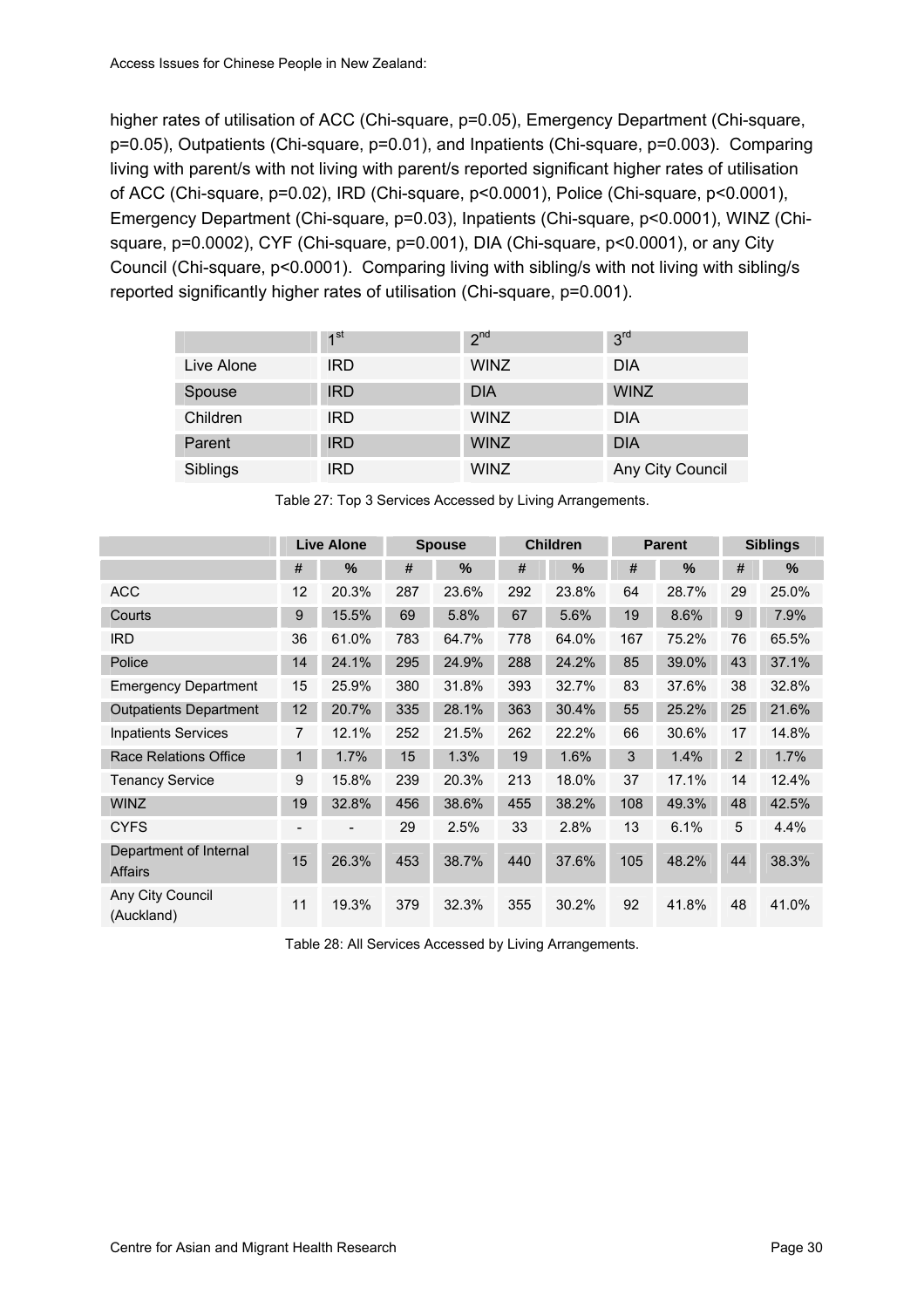# <span id="page-38-0"></span>**Reasons/Challenges in accessing services**

The design of questions addressing reasons for not using a service or identifying "difficulties" (challenges) experienced when using services meant that there was some confusion on the part of the respondents. ACC, IRD, WINZ and DIA have been examined in detail in order to gain a perspective on the services with some of the highest levels of utilisation. An overview of the other services and their reported levels pf reasons/difficulties can be found in the appendices.

### **Accident Compensation Corporation (ACC)**

[Table 29](#page-38-0) presents some of the issues or concerns identified by respondents with regard to the services provided by ACC. The table shows that a small number of respondents that have utilised ACC services claim to not know that ACC existed or know what services were provided. The former is difficult to explain while the latter could be explained by people who have contacted ACC by phone but were unaware of the services that were offered. A number of respondents who have never used ACC services appear to have an opinion on what ACC does not provide for Chinese immigrants, this could relate to those that have attempted to unsuccessfully utilise ACC services. Lastly there are a number of respondents who have views on why the service was difficult to access but did not state whether they had utilised them. Similar trends can be found in all the other services presented below.

| <b>Accident Compensation</b>                | <b>Yes</b> |               |       | <b>No</b> |     | <b>Not Stated</b> | <b>Total</b> |      |  |
|---------------------------------------------|------------|---------------|-------|-----------|-----|-------------------|--------------|------|--|
| <b>Corporation (ACC)</b>                    | #          | $\frac{0}{0}$ | #     | $\%$      | #   | $\%$              | #            | $\%$ |  |
| No Chinese Speaking Staff                   | 66         | 16%           | 123   | 9%        | 12  | 7%                | 201          | 10%  |  |
| No information in Chinese                   | 53         | 13%           | 175   | 12%       | 15  | 9%                | 243          | 12%  |  |
| Not aware of the service<br>existence       | 3          | 1%            | 92    | 6%        | 6   | 4%                | 101          | 5%   |  |
| Don't know the type of<br>services provided | 9          | 2%            | 176   | 12%       | 11  | 7%                | 196          | 10%  |  |
| No Reasons Stated                           | 330        | 80%           | 1.005 | 70%       | 133 | 80%               | 1.468        | 73%  |  |
| Total                                       | 413        |               | 1,430 |           | 167 |                   | 2,010        |      |  |

Table 29: Reasons/Challenges in Accessing ACC.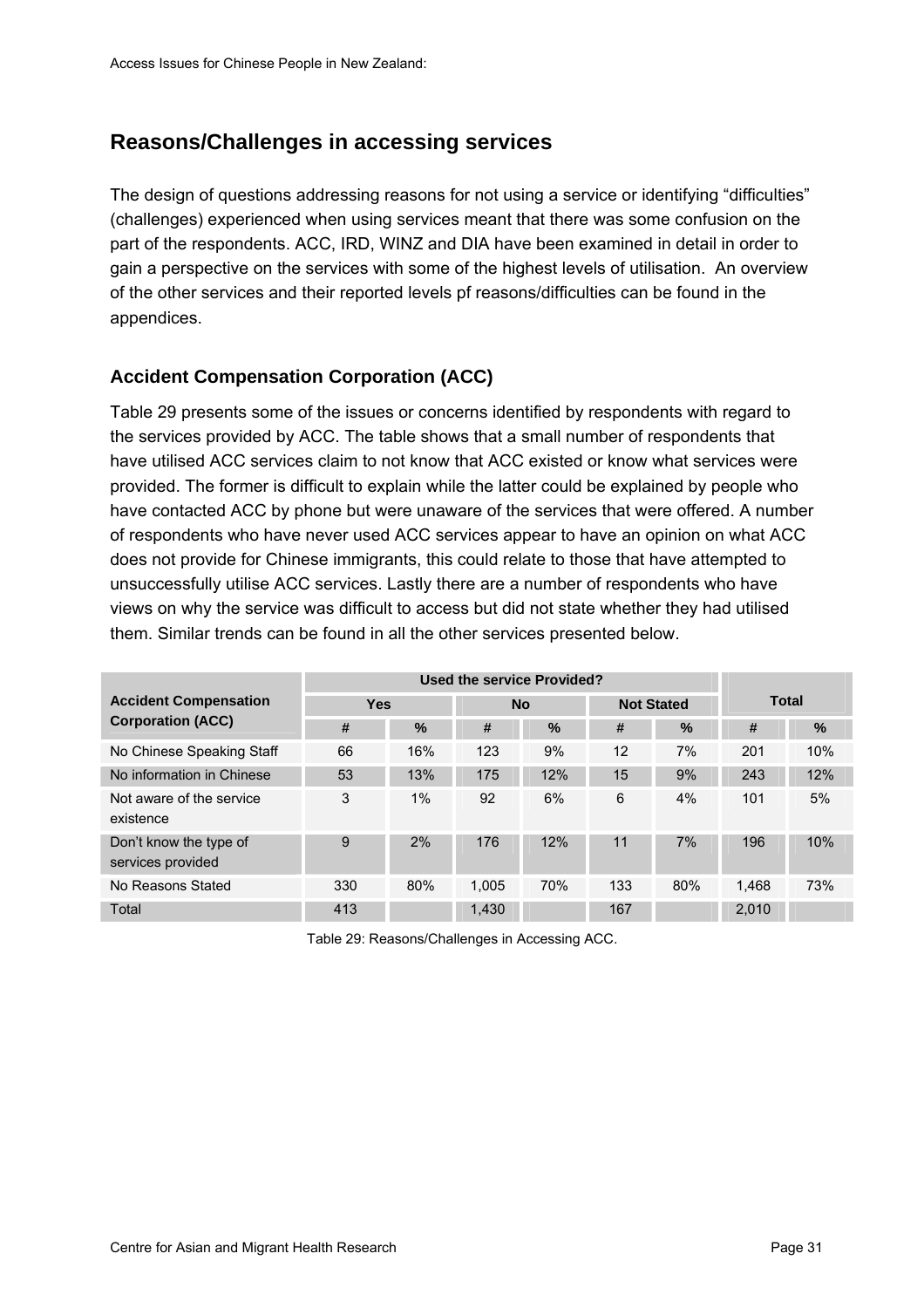[Table 30](#page-40-0) presents the reasons or challenges reported with utilising ACC services, compared for the major demographic factors.

[Figure 8](#page-41-0) and [Figure 9](#page-41-0) present the key demographics of age and first language in a graphical format to better emphasise the key patterns for these groups. The numbers above the bars represent the number of participants, and the percentage represents the percentage of the group that reported each challenge.

Examining the overall reporting of reasons/challenges with the utilisation of services there are shown to be significant differences

- Gender (Chi-square, p=0.02), where males reported a higher rate of challenges,
- Place of birth (Chi-square, p=0.03) where China was reported as the place of birth reported a higher rate of challenges than Taiwan or Hong Kong.

Examining the individual reasons/difficulties the following was shown:

- For the reasons/challenges "No Chinese speaking staff" the only significant difference was for year of arrival in NZ (Cochran-Armitage Trend Test, p=0.007), where the challenges decreased with length of time in NZ.
- For the reasons/challenges "No Information in Chinese" there were no significant differences or trends
- For the reasons/challenges "Not aware of the service existence" there were significant difference or trends for
	- $\circ$  Gender had significant differences (Chi-square, p=0.04), with higher rate of challenges reported for males
	- o Age had a significant trend (Cochran-Armitage Trend Test, p=0.002), with increasing reporting of challenges with age
	- o Place of birth had significant differences (Chi-square, p<0.0001), with respondents born in China reporting higher rates of challenges than those born in Taiwan or Hong Kong
	- o Year of arrival in NZ had a significant trend (Cochran-Armitage Trend Test, p<0.0001), with decreased reporting of challenges the longer the respondent was in NZ
	- o First language had significant differences (Chi-square, p=0.02), with the reporting of higher rates of challenges for respondents with Mandarin as a first language in comparison to Cantonese
- For the reasons/challenges "Don't know the type of services provided" there was a significant differences or trends for
	- o Year of arrival in NZ had a significant trend (Cochran-Armitage Trend Test, p=0.004), with reported rates of challenges decreasing with the length of time in New Zealand,
	- $\circ$  First language had significant differences (Chi-square,  $p=0.03$ ), with higher reported rates of challenges for respondents where Mandarin was the first language in comparison with Cantonese.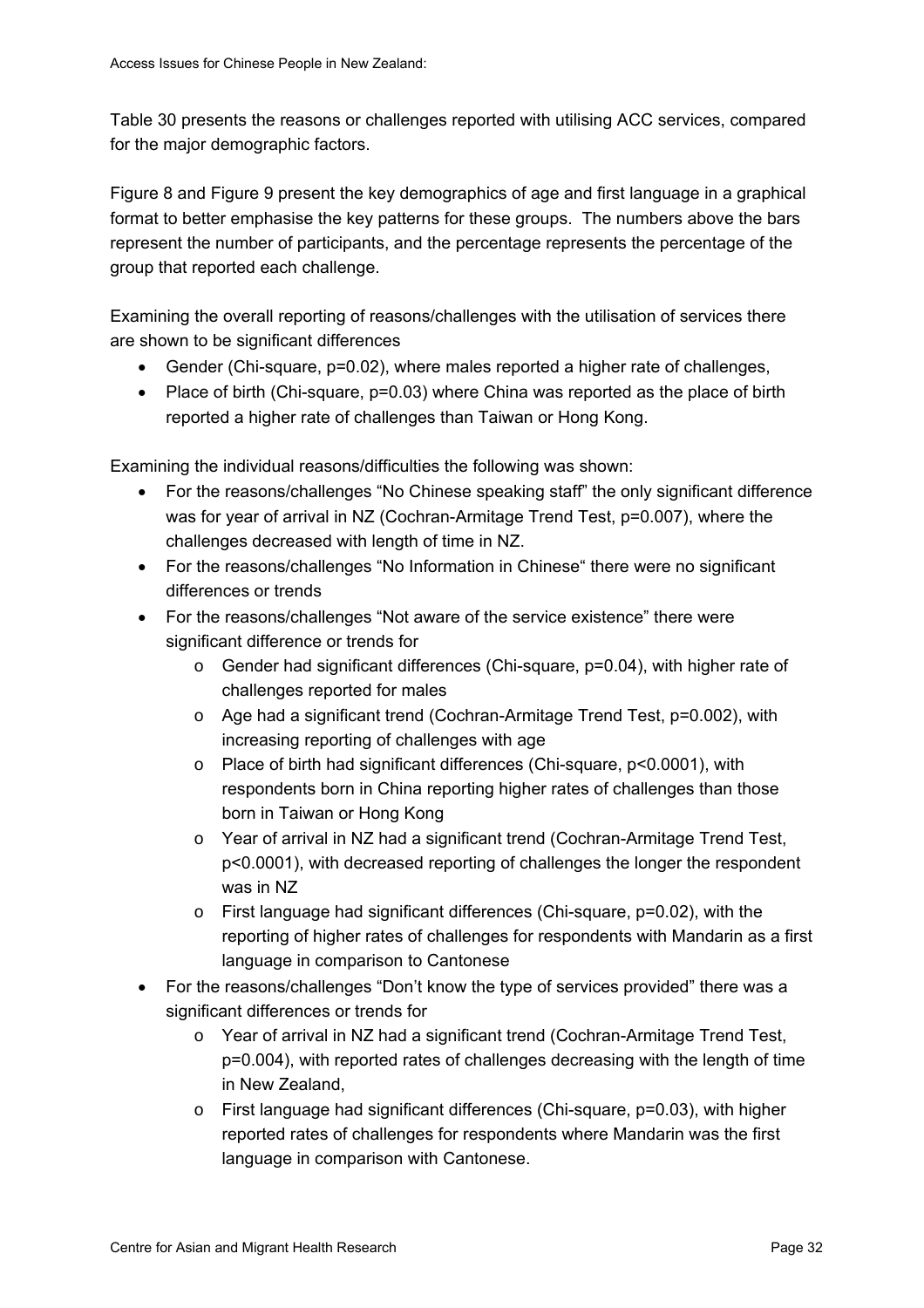<span id="page-40-0"></span>

|                            |     | <b>Reported</b><br><b>Challenges</b> | <b>No Chinese</b><br><b>Speaking</b><br><b>Staff</b> |       | <b>No</b><br>information in<br><b>Chinese</b> |       | Not aware<br>of the<br>service<br>existence |      | Don't know<br>the type of<br>services<br>provided |       |
|----------------------------|-----|--------------------------------------|------------------------------------------------------|-------|-----------------------------------------------|-------|---------------------------------------------|------|---------------------------------------------------|-------|
| Gender                     | #   | %                                    | #                                                    | %     | #                                             | %     | #                                           | %    | #                                                 | %     |
| Male                       | 261 | 29.5%                                | 97                                                   | 11.0% | 111                                           | 12.6% | 55                                          | 6.2% | 94                                                | 10.6% |
| Female                     | 266 | 24.8%                                | 100                                                  | 9.3%  | 121                                           | 11.3% | 45                                          | 4.2% | 96                                                | 9.0%  |
| <b>Geographical Region</b> |     |                                      |                                                      |       |                                               |       |                                             |      |                                                   |       |
| <b>Central Auckland</b>    | 203 | 28.4%                                | 75                                                   | 10.5% | 94                                            | 13.1% | 32                                          | 4.5% | 72                                                | 10.1% |
| <b>East Auckland</b>       | 154 | 25.3%                                | 57                                                   | 9.4%  | 64                                            | 10.5% | 32                                          | 5.3% | 64                                                | 10.5% |
| South Auckland             | 34  | 27.9%                                | 12                                                   | 9.8%  | 14                                            | 11.5% | 8                                           | 6.6% | 11                                                | 9.0%  |
| <b>West Auckland</b>       | 72  | 28.0%                                | 29                                                   | 11.3% | 36                                            | 14.0% | 14                                          | 5.5% | 26                                                | 10.1% |
| North Auckland             | 71  | 26.6%                                | 25                                                   | 9.4%  | 30                                            | 11.2% | 14                                          | 5.2% | 21                                                | 7.9%  |
| <b>Place of birth</b>      |     |                                      |                                                      |       |                                               |       |                                             |      |                                                   |       |
| China                      | 330 | 29.6%                                | 115                                                  | 10.3% | 144                                           | 12.9% | 79                                          | 7.1% | 119                                               | 10.7% |
| Taiwan                     | 56  | 25.5%                                | 18                                                   | 8.2%  | 18                                            | 8.2%  | 8                                           | 3.6% | 22                                                | 10.0% |
| Hong Kong                  | 135 | 23.8%                                | 58                                                   | 10.2% | 71                                            | 12.5% | 8                                           | 1.4% | 45                                                | 7.9%  |
| Year Arrival in NZ         |     |                                      |                                                      |       |                                               |       |                                             |      |                                                   |       |
| $1995$                     | 115 | 24.6%                                | 62                                                   | 13.3% | 60                                            | 12.9% | 6                                           | 1.3% | 32                                                | 6.9%  |
| 1995-6                     | 101 | 22.8%                                | 39                                                   | 8.8%  | 54                                            | 12.2% | 11                                          | 2.5% | 40                                                | 9.0%  |
| 1997-8                     | 150 | 29.5%                                | 51                                                   | 10.0% | 57                                            | 11.2% | 39                                          | 7.7% | 56                                                | 11.0% |
| >1998                      | 133 | 32.6%                                | 32                                                   | 7.8%  | 50                                            | 12.3% | 35                                          | 8.6% | 57                                                | 14.0% |

Table 30: Reasons/Difficulties utilising ACC by Demographics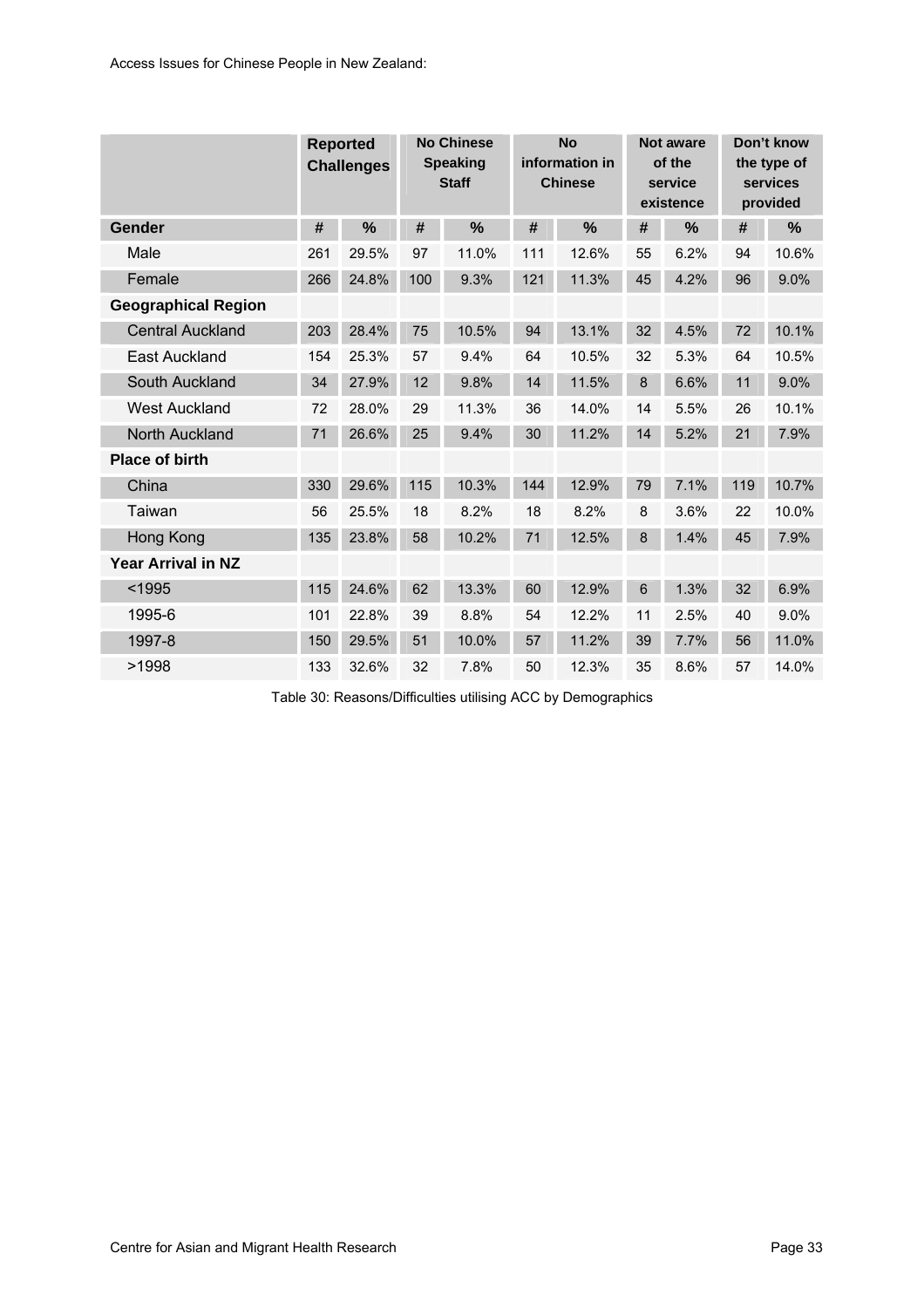<span id="page-41-0"></span>





Figure 9 Reasons/Difficulties utilising ACC by First Language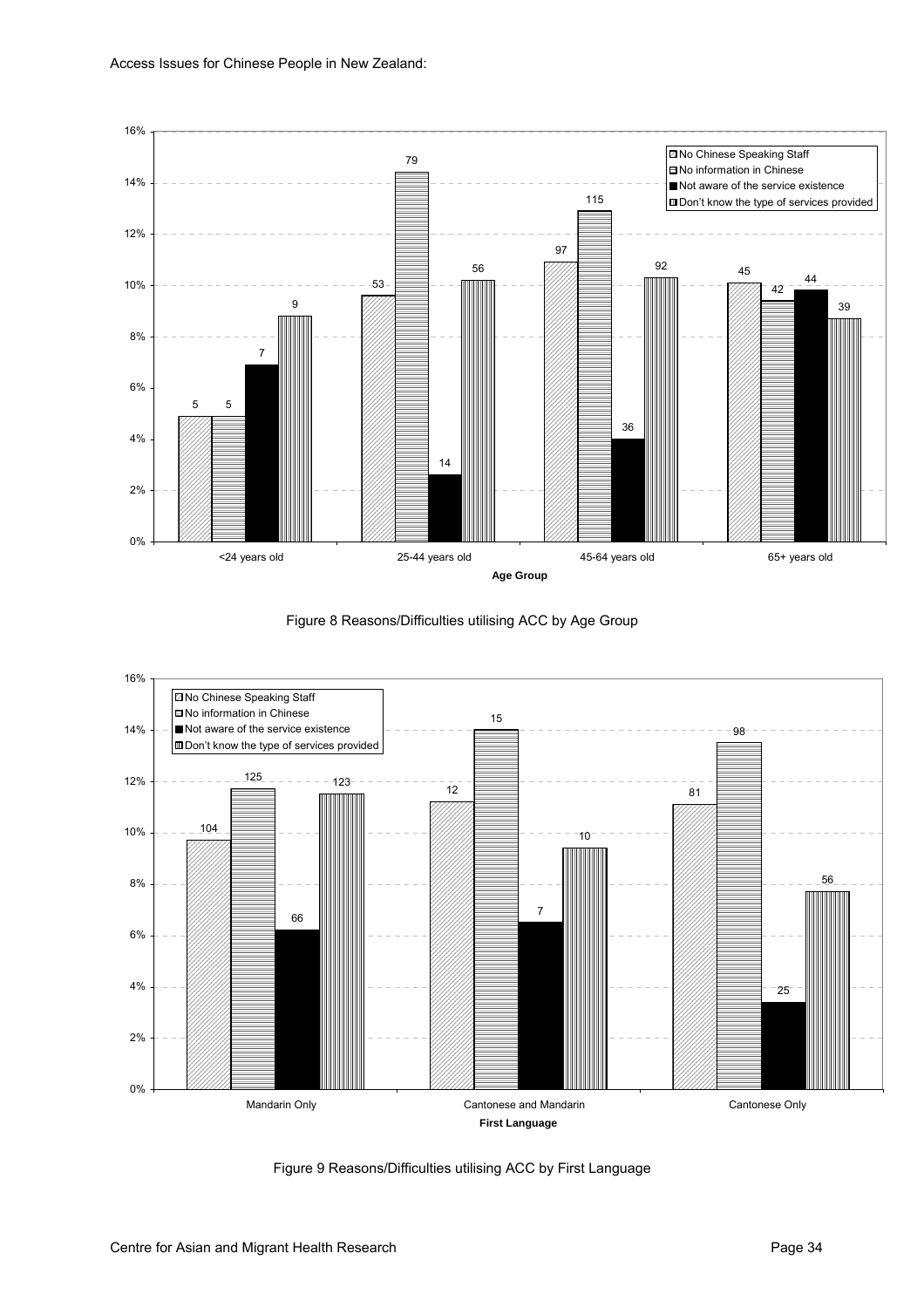## <span id="page-42-0"></span>**Inland Revenue Department (IRD)**

[Table 31](#page-42-0) presents some of the issues or concerns with regards to the services provided by IRD.

| <b>Inland Revenue Department</b>            | <b>Yes</b> |               |     | <b>No</b> |                | <b>Not Stated</b> | <b>Total</b> |       |
|---------------------------------------------|------------|---------------|-----|-----------|----------------|-------------------|--------------|-------|
| (IRD)                                       | #          | $\frac{0}{0}$ | #   | $\%$      | #              | $\%$              | #            | $\%$  |
| No Chinese Speaking Staff                   | 193        | 17%           | 47  | 7%        | 17             | 9%                | 257          | 13%   |
| No information in Chinese                   | 143        | 13%           | 65  | 9%        | 8              | 4%                | 216          | 11%   |
| Not aware of the service<br>existence       | 2          | $0\%$         | 19  | 3%        | $\overline{2}$ | 1%                | 23           | $1\%$ |
| Don't know the type of<br>services provided | 20         | 2%            | 50  | 7%        | $\overline{2}$ | $1\%$             | 72           | 4%    |
| No Reasons Stated                           | 891        | 78%           | 539 | 78%       | 159            | 86%               | 1589         | 79%   |
| Total                                       | 1138       |               | 687 |           | 185            |                   | 2010         |       |

Table 31: Reasons/Difficulties in Accessing IRD.

[Table 32](#page-43-0) presents the reasons or challenges utilising IRD services, compared for the major demographic factors. Examining the overall reporting of reasons/challenges with the utilisation of services there are shown to be significant differences

- Gender (Chi-square, p=0.00), where males reported a higher rate of challenges,
- Year of arrival in NZ (Cochran-Armitage Trend Test, p=0.02), where challenges reported decreased with the length of time in New Zealand.

Examining the individual reasons/challenges the following was shown:

- For the reasons/difficulty "No Chinese speaking staff" there were no significant differences or trends
- For the reasons/difficulty "No Information in Chinese" there were no significant differences or trends
- For the reasons/difficulty "Not aware of the service existence" there were no significant differences or trends
- For the reasons/difficulty "Don't know the type of services provided" there was a significant differences or trends for
	- o Year of arrival in NZ had a significant trend (Cochran-Armitage Trend Test, p=0.007), with reported rates of difficulty decreasing with the length of time in New Zealand,
	- $\circ$  First language had significant differences (Chi-square, p=0.007), with higher reported rates of difficulty for respondents where Mandarin was the first language in comparison with Cantonese.

There were no significant age trends, geographical region differences, or place of birth differences. This could be related to minimal engagement at a low level for example everyone who works in New Zealand has to obtain an IRD number which is relatively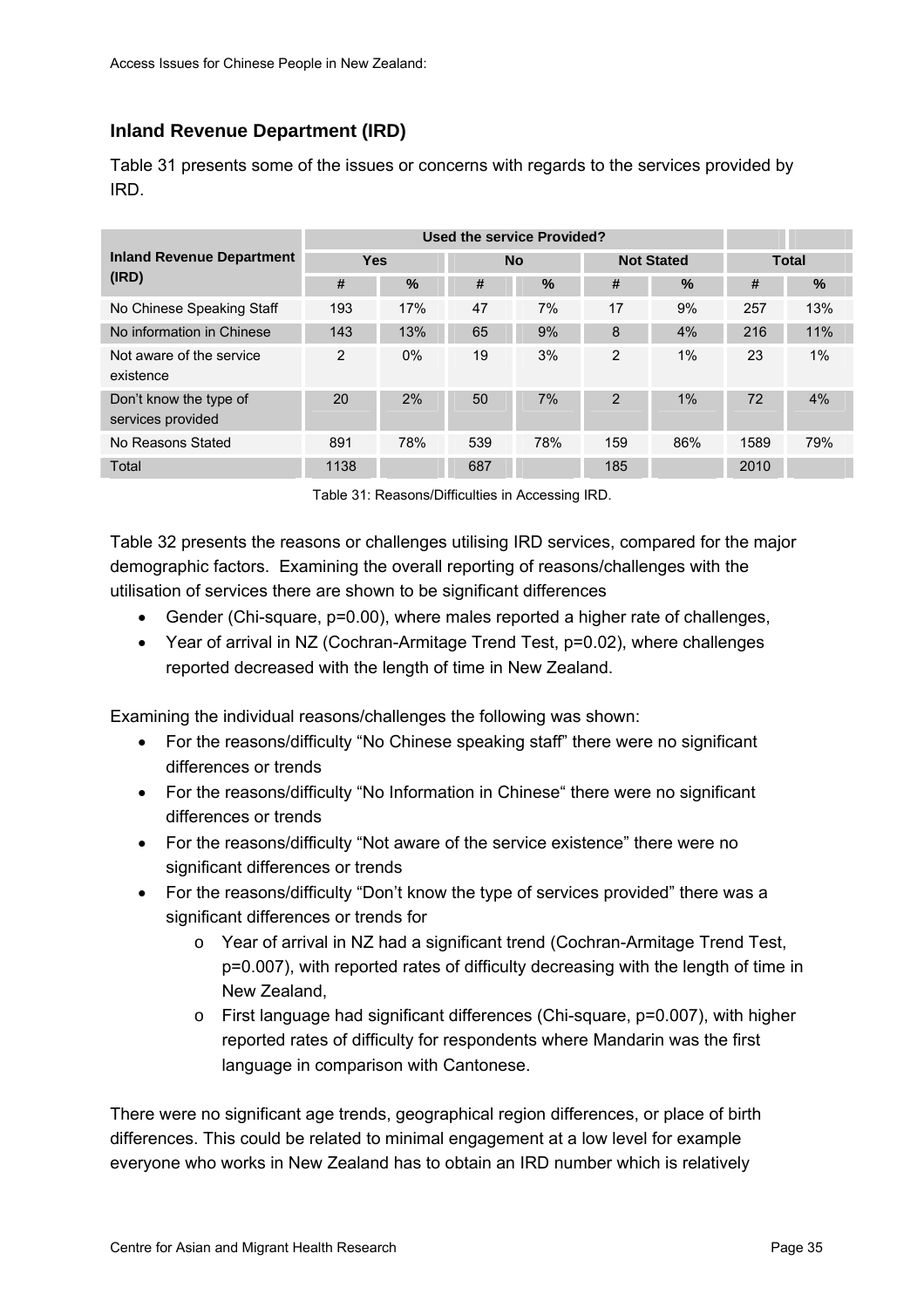<span id="page-43-0"></span>straightforward. IRD appeared to have minimal patterns of reported challenges and therefore servicing the Chinese population fairly well across the major subgroups of the population.

|                            |     | <b>Reported</b><br><b>Challenges</b> |     | <b>No Chinese</b><br><b>Speaking</b><br><b>Staff</b> |     | <b>No</b><br>information in<br><b>Chinese</b> |                         | <b>Not aware</b><br>of the<br>service<br>existence |                | Don't know<br>the type of<br>services<br>provided |
|----------------------------|-----|--------------------------------------|-----|------------------------------------------------------|-----|-----------------------------------------------|-------------------------|----------------------------------------------------|----------------|---------------------------------------------------|
| Gender                     | #   | %                                    | #   | $\frac{0}{0}$                                        | #   | %                                             | #                       | %                                                  | #              | %                                                 |
| Male                       | 210 | 23.8%                                | 123 | 13.9%                                                | 108 | 12.2%                                         | 14                      | 1.6%                                               | 35             | 4.0%                                              |
| Female                     | 202 | 18.8%                                | 131 | 12.2%                                                | 103 | 9.6%                                          | 9                       | 0.8%                                               | 33             | 3.1%                                              |
| <b>Age Group</b>           |     |                                      |     |                                                      |     |                                               |                         |                                                    |                |                                                   |
| <24 years old              | 16  | 15.7%                                | 6   | 5.9%                                                 | 5   | 4.9%                                          | $\overline{\mathbf{4}}$ | 3.9%                                               | 7              | 6.9%                                              |
| 25-44 years old            | 115 | 20.9%                                | 73  | 13.3%                                                | 66  | 12.0%                                         | 3                       | 0.6%                                               | 17             | 3.1%                                              |
| 45-64 years old            | 192 | 21.5%                                | 122 | 13.7%                                                | 102 | 11.4%                                         | 9                       | 1.0%                                               | 32             | 3.6%                                              |
| 65+ years old              | 97  | 21.7%                                | 56  | 12.5%                                                | 52  | 9.4%                                          | $\overline{7}$          | 1.6%                                               | 16             | 3.6%                                              |
| <b>Geographical Region</b> |     |                                      |     |                                                      |     |                                               |                         |                                                    |                |                                                   |
| <b>Central Auckland</b>    | 153 | 21.4%                                | 97  | 13.6%                                                | 83  | 11.6%                                         | 5                       | 0.7%                                               | 23             | 3.2%                                              |
| East Auckland              | 130 | 21.4%                                | 77  | 12.6%                                                | 61  | 10.0%                                         | 11                      | 1.8%                                               | 26             | 4.3%                                              |
| South Auckland             | 25  | 20.5%                                | 15  | 12.3%                                                | 15  | 12.3%                                         | $\qquad \qquad -$       |                                                    | $\overline{2}$ | 1.6%                                              |
| <b>West Auckland</b>       | 60  | 23.4%                                | 37  | 14.4%                                                | 36  | 14.0%                                         | 3                       | 1.2%                                               | 9              | 3.5%                                              |
| North Auckland             | 46  | 17.2%                                | 29  | 10.9%                                                | 18  | 6.7%                                          | 4                       | 1.5%                                               | 9              | 3.4%                                              |
| <b>First Language</b>      |     |                                      |     |                                                      |     |                                               |                         |                                                    |                |                                                   |
| Mandarin Only              | 245 | 22.9%                                | 93  | 12.8%                                                | 121 | 10.2%                                         | 15                      | 1.4%                                               | 51             | 4.8%                                              |
| Cantonese and<br>Mandarin  | 25  | 23.4%                                | 22  | 20.6%                                                | 17  | 15.9%                                         | $\mathbf{1}$            | 0.9%                                               | $\overline{4}$ | 3.7%                                              |
| Cantonese Only             | 140 | 19.2%                                | 135 | 12.6%                                                | 74  | 10.2%                                         | $\overline{7}$          | 1.0%                                               | 14             | 1.9%                                              |
| <b>Place of birth</b>      |     |                                      |     |                                                      |     |                                               |                         |                                                    |                |                                                   |
| China                      | 241 | 21.6%                                | 137 | 12.3%                                                | 128 | 11.5%                                         | 14                      | 1.3%                                               | 46             | 4.1%                                              |
| Taiwan                     | 50  | 22.7%                                | 31  | 14.1%                                                | 19  | 8.6%                                          | $\overline{4}$          | 1.8%                                               | 9              | 4.1%                                              |
| Hong Kong                  | 114 | 20.1%                                | 79  | 13.9%                                                | 60  | 10.6%                                         | $\overline{2}$          | 0.4%                                               | 14             | 2.5%                                              |
| <b>Year Arrival in NZ</b>  |     |                                      |     |                                                      |     |                                               |                         |                                                    |                |                                                   |
| $1995$                     | 85  | 18.2%                                | 65  | 13.9%                                                | 48  | 10.3%                                         | 4                       | 0.9%                                               | 10             | 2.1%                                              |
| 1995-6                     | 81  | 18.2%                                | 57  | 12.8%                                                | 41  | 9.2%                                          | $\mathbf 1$             | 0.2%                                               | 11             | 2.5%                                              |
| 1997-8                     | 120 | 23.6%                                | 66  | 13.0%                                                | 57  | 11.2%                                         | 9                       | 1.8%                                               | 21             | 4.1%                                              |
| >1998                      | 102 | 25.0%                                | 53  | 13.0%                                                | 49  | 12.0%                                         | 8                       | 2.0%                                               | 25             | 6.1%                                              |

Table 32: Reasons/Challenges Utilising IRD by Demographics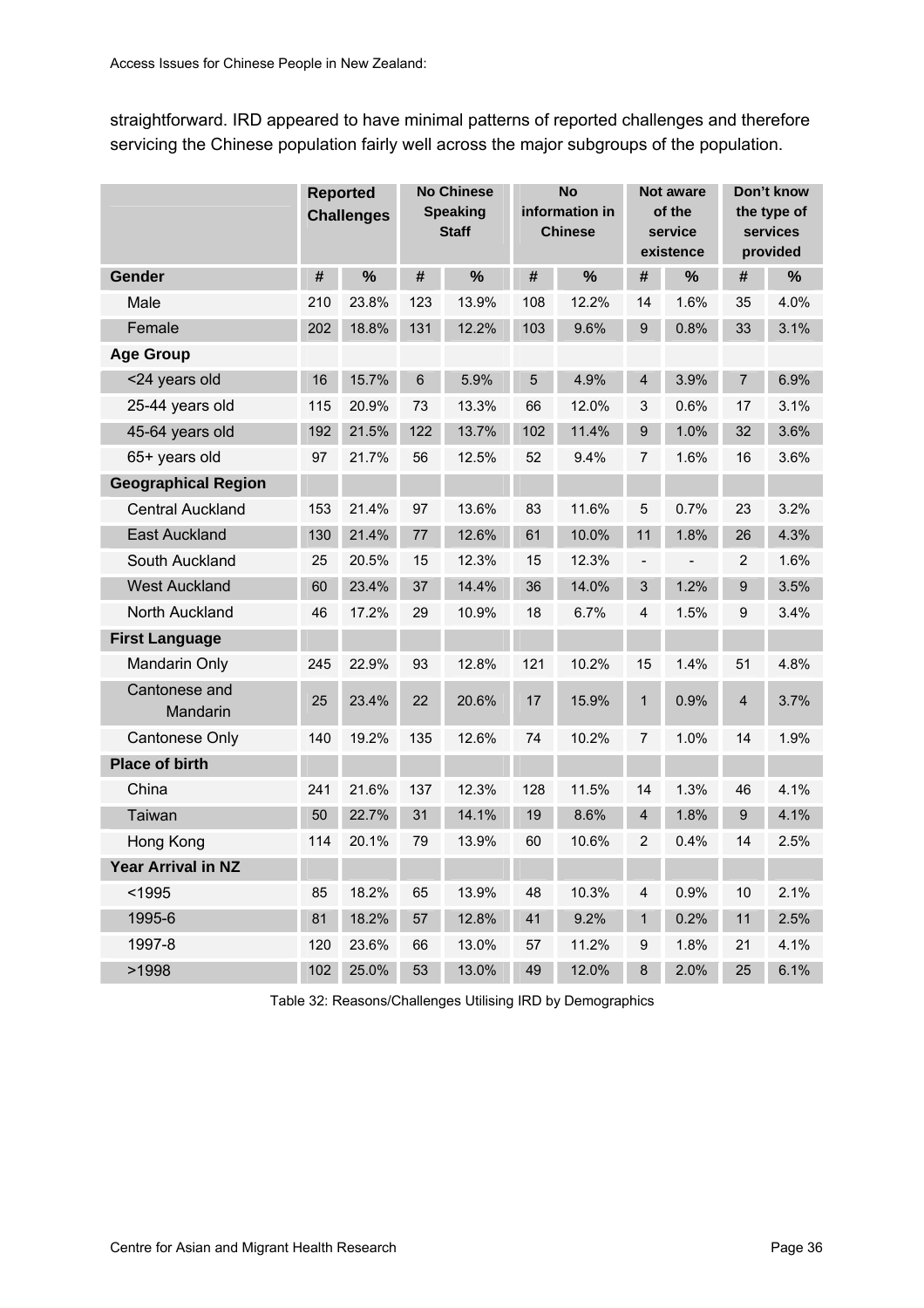### <span id="page-44-0"></span>**Work & Income NZ (WINZ)**

[Table 33](#page-44-0) presents some of the issues or concerns with regards to the services provided by WINZ.

|                                             |                |       |      | <b>Used the service Provided?</b> |                |                   |              |     |  |
|---------------------------------------------|----------------|-------|------|-----------------------------------|----------------|-------------------|--------------|-----|--|
| Work & Income NZ (WINZ)                     | <b>Yes</b>     |       |      | <b>No</b>                         |                | <b>Not Stated</b> | <b>Total</b> |     |  |
|                                             | #              | %     | #    | $\%$                              | #              | $\%$              | #            | %   |  |
| No Chinese Speaking Staff                   | 128            | 19%   | 61   | 5%                                | 12             | 5%                | 201          | 10% |  |
| No information in Chinese                   | 91             | 13%   | 83   | 7%                                | 16             | 7%                | 190          | 9%  |  |
| Not aware of the service<br>existence       | $\overline{2}$ | $0\%$ | 43   | 4%                                | 3              | 1%                | 48           | 2%  |  |
| Don't know the type of<br>services provided | 11             | 2%    | 73   | 7%                                | $\overline{2}$ | 1%                | 86           | 4%  |  |
| No Reasons Stated                           | 513            | 76%   | 895  | 80%                               | 194            | 87%               | 1602         | 80% |  |
| Total                                       | 675            |       | 1113 |                                   | 222            |                   | 2010         |     |  |

Table 33: Reasons/Challenges in Accessing WINZ.

[Table 34](#page-46-0) presents the reasons or challenges utilising ACC services, compared for the major demographic factors. Examining the overall reporting of reasons/challenges with the utilisation of services there are shown to be significant differences and trends:

- o Gender had significant differences (Chi-square, p=0.0004), where males reported a higher rate of challenges,
- o Age had a significant trend (Cochran-Armitage Trend Test, p=0.05), with increased reporting of challenges with age,
- $\circ$  Geographical region had significant differences (Chi-square, p=0.05), with high rates of challenges reported in the west or central regions compared with east or south regions.
- $\circ$  Place of birth had significant differences (Chi-square,  $p=0.03$ ), with respondents who reported China as the place of birth reported a higher rate of challenges than Taiwan or Hong Kong,
- $\circ$  Year of arrival in NZ had a significant trend (Cochran-Armitage Trend Test, p=0.002), with decreased reporting of challenges reported with length of time in New Zealand,
- o First Language had significant differences (Chi-square, p=0.02), with the reporting of higher rates of difficulty for respondents with Mandarin as a first language in comparison to Cantonese.

Examining the individual reasons/challenges the following was shown:

- For the reasons/difficulty "No Chinese speaking staff" the were significant difference or trends for
	- o Age had significant differences (Cochran-Armitage Trend Test, p<0.0001), with increased reporting of challenges with age
	- o Geographical region had significant differences (Chi-square, p=0.03), with respondents who reside in the west region reporting higher rates in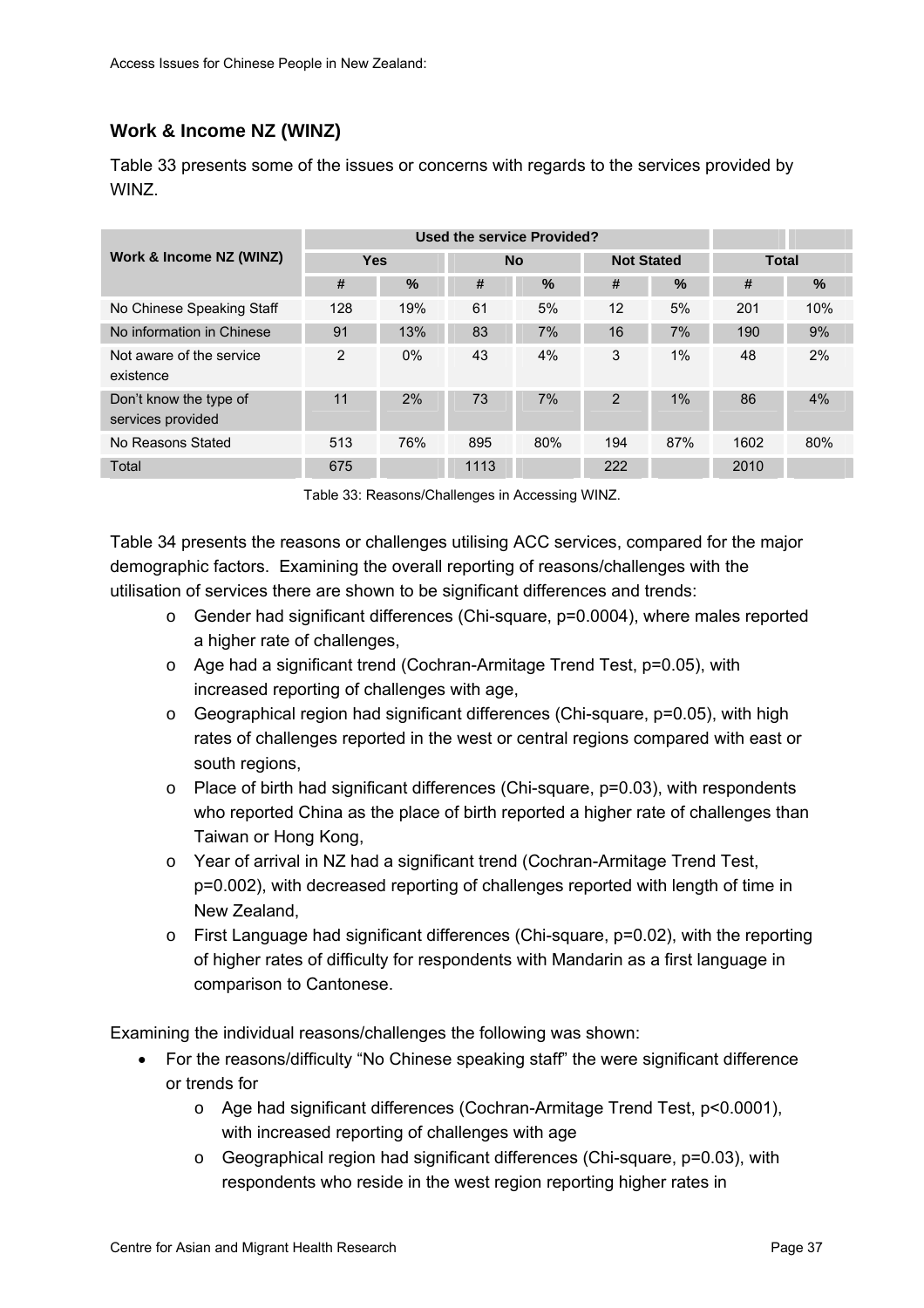comparison with central, east, or north regions and the lowest rates in the south regions

- o Place of birth had significant differences (Chi-square, p<0.0001), with respondents who were born in China reporting higher rates of challenges than those born in Taiwan or Hong Kong
- o Year of arrival in NZ had a significant trend (Cochran-Armitage Trend Test, p=0.02), with respondents reporting decreased challenges with the length of time in New Zealand
- $\circ$  First Language had significant differences (Chi-square,  $p=0.02$ ) with the reporting of higher rates of difficulty for respondents with Mandarin as a first language in comparison to Cantonese
- For the reasons/difficulty "No Information in Chinese"the were significant difference or trends for
	- o Gender had significant differences (Chi-square, p=0.0002), with males reporting higher rates of difficulty
	- $\circ$  Age had a significant trend (Cochran-Armitage Trend Test, p=0.003), with the reporting of challenges increasing with age
	- $\circ$  Geographical region had significant differences (Chi-square,  $p=0.02$ ), with respondents who reside in the west region reporting higher rates in comparison with central, east, or north regions and the lowest rates in the south regions
	- o Place of birth had significant differences (Chi-square, p=0.003), with respondents born in China reporting higher rates of challenges than those born in Taiwan or Hong Kong
	- o Year of arrival in NZ had a significant trend (Cochran-Armitage Trend Test, p=0.03), with decreased reporting of challenges the longer the respondent was in NZ
	- o first language had significant differences (Chi-square, p=0.02), with the reporting of higher rates of difficulty for respondents with Mandarin as a first language in comparison to Cantonese
- For the reasons/difficulty "Not aware of the service existence" there was a significant trend for age (Cochran-Armitage Trend Test, p=0.05), with decreasing reporting of challenges with age
- For the reasons/difficulty "Don't know the type of services provided", there were no significant differences or trends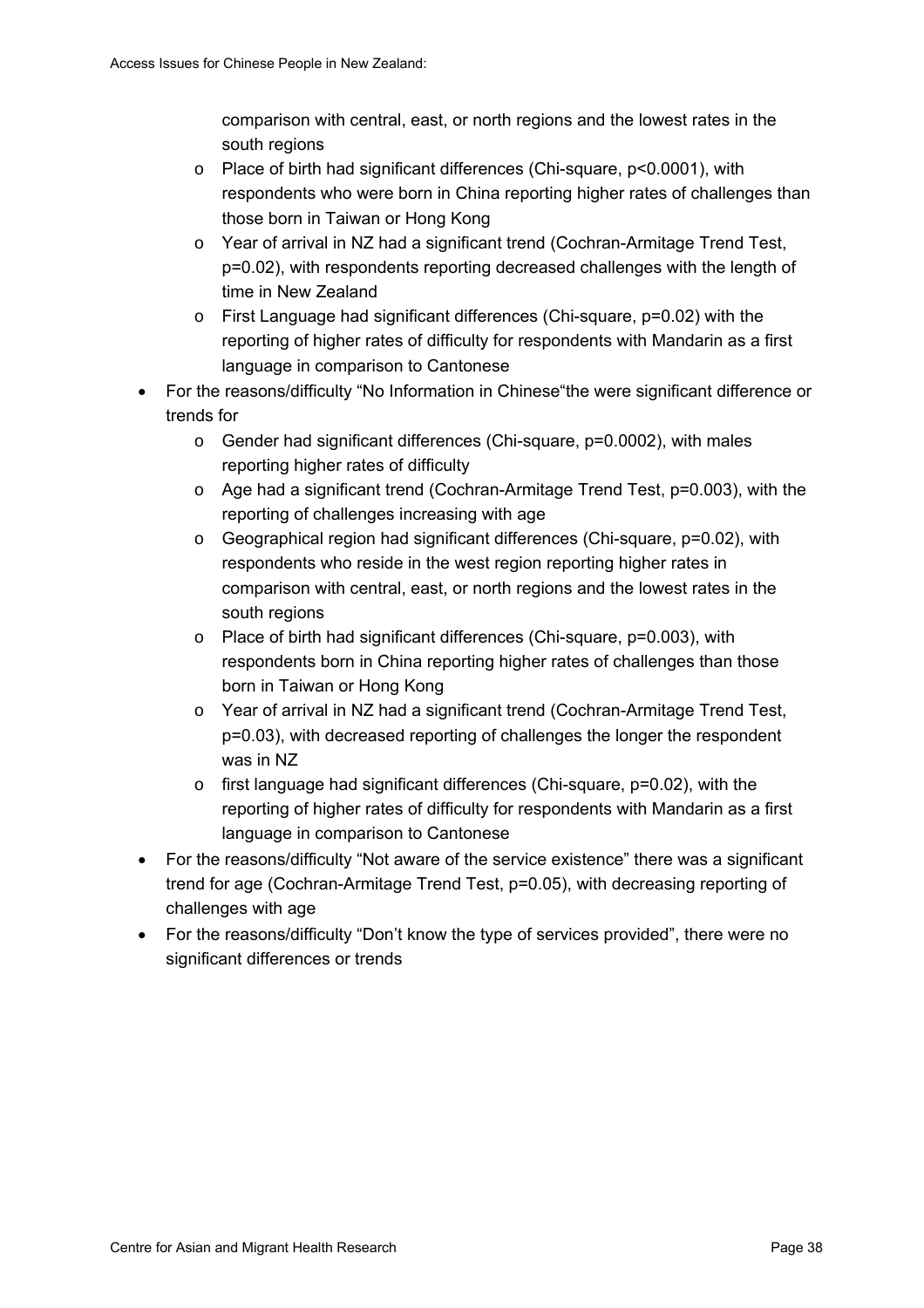<span id="page-46-0"></span>

|                            |     | <b>Reported</b><br><b>Challenges</b> |                | <b>No Chinese</b><br><b>Speaking</b><br><b>Staff</b> |                | <b>No</b><br>information in<br><b>Chinese</b> |                         | <b>Not aware</b><br>of the<br>service<br>existence |                | Don't know<br>the type of<br>services<br>provided |
|----------------------------|-----|--------------------------------------|----------------|------------------------------------------------------|----------------|-----------------------------------------------|-------------------------|----------------------------------------------------|----------------|---------------------------------------------------|
| Gender                     | #   | %                                    | #              | $\frac{0}{0}$                                        | #              | $\frac{9}{6}$                                 | #                       | %                                                  | #              | %                                                 |
| Male                       | 209 | 23.6%                                | 97             | 11.0%                                                | 103            | 11.7%                                         | 26                      | 2.9%                                               | 39             | 4.4%                                              |
| Female                     | 185 | 17.2%                                | 96             | 9.0%                                                 | 80             | 7.5%                                          | 20                      | 1.9%                                               | 42             | 3.9%                                              |
| <b>Age Group</b>           |     |                                      |                |                                                      |                |                                               |                         |                                                    |                |                                                   |
| <24 years old              | 16  | 15.7%                                | $\overline{4}$ | 3.9%                                                 | $\mathbf{1}$   | 1.0%                                          | $\overline{7}$          | 6.9%                                               | 5              | 4.9%                                              |
| 25-44 years old            | 106 | 19.3%                                | 43             | 7.8%                                                 | 48             | 8.7%                                          | 14                      | 2.6%                                               | 26             | 4.7%                                              |
| 45-64 years old            | 178 | 19.9%                                | 85             | 9.5%                                                 | 90             | 10.1%                                         | 15                      | 1.7%                                               | 41             | 4.6%                                              |
| 65+ years old              | 105 | 23.5%                                | 66             | 14.8%                                                | 50             | 11.2%                                         | 12                      | 2.7%                                               | 14             | 3.1%                                              |
| <b>Geographical Region</b> |     |                                      |                |                                                      |                |                                               |                         |                                                    |                |                                                   |
| <b>Central Auckland</b>    | 156 | 21.8%                                | 70             | 9.8%                                                 | 70             | 9.8%                                          | 19                      | 2.7%                                               | 40             | 5.6%                                              |
| <b>East Auckland</b>       | 107 | 17.6%                                | 53             | 8.7%                                                 | 48             | 7.9%                                          | 14                      | 2.3%                                               | 24             | 3.9%                                              |
| South Auckland             | 19  | 15.6%                                | 8              | 6.6%                                                 | $\overline{7}$ | 5.7%                                          | $\mathbf{1}$            | 0.8%                                               | 4              | 3.3%                                              |
| <b>West Auckland</b>       | 65  | 25.3%                                | 39             | 15.2%                                                | 37             | 14.4%                                         | 5                       | 2.0%                                               | 9              | 3.5%                                              |
| North Auckland             | 51  | 19.1%                                | 25             | 9.4%                                                 | 24             | 9.0%                                          | 8                       | 3.0%                                               | 8              | 3.0%                                              |
| <b>First Language</b>      |     |                                      |                |                                                      |                |                                               |                         |                                                    |                |                                                   |
| <b>Mandarin Only</b>       | 248 | 23.1%                                | 125            | 11.7%                                                | 117            | 10.9%                                         | 23                      | 2.2%                                               | 50             | 4.7%                                              |
| Cantonese and<br>Mandarin  | 22  | 20.6%                                | 13             | 12.2%                                                | 14             | 13.1%                                         | 3                       | 2.8%                                               | $\overline{4}$ | 3.7%                                              |
| <b>Cantonese Only</b>      | 129 | 17.8%                                | 56             | 7.7%                                                 | 54             | 7.4%                                          | 22                      | 3.0%                                               | 31             | 4.3%                                              |
| <b>Place of birth</b>      |     |                                      |                |                                                      |                |                                               |                         |                                                    |                |                                                   |
| China                      | 259 | 23.3%                                | 145            | 13.0%                                                | 129            | 11.6%                                         | 25                      | 2.2%                                               | 41             | 3.7%                                              |
| Taiwan                     | 41  | 18.6%                                | 12             | 5.5%                                                 | 15             | 6.8%                                          | 6                       | 2.7%                                               | 12             | 5.5%                                              |
| Hong Kong                  | 93  | 16.4%                                | 35             | 6.2%                                                 | 39             | 6.9%                                          | 15                      | 2.7%                                               | 29             | 5.1%                                              |
| Year Arrival in NZ         |     |                                      |                |                                                      |                |                                               |                         |                                                    |                |                                                   |
| $1995$                     | 74  | 15.9%                                | 34             | 7.3%                                                 | 33             | 7.1%                                          | 9                       | 1.9%                                               | 19             | 4.1%                                              |
| 1995-6                     | 79  | 17.8%                                | 43             | 9.7%                                                 | 44             | 9.9%                                          | $\overline{\mathbf{4}}$ | 0.9%                                               | 15             | 3.4%                                              |
| 1997-8                     | 120 | 23.6%                                | 65             | 12.8%                                                | 54             | 10.6%                                         | 13                      | 2.6%                                               | 23             | 4.5%                                              |
| >1998                      | 99  | 24.3%                                | 40             | 9.8%                                                 | 42             | 10.3%                                         | 18                      | 4.4%                                               | 23             | 5.6%                                              |

Table 34: Reasons/Challenges Utilising WINZ by Demographics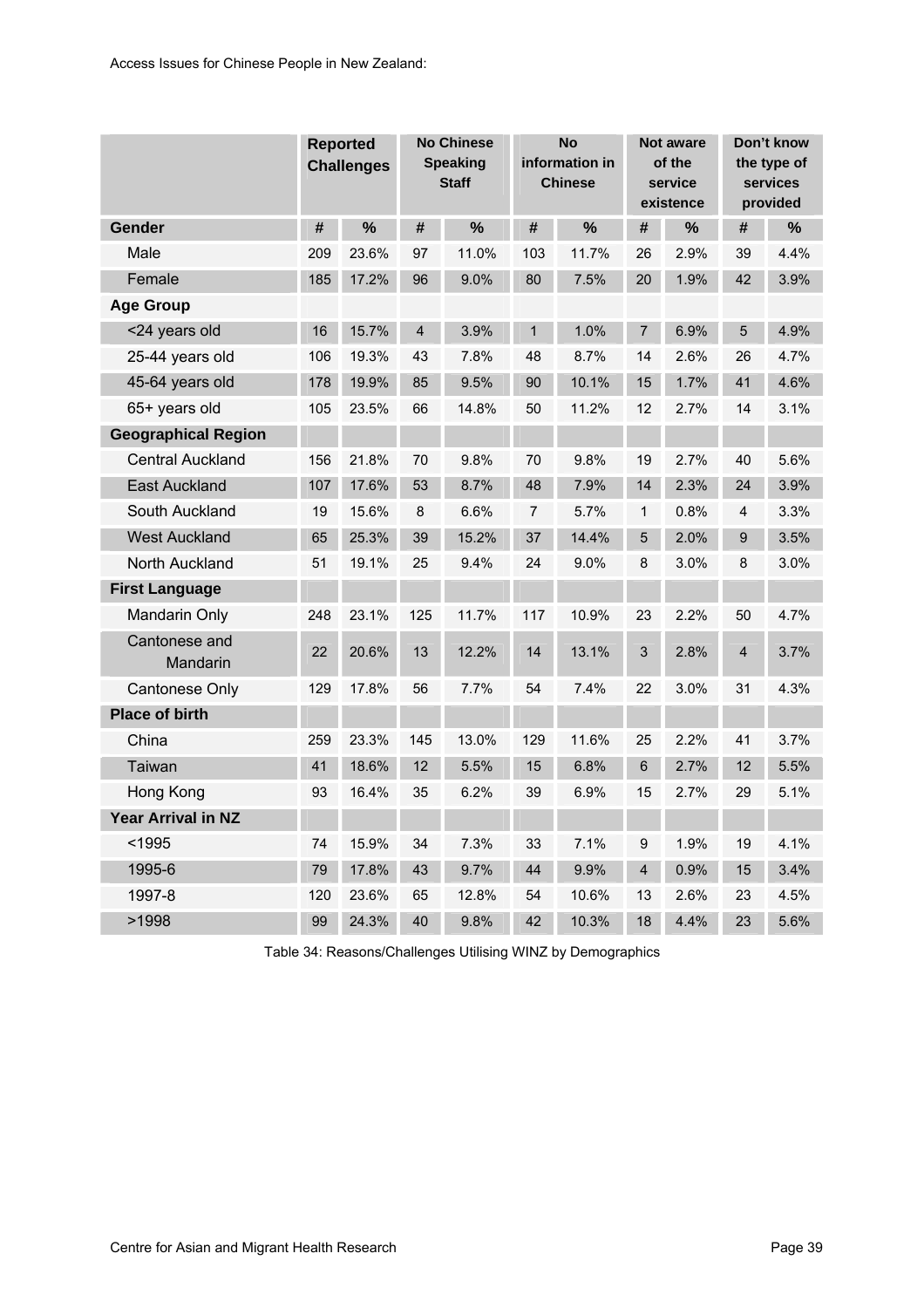# <span id="page-47-0"></span>**Department of Internal Affairs (DIA)**

[Table 35](#page-47-0) presents some of the issues or concerns with regards to the services provided by DIA.

|                                             |            | <b>Used the service Provided?</b> |      |           |     |                   |              |      |  |
|---------------------------------------------|------------|-----------------------------------|------|-----------|-----|-------------------|--------------|------|--|
| Department of Internal                      | <b>Yes</b> |                                   |      | <b>No</b> |     | <b>Not Stated</b> | <b>Total</b> |      |  |
| <b>Affairs</b>                              | #          | %                                 | #    | $\%$      | #   | $\%$              | #            | $\%$ |  |
| No Chinese Speaking Staff                   | 99         | 15%                               | 50   | 4%        | 14  | 6%                | 163          | 8%   |  |
| No information in Chinese                   | 75         | 12%                               | 69   | 6%        | 19  | 8%                | 163          | 8%   |  |
| Not aware of the service<br>existence       | 3          | $0\%$                             | 42   | 4%        | 3   | 1%                | 48           | 2%   |  |
| Don't know the type of<br>services provided | 11         | 2%                                | 104  | 9%        | 6   | 2%                | 121          | 6%   |  |
| No Reasons Stated                           | 509        | 80%                               | 901  | 80%       | 212 | 87%               | 1622         | 81%  |  |
| <b>Total</b>                                | 639        |                                   | 1128 |           | 243 |                   | 2010         |      |  |

Table 35: Reasons/Challenges in Accessing DIA.

[Table 36](#page-49-0) presents the reasons or challenges utilising DIA services, compared for the major demographic factors. Examining the overall reporting of reasons/challenges with the utilisation of services there are shown to be significant differences

- Gender (Chi-square, p<0.0001), where males reported a higher rate of challenges,
- Place of birth (Chi-square, p=0.005) where China was reported as the place of birth reported a higher rate of challenges than Taiwan or Hong Kong.
- Year of arrival in NZ had a significant trend (Cochran-Armitage Trend Test, p=0.02), with decreased rates of difficulty with length of time in New Zealand
- First language had significant difference (Chi-square, p=0.009), with higher reported rates of difficulty for respondents where Mandarin was the first language in comparison with Cantonese

Examining the individual reasons/challenges the following was shown:

- For the reasons/difficulty "No Chinese speaking staff" the only significant difference was for gender (Chi-square, p=0.006), where males reported a higher rate of challenges
- For the reasons/difficulty "No Information in Chinese" there were no significant differences or trends
	- o Gender had significant differences (Chi-square, p<0.0001), where males reported a higher rate of challenges
	- o Geographical region had significant differences(Chi-square, p=0.005), with respondents residing in west or central regions reporting higher rates of challenges in comparison with those residing in east, south, or north regions
- For the reasons/difficulty "Not aware of the service existence" there were significant difference or trends for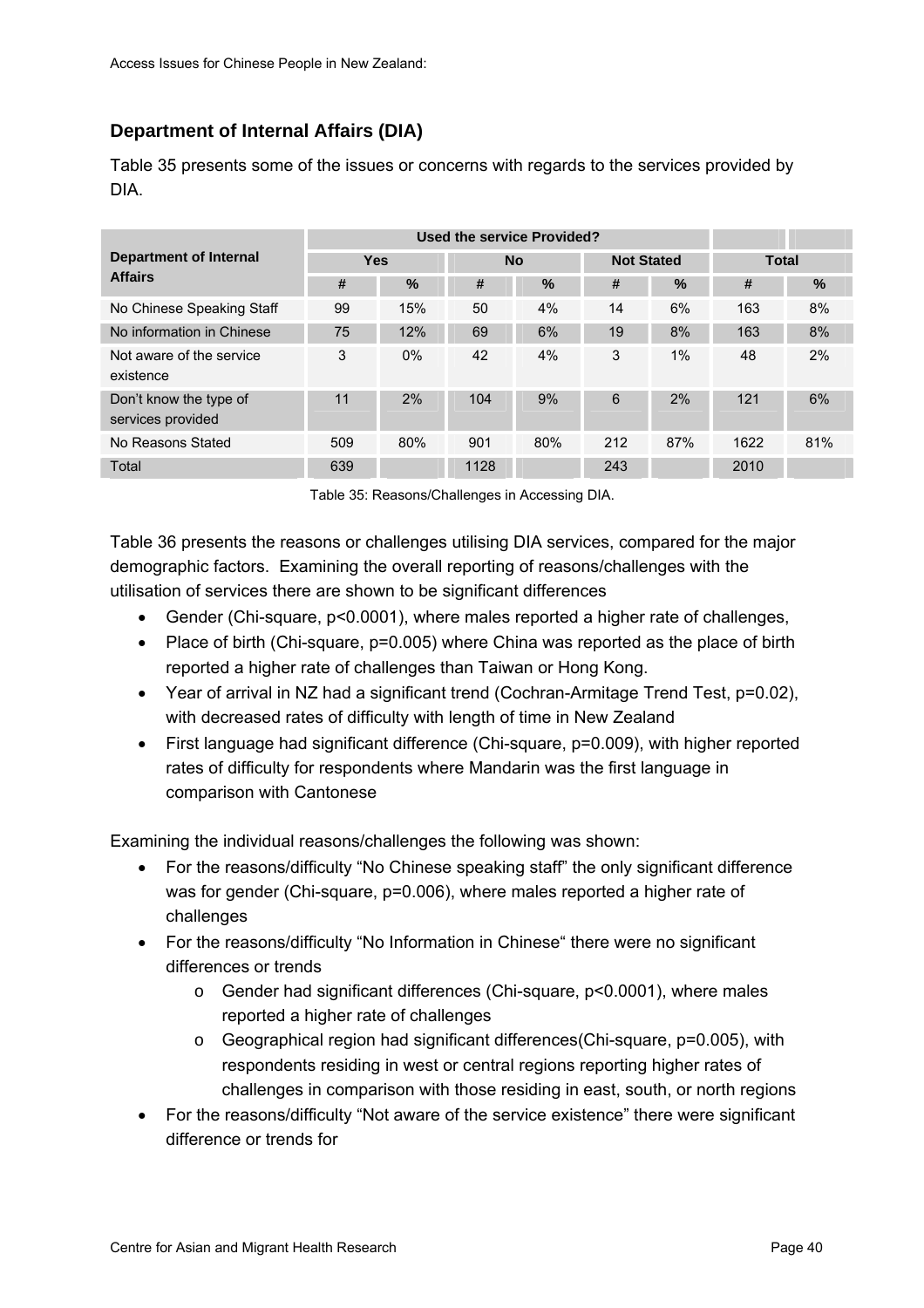- o Gender had significant differences (Chi-square, p=0.006), with higher rate of difficulty reported for males
- o Year of arrival in NZ had a significant trend (Cochran-Armitage Trend Test, p=0.0002), with decreased reporting of challenges the longer the respondent was in NZ
- For the reasons/difficulty "Don't know the type of services provided" there was a significant differences or trends for
	- o Place of birth had significant differences (Chi-square, p=0.04), with higher rates of challenges reported by respondents born in China in comparison with those born in Taiwan or Hong Kong
	- o Year of arrival in NZ had a significant trend (Cochran-Armitage Trend Test, p=0.0008), with reported rates of difficulty decreasing with the length of time in New Zealand,
	- o First language had significant differences (Chi-square, p=0.009), with higher reported rates of difficulty for respondents where Mandarin was the first language in comparison with Cantonese

There were no significant age trends or area differences.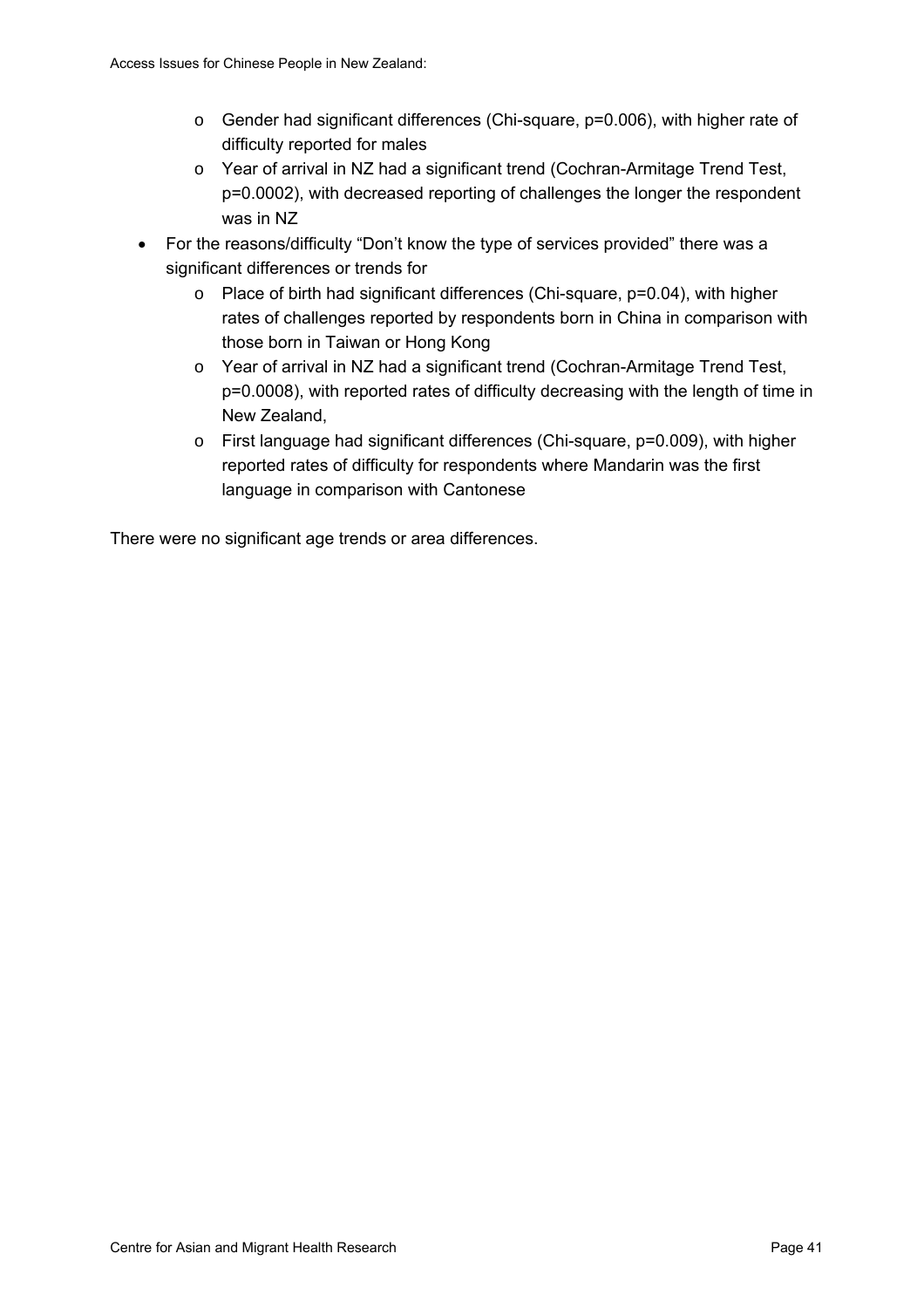<span id="page-49-0"></span>

|                            |     | <b>Reported</b><br><b>Challenges</b> |    | <b>No Chinese</b><br><b>Speaking</b><br><b>Staff</b> |             | <b>No</b><br>information in<br><b>Chinese</b> |                | <b>Not aware</b><br>of the<br>service<br>existence |    | Don't know<br>the type of<br>services<br>provided |
|----------------------------|-----|--------------------------------------|----|------------------------------------------------------|-------------|-----------------------------------------------|----------------|----------------------------------------------------|----|---------------------------------------------------|
| Gender                     | #   | %                                    | #  | $\frac{0}{0}$                                        | #           | $\frac{9}{6}$                                 | #              | $\%$                                               | #  | %                                                 |
| Male                       | 208 | 23.5%                                | 89 | 10.1%                                                | 95          | 10.8%                                         | 31             | 3.5%                                               | 56 | 6.3%                                              |
| Female                     | 172 | 16.0%                                | 71 | 6.6%                                                 | 62          | 5.8%                                          | 17             | 1.6%                                               | 63 | 5.9%                                              |
| <b>Age Group</b>           |     |                                      |    |                                                      |             |                                               |                |                                                    |    |                                                   |
| <24 years old              | 20  | 19.6%                                | 3  | 2.9%                                                 | 3           | 2.9%                                          | 9              | 8.8%                                               | 9  | 8.8%                                              |
| 25-44 years old            | 106 | 19.3%                                | 48 | 8.7%                                                 | 42          | 7.6%                                          | 8              | 1.5%                                               | 31 | 5.6%                                              |
| 45-64 years old            | 174 | 19.5%                                | 74 | 8.3%                                                 | 85          | 9.5%                                          | 17             | 1.9%                                               | 56 | 6.3%                                              |
| 65+ years old              | 86  | 19.2%                                | 37 | 8.3%                                                 | 32          | 7.2%                                          | 14             | 3.1%                                               | 25 | 5.6%                                              |
| <b>Geographical Region</b> |     |                                      |    |                                                      |             |                                               |                |                                                    |    |                                                   |
| <b>Central Auckland</b>    | 154 | 21.5%                                | 72 | 10.1%                                                | 71          | 9.9%                                          | 16             | 2.2%                                               | 44 | 6.2%                                              |
| <b>East Auckland</b>       | 105 | 17.2%                                | 45 | 7.4%                                                 | 39          | 6.4%                                          | 17             | 2.8%                                               | 38 | 6.2%                                              |
| South Auckland             | 21  | 17.2%                                | 10 | 8.2%                                                 | $\mathbf 5$ | 4.1%                                          | 1              | 0.8%                                               | 7  | 5.7%                                              |
| <b>West Auckland</b>       | 55  | 21.4%                                | 20 | 7.8%                                                 | 29          | 11.3%                                         | 5              | 2.0%                                               | 16 | 6.2%                                              |
| North Auckland             | 44  | 16.5%                                | 14 | 5.2%                                                 | 14          | 5.2%                                          | 9              | 3.4%                                               | 14 | 5.2%                                              |
| <b>First Language</b>      |     |                                      |    |                                                      |             |                                               |                |                                                    |    |                                                   |
| <b>Mandarin Only</b>       | 240 | 22.4%                                | 86 | 8.0%                                                 | 93          | 8.7%                                          | 27             | 2.5%                                               | 82 | 7.7%                                              |
| Cantonese and<br>Mandarin  | 21  | 19.6%                                | 14 | 13.1%                                                | 10          | 9.4%                                          | $\overline{2}$ | 1.9%                                               | 6  | 5.6%                                              |
| <b>Cantonese Only</b>      | 120 | 16.5%                                | 60 | 8.2%                                                 | 57          | 7.8%                                          | 19             | 2.6%                                               | 30 | 4.1%                                              |
| <b>Place of birth</b>      |     |                                      |    |                                                      |             |                                               |                |                                                    |    |                                                   |
| China                      | 246 | 22.1%                                | 94 | 8.4%                                                 | 101         | 9.1%                                          | 30             | 2.7%                                               | 81 | 7.3%                                              |
| Taiwan                     | 37  | 16.8%                                | 15 | 6.8%                                                 | 12          | 5.5%                                          | 5              | 2.3%                                               | 10 | 4.6%                                              |
| Hong Kong                  | 90  | 15.9%                                | 48 | 8.5%                                                 | 43          | 7.6%                                          | 10             | 1.8%                                               | 25 | 4.4%                                              |
| Year Arrival in NZ         |     |                                      |    |                                                      |             |                                               |                |                                                    |    |                                                   |
| $1995$                     | 75  | 16.1%                                | 42 | 9.0%                                                 | 36          | 7.7%                                          | 3              | 0.6%                                               | 15 | 3.2%                                              |
| 1995-6                     | 79  | 17.8%                                | 46 | 10.4%                                                | 39          | 8.8%                                          | 6              | 1.4%                                               | 15 | 3.4%                                              |
| 1997-8                     | 105 | 20.7%                                | 42 | 8.3%                                                 | 40          | 7.9%                                          | 14             | 2.8%                                               | 37 | 7.3%                                              |
| >1998                      | 99  | 24.3%                                | 21 | 5.2%                                                 | 36          | 8.8%                                          | 21             | 5.2%                                               | 46 | 11.3%                                             |

Table 36: Reasons/Challenges Utilising DIA by Demographics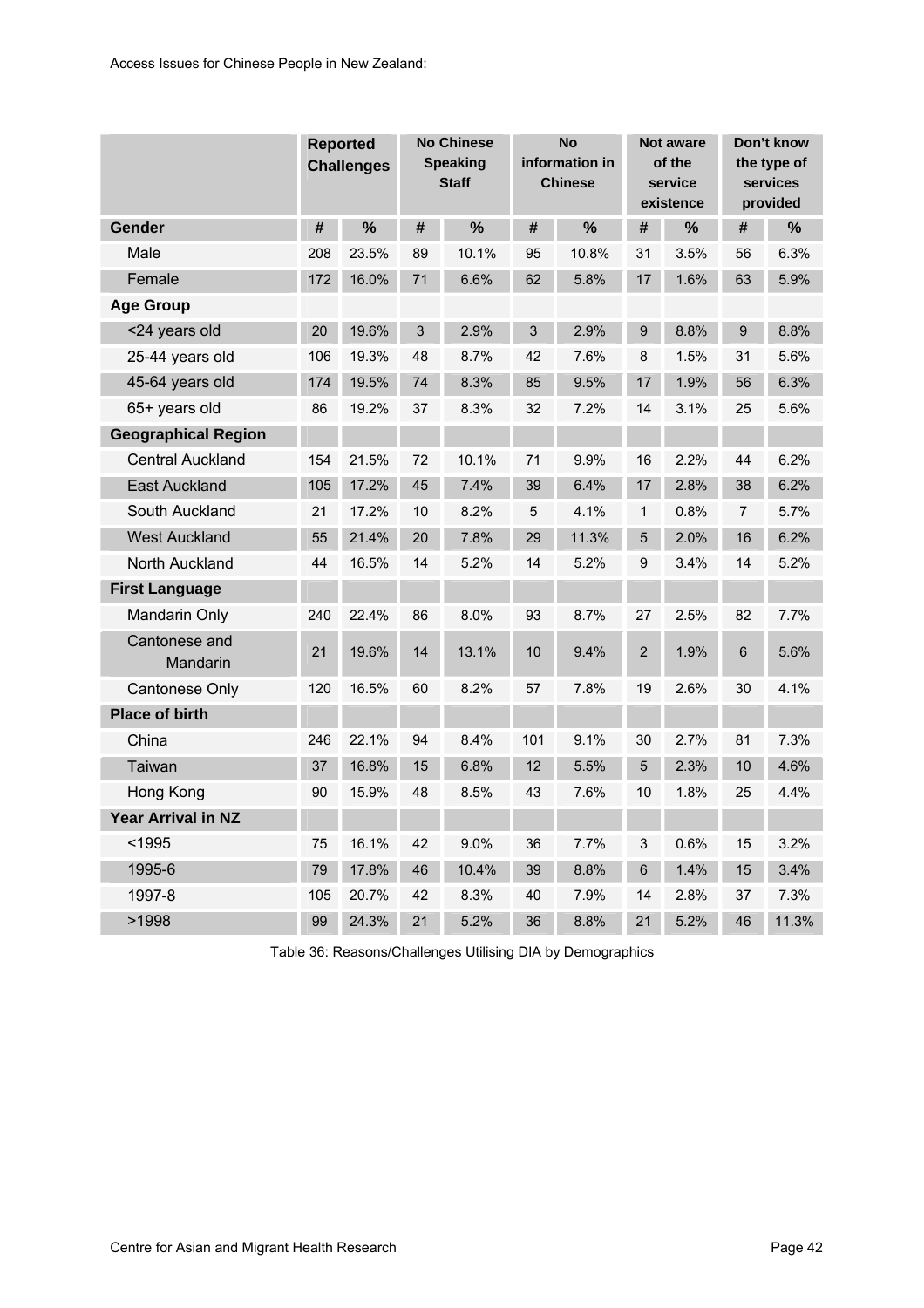# <span id="page-50-0"></span>**Services most likely to be utilised in the future**

The survey asked respondents to identify the three services that respondents and their families would most likely use within the next five years. Sixty three percent of the respondents identified three services, 15.9% identified one or two services, and 11.4% of the respondents identified no services. However 9.9% identified more than three services, as it is impossible to identify which of the services the respondents were most likely to utilise, all the selected services are including in the following analyses.

The main findings with regard to accessing services were reported as community health, elderly community support, elderly health care, social services and employment skills training. A summary of all responses is shown in [Table 37](#page-50-0). Where percentages are reported in the following tables these relate to the importance of each service for those that reported any need for future services, for example 70.9% of those that reported any the future access to any service identified that community health would be one of the services.

Employment skills were identified as one of the most important services, however since the survey was completed in 2001, several settlement services and initiatives have been developed in response to difficulties identified by ethnic communities. Two in particular in the Auckland area may have reduced the prominence of these issues. The Chinese New Settlers Services Trust run five multi-service centres providing bi-lingual programmes, seminars and one-on-one case management to meet the settlement needs of local Chinese migrant community. Auckland Regional Migrant Resource Centre (ARMS) provides and Information service and a 'one-stop shop' for migrants that also has designated employment related support services and workshops for migrants seeking employment.

| <b>Service</b>                    | <b>Number</b> | <b>Percent</b> | <b>Rank</b>    |
|-----------------------------------|---------------|----------------|----------------|
| Children Health                   | 389           | 21.8%          | 6              |
| <b>Family Support</b>             | 276           | 15.5%          | $\overline{7}$ |
| <b>School Social Work</b>         | 195           | 10.9%          | 10             |
| <b>Youth Problems</b>             | 203           | 11.4%          | 9              |
| <b>Elderly Community Support</b>  | 759           | 42.6%          | $\overline{2}$ |
| <b>Elderly Healthcare</b>         | 600           | 33.7%          | $\overline{4}$ |
| <b>Community Health</b>           | 1262          | 70.9%          | 1              |
| <b>Disability Support</b>         | 94            | 5.3%           | 12             |
| <b>Social Services</b>            | 648           | 36.4%          | 3              |
| Counselling                       | 229           | 12.9%          | 8              |
| <b>Mental Health</b>              | 150           | 8.4%           | 11             |
| <b>Employment Skills Training</b> | 550           | 30.9%          | 5              |
| None Stated                       | 229           |                |                |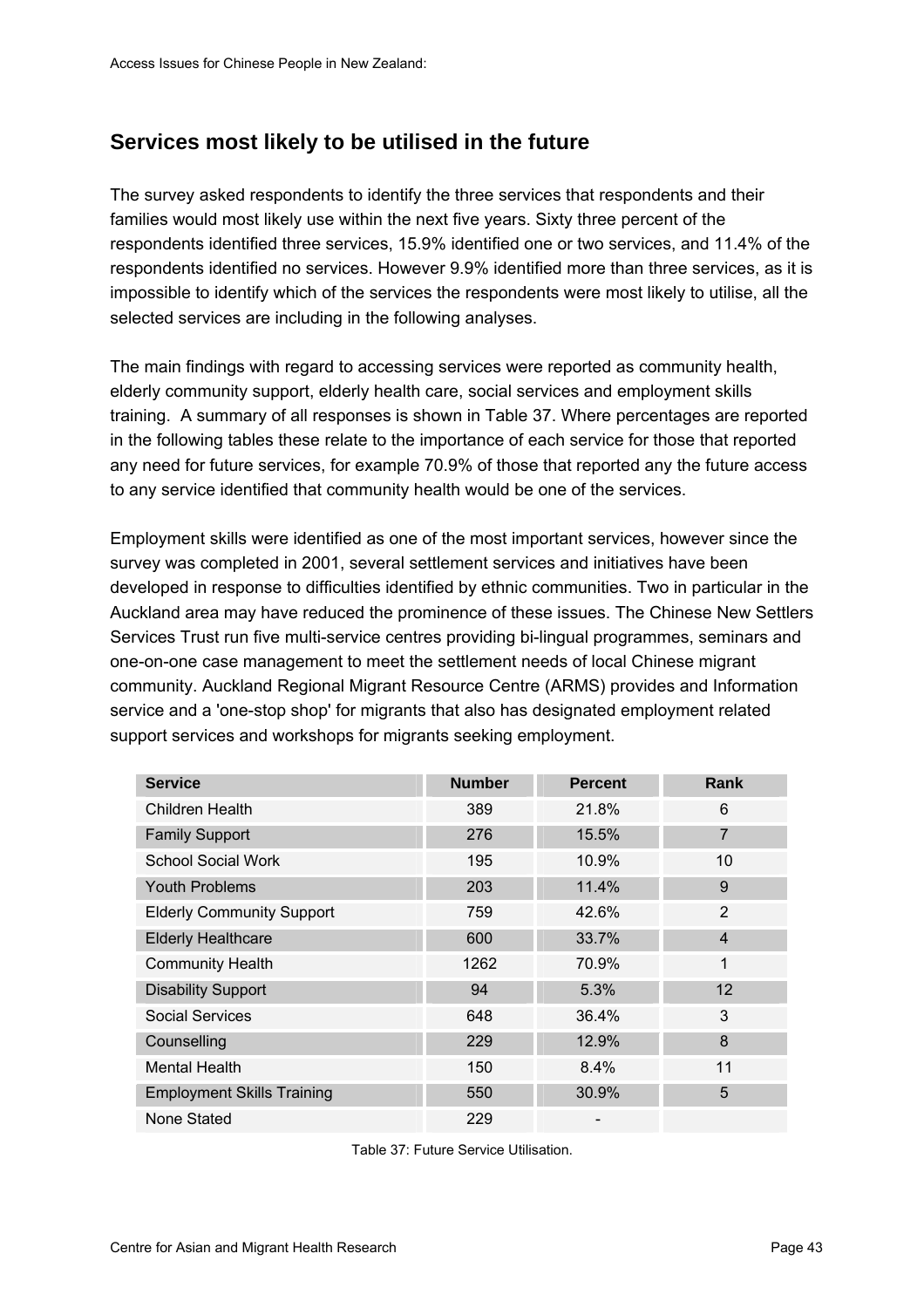## <span id="page-51-0"></span>**Gender**

[Table 38](#page-51-0) presents the services most likely to be used in the future by gender. The services for mental health (Chi-square, p=0.01) and employment skills training (Chi-square, p=0.02) show significant differences across genders, with higher rates for females than males. No other services demonstrated significant differences across genders.

|                                   |     | <b>Male</b> |      | <b>Female</b> |
|-----------------------------------|-----|-------------|------|---------------|
|                                   | #   | $\%$        | #    | %             |
| Children Health                   | 168 | 21.4%       | 214  | 22.6%         |
| <b>Family Support</b>             | 111 | 14.1%       | 153  | 16.1%         |
| <b>School Social Work</b>         | 87  | 11.1%       | 103  | 10.9%         |
| <b>Youth Problems</b>             | 85  | 10.8%       | 112  | 11.8%         |
| <b>Elderly Community Support</b>  | 341 | 43.4%       | 392  | 41.3%         |
| <b>Elderly Healthcare</b>         | 260 | 33.1%       | 317  | 33.4%         |
| <b>Community Health</b>           | 547 | 69.7%       | 683  | 72.0%         |
| <b>Disability Support</b>         | 41  | 5.2%        | 48   | 5.1%          |
| Social Services                   | 284 | 36.2%       | 345  | 36.4%         |
| Counselling                       | 105 | 13.4%       | 110  | 11.6%         |
| <b>Mental Health</b>              | 50  | 6.4%        | 92   | 9.7%          |
| <b>Employment Skills Training</b> | 223 | 28.4%       | 318  | 33.5%         |
| None Stated                       | 99  |             | 124  |               |
| Total                             | 884 |             | 1073 |               |

Table 38: Future Service Utilisation According to Gender

# **Age Group**

[Table 39](#page-52-0) presents the services most likely to be used in the future by age group. Consistently across all age groups community health was most reported as the service likely to be utilised in the next 5 years. When examining the trend across the age groups community health was identified as significantly increasing in perceived future importance with age (Cochran-Armitage Trend Test, p<0.0001).

As would be expected, elderly community support (Cochran-Armitage Trend Test, p<0.0001) and elderly healthcare (Cochran-Armitage Trend Test, p<0.0001) significantly increased in perceived importance with age. Whereas, youth problems (Cochran-Armitage Trend Test, p<0.0001), school social work (Cochran-Armitage Trend Test, p<0.0001), children health (Cochran-Armitage Trend Test, p<0.0001), family support (Cochran-Armitage Trend Test, p<0.0001) and employment skills training (Cochran-Armitage Trend Test, p<0.0001) significantly decreased in perceived future importance, even allowing for the lower rates for children health and family support in the less than 25 year old age group. Mental health (Cochran-Armitage Trend Test, p=0.06) showing a borderline but not significant decrease in perceived importance.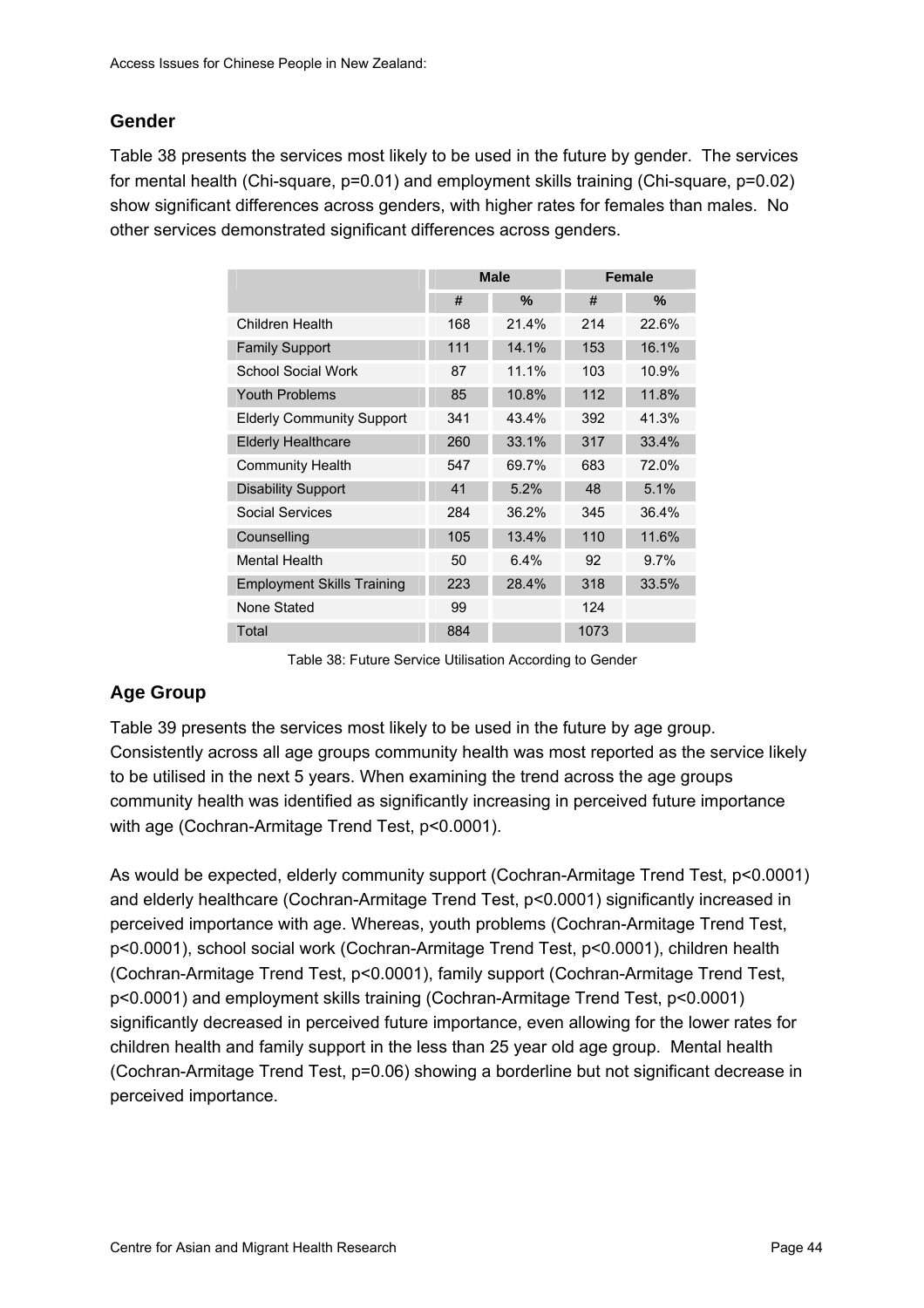<span id="page-52-0"></span>

|                                   | $25$           |       |     | $25 - 44$ |     | 45-64 | $65+$          |       |  |
|-----------------------------------|----------------|-------|-----|-----------|-----|-------|----------------|-------|--|
|                                   | #              | $\%$  | #   | %         | #   | $\%$  | #              | $\%$  |  |
| Children Health                   | 25             | 26.6% | 238 | 47.6%     | 89  | 11.1% | 35             | 9.4%  |  |
| <b>Family Support</b>             | 10             | 10.6% | 141 | 28.2%     | 84  | 10.5% | 36             | 9.7%  |  |
| <b>School Social Work</b>         | 29             | 30.9% | 97  | 19.4%     | 50  | 6.2%  | 18             | 4.9%  |  |
| <b>Youth Problems</b>             | 22             | 23.4% | 96  | 19.2%     | 76  | 9.5%  | $\overline{7}$ | 1.9%  |  |
| <b>Elderly Community Support</b>  | 9              | 9.6%  | 92  | 18.4%     | 375 | 46.6% | 278            | 74.9% |  |
| <b>Elderly Healthcare</b>         | 13             | 13.8% | 71  | 14.2%     | 287 | 35.7% | 222            | 59.8% |  |
| <b>Community Health</b>           | 53             | 56.4% | 314 | 62.8%     | 585 | 72.8% | 304            | 81.9% |  |
| <b>Disability Support</b>         | 6              | 6.4%  | 20  | 4.0%      | 46  | 5.7%  | 21             | 5.7%  |  |
| Social Services                   | 29             | 30.9% | 163 | 32.6%     | 328 | 40.8% | 125            | 33.7% |  |
| Counselling                       | $\overline{7}$ | 7.5%  | 59  | 11.8%     | 122 | 15.2% | 37             | 10.0% |  |
| <b>Mental Health</b>              | 10             | 10.6% | 46  | 9.2%      | 65  | 8.1%  | 29             | 7.8%  |  |
| <b>Employment Skills Training</b> | 52             | 55.3% | 241 | 48.2%     | 243 | 30.2% | 12             | 3.2%  |  |
| None Stated                       | 8              |       | 50  |           | 90  |       | 76             |       |  |
| Total                             | 102            |       | 550 |           | 894 |       | 447            |       |  |

Table 39: Future Service Utilisation According to Age group

## **Geographical Region**

[Table 40](#page-52-0) presents the services most likely to be used in the future by geographical region. Consistently across all regions community health was most reported as the service likely to be utilised in the next 5 years.

Elderly Community Service (Chi-square, p=0.001), Community Health (Chi-square, p=0.04) and employment skills training (Chi-square, p=0.02) show significant differences across geographical regions. No other services demonstrated significant differences across regions.

|                                   |     | <b>Central</b> |     | East  |     | <b>South</b> |     | West  |     | <b>North</b> |  |
|-----------------------------------|-----|----------------|-----|-------|-----|--------------|-----|-------|-----|--------------|--|
|                                   | #   | $\%$           | #   | $\%$  | #   | %            | #   | $\%$  | #   | $\%$         |  |
| Children Health                   | 155 | 23.9%          | 103 | 19.0% | 24  | 25.0%        | 55  | 24.2% | 46  | 19.2%        |  |
| <b>Family Support</b>             | 91  | 14.0%          | 87  | 16.1% | 15  | 15.6%        | 34  | 15.0% | 39  | 16.3%        |  |
| <b>School Social Work</b>         | 62  | 9.6%           | 69  | 12.8% | 9   | 9.4%         | 23  | 10.1% | 28  | 11.7%        |  |
| <b>Youth Problems</b>             | 84  | 12.9%          | 57  | 10.5% | 7   | 7.3%         | 19  | 8.4%  | 34  | 14.2%        |  |
| <b>Elderly Community Support</b>  | 253 | 39.0%          | 218 | 40.3% | 44  | 45.8%        | 125 | 55.1% | 104 | 43.3%        |  |
| <b>Elderly Healthcare</b>         | 211 | 32.5%          | 170 | 31.4% | 38  | 39.6%        | 86  | 37.9% | 83  | 34.6%        |  |
| <b>Community Health</b>           | 469 | 72.3%          | 364 | 67.3% | 67  | 69.8%        | 177 | 78.0% | 165 | 68.8%        |  |
| <b>Disability Support</b>         | 33  | 5.1%           | 31  | 5.7%  | 8   | 8.3%         | 7   | 3.1%  | 13  | 5.4%         |  |
| <b>Social Services</b>            | 240 | 37.0%          | 206 | 38.1% | 34  | 35.4%        | 75  | 33.0% | 81  | 33.8%        |  |
| Counselling                       | 85  | 13.1%          | 72  | 13.3% | 8   | 8.3%         | 29  | 12.8% | 30  | 12.5%        |  |
| <b>Mental Health</b>              | 46  | 7.1%           | 45  | 8.3%  | 9   | 9.4%         | 23  | 10.1% | 24  | 10.0%        |  |
| <b>Employment Skills Training</b> | 223 | 34.4%          | 165 | 30.5% | 20  | 20.%         | 57  | 25.1% | 77  | 32.1%        |  |
| None Stated                       | 67  |                | 68  |       | 26  |              | 30  |       | 27  |              |  |
| Total                             | 716 |                | 609 |       | 122 |              | 257 |       | 267 |              |  |

Table 40: Future Service Utilisation According to Geographical Region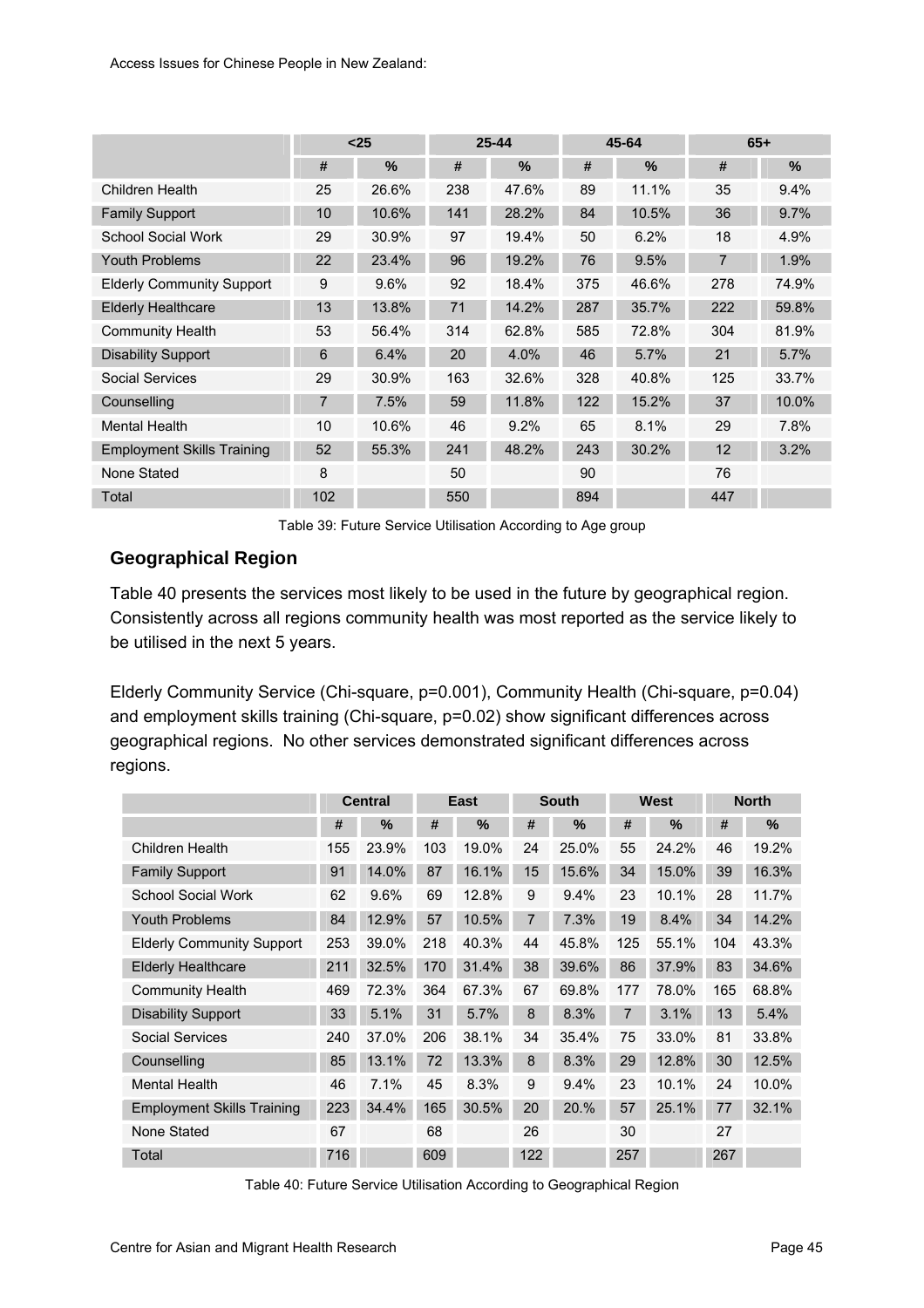## <span id="page-53-0"></span>**First Language**

[Table 41](#page-53-0) presents the services most likely to be used in the future by first language of the respondent. Consistently across all language groups community health was most reported as the service likely to be utilised in the next 5 years.

There are significant differences in future perceived utilisation for children health (Chi-square, p=0.01), elderly community service (Chi-square, p<0.0001), elderly healthcare (Chi-square, p=0.003), community health (Chi-square, p=0.001), with higher rates for respondents whose first language of Mandarin in comparison with those whose first language is Cantonese.

There are significant differences in future perceived utilisation for youth problems (Chisquare, p=0.0005), social services (Chi-square, p=0.007), with higher rates for respondents whose first language of Cantonese in comparison with those whose first language is Mandarin.

|                                   | <b>Mandarin</b><br>Only |       |     | <b>Cantonese and</b><br><b>Mandarin</b> | <b>Cantonese Only</b> |       |  |
|-----------------------------------|-------------------------|-------|-----|-----------------------------------------|-----------------------|-------|--|
|                                   | #                       | $\%$  | #   | $\%$                                    | #                     | $\%$  |  |
| Children Health                   | 228                     | 24.1% | 26  | 26.0%                                   | 120                   | 18.3% |  |
| <b>Family Support</b>             | 144                     | 15.2% | 21  | 21.0%                                   | 97                    | 14.8% |  |
| School Social Work                | 89                      | 9.4%  | 14  | 14.0%                                   | 81                    | 12.4% |  |
| <b>Youth Problems</b>             | 86                      | 9.1%  | 9   | 9.0%                                    | 100                   | 15.2% |  |
| <b>Elderly Community Support</b>  | 453                     | 47.9% | 46  | 46.0%                                   | 219                   | 33.4% |  |
| <b>Elderly Healthcare</b>         | 338                     | 35.8% | 38  | 38.0%                                   | 184                   | 28.1% |  |
| <b>Community Health</b>           | 703                     | 74.4% | 71  | 71.0%                                   | 433                   | 66.0% |  |
| <b>Disability Support</b>         | 45                      | 4.8%  | 6   | 6.0%                                    | 37                    | 5.6%  |  |
| Social Services                   | 312                     | 33.0% | 38  | 38.0%                                   | 267                   | 40.7% |  |
| Counselling                       | 114                     | 12.1% | 18  | 18.0%                                   | 85                    | 13.0% |  |
| <b>Mental Health</b>              | 93                      | 9.8%  | 8   | 8.0%                                    | 44                    | 6.7%  |  |
| <b>Employment Skills Training</b> | 264                     | 27.9% | 32  | 32.0%                                   | 240                   | 36.6% |  |
| None Stated                       | 127                     |       | 7   |                                         | 72                    |       |  |
| Total                             | 1072                    |       | 107 |                                         | 728                   |       |  |

Mental health (Chi-square, p=0.09) shows a borderline difference in perceived future importance. No other services demonstrated significant differences across regions.

Table 41: Future Service Utilisation by First Language.

### **Place of birth**

[Table 42](#page-54-0) presents the services most likely to be used in the future by place of birth. Consistently across all three countries of birth community health was most reported as the service likely to be utilised in the next 5 years.

When examining the comparisons across place of birth, community health (Chi-square, p<0.0001), elderly community support (Chi-square, p<0.0001), elderly healthcare (Chi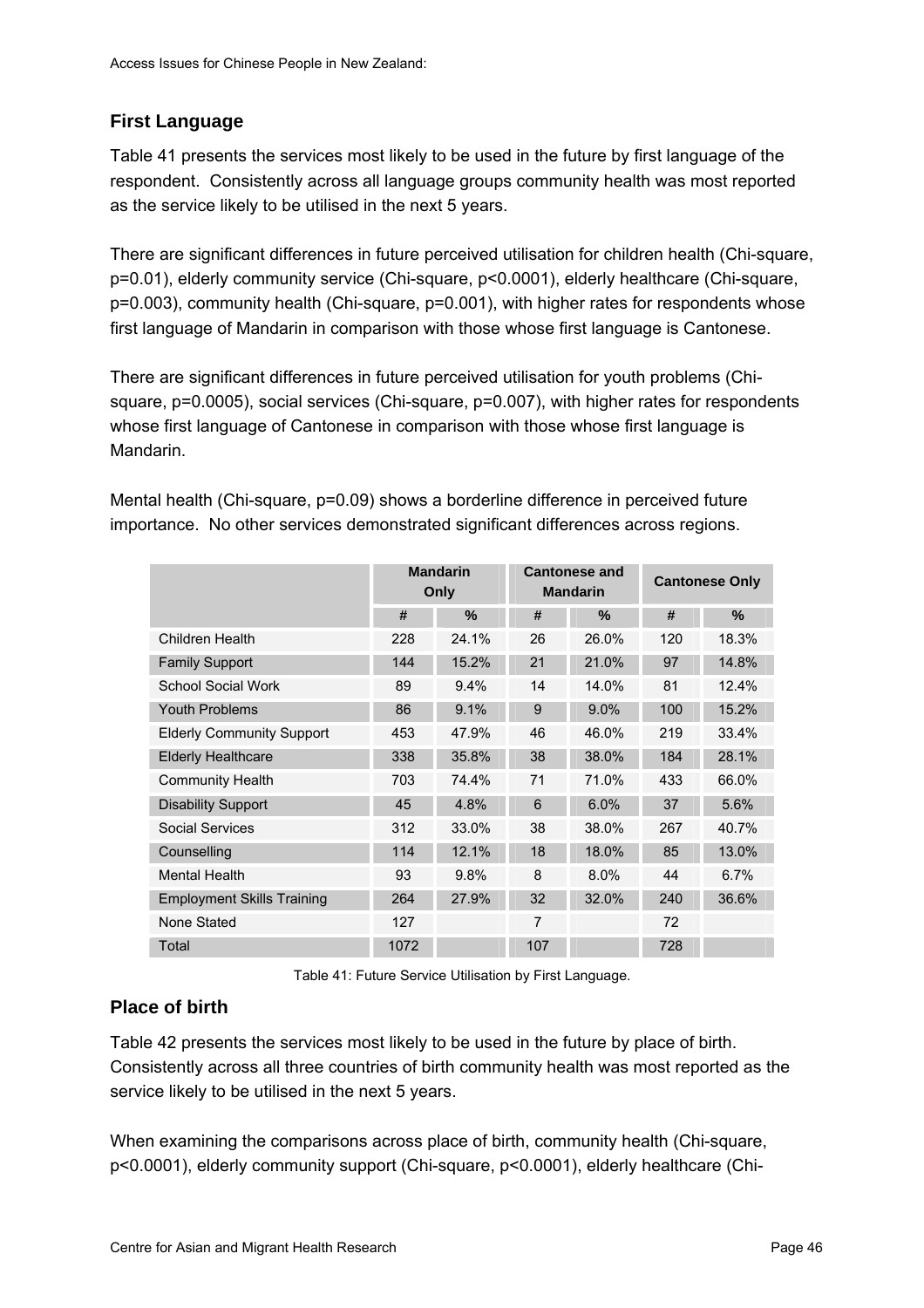<span id="page-54-0"></span>square, p<0.0001), and children health (Chi-square, p<0.0001), showed significant differences by place of birth. These services were viewed as more important in the future by respondents born in China compared with Taiwan or Hong Kong. Youth problems (Chisquare, p<0.0001), and employment skills training (Chi-square, p<0.0001) also showed significant differences across countries of birth. These services were viewed as less important in the future by respondents born in China compared with Taiwan or Hong Kong. Social services (Chi-square, p=0.05) also showed significant differences across countries of birth, with respondents from Hong Kong identifying them as more important in the future compared to people born in China or Taiwan. Disability support (Chi-square, p=0.01) also showed significant differences across countries of birth, with respondents from Taiwan identifying them as more important in the future compared to people born in China or Hong Kong. Whereas, family support (Chi-square, p=0.08), showed some borderline but nonsignificant differences.

|                                   | China |       |     | <b>Taiwan</b> | <b>Hong Kong</b> |       |  |
|-----------------------------------|-------|-------|-----|---------------|------------------|-------|--|
|                                   | #     | %     | #   | ℅             | #                | %     |  |
| Children Health                   | 271   | 27.6% | 32  | 15.3%         | 72               | 14.1% |  |
| <b>Family Support</b>             | 159   | 16.2% | 40  | 19.1%         | 66               | 12.9% |  |
| <b>School Social Work</b>         | 96    | 9.8%  | 26  | 12.4%         | 67               | 13.1% |  |
| <b>Youth Problems</b>             | 70    | 7.1%  | 36  | 17.2%         | 85               | 16.7% |  |
| <b>Elderly Community Support</b>  | 483   | 49.2% | 71  | 34.0%         | 172              | 33.7% |  |
| <b>Elderly Healthcare</b>         | 376   | 38.3% | 53  | 25.4%         | 137              | 26.9% |  |
| <b>Community Health</b>           | 741   | 75.5% | 144 | 68.9%         | 328              | 64.3% |  |
| <b>Disability Support</b>         | 41    | 4.2%  | 19  | 9.1%          | 28               | 5.5%  |  |
| Social Services                   | 337   | 34.4% | 70  | 33.5%         | 206              | 40.4% |  |
| Counselling                       | 118   | 12.0% | 26  | 12.4%         | 73               | 14.3% |  |
| <b>Mental Health</b>              | 86    | 8.8%  | 23  | 11.0%         | 35               | 6.9%  |  |
| <b>Employment Skills Training</b> | 251   | 25.6% | 89  | 42.6%         | 190              | 37.3% |  |
| None Stated                       | 133   |       | 11  |               | 57               |       |  |
| Total                             | 1114  |       | 220 |               | 567              |       |  |

Table 42: Future Service Utilisation by Place of Birth.

### **Year of arrival in New Zealand**

[Table 43](#page-55-0) presents the services most likely to be used in the future by year of arrival in New Zealand. Consistently across all groups of years of arrival in New Zealand, community health and elderly community support were reported as the services most likely to be utilised in the next 5 years.

When examining the trend across year of arrival in New Zealand, community health (Cochran-Armitage Trend Test, p<0.0001), elderly community support (Cochran-Armitage Trend Test, p=0.0001), elderly healthcare (Cochran-Armitage Trend Test, p=0.03), and children health (Cochran-Armitage Trend Test, p=0.006), were identified as significantly increasing in perceived future importance with age. Whereas, youth problems (Cochran-Armitage Trend Test, p=0.0003), and mental health (Cochran-Armitage Trend Test, p=0.03) have significantly decreased in perceived future importance.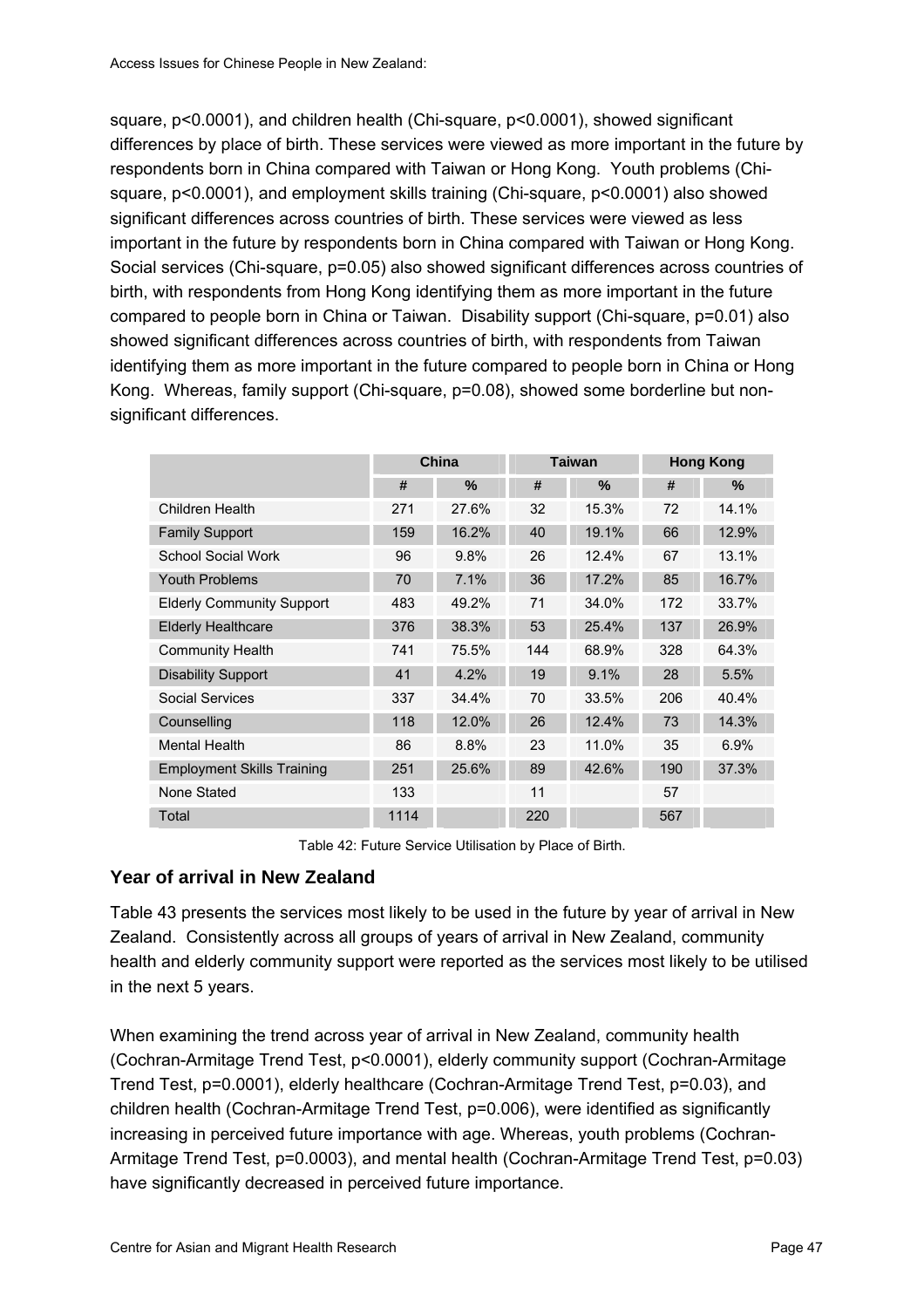<span id="page-55-0"></span>

|                                   | < 1995 |       | 1995-6 |       |     | 1997-8 | >1998 |       |  |
|-----------------------------------|--------|-------|--------|-------|-----|--------|-------|-------|--|
|                                   | #      | $\%$  | #      | $\%$  | #   | $\%$   | #     | $\%$  |  |
| Children Health                   | 75     | 18.1% | 95     | 24.1% | 87  | 18.8%  | 107   | 29.2% |  |
| <b>Family Support</b>             | 56     | 13.5% | 60     | 15.2% | 61  | 13.1%  | 72    | 19.6% |  |
| <b>School Social Work</b>         | 40     | 9.7%  | 54     | 13.7% | 44  | 9.5%   | 42    | 11.4% |  |
| <b>Youth Problems</b>             | 68     | 16.4% | 57     | 14.4% | 41  | 8.8%   | 26    | 7.1%  |  |
| <b>Elderly Community Support</b>  | 145    | 35.0% | 155    | 39.2% | 226 | 48.7%  | 166   | 45.2% |  |
| <b>Elderly Healthcare</b>         | 124    | 30.0% | 130    | 32.9% | 166 | 35.8%  | 127   | 34.6% |  |
| <b>Community Health</b>           | 261    | 63.0% | 275    | 69.6% | 365 | 78.7%  | 259   | 70.6% |  |
| <b>Disability Support</b>         | 26     | 6.3%  | 30     | 7.6%  | 22  | 4.7%   | 10    | 2.7%  |  |
| Social Services                   | 143    | 34.5% | 145    | 36.7% | 179 | 38.6%  | 123   | 33.5% |  |
| Counselling                       | 59     | 14.3% | 44     | 11.1% | 56  | 12.1%  | 44    | 12.0% |  |
| <b>Mental Health</b>              | 47     | 11.4% | 27     | 6.8%  | 44  | 9.5%   | 23    | 6.3%  |  |
| <b>Employment Skills Training</b> | 136    | 32.9% | 135    | 34.2% | 128 | 27.6%  | 122   | 33.2% |  |
| None Stated                       | 53     |       | 49     |       | 44  |        | 41    |       |  |
| Total                             | 467    |       | 444    |       | 508 |        | 408   |       |  |

Table 43: Future Service Utilisation by Year of Arrival.

## **Living Arrangements**

[Table 44](#page-56-0) presents future perceived utilisation for the surveyed services by components of living arrangements. As outlined earlier, there are some inconsistencies in the reporting of living arrangements, in particular whether the participants answered the questions in relation to themselves or in relation to the household as a whole. For example, whether "children" was interpreted as adult children as well as infants and young children, or "grandparents" was interpreted as the grandparents of the participant or that the household included grandparents of the youngest household member.

The comparison of respondents that live alone with those that lived with anyone else reported significant lower rates of future perceived utilisation for elderly healthcare (Chisquare, p=0.08).

Comparing living with a spouse with not living with a spouse reported significant higher rates of future perceived utilisation for family support (Chi-square, p=0.08), and significantly lower rates of future perceived utilisation for Elderly healthcare (Chi-square, p=0.001) lower rate, and elderly community support (Chi-square, p=0.09).

Comparing living with children with not living with children reported significant higher rates of future perceived utilisation for children health (Chi-square, p=0.0002), family support (Chisquare, p=0.07), or youth problems (Chi-square, p=0.08), and significantly lower rates of future perceived utilisation for elderly healthcare (Chi-square, p=0.09).

Comparing living with parent/s with not living with parent/s reported significant higher rates of future perceived utilisation for children health (Chi-square, p<0.0001), family support (Chisquare, p=0.008), school social work (Chi-square, p<0.0001), and employment skills training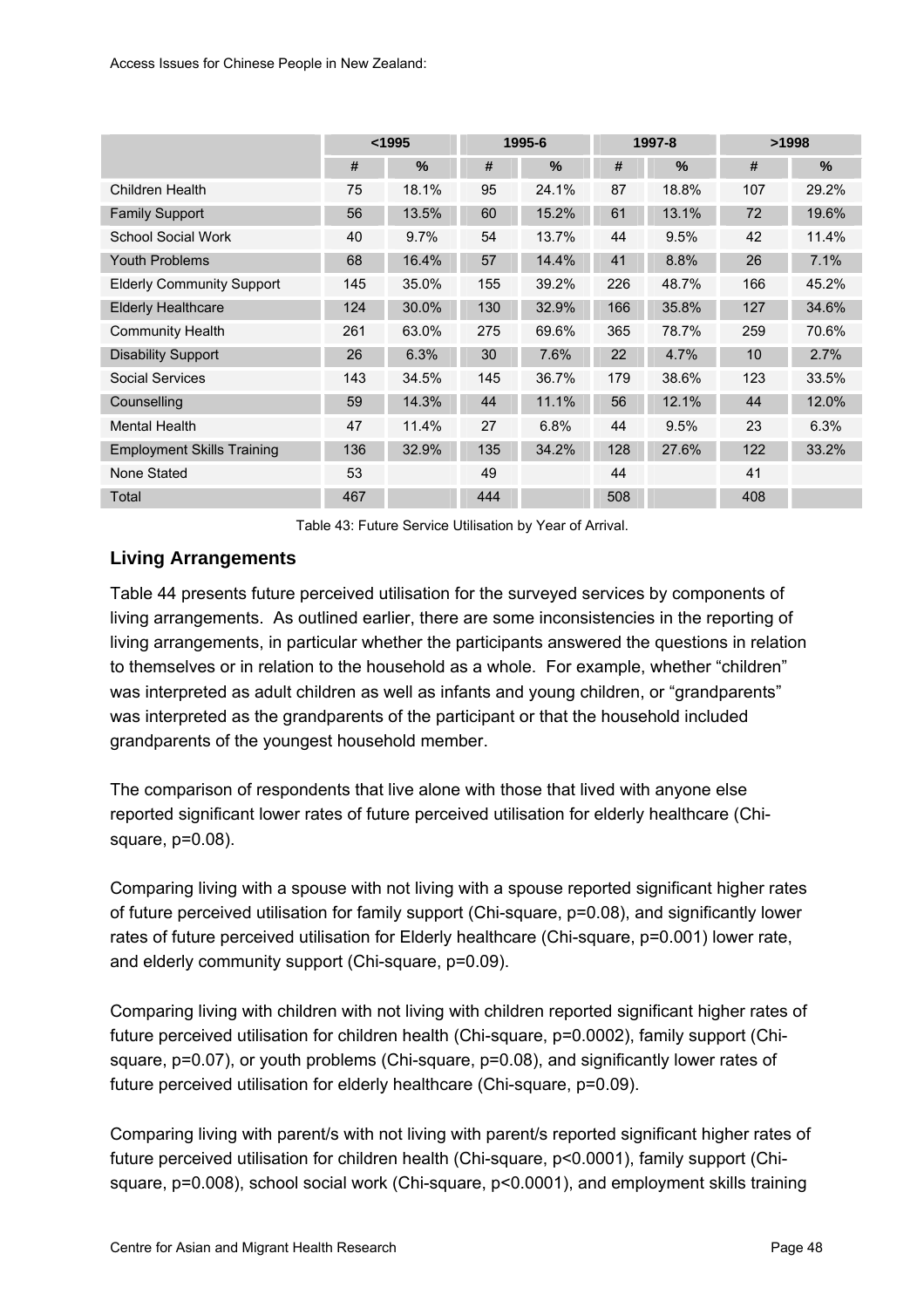<span id="page-56-0"></span>(Chi-square, p<0.0001), and significantly lower rates of future perceived utilisation for elderly community support (Chi-square, p<0.0001), elderly healthcare (Chi-square, p<0.0001), community health (Chi-square, p=0.004), and social services (Chi-square, p=0.04).

Comparing living with sibling/s with not living with sibling/s reported significantly higher rates of future perceived utilisation for children health (Chi-square, p=0.005), school social work (Chi-square, p=0.0005), youth problems (Chi-square, p=0.01), or employment skills training (Chi-square, p<0.0001), and significantly lower rates of future perceived utilisation for elderly community support (Chi-square, p<0.0001), elderly healthcare (Chi-square, p=0.009), or community health (Chi-square, p=0.004).

|                                      |                | <b>Live Alone</b> |      | <b>Spouse</b> |      | <b>Children</b> |     | <b>Parent</b> |     | <b>Siblings</b> |  |
|--------------------------------------|----------------|-------------------|------|---------------|------|-----------------|-----|---------------|-----|-----------------|--|
|                                      | #              | $\%$              | #    | %             | #    | $\%$            | #   | $\%$          | #   | $\%$            |  |
| <b>Children Health</b>               | 9              | 14.1%             | 274  | 23.3%         | 296  | 24.7%           | 80  | 37.0%         | 36  | 33.0%           |  |
| <b>Family Support</b>                | 7              | 10.9%             | 191  | 16.3%         | 195  | 16.3%           | 46  | 21.3%         | 19  | 17.4%           |  |
| <b>School Social Work</b>            | 10             | 15.6%             | 125  | 10.6%         | 137  | 11.4%           | 42  | 19.4%         | 23  | 21.1%           |  |
| <b>Youth Problems</b>                | 6              | 9.4%              | 133  | 11.3%         | 150  | 12.5%           | 32  | 14.8%         | 21  | 19.3%           |  |
| <b>Elderly Community</b><br>Support  | 33             | 51.6%             | 485  | 41.3%         | 496  | 41.4%           | 62  | 28.7%         | 25  | 22.9%           |  |
| <b>Elderly Healthcare</b>            | 28             | 43.8%             | 364  | 31.0%         | 386  | 32.2%           | 53  | 24.5%         | 24  | 22.0%           |  |
| <b>Community Health</b>              | 46             | 71.9%             | 838  | 71.3%         | 849  | 70.9%           | 135 | 62.5%         | 64  | 58.7%           |  |
| <b>Disability Support</b>            | $\mathbf{1}$   | 1.6%              | 65   | 5.5%          | 62   | 5.2%            | 14  | 6.5%          | 6   | 5.5%            |  |
| <b>Social Services</b>               | 22             | 34.4%             | 431  | 36.7%         | 422  | 35.2%           | 65  | 30.1%         | 37  | 33.9%           |  |
| Counselling                          | 8              | 12.5%             | 157  | 13.4%         | 155  | 12.9%           | 22  | 10.2%         | 9   | 8.3%            |  |
| <b>Mental Health</b>                 | $\overline{7}$ | 10.9%             | 102  | 8.7%          | 102  | 8.5%            | 19  | 8.8%          | 10  | 9.2%            |  |
| <b>Employment Skills</b><br>Training | 18             | 28.1%             | 379  | 32.3%         | 377  | 31.5%           | 96  | 44.4%         | 56  | 51.4%           |  |
| None Stated                          | $\overline{4}$ |                   | 139  |               | 141  |                 | 17  |               | 13  |                 |  |
| <b>Total</b>                         | 68             |                   | 1314 |               | 1339 |                 | 233 |               | 122 |                 |  |

Table 44: Future Service Utilisation by Living Arrangement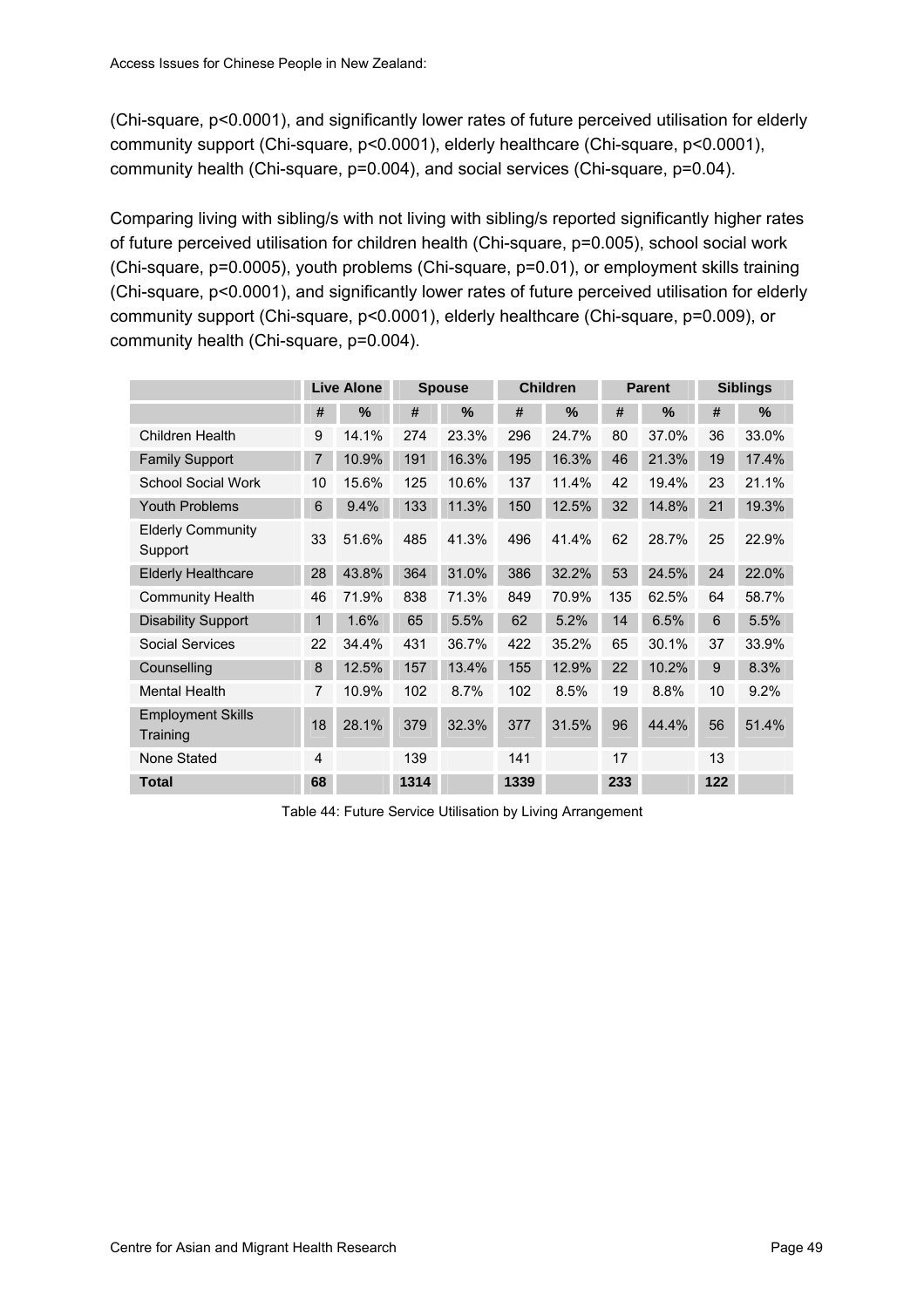# **Discussion of the main findings**

Some clear barriers to Chinese New Zealanders using services emerged from the survey, which will be discussed below, followed by some issues for further discussion and an elaboration of how settlement services have developed since this survey was conducted.

# **Barriers**

The main barriers to accessing services appear to be related to communication difficulties and knowledge gaps. It is noted that, since the survey was administered a number of services have been developed to address such gaps and these will be discussed later.

### **Communication barriers**

Communication barriers and a lack of English proficiency were identified as the main difficulty experienced by the Chinese survey respondents when living in New Zealand. Lack of English language proficiency impacts on access to health care, employment prospects, income levels and other factors which determine health status (Asian Public Health Project Team, 2003). A study of Chinese Australians found that Chinese migrants preferred to use Chinese speaking General Practitioners (Chan & Quine, 1997). The link between language and accessing health care is further strengthened by the findings of a New Zealand study where self-rated fair or poor health was found to be associated with Chinese-only reading knowledge, residency of more than 5 years and regretting having come to New Zealand (Abbott et al., 2000) and a study of Chinese American women which found that lack of English language ability was a major barrier to access (Liang, Yuan, Mandelblatt, & Pasick, 2004).

Similarly in Auckland language and cultural differences were found to be significant barriers in utilisation of services (Ngai et al., 2001) and the authors recommended the provision of information about services in Asian languages as a strategy to minimise problems related to miscommunication (Ngai et al., 2001). In turn language issues were identified by health professionals as a barrier to providing services to Asians (Ngai et al., 2001). Recommendations of the Asian Public Health report include: reducing language and cultural barriers by providing interpreters, recruiting more Asian health professionals, and developing culturally-sensitive services (Asian Public Health Project Team, 2003).

### **Unaware of health and civil rights**

A second major finding that was alarming in the current consumer focused health and social services environment was that participants did not know their health and civil rights. There is a history of Chinese people in New Zealand being denied their full civil and political rights up till the 1950's (Lunt, Spoonley, & Mataira, 2002) for example the 1898 Old Age Pension Act excluded Asian residents (McClure, 1998 cited in Lunt et al., 2002) and the poll tax which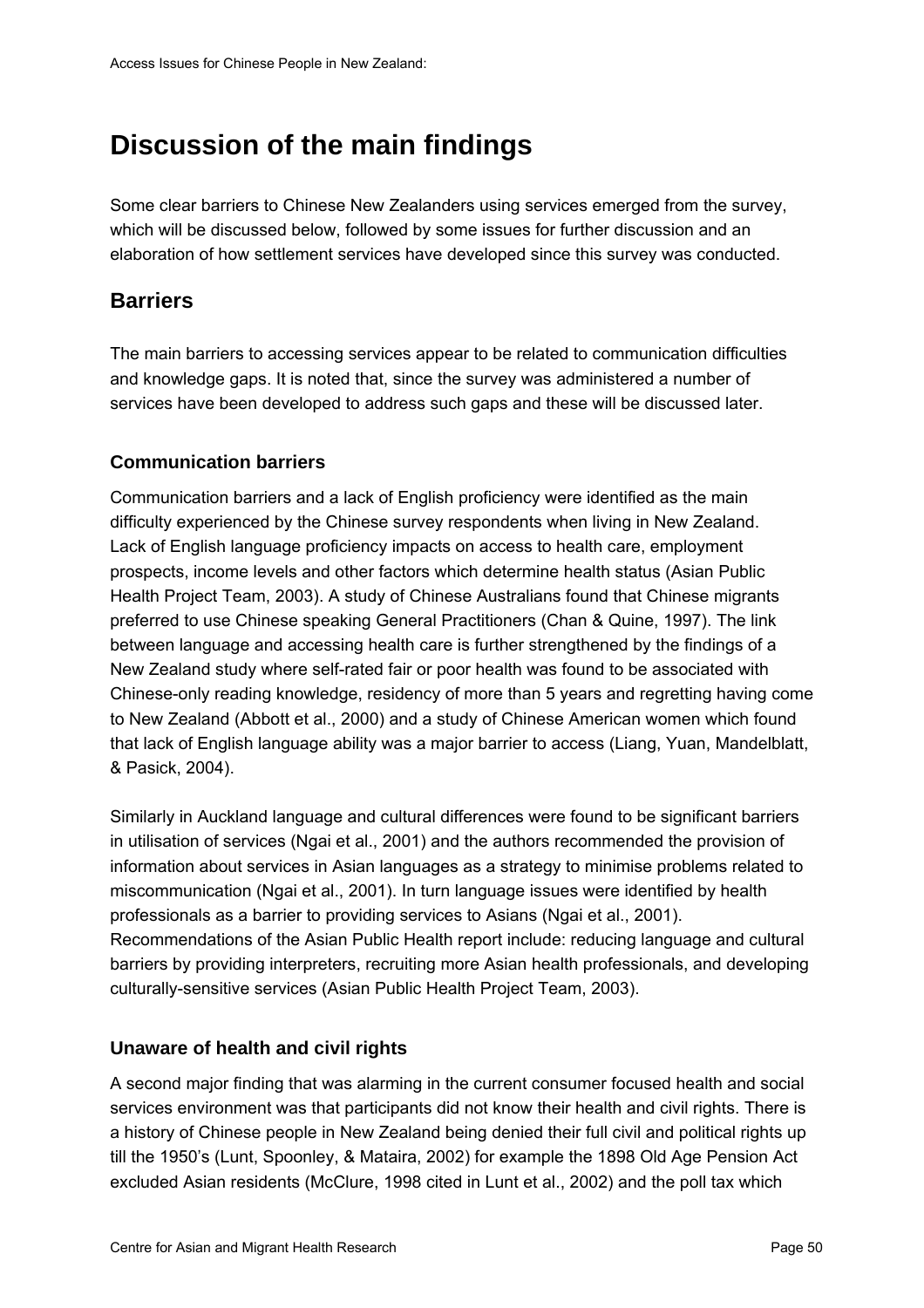had been applied to Chinese only was abolished during the Second World War. Every person in New Zealand has rights under the Code of Health and Disability Services Consumers' Rights and when Chinese clients receive health care they need to be advised of their rights and be able to exercise them. In particular Right one includes the right for services to take into account the cultural, religious, social and ethnic needs, values and beliefs of the client (The Health and Disability Commissioner, 1996).

### **Not knowing where to seek the appropriate service**

Not knowing where to find the appropriate service highlights the importance of primary health care, which is seen as a pivotal mechanism for addressing health inequalities as well as being linked with access to other services. Primary health care strategy priority objectives for reducing inequalities are concerned with ensuring that services are both accessible and appropriate for people from lower socioeconomic groups, Māori and Pacific peoples (Ministry of Health, 2001). An English study by Sprostson, Pitson and Walker (2001) found that the self-reported general health status of Chinese people was similar to that of the general population and better than that of other minority ethnic populations. However, it was found that general practitioner (GP) consultation levels were low by Chinese people compared with the general population and with other minority ethnic groups. Factors that enhanced general practitioner consultation were related to gender, self-reported health status and the ability to speak English. The latter being the strongest positive predictor of general practitioner consultations. A community survey of 271 Chinese migrants from Hong Kong and Taiwan aged 15 years and older living in Auckland found that forty-two per cent had consulted a doctor within the past 12 weeks (Abbott et al., 2000). A study amongst Asians in Auckland also found that GP's were the first port of call when Asians found they had a health problem, followed by public accident and emergency centres and seeking help from relatives and friends (Ngai et al., 2001). The issue of cost was found to be significant in the same study (Ngai et al., 2001) with many respondents being more used to free services in their home countries, so it is possible that in this study cost was a factor. Waiting times and the quality of health information were also significant (Ngai et al., 2001).

# **Other issues**

### **Lack of information in Asian languages**

Understanding and accessing services was a key finding in the data and similarly was identified in research conducted some years ago where respondents stated they would have liked information about the health system, accident and emergency services, women's health, dental health, public health and prevention services (Ngai et al., 2001).

### **City Councils**

Respondents referred to four city councils, Manukau City, North Shore City, Auckland City and Waitakere City. A report by Watts and Trlin found that (2000) many central and local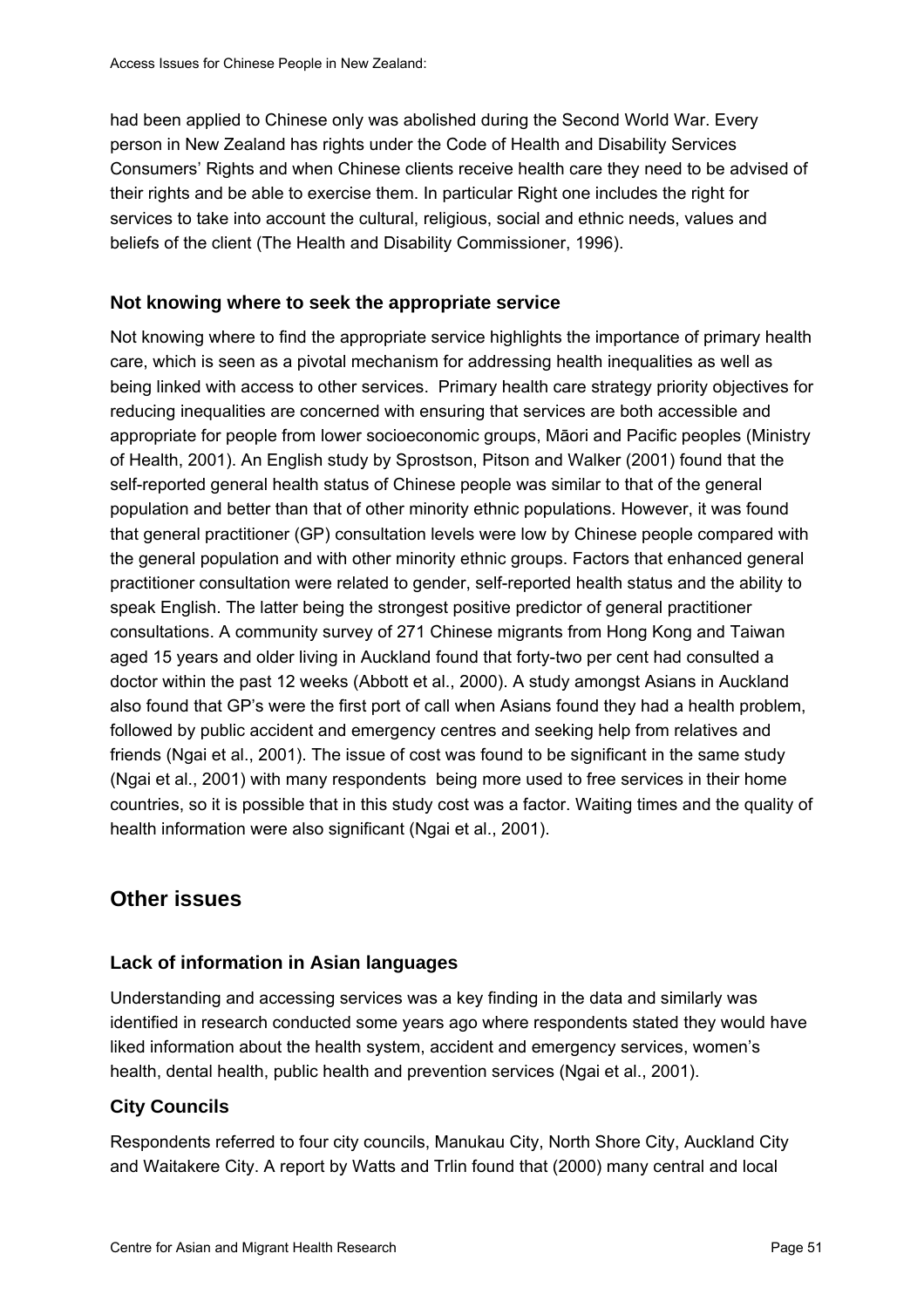government organisations make effective use of the language skills and cultural backgrounds of their NESB immigrant employees, but many others under-value and under-utilise these resources. The report also recommended that a comprehensive policy framework be developed for planning and managing public sector services to meet the needs of immigrants from different backgrounds (Watts & Trlin, 2000). Of the 157 central and local government organisations that participated in the study 22.3% (35) had explicit policies on the provision of services in languages other than English. Only 8.1% of these were local government agencies.

### **Complementary therapies**

Other studies have found that Chinese migrants used complementary therapies if Western methods failed (Chan & Quine, 1997). While an American study found that alternative and complementary therapies were used at a fairly low rate (6.5%) among Asians (Keith, Kronenfeld, Rivers, & Liang, 2005).

### **Transportation**

Surprisingly this was not identified in the survey as a barrier to accessing health and social services. A recommendation from a Chinese American study was that help with transportation, especially for those living in suburban areas where public transportation is not readily available was a significant asset and improved access to services (Liang et al., 2004).

### **Regional differences**

A study of Chinese Australians found differences in terms of Hong Kong migrants who they found tended to use health care services more than migrants from China (Chan & Quine, 1997). It is significant that this survey found that Chinese born respondents had more difficulty communicating when using health services than Hong Kong born and Taiwanese born, this could be due to different levels of familiarity with English prior to migrating to New Zealand.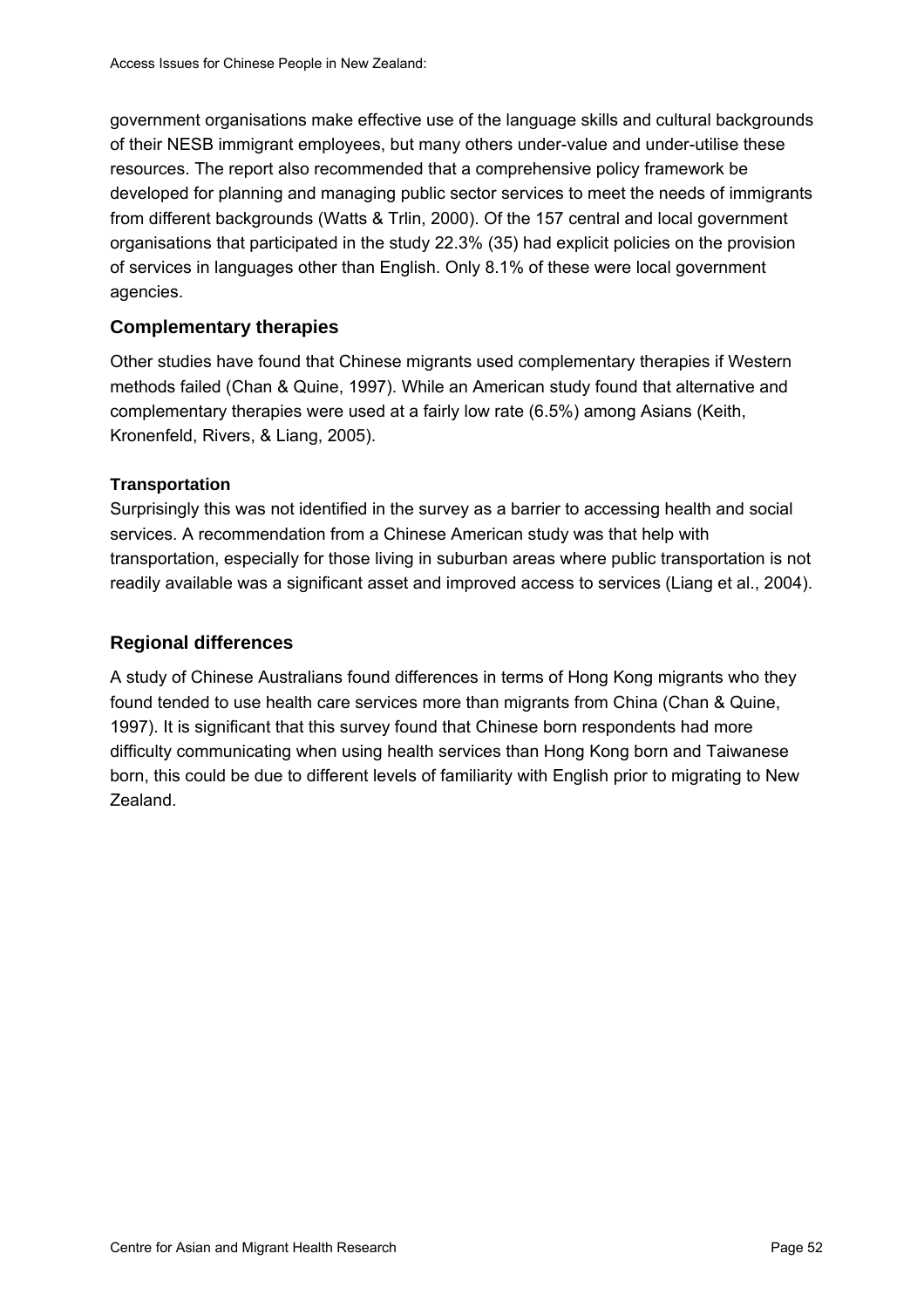# **Developments in settlement services since the survey**

A report commissioned by the New Zealand Immigration service found that migrants had four areas of need: everyday needs, learning English, employment, and supportive connections. They concluded that there were service gaps in all four of those areas.(Ho, Cheung, Bedford, & Leung, 2000). Since then (and since the survey was conducted) a range of settlement programmes have been funded in the Auckland area to assist with these areas of need. These include:

- The Citizens Advice Bureau and Multi-lingual mini-Citizens Advice Bureaux (CAB) within the Auckland Regional Migrant Resource Centre.
- Relationship Services Relating well in New Zealand seminars.
- Shakti Migrant Service (Comprehensive orientation, one-on-one case management and social services support; Employment facilitation, guidance, and job skill training for individuals).
- Auckland Chamber of Commerce New Kiwis website for work placements / job matching; delivery of employment seminars, workshops, and a few oneon-one job seeking sessions when required.
- Migrant Services North Shore (A client liaison service that works across agencies to provide one-on-one settlement services in order to create pathways for positive settlement and employment outcomes for migrants).
- The Refugee and Migrant Service provides refugee re-settlement services including housing, ESOL tuition, social services, education, health and employment, etc to 750 quota refugees annually as well as family reunification and non-quota family reunification. The NZIS provides funding to assist in the training and appointment of volunteers.

It is important to locate these findings in the changing policy context of New Zealand. Not only have new settlement programmes been funded and developed, but initiatives to develop an Immigration Settlement Strategy for migrants, refugees and their families are underway with further activity occurring regionally. The strategy's six goals for migrants and refugees are apposite for consideration here. They are for migrants and refugees to:

- Obtain employment appropriate to their qualifications and skills;
- Are confident using English in a New Zealand setting, or can access appropriate language support to bridge the gap:
- Are able to access appropriate information and responsive services that are available to the wider community (for example housing, education, and services for children);
- Form supportive social networks and establish a sustainable community identity;
- Feel safe expressing their ethnic identity and are accepted by, and are part of, the wider host community; and
- Participate in civic, community and social activities.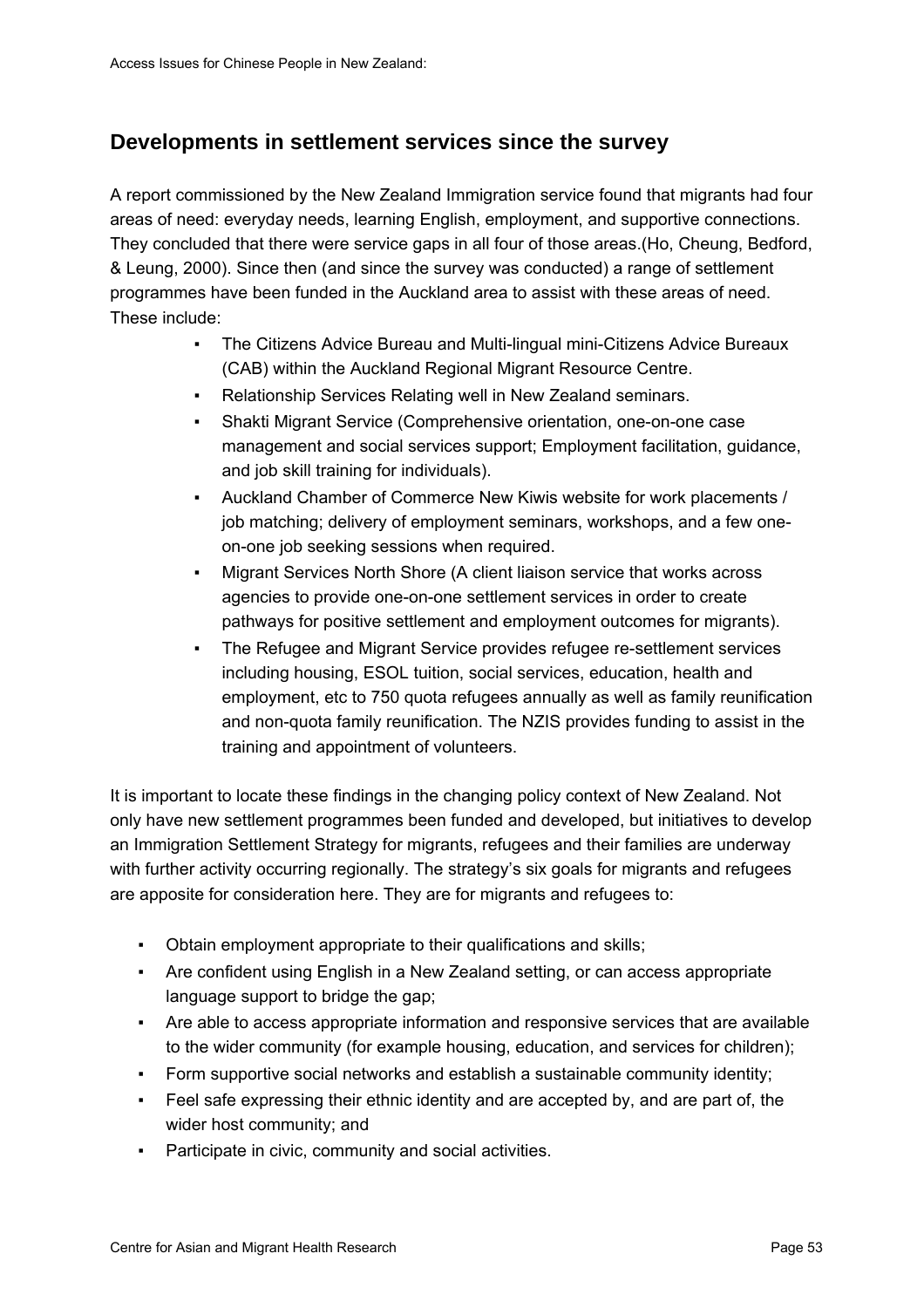Work and Income has developed an Auckland metro migrant and refugee strategy and has enhanced employment services for migrants and refugees in Auckland since 2003, including:

- Integrating Work and Income employment services into community migrant and refugee centres
- Establishing specialist migrant employment programmes and services
- Reducing case loads for specialist case managers to provide more intensive one-onone assistance.
- An Auckland based multi-lingual call centre with national coverage has been established which offers 11 languages, and complements Language Line, also available for Work and Income clients.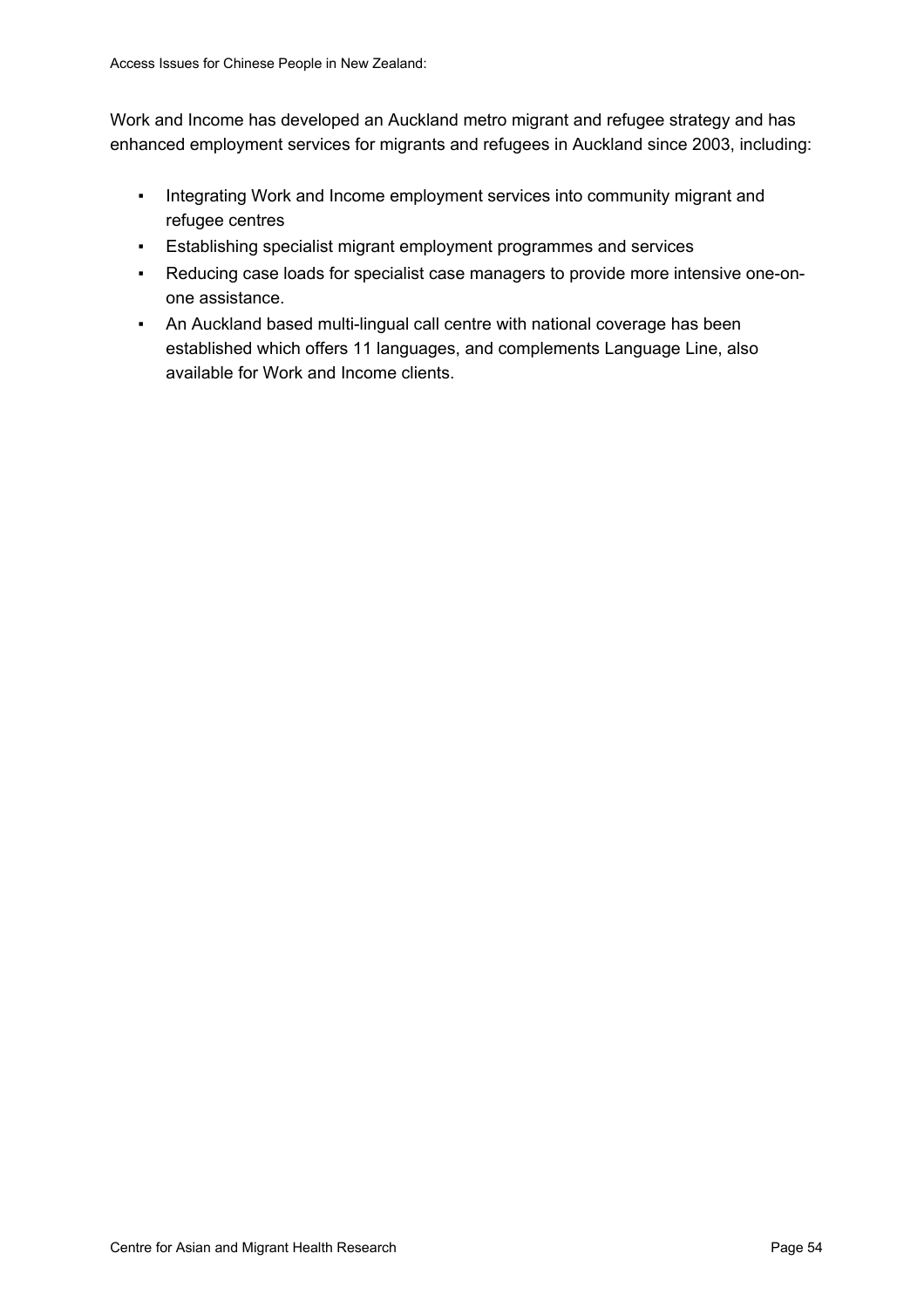# **Recommendations: Improving access**

There is a dearth of peer reviewed research evaluating the interventions to improve access (Atkinson et al., 2001), this section outlines some strategies for addressing barriers to access and discusses further key themes identified in this report.

# **English language**

Ensure that Chinese migrants are aware of Language line and encourage them to take up their English for Migrants language courses, as proficiency is a key settlement enhancer. The migrant levy that migrants pay when coming to New Zealand entitles migrants to take up English language classes (English for Migrants). The Tertiary Education Commission pays for English language tuition on behalf of migrants to New Zealand who have pre-paid for their training, recent news reports indicate that few migrants take up these classes.

Language line was developed in 2003 by the Office of Ethnic Affairs. Language Line provides telephone-based interpreting support to 10 agencies in 37 languages (including Cantonese and Mandarin) and is available from Monday to Friday 9am - 6pm. This service is free to clients and the process involves phoning or visiting the agency. Then the client needs to ask for the language they want and wait. An Interpreter is usually available within two minutes, to help the client talk to the agency. Several of those agencies are mentioned in this report including:

- Accident Compensation Corporation
- Housing NZ Corporation
- NZ Police
- Tertiary Education Commission (English for Migrants)
- Department of Internal Affairs (Office of Ethnic Affairs, Passports, Citizenship, Births, Deaths and Marriages)
- Department of Labour (Employment Relations Service and New Zealand Immigration Service)
- Ministry of Economic Development (Electrical Workers Licensing Group, Insolvency and Trustee Service, Measurement and Product Safety Service, Ministry of Consumer Affairs – Consumer Line, New Zealand Companies Office)
- Ministry of Social Development (New Zealand Superannuation, Study Link, and Work and Income).

# **Primary health care**

Improve responsiveness in the primary care arena which is often the first point of access to health care. The primary health care strategy was launched in 2001 and has been designed with community involvement in mind so local people can have input into the planning and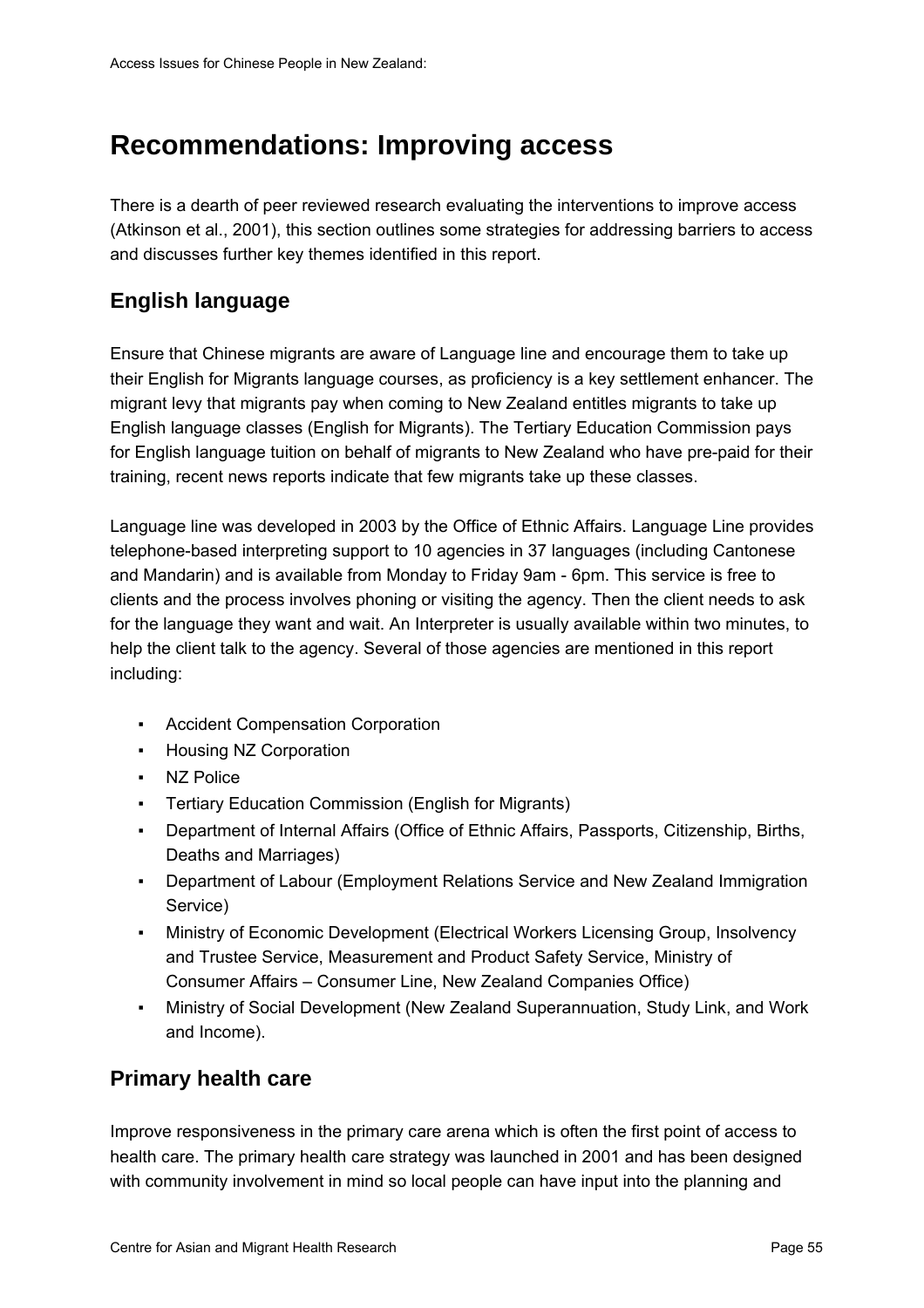delivery of services. It is the role of health workers to work together to reduce health inequalities and to address the causes of poor health status, accessibility, affordability and co-ordination are key. However, there is no mention of Asian populations in the strategy which focuses on the needs of Māori and Pacific populations. The strategy also has a focus on cultural competence, which will be discussed in greater detail later in this report. The Ministry of Health is working with the health sector to progressively implement the Strategy over the next few years. The needs of Chinese in New Zealand need to be considered.

# **Information about health and civil rights**

Ensure that Chinese clients are aware of the Code of Health and Disability Services Consumers' Rights. The Code of Health and Disability Services Consumers' Rights became law on 1 July 1996 as a regulation under the Health and Disability Commissioner Act. Ostensibly as a means of being responsive, accountable to and focused on consumers. A number of rights are conferred on all consumers of health and disability services in New Zealand and it places corresponding obligations on providers of those services. There is a copy available on the Health and Disability Commissioner website. Service providers need to be aware of the need to let Chinese people know that such information is available in Chinese.

# **Improving services**

Improve the capacity and responsiveness of services, by providing access to advocacy services, improve the quality and quantity of interpreter services and provide Chinese-written pamphlets (Sproston et al., 2001) and develop the role of ethnic support workers.

# **Supporting ethnic organisations**

Support the work of existing community organisations. The Asian Public Health Project Team recommended that existing Asian community organisations were resourced in order to facilitating ongoing advocacy and development of better access for Asians (Asian Public Health Project Team, 2003).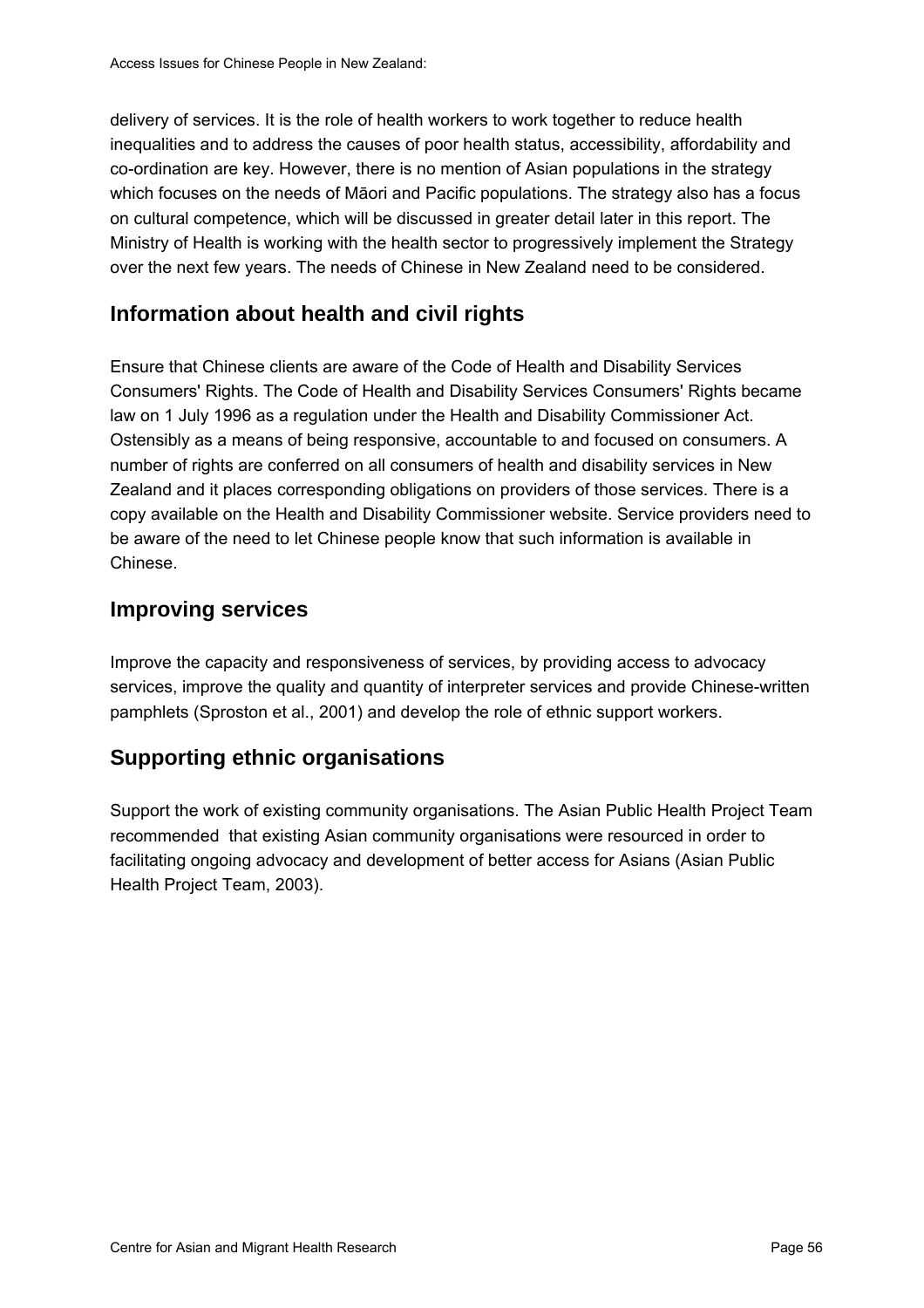# **Implications for ACC**

Having presented the findings of the survey and discussed barriers and recommendations broadly, this section attempts to draw together the findings in relation to the work of ACC.

ACC aims to: "prevent injury, to provide the best treatment and care if injury occurs, and to quickly rehabilitate people back to work or independence at a price that offers high value to levy payers and all New Zealanders". The survey data suggests that there are sub-groups within the category Chinese New Zealanders who experience difficulties in accessing ACC and thus thwart this aim, in particular men, Chinese born (versus Hong Kong and Taiwanese born), older Chinese migrants and Mandarin speakers (versus Cantonese). Difficulties appeared to decrease with length of stay in New Zealand. In responding to these sub-groups it is noteworthy to review the work being done in regard to improving access and outcomes for Māori and Pacific peoples demonstrated through the application of the principles of partnership, participation and protection in relation to service delivery to these groups (Accident Compensation Corporation, undated-a, undated-b) as there could be implications for Chinese and other Asians. In particular Accident Compensation Corporation's view that the Treaty of Waitangi is a fundamental aspect of the relationships with these communities and thus Asians too have the rights of equality promised under the treaty to all New Zealand citizens. The report builds and advances on the concepts of cultural competencies which have been outlined in relation to Māori (Accident Compensation Corporation, 2004), and strategies are located within the literature identified in relation to this concept. A caveat on the findings below, is that little is available in the way of peer reviewed articles that identify solutions, as far more research has focused on the definition of the problem of access and that economic evaluations of interventions to improve access are absent (Atkinson et al., 2001). Furthermore, it is hoped that the implications of these findings are extended beyond the Chinese community to the Asian, Migrant and Refugee populations.

# **Strategies**

The implications for ACC are conceptualised around a framework of cultural competence derived from health care literature. This framework has been chosen because of the literature available and with awareness of the use of cultural safety within Nursing as being largely focused on Maori. Cultural competence can be defined as " the ability of systems to provide care to patients with diverse values, beliefs and behaviours, including tailoring delivery to meet patients social cultural and linguistic needs (Betancourt, Alexander R.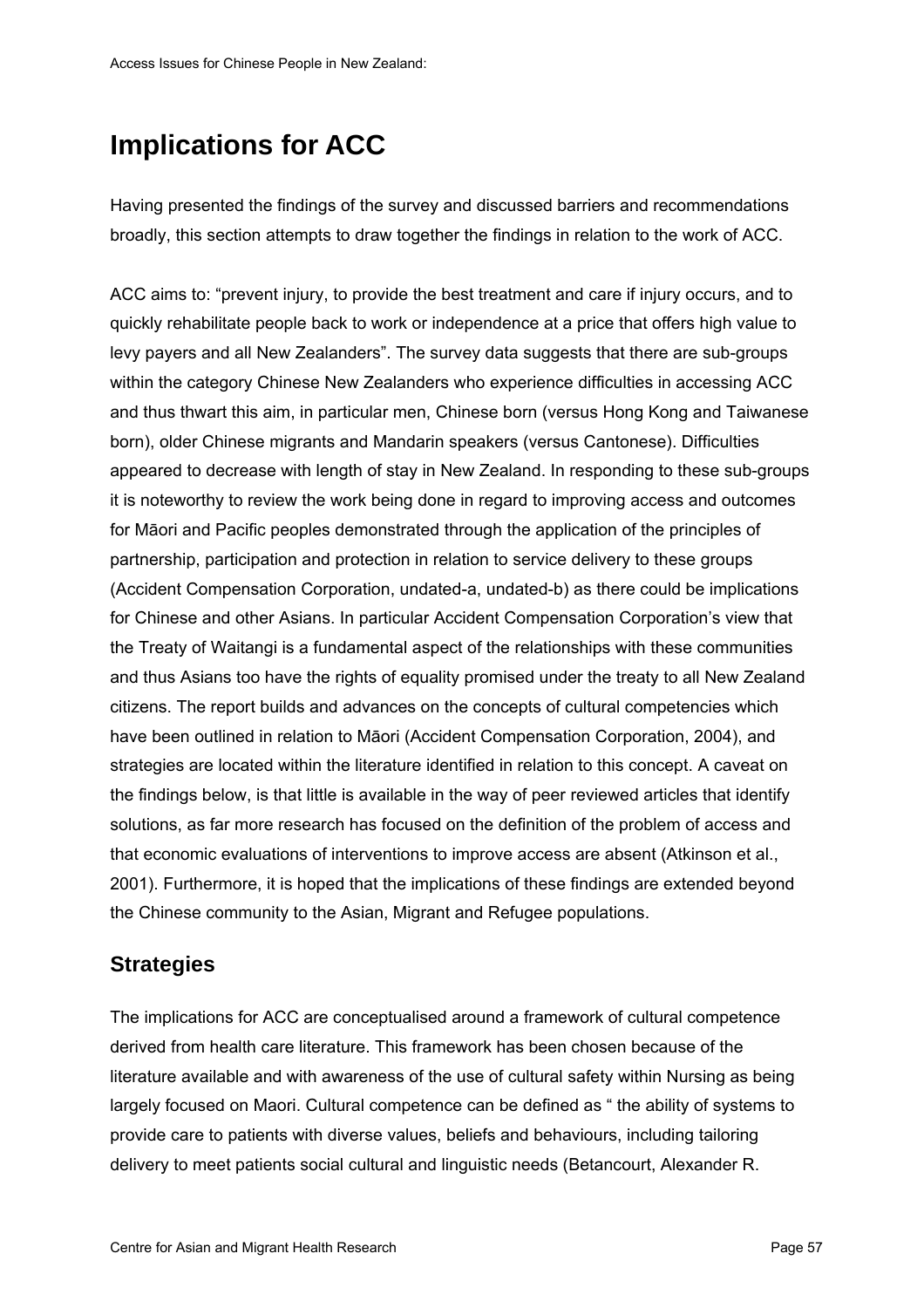Green, & Carrillo, 2002, pp., v). Betancourt et al., (2002) suggest that cultural competence can help increase responsiveness to communities in three ways. The authors identify the first as clinical competence, which refers to the relationship between health providers and clients (for example training, client education). Secondly, organisational cultural competence refers to strategies that maximise diversity and incorporate leadership and workforce issues (for example involving community representatives), while systemic cultural competence, and is about looking at the structures of the health care system (for example providing health information in the appropriate language, collecting ethnicity data).

Cultural competence is becoming an increasingly relevant concept in health care and The New Zealand Medical Council recently consulted its members on cultural competence (The New Zealand Medical Council, 2005) as a response to the introduction of the Health Practitioners Competence Assurance Act, and in line with its responsibility to ensure the cultural competence of medical practitioners. The consultation document includes a proposed framework and says that cross-cultural doctor-patient interactions are common, and doctors need to be competent in dealing with patients whose cultures differ from their own. It cites the benefits of cultural competence as:

- developing a trusting relationship;
- helping to get more information from patients;
- improving communication with patients;
- helping to resolve any differences;
- increasing concordance with treatment and ensuring better patient outcomes; and
- improved patient satisfaction

Equally other professional groups are developing guidelines for cultural competence for example Physiotherapists (Tinana, 2004). There are a range of frameworks (Other frameworks focus on general recommendations, legal, regulatory and policy interventions, health systems interventions and patient education and empowerment). But this section is structured through the following:

- clinical cultural competence
- organisational cultural competence
- systemic cultural competence

### **Clinical cultural competence**

### **Staff training and workforce development**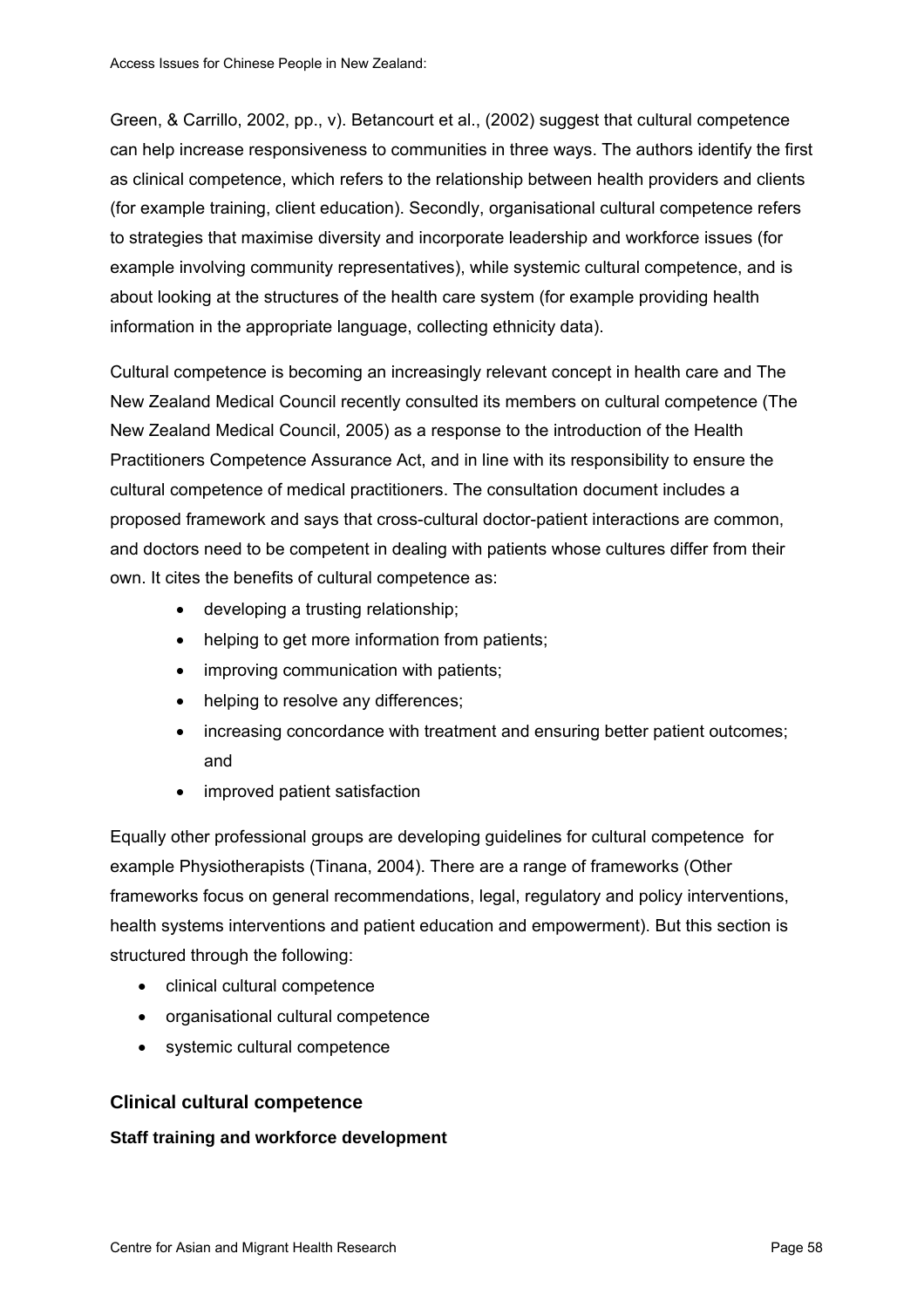Hiring staff that reflect the community that they serve is but one strategy to enhance access to services, equally there is a need to ensure that staff receive education and training in culturally appropriate service delivery at all levels (United States Department of Health and Human Services' (HHS) Office of Minority Health (OMH), 2000). This is in line with a recent ACC document for working with Māori which suggests the need for staff to be familiar with Māori concepts and customs, preferences for care, communication skills, health frameworks, models of health and training (Accident Compensation Corporation, 2004). Communication skills are outlined as being fundamental to client satisfaction with care and acceptability of treatment and establishing effective face to face relationships. It might be appropriate to follow the lead of WINZ which has reduced the size of case loads for specialist case managers, so that they are better able to provide more intensive one-on-one assistance to their migrant and refugee clientele.

### **Education of the Chinese community**

ACC could employ a Migrant liaison officer with an education and training role for the education of the Chinese community. This role could be developed to increase members' knowledge about accessing ACC and improve participation in treatment decisions. Presentations could be done in "plain English" and if possible interpretation to other languages could be accommodated.

### **Develop standards, measures or indicators**

ACC reports six-monthly to Te Roopu Manawa Mai and the Pacific Consultancy Group on progress under each of the key strategies in ACC's business plans (Accident Compensation Corporation, undated-a, undated-b). It is recommended that ACC at this point in its development of a responsiveness strategy to Asian populations could undertake baseline reviews or self-assessments of diversity activities and integrate appropriate measures into internal audits, performance improvement programmes, patient satisfaction assessments, and evaluations. Such an undertaking would result in identifying opportunities for improvement, the development of areas for further action, programmes and activities. Consumer and community surveys could also be developed that are culturally appropriate and other methods of obtaining input will also assist in quality improvement activities. There is a need for ongoing improvement that incorporates "planning, feedback, education, training, review supervision and feedback" (Accident Compensation Corporation, 2004, p.5)

### **Organisational cultural competence**

#### **Ethnic workers**

The lack of diversity in health care leadership and the workforce has been identified as a barrier to culturally competent care and studies have shown that health care quality and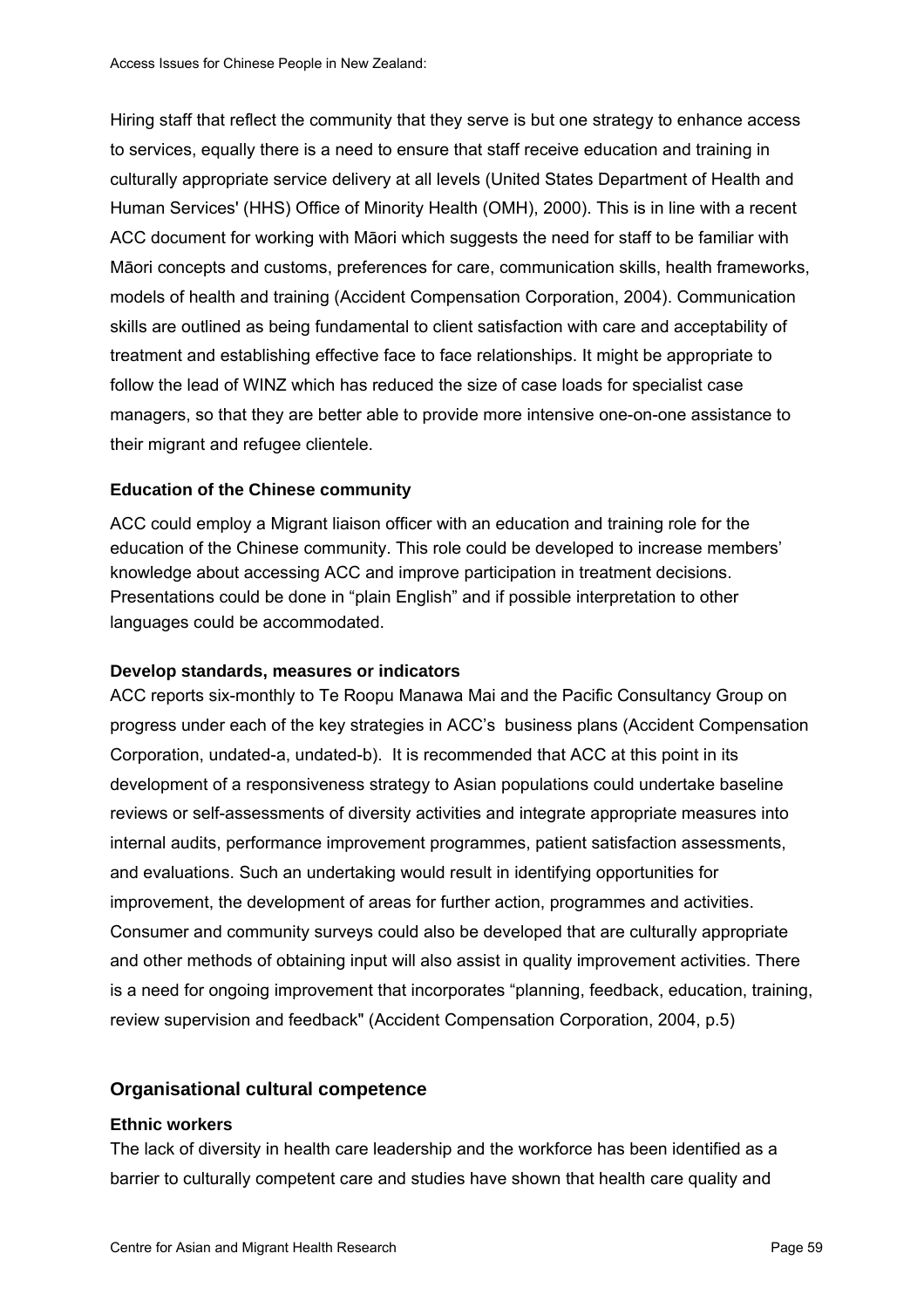racial and ethnic diversity are linked (Betancourt et al., 2002). Guidelines for working with Māori suggest the need for people to receive services from people who are "in tune" with their culture (Accident Compensation Corporation, 2004, p.5 ). ACC could develop a Migrant Community Liaison Officer role which would have close relationships with Migrant Community Groups and service providers by way of network meetings or presentations in workshops and seminars with a view to increasing public awareness and understanding of ACC.

However, while having an ethnic liaison staff member is commendable, it is also important that staff reflect the client group they serve and organisations should put in place strategies to recruit, retain, and promote diverse staff at all levels (United States Department of Health and Human Services' (HHS) Office of Minority Health (OMH), 2000) rather than have one member of staff responsible for working with ethnic communities. This can be problematic, as it does not ensure that staff are culturally competent and services can remain mono-cultural with a token nod to diversity. The findings of this study indicate a need for a service to reflect the community it serves, making sure Chinese staff are recruited, supported and developed (Accident Compensation Corporation, 2004),

#### **Forming partnerships with community based organisations**

As suggested in the recommendations for working with Māori, there is a need for organisations to understand the communities they serve. This has been demonstrated by ACC through the commissioning of this report (Accident Compensation Corporation, 2004). Other recommendations are to develop relationships with Chinese communities by attending community events, which will help in understanding values and beliefs but also lead to increasing participation a suggestion already identified in the document for working with Māori communities (Accident Compensation Corporation, 2004). Collaborative and participatory partnerships have been identified as a mechanism for facilitating community involvement that takes into account their interests, aspirations, and needs. This could take the form of both formal and informal processes (United States Department of Health and Human Services' (HHS) Office of Minority Health (OMH), 2000). This goes beyond token involvement to defining priorities and strategies for service design and delivery.

#### **Integrating services into community migrant and refugee centres**

Transportation was an issue for some respondents as stated in the general comments areas and this could warrant further investigation. A recommendation from a Chinese American study was that help with transportation, especially for those living in suburban areas where public transportation is not readily available was a significant asset (Liang et al., 2004).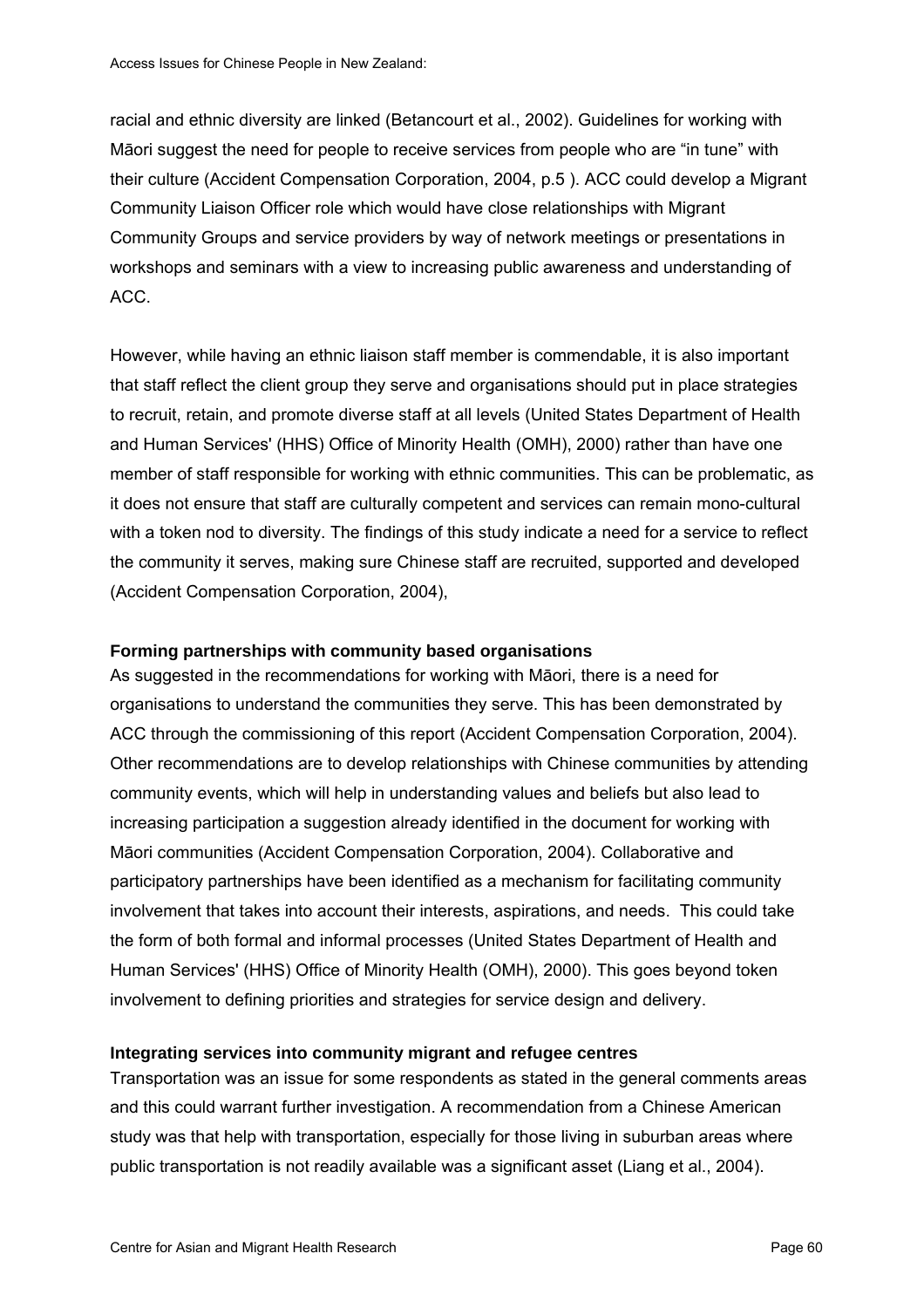Assisting with transportation is likely to not be feasible, however, another option is to follow the lead of WINZ which has integrated Work and Income employment services into community migrant and refugee centres, making them more accessible and visible.

Strategies could involve board participation, ACC already has an external advisory body Te Roopu Manawa Mai to advise on issues related to Māori (Accident Compensation Corporation, undated-a) and a Pacific Consultancy Group to provides advice with regard to Pacific people (Accident Compensation Corporation, undated-b) and it may be necessary to consider developing a board to represent the Asian communities or wider ethnic communities. Other consulting strategies could be community advisory meetings, ad hoc community meetings, focus groups and informal conversations. Involvement and input could also be into policy, marketing, evaluation and communication strategies (United States Department of Health and Human Services' (HHS) Office of Minority Health (OMH), 2000). Partnerships could also be developed for assertive outreach and developing communication strategies with communities.

### **Systemic cultural competence**

### **Ethnicity data collection**

The New Zealand Health Strategy guides the development and provision of new services in the health and disability sector to improve the health of New Zealanders (Ministry of Health, 2000). It aims to reduce inequalities in health status for Māori, Pacific peoples and people from lower socio-economic groups. It focuses on quality to ensure that health outcomes are improved and health disparities reduced through several mechanisms, significantly information management and technology. Improving the quality of information assists health outcomes by providing timely and relevant clinical information. Providing communities with better access to information about their health or health care services can contribute to decision-making regarding local health services. The Strategy cites the example of how ethnicity-related information will ensure Māori communities and the Government are better informed. However, this will not occur unless data is of a high quality and recent research suggests that Māori were under-reported in hospital information systems (Latimer, 2003) and over sampling is one suggestion for remedying this. A standardised national approach to ethnicity data collection is required and Health and Disability sector ethnicity protocols have recently been developed to assist in this (Ministry of Health, 2003). The need for accurate and consistent ethnicity data collection is reinforced as a recommendation in a previous ACC report as a means of planning improvements by comparing access to services and outcomes of care for Māori and (in this case Chinese/Asian) a mechanism for ensuring that disparities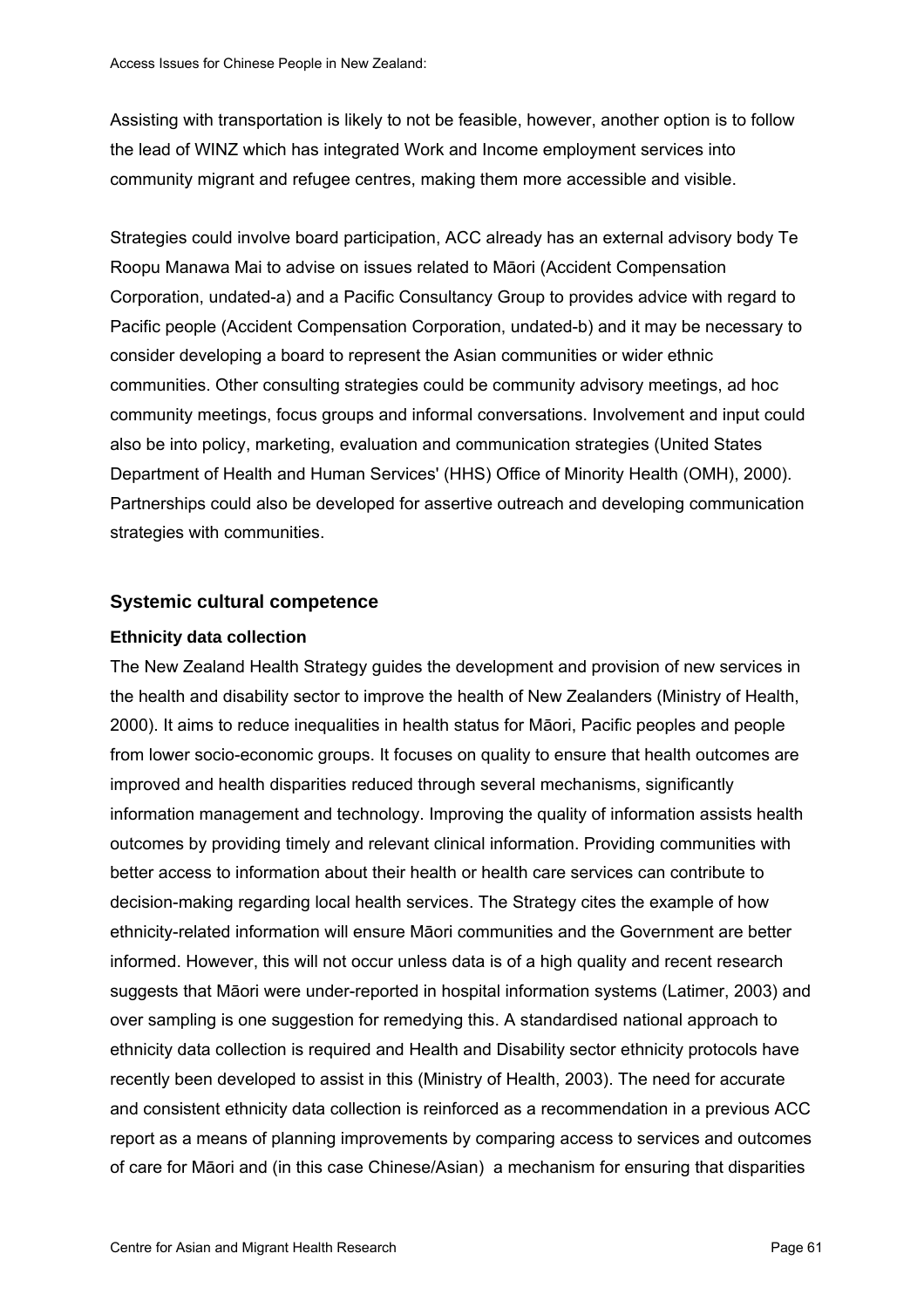are not maintained (Accident Compensation Corporation, 2004). Furthermore, ethnicity data collection provides a mechanism for monitoring the demographics of clients which in turn can reflect staff recruitment strategies which then reflect the demographics of the community being served (United States Department of Health and Human Services' (HHS) Office of Minority Health (OMH), 2000). Further monitoring of the referral and treatment patterns by provider could also provide useful information to ACC.

#### **Strategic planning**

ACC already has a commitment to obtain Māori input into strategic planning through its external advisory body Te Roopu Manawa Mai, and Māori managers (Accident Compensation Corporation, undated-a). While the Pacific Consultancy Group (an external advisory body) provides advice on strategy and policy with regard to Pacific people (Accident Compensation Corporation, undated-b). It is suggested that an external advisory board be developed to help develop, implement, and promote a written strategic plan with clear goals, policies, operational plans, and management accountability/oversight mechanisms to provide culturally and linguistically appropriate services to ethnic communities. Implementing cultural and linguistic competence requires targeting of attention and resources to the appropriate population in this case; ACC might wish to do this in response to its Asian clientele. Strategic planning provides a mechanism for defining the activities, policy and goals that are relevant as well as to identify, monitor, and evaluate system features that may warrant implementing new policies or programs consistent with the overall mission. Such a plan needs to develop with the participation of consumers, community, and staff who can convey the needs and concerns of all communities and all parts of ACC that are affected by the strategy. Work and Income have developed an Auckland metro migrant and refugee strategy and have enhanced employment services for migrants and refugees in Auckland.

### **Linguistic competence**

There is a need for policies that focus on linguistic and cultural competence. Linguistic competence could be achieved by providing bilingual /bicultural staff; foreign language interpreting services; having link workers/advocates; materials developed and tested for specific cultural, ethnic, and linguistic groups; translation services including those of: (a) legally binding documents (for example, consent forms), (b) hospital signage, (c) health education materials, (d) public awareness materials and campaigns; and ethnic media in languages other than English, for example, television, radio, internet, newspapers and periodicals (Szczepura, 2005). In the United States health care organisations are required to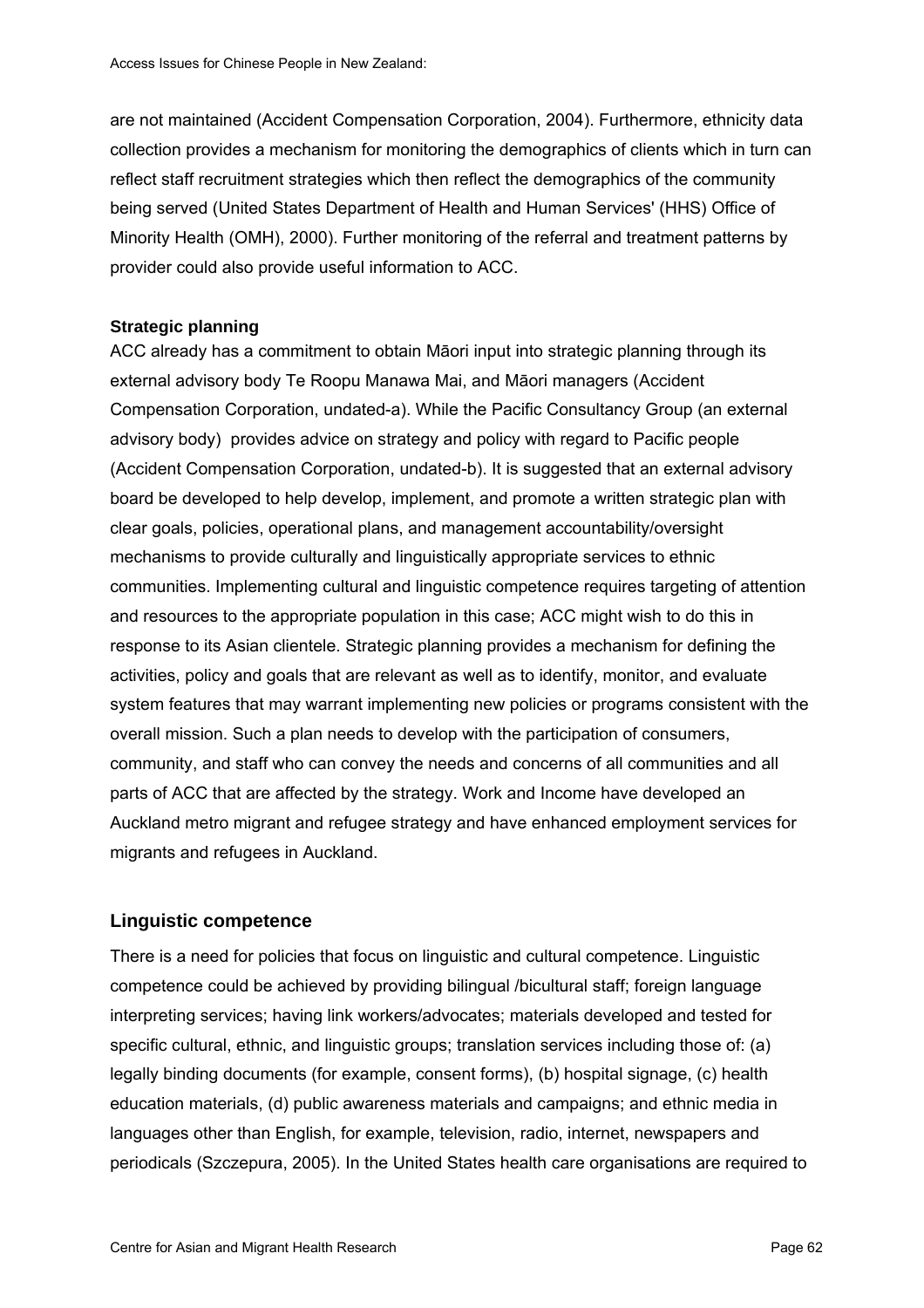both offer and provide language assistance services such as bilingual staff and interpreter services at no extra cost to clients who require it in a timely manner and information about the service should be available in writing (United States Department of Health and Human Services' (HHS) Office of Minority Health (OMH), 2000). Interpreters and bilingual workers should also be credentialed in some way (United States Department of Health and Human Services' (HHS) Office of Minority Health (OMH), 2000). WINZ have developed an Auckland based multi-lingual call centre with national coverage which offers 11 languages, and complements Language Line that is also available for Work and Income clients. It would be useful to investigate how many of migrants take up their entitlement of English for migrants, as the proficiency of English seems a strong indicator for successful settlement.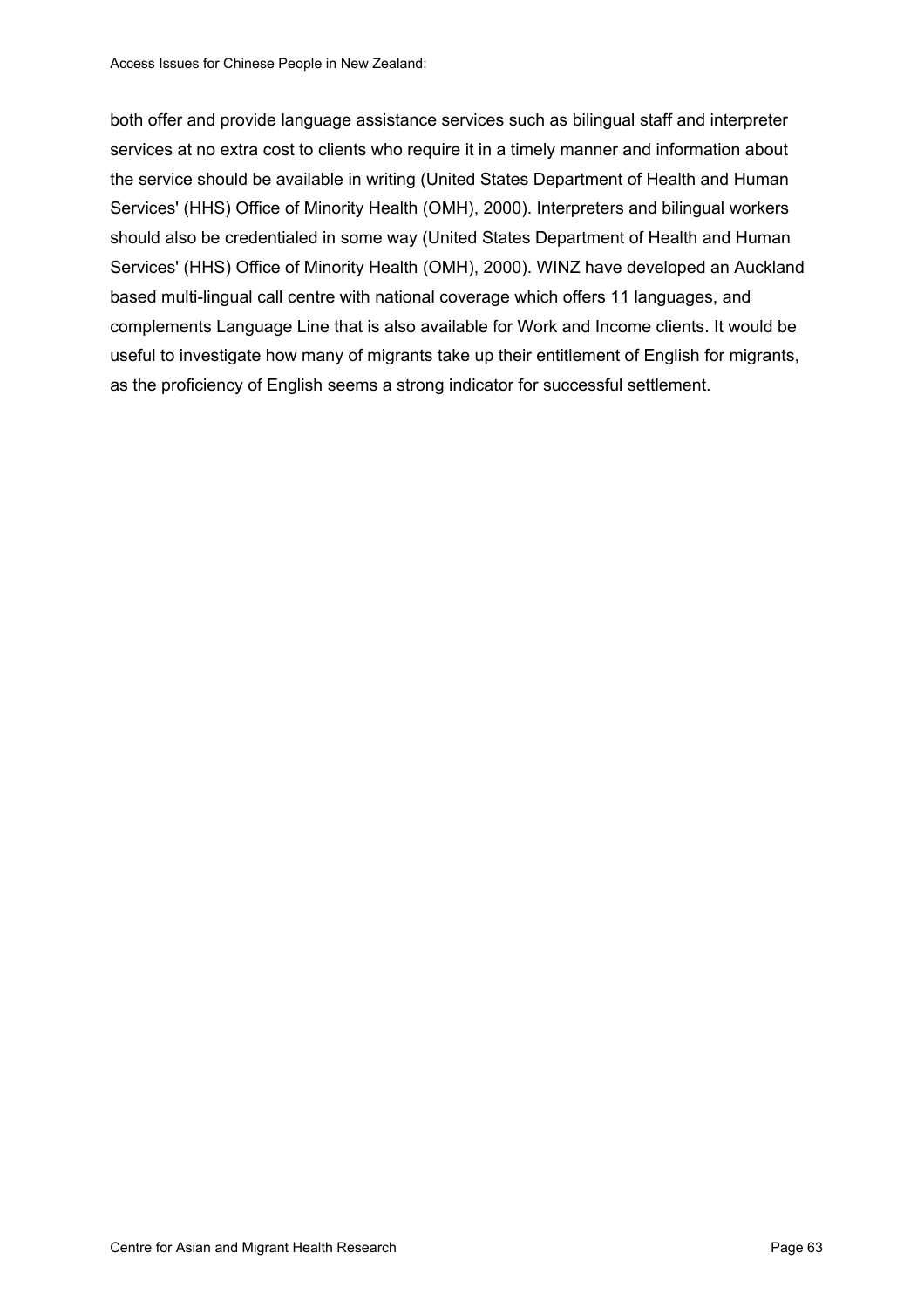# **Strengths and Limitations of the research**

The strengths of this survey were that the questions of access went beyond health and well being and were broadened out to incorporate local government services, and that the survey provides information on an area that has not been well researched in the past. As identified in the literature review at the beginning of the report, there is a need for research about migrants to be located in the context of the settlement process.

The research was an opportunistic survey of participants attending the 2001 Chinese Health and Social Service Expo, therefore it is not necessarily representative of the general Chinese immigrant population in New Zealand. In particular, the survey is most likely to have captured the views of respondents who are most motivated in either finding out more about the relevant services or addressing their own personal problems with the services.

The inconsistency in the answers of some questions highlights issues of questionnaire design and whether the respondents fully understand New Zealand services and what organisations/agencies provide these services. The key questions that were not fully addressed by the questionnaire are:

- Awareness of the main service/s or all the services provided by each agency,
- Whether the respondent has had any contact with the agency, and why the contact may not have been satisfactory and/or successful,
- Whether the respondent has successfully utilised the services provided, and whether they were happy with the service provided.

Two of the questions in the survey ask respondents to either choose three "difficulties" or three services. In both cases 7-10% of the respondents choose more than three options, this does raise issues about whether such a question format is appropriate for this population. This inconsistency in how the questions are answered means that there are potential problems in interpretation of results. Either there are some cultural differentials in a group of the participants or that the issues are so large for some individuals that they are unable to limit themselves to only three options.

It must also be noted that the statistical results involve multiple comparisons of the data, and therefore it is possible that a few statistically significant results may have occurred by chance. Despite these limitations, we believe the findings are still valuable and paint a picture of issues faced by members of the Chinese community in Auckland. It is also worth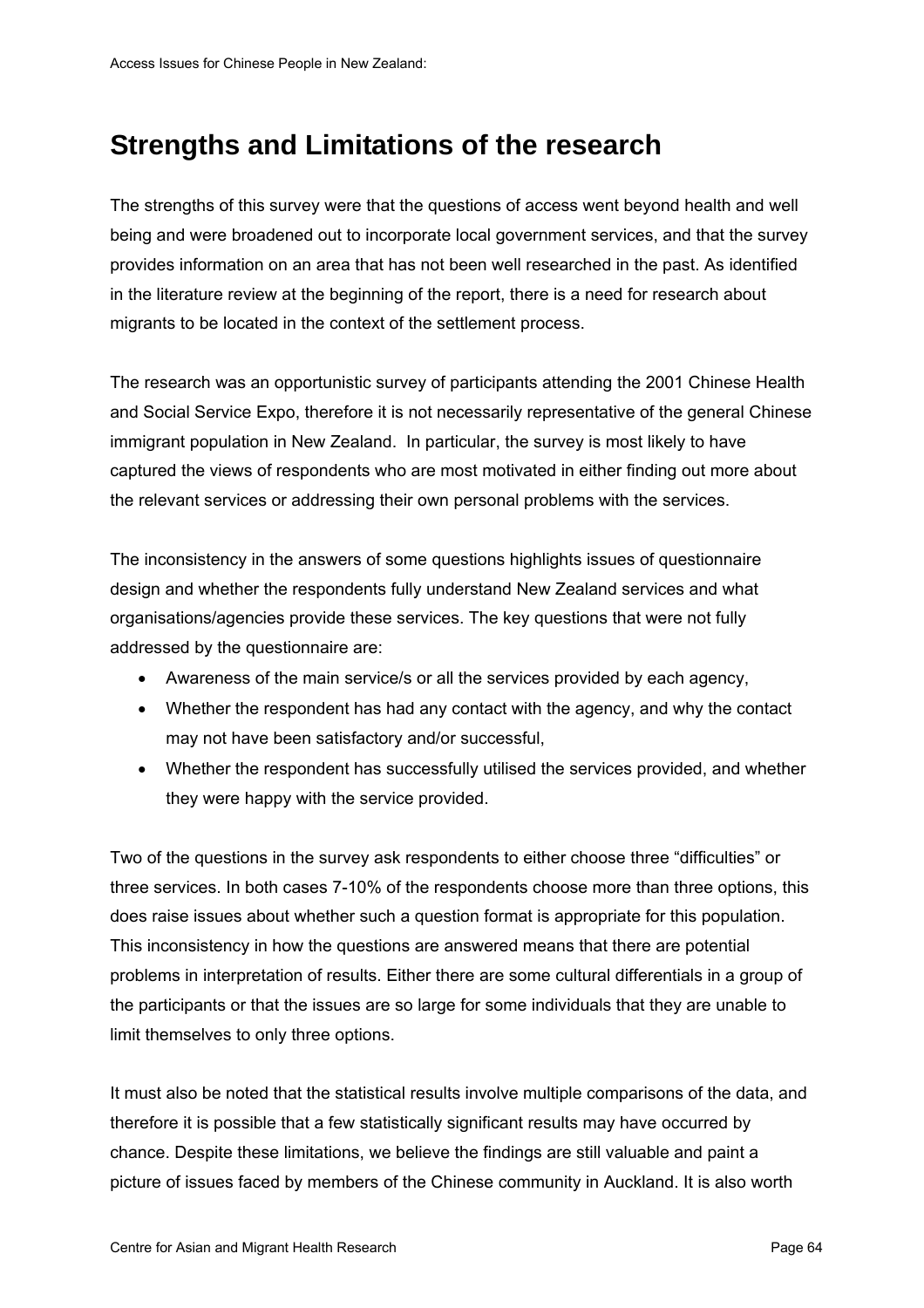acknowledging that the survey was developed and undertaken by community members in a voluntary capacity.

## **Further research**

#### **Research issues**

Systematic reviews overseas have identified a dearth of research on implementation and assessment of interventions aimed at improving access, instead the focus has largely been on defining problems (Atkinson et al., 2001). It is hoped that this report provides an incentive to develop and evaluate interventions that enhance access to services. Methodological issues have also been identified such as the need to better define dimensions of ethnicity, evaluate outcome measures used as well as the need for long term research that is strategically co-ordinated and developed so that promising projects that have been effective are identified and further assessed and developed with a view to transfer across services (Atkinson et al., 2001). There is also a need to evaluate the effectiveness of cultural safety in the context of migrant communities as the emphasis to date has been on the relationship with Maori (DeSouza, 2004).

#### **Survey issues**

Future research could involve exploring the use of alternative methods if Western methods failed for Chinese migrants.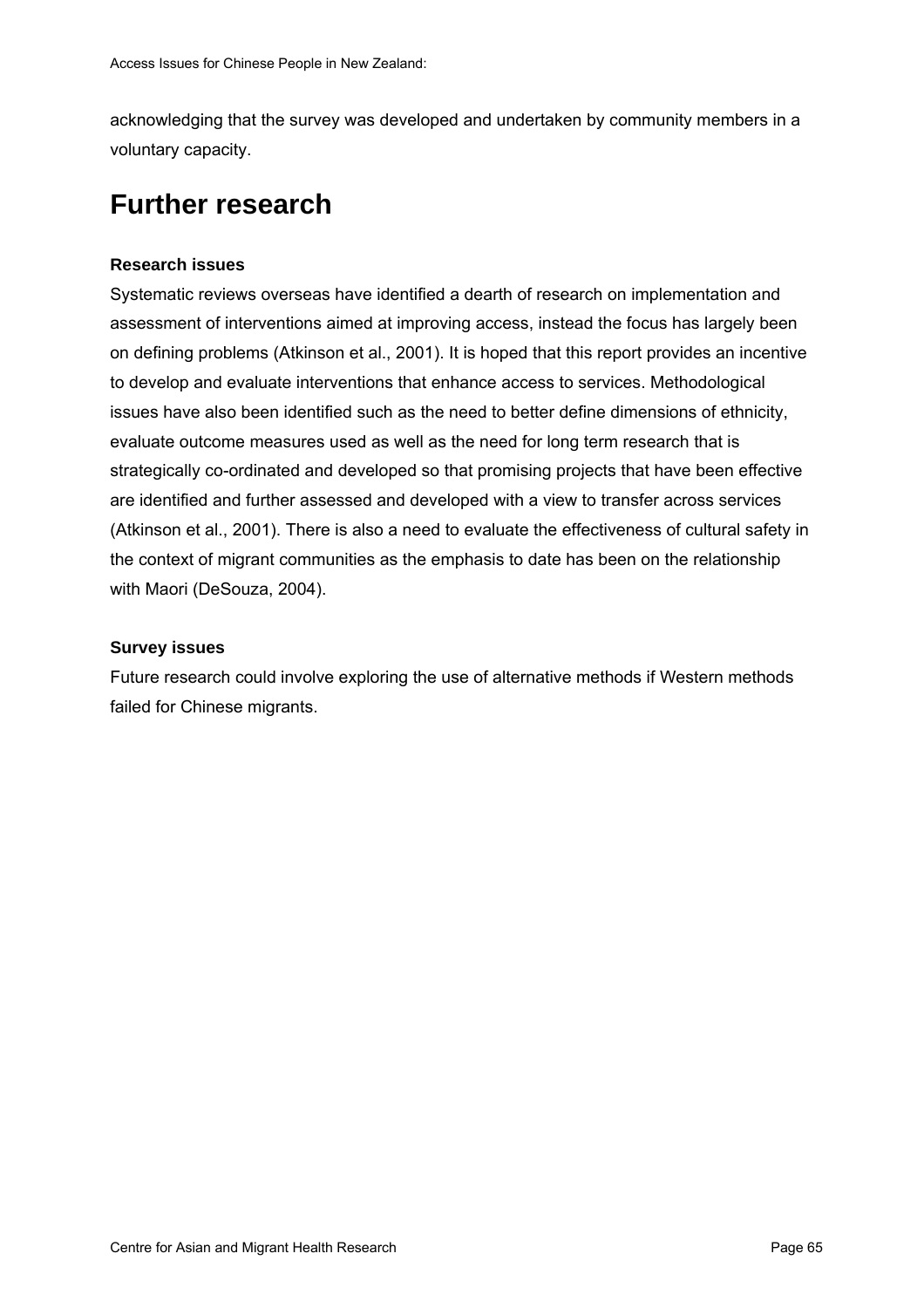## **References**

- Abbott, M. W., Wong, S., Williams, M., Au, M. K., & Young, W. (2000). Recent Chinese migrants' health, adjustment to life in New Zealand and primary health care utilization. *Disability & Rehabilitation, 22*(1/2), 43-57.
- Accident Compensation Corporation. (2004). *Summary guidelines on Maori cultural competencies for providers*. Retrieved 4th May, 2005, from [http://www.acc.co.nz/acc](http://www.acc.co.nz/acc-publications/pdfs/summary-guidelines-cultural-comp.pdf)[publications/pdfs/summary-guidelines-cultural-comp.pdf](http://www.acc.co.nz/acc-publications/pdfs/summary-guidelines-cultural-comp.pdf)
- Accident Compensation Corporation. (undated-a). *Service delivery for Maori*. Retrieved 18 May, 2005, from

[http://www.acc.co.nz/wcm001/idcplg?IdcService=SS\\_GET\\_PAGE&ssDocName=WC](http://www.acc.co.nz/wcm001/idcplg?IdcService=SS_GET_PAGE&ssDocName=WCM000105&ssSourceNodeId=3860) [M000105&ssSourceNodeId=3860](http://www.acc.co.nz/wcm001/idcplg?IdcService=SS_GET_PAGE&ssDocName=WCM000105&ssSourceNodeId=3860)

- Accident Compensation Corporation. (undated-b). *Service delivery for Pacific peoples*. Retrieved 18 May, 2005, from [http://www.acc.co.nz/wcm001/idcplg?IdcService=SS\\_GET\\_PAGE&ssDocName=WC](http://www.acc.co.nz/wcm001/idcplg?IdcService=SS_GET_PAGE&ssDocName=WCM000104&ssSourceNodeId=3860) [M000104&ssSourceNodeId=3860](http://www.acc.co.nz/wcm001/idcplg?IdcService=SS_GET_PAGE&ssDocName=WCM000104&ssSourceNodeId=3860)
- Anderson, J., Perry, J., Blue, C., Browne, A., Henderson, A., Khan, K. B., et al. (2003). "Rewriting" Cultural Safety within the Postcolonial and Postnational Feminist Project: Toward new epistemologies of healing. *Advances in Nursing Science, 26*(3), 196- 214.
- Asian Public Health Project Team. (2003). *Asian Public Health Project Report*. Auckland: Ministry of Health Public Health Directorate.
- Atkinson, M., Clark, M., Clay, D., Johnson, M., Owen, D., & Szczepura, A. (2001). *Systematic review of ethnicity and health service access for London*. London: Commissioned by the London Regional Office of the NHS Executive.
- Betancourt, J. R., Alexander R. Green, & Carrillo, J. E. (2002). *Cultural Competence in Health Care: Emerging Frameworks and Practical Approaches*. Retrieved 27th April, 2005, from [http://www.cmwf.org/usr\\_doc/betancourt\\_culturalcompetence\\_576.pdf](http://www.cmwf.org/usr_doc/betancourt_culturalcompetence_576.pdf)
- Chan, Y. F., & Quine, S. (1997). Utilisation of Australian health care services by ethnic Chinese. *Australian Health Review, 20*(1), 64-77.
- Chatterjee, M. (2004). *A framework for reducing inequaliities in Asian health through healthy public policies.* Paper presented at the Inaugural International Asian Health Conference: Asian health and wellbeing, now and into the future, New Zealand.
- Cooney, C. (1994). A comparative analysis of transcultural nursing and cultural safety. *Nursing Praxis in New Zealand, 9*(1), 6-12.
- Coup, A. (1996). Cultural safety and culturally congruent care: A comparative analysis of Irihapeti Ramsden's and Madeleine Leininger's educational projects for practice. *Nursing Praxis in New Zealand, 11*, 4–11.
- DeSouza, R. (2004). Working with refugees and migrants. In D. Wepa (Ed.), *Cultural safety* (pp. 122-133). Auckland: Pearson Education New Zealand.

Dunstan, S., Boyd, S., & Crichton, S. (2003). *Migrants' Experiences of New Zealand*. Retrieved 18 March, 2005, from [http://www.immigration.govt.nz/NR/rdonlyres/257DBD3C-E649-4E31-9A4B-](http://www.immigration.govt.nz/NR/rdonlyres/257DBD3C-E649-4E31-9A4B-F8F61173CF44/0/LisNZPilotSurveyReportMarch2004.pdf)

- [F8F61173CF44/0/LisNZPilotSurveyReportMarch2004.pdf](http://www.immigration.govt.nz/NR/rdonlyres/257DBD3C-E649-4E31-9A4B-F8F61173CF44/0/LisNZPilotSurveyReportMarch2004.pdf) Goddard, M., & Smith, P. (2001). Equity of access to health care services: : Theory and evidence from the UK. *Social Science & Medicine, 53*(9), 1149-1162.
- Ho, E., Cheung, E., Bedford, C., & Leung, P. (2000). *Settlement assistance needs of recent migrants* (Commissioned by the NZIS). Waikato: University of Waikato.
- Jeffs, L. (2001). Teaching cultural safety the culturally safe way. *Nursing Praxis in New Zealand, 17*(3), 41-50.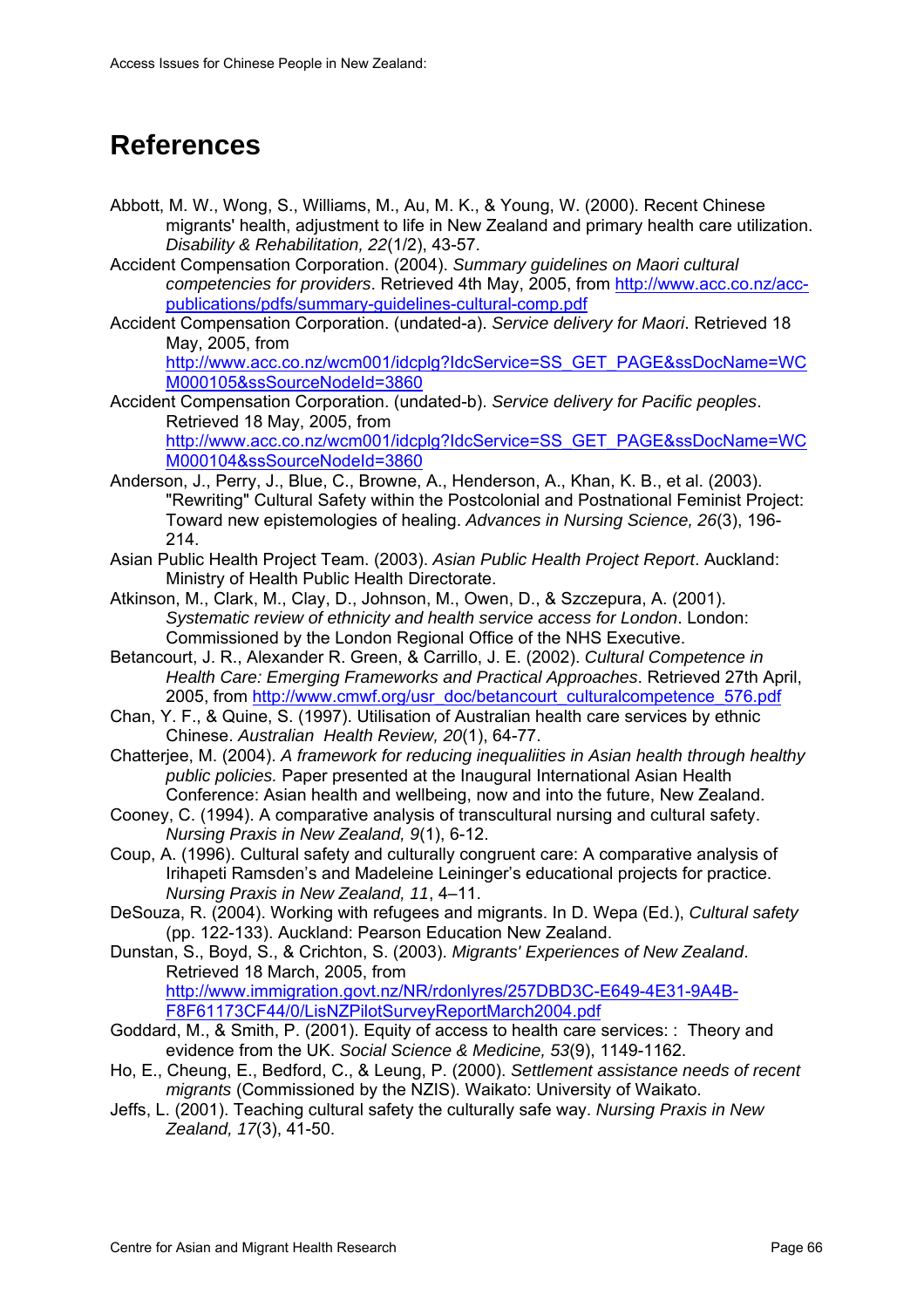- Keith, V. M., Kronenfeld, J. J., Rivers, P. A., & Liang, S.-y. (2005). Assessing the effects of race and ethnicity on use of complementary and alternative therapies in the USA. *Ethnicity and Health, 10*(1), 19 - 32.
- Latimer, S. (2003). *Waitemata District Health Board: Ethnicity Data Collection Baseline Review*. Auckland: Waitemata District Health Board.
- Lawrence, J., & Kearns, R. (2005). Exploring the 'fit' between people and providers: refugee health needs and health care services in Mt Roskill, Auckland, New Zealand. *Health and Social Care in the Community, 13*(5), 451-461.
- Liang, W., Yuan, E., Mandelblatt, J. S., & Pasick, R. J. (2004). How do older Chinese women view health and cancer screening? Results from focus groups and implications for interventions. *Ethnicity & Health Issue, p, 22p, 9*(3), 283-305.
- Logan, J. R., Alba, R. D., & Stulus, B. J. (2003). Enclaves and entrepreneurs: Assessing the payoff for immigrants and minorities. *International Migration Review, 37*(2), 344.
- Lunt, N., Spoonley, P., & Mataira, P. (2002). Past and Present: Reflections on Citizenship within New Zealand. *Social Policy & Administration, 36*(4), 346-363.
- Ministry of Health. (2000). *The New Zealand Health Strategy*. Wellington: Ministry of Health.
- Ministry of Health. (2001). *The Primary Health Care Strategy*. Wellington: Ministry of Health.
- Ministry of Health. (2003). *Health and disability sector ethnicity data protocols*. Wellington: Ministry of Health.
- Ministry of Health. (2004). *A Portrait of Health. Key results of the 2002/03 New Zealand Health Survey*. Wellington: Ministry of health.
- Ngai, M. M. Y., Latimer, S., & Cheung, V. Y. M. (2001). *Healthcare needs of Asian people: Surveys of*
- *Asian people and health professionals in the North and West Auckland*. Takapuna: Asian Health Support Service, Waitemata District Health Board.
- Ngo-Metzger, Q., Massagli, M. P., Clarridge, B. R., Manocchia, M., Davis, R. B., Iezzoni, L. I., et al. (2003). Linguistic and Cultural Barriers to Care. *Journal of General Internal Medicine, 18*(1), 44-53.
- Nursing Council of New Zealand. (2002). *Guidelines for cultural safety, the Treaty of Waitangi and Maori health in nursing and midwifery education and practice*. Wellington: Nursing Council of New Zealand.
- Polaschek. (1998). Cultural safety: a new concept in nursing people of different ethnicities. *Journal of Advanced Nursing, 27*(3), 452-457.
- Scragg, R., & Maitra, A. (2005). *Asian health in Aotearoa: An analysis of the 2002-2003 New Zealand Health Survey*. Auckland: The Asian Network Incorporated.
- Sproston, K. A., Pitson, L. B., & Walker, E. (2001). The Use of Primary Care Services by the Chinese Population Living in England: examining inequalities. *Ethnicity & Health, 6*(3/4), 189-197.
- Szczepura, A. (2005). Access to health care for ethnic minority populations. *Postgrad Med J, 81*(953), 141-147.
- The Health and Disability Commissioner. (1996). *The Health and Disability Commissioner Code of Health and Disability Services Consumers' Rights Regulation*. Retrieved 18 March, 2005, from

[http://www.hdc.org.nz/page.php?page=theact&content=theact\\_thecodedetail](http://www.hdc.org.nz/page.php?page=theact&content=theact_thecodedetail)

- The New Zealand Medical Council. (2005). *Assuring Medical Practitioners' Cultural Competence (draft document for consultation)*. Retrieved 3rd May, 2005, from <http://www.mcnz.org.nz/portals/1/news/culturalcompetence.pdf>
- Tinana, T. (2004). *Guidelines for Cultural Competence in Physiotherapy Education and Practice in Aotearoa/New Zealand*. Retrieved 3rd May, 2005, from [http://nzsp.org.nz/index02/Publications/Guidelines%20for%20Cultural%20Competenc](http://nzsp.org.nz/index02/Publications/Guidelines for Cultural Competence.htm) [e.htm](http://nzsp.org.nz/index02/Publications/Guidelines for Cultural Competence.htm)
- United States Department of Health and Human Services' (HHS) Office of Minority Health (OMH). (2000). *Assuring Cultural Competence in Health Care:*
- *Recommendations for National Standards and*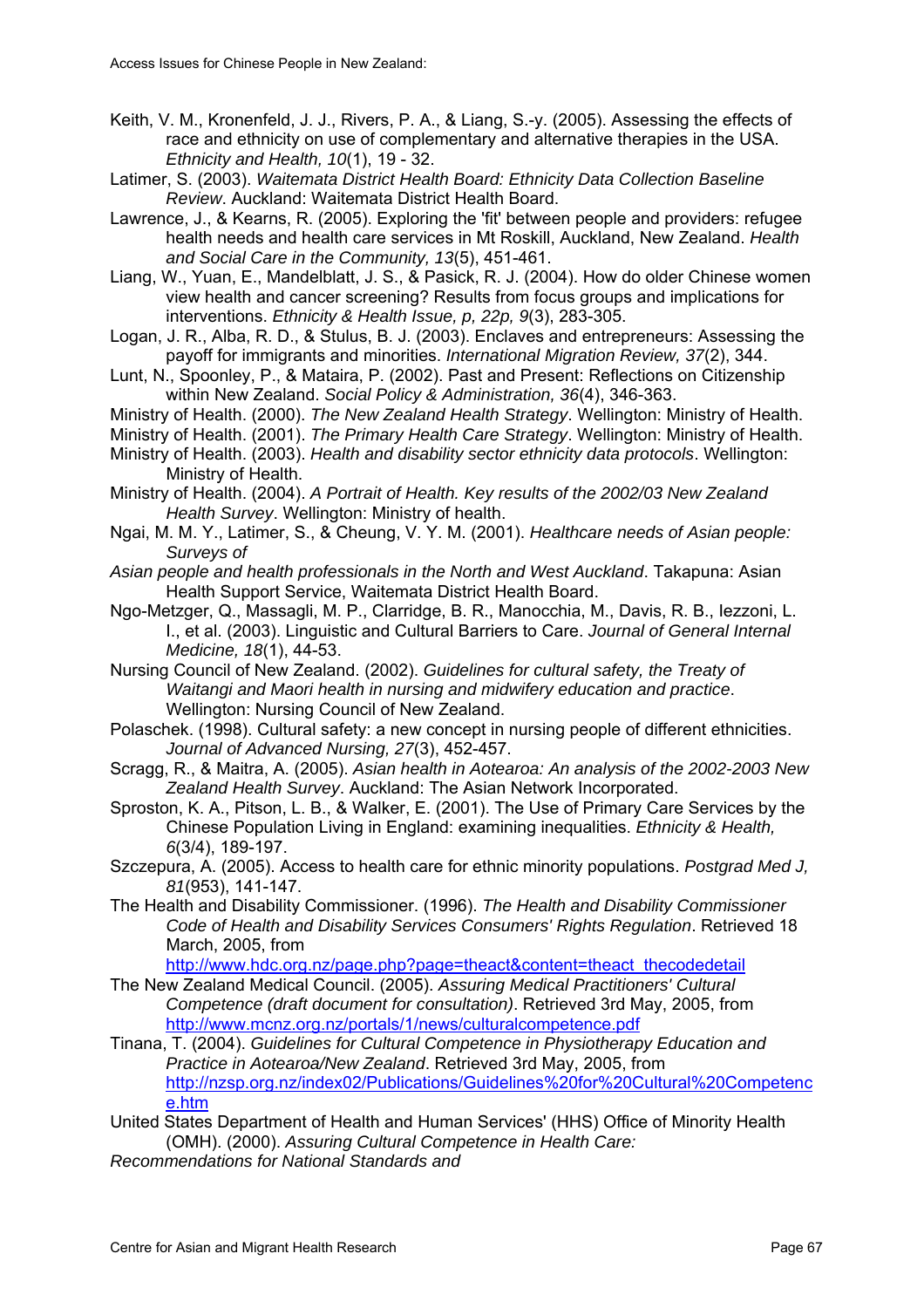- *an Outcomes-Focused Research Agenda*. Retrieved 10th May, 2005, from <http://www.omhrc.gov/clas/finalcultural1a.htm>
- Walker, R., Wu, C. W. D., Soothi-O-Soth, M., & Parr, A. (1998). *New Zealand's Asian population: Views on Health and Health Services*. Auckland: Health Funding Authority.
- Watts, N., & Trlin, A. (2000). *Employment and Service Provision for Immigrants from Non-English speaking Backgrounds in Central and Local Government Organisations in New Zealand*. Palmerston North: Massey University.
- Wood, P. J., & Schwass, M. (1993). Cultural safety: a framework for changing attitudes. *Nursing Praxis in New Zealand, 8*(1), 4-15.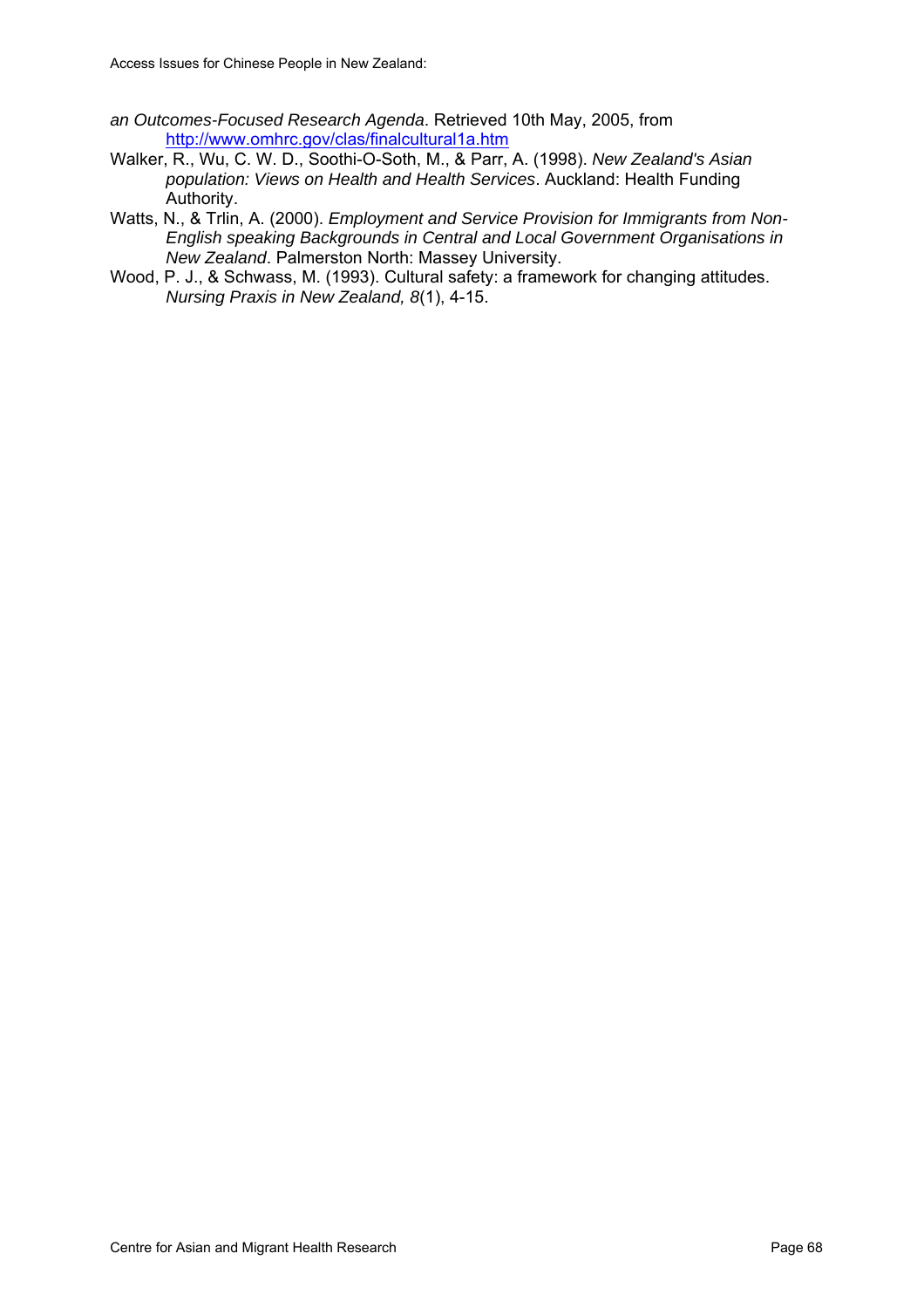# **Appendices**

#### **Appendix A: Other Services**

The following tables present a summary of the difficulties or reasons for not using services for all the services other than ACC, IRD, WINZ and DIA, which are examined above.

|                                             |                | Used the service Provided? |      |           |                |                   |              |               |
|---------------------------------------------|----------------|----------------------------|------|-----------|----------------|-------------------|--------------|---------------|
| <b>Courts</b>                               | <b>Yes</b>     |                            |      | <b>No</b> |                | <b>Not Stated</b> | <b>Total</b> |               |
|                                             | #              | $\%$                       | #    | $\%$      | #              | $\%$              | #            | $\frac{0}{0}$ |
| No Chinese Speaking Staff                   | 20             | 18%                        | 128  | 8%        | 13             | 7%                | 161          | 8%            |
| No information in Chinese                   | 22             | 20%                        | 166  | 10%       | 10             | 5%                | 198          | 10%           |
| Not aware of the service<br>existence       | $\overline{2}$ | 2%                         | 62   | 4%        | $\overline{2}$ | 1%                | 66           | 3%            |
| Don't know the type of<br>services provided | 1              | 1%                         | 146  | 9%        | 9              | 5%                | 156          | 8%            |
| No Reasons Stated                           | 82             | 75%                        | 1297 | 76%       | 167            | 86%               | 1546         | 77%           |
| Total                                       | 110            |                            | 1706 |           | 194            |                   | 2010         |               |

Table 45: Reasons/Difficulties in accessing Courts.

|                                             |                |       | <b>Used the service Provided?</b> |           |                   |      |              |      |  |  |
|---------------------------------------------|----------------|-------|-----------------------------------|-----------|-------------------|------|--------------|------|--|--|
| <b>Police</b>                               | <b>Yes</b>     |       |                                   | <b>No</b> | <b>Not Stated</b> |      | <b>Total</b> |      |  |  |
|                                             | #              | $\%$  | #                                 | $\%$      | #                 | $\%$ | #            | $\%$ |  |  |
| No Chinese Speaking Staff                   | 63             | 14%   | 110                               | 8%        | 19                | 9%   | 192          | 10%  |  |  |
| No information in Chinese                   | 51             | 12%   | 132                               | 10%       | 15                | 7%   | 198          | 10%  |  |  |
| Not aware of the service<br>existence       | $\overline{2}$ | $0\%$ | 21                                | 2%        | 2                 | 1%   | 25           | 1%   |  |  |
| Don't know the type of<br>services provided | 4              | 1%    | 72                                | 5%        | $\overline{2}$    | 1%   | 78           | 4%   |  |  |
| No Reasons Stated                           | 353            | 81%   | 1076                              | 79%       | 188               | 87%  | 1617         | 80%  |  |  |
| Total                                       | 438            |       | 1355                              |           | 217               |      | 2010         |      |  |  |

Table 46: Reasons/Difficulties in accessing Police.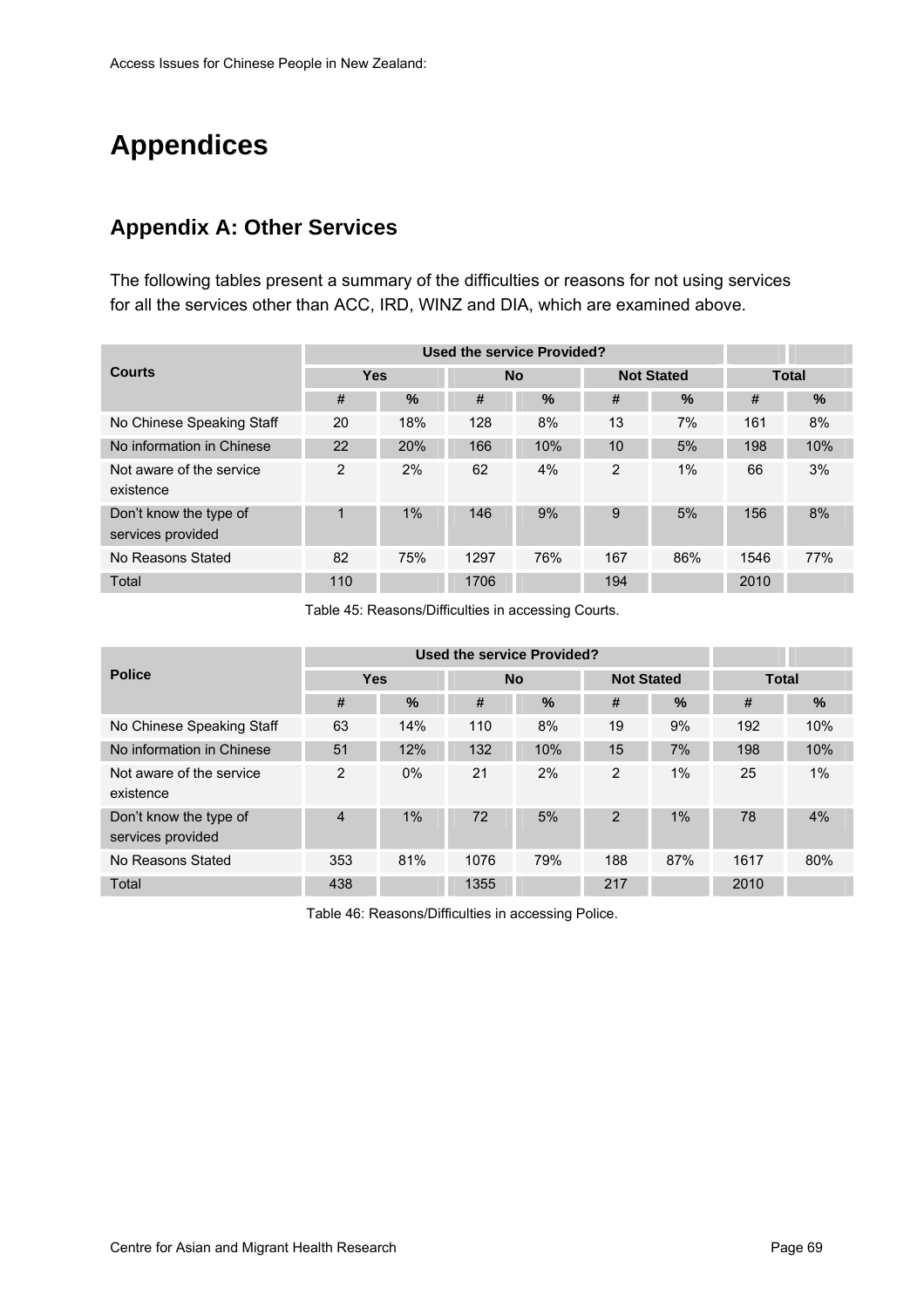|                                             |                |      |      | <b>Used the service Provided?</b> |     |                   |              |      |
|---------------------------------------------|----------------|------|------|-----------------------------------|-----|-------------------|--------------|------|
| <b>Race Relations Office</b>                | <b>Yes</b>     |      |      | <b>No</b>                         |     | <b>Not Stated</b> | <b>Total</b> |      |
|                                             | #              | $\%$ | #    | $\%$                              | #   | $\%$              | #            | $\%$ |
| No Chinese Speaking Staff                   | 5              | 19%  | 105  | 6%                                | 13  | 5%                | 123          | 6%   |
| No information in Chinese                   | 6              | 23%  | 123  | 7%                                | 16  | 7%                | 145          | 7%   |
| Not aware of the service<br>existence       | $\overline{2}$ | 8%   | 87   | 5%                                | 3   | 1%                | 92           | 5%   |
| Don't know the type of<br>services provided | 3              | 12%  | 158  | 9%                                | 5   | 2%                | 166          | 8%   |
| No Reasons Stated                           | 18             | 69%  | 1365 | 78%                               | 208 | 87%               | 1591         | 79%  |
| Total                                       | 26             |      | 1746 |                                   | 238 |                   | 2010         |      |

Table 47: Reasons/Difficulties in accessing Race Relations Office.

|                                             |                |       |      | <b>Used the service Provided?</b> |                   |      |              |      |  |  |
|---------------------------------------------|----------------|-------|------|-----------------------------------|-------------------|------|--------------|------|--|--|
| <b>Public Hospital:</b>                     | <b>Yes</b>     |       |      | <b>No</b>                         | <b>Not Stated</b> |      | <b>Total</b> |      |  |  |
| <b>Emergency Department</b>                 | #              | %     | #    | $\%$                              | #                 | $\%$ | #            | $\%$ |  |  |
| No Chinese Speaking Staff                   | 91             | 16%   | 107  | 9%                                | 23                | 11%  | 221          | 11%  |  |  |
| No information in Chinese                   | 71             | 13%   | 116  | 9%                                | 21                | 10%  | 208          | 10%  |  |  |
| Not aware of the service<br>existence       | $\overline{2}$ | $0\%$ | 33   | 3%                                | 4                 | 2%   | 39           | 2%   |  |  |
| Don't know the type of<br>services provided | $\overline{4}$ | 1%    | 82   | 7%                                | 7                 | 3%   | 93           | 5%   |  |  |
| No Reasons Stated                           | 438            | 78%   | 973  | 78%                               | 162               | 79%  | 1573         | 78%  |  |  |
| Total                                       | 561            |       | 1245 |                                   | 204               |      | 2010         |      |  |  |

Table 48: Reasons/Difficulties in accessing Emergency Department.

|                                             |            |       |      | <b>Used the service Provided?</b> |                   |       |              |      |  |  |
|---------------------------------------------|------------|-------|------|-----------------------------------|-------------------|-------|--------------|------|--|--|
| <b>Public Hospital:</b>                     | <b>Yes</b> |       |      | <b>No</b>                         | <b>Not Stated</b> |       | <b>Total</b> |      |  |  |
| <b>Outpatients Department</b>               | #          | $\%$  | #    | $\%$                              | #                 | $\%$  | #            | $\%$ |  |  |
| No Chinese Speaking Staff                   | 80         | 16%   | 105  | 8%                                | 18                | 9%    | 203          | 10%  |  |  |
| No information in Chinese                   | 63         | 12%   | 123  | 10%                               | 22                | 11%   | 208          | 10%  |  |  |
| Not aware of the service<br>existence       | 5          | $1\%$ | 42   | 3%                                | 3                 | $1\%$ | 50           | 2%   |  |  |
| Don't know the type of<br>services provided | 11         | 2%    | 75   | 6%                                | 7                 | 3%    | 93           | 5%   |  |  |
| No Reasons Stated                           | 399        | 78%   | 1006 | 78%                               | 170               | 81%   | 1575         | 78%  |  |  |
| Total                                       | 512        |       | 1289 |                                   | 209               |       | 2010         |      |  |  |

Table 49: Reasons/Difficulties in accessing Outpatients Department.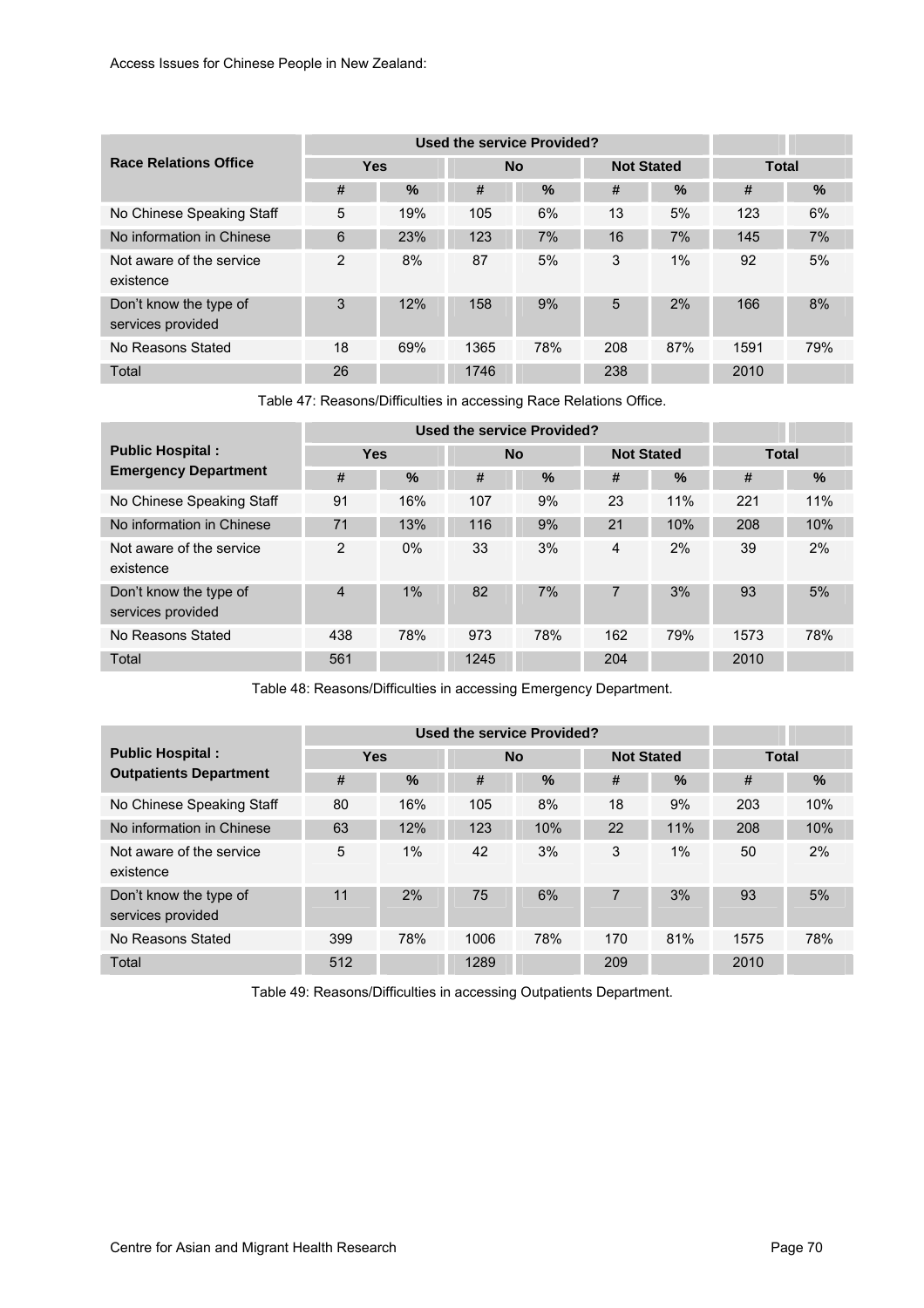|                                             |                |       | <b>Used the service Provided?</b> |           |                   |      |              |      |  |  |
|---------------------------------------------|----------------|-------|-----------------------------------|-----------|-------------------|------|--------------|------|--|--|
| <b>Public Hospital : Inpatients</b>         | <b>Yes</b>     |       |                                   | <b>No</b> | <b>Not Stated</b> |      | <b>Total</b> |      |  |  |
| <b>Service</b>                              | #              | %     | #                                 | $\%$      | #                 | $\%$ | #            | $\%$ |  |  |
| No Chinese Speaking Staff                   | 51             | 14%   | 103                               | 7%        | 21                | 9%   | 175          | 9%   |  |  |
| No information in Chinese                   | 41             | 11%   | 118                               | 8%        | 20                | 8%   | 179          | 9%   |  |  |
| Not aware of the service<br>existence       | 1              | $0\%$ | 33                                | 2%        | 4                 | 2%   | 38           | 2%   |  |  |
| Don't know the type of<br>services provided | $\overline{2}$ | 1%    | 94                                | 7%        | 5                 | 2%   | 101          | 5%   |  |  |
| No Reasons Stated                           | 287            | 80%   | 1133                              | 80%       | 196               | 83%  | 1616         | 80%  |  |  |
| Total                                       | 357            |       | 1417                              |           | 236               |      | 2010         |      |  |  |

Table 50: Reasons/Difficulties in accessing Inpatients Service.

|                                             |                |            |      | <b>Used the service Provided?</b> |     |                   |              |     |  |  |
|---------------------------------------------|----------------|------------|------|-----------------------------------|-----|-------------------|--------------|-----|--|--|
| <b>Tenancy Service</b>                      | <b>Yes</b>     |            |      | <b>No</b>                         |     | <b>Not Stated</b> | <b>Total</b> |     |  |  |
|                                             | #              | $\%$       | #    | $\frac{9}{6}$                     | #   | $\%$              | #            | %   |  |  |
| No Chinese Speaking Staff                   | 66             | <b>20%</b> | 81   | 6%                                | 14  | 6%                | 161          | 8%  |  |  |
| No information in Chinese                   | 39             | 12%        | 110  | 8%                                | 17  | 7%                | 166          | 8%  |  |  |
| Not aware of the service<br>existence       | 2              | 1%         | 74   | 5%                                | 4   | 2%                | 80           | 4%  |  |  |
| Don't know the type of<br>services provided | $\overline{7}$ | 2%         | 119  | 8%                                | 6   | 3%                | 132          | 7%  |  |  |
| No Reasons Stated                           | 250            | 75%        | 1127 | 78%                               | 202 | 86%               | 1579         | 79% |  |  |
| Total                                       | 332            |            | 1444 |                                   | 234 |                   | 2010         |     |  |  |

Table 51: Reasons/Difficulties in accessing Tenancy Service.

|                                             |            |       |      | Used the service Provided? |                   |      |              |     |  |  |
|---------------------------------------------|------------|-------|------|----------------------------|-------------------|------|--------------|-----|--|--|
| <b>Child, Youth and Family</b>              | <b>Yes</b> |       |      | <b>No</b>                  | <b>Not Stated</b> |      | <b>Total</b> |     |  |  |
| (CYP)                                       | #          | %     | #    | $\%$                       | #                 | $\%$ | #            | %   |  |  |
| No Chinese Speaking Staff                   | 6          | 12%   | 85   | 5%                         | 9                 | 4%   | 100          | 5%  |  |  |
| No information in Chinese                   | 8          | 16%   | 111  | 7%                         | 14                | 5%   | 133          | 7%  |  |  |
| Not aware of the service<br>existence       | 0          | $0\%$ | 81   | 5%                         | 7                 | 3%   | 88           | 4%  |  |  |
| Don't know the type of<br>services provided | 4          | 2%    | 145  | 9%                         | 8                 | 3%   | 154          | 8%  |  |  |
| No Reasons Stated                           | 41         | 84%   | 1353 | 79%                        | 225               | 88%  | 1619         | 81% |  |  |
| Total                                       | 49         |       | 1704 |                            | 257               |      | 2010         |     |  |  |

Table 52: Reasons/Difficulties in accessing CYF.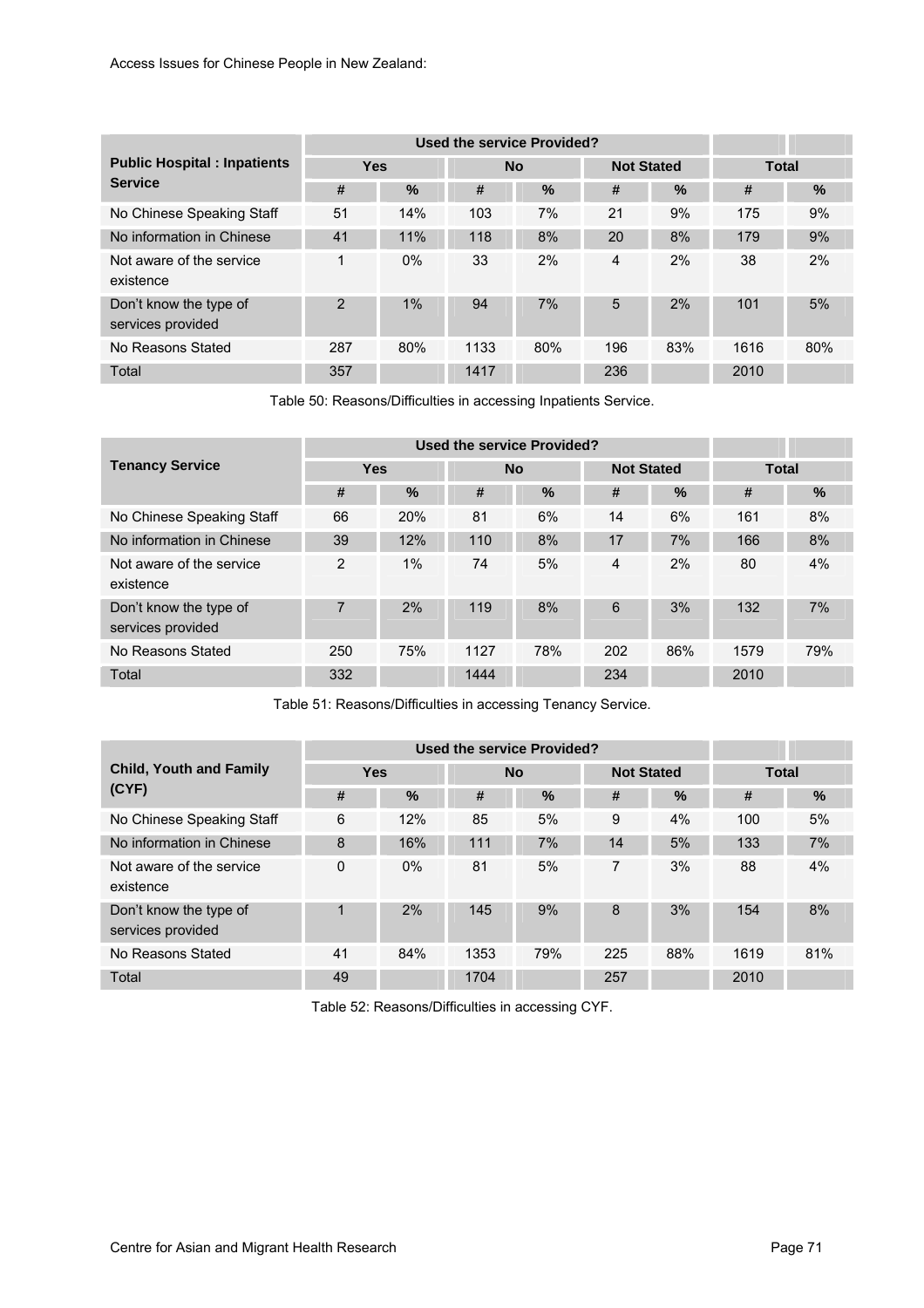|                                             |            |      |      | Used the service Provided? |     |                   |              |      |
|---------------------------------------------|------------|------|------|----------------------------|-----|-------------------|--------------|------|
| <b>Auckland City Council</b>                | <b>Yes</b> |      |      | <b>No</b>                  |     | <b>Not Stated</b> | <b>Total</b> |      |
|                                             | #          | $\%$ | #    | %                          | #   | $\%$              | #            | $\%$ |
| No Chinese Speaking Staff                   | 46         | 14%  | 63   | 4%                         | 12  | 5%                | 121          | 6%   |
| No information in Chinese                   | 36         | 11%  | 86   | 6%                         | 17  | 6%                | 139          | 7%   |
| Not aware of the service<br>existence       | 3          | 1%   | 34   | 2%                         | 3   | 1%                | 40           | 2%   |
| Don't know the type of<br>services provided | 8          | 2%   | 125  | 9%                         | 4   | 2%                | 137          | 7%   |
| No Reasons Stated                           | 268        | 81%  | 1144 | 81%                        | 236 | 89%               | 1648         | 82%  |
| Total                                       | 332        |      | 1413 |                            | 265 |                   | 2010         |      |

Table 53: Reasons/Difficulties in accessing Auckland City Council.

|                                             |          |                         | <b>Used the service Provided?</b> |                   |                |       |              |     |  |  |
|---------------------------------------------|----------|-------------------------|-----------------------------------|-------------------|----------------|-------|--------------|-----|--|--|
| <b>Manukau City Council</b>                 |          | <b>Yes</b><br><b>No</b> |                                   | <b>Not Stated</b> |                |       | <b>Total</b> |     |  |  |
|                                             | #        | $\%$                    | #                                 | %                 | #              | $\%$  | #            | %   |  |  |
| No Chinese Speaking Staff                   | 20       | 12%                     | 69                                | 4%                | 11             | 4%    | 100          | 5%  |  |  |
| No information in Chinese                   | 19       | 11%                     | 89                                | 6%                | 14             | 5%    | 122          | 6%  |  |  |
| Not aware of the service<br>existence       | $\Omega$ | $0\%$                   | 38                                | 2%                | 2              | $1\%$ | 40           | 2%  |  |  |
| Don't know the type of<br>services provided | 1        | 1%                      | 132                               | 9%                | $\overline{2}$ | 1%    | 135          | 7%  |  |  |
| No Reasons Stated                           | 142      | 84%                     | 1249                              | 81%               | 281            | 93%   | 1672         | 83% |  |  |
| Total                                       | 170      |                         | 1537                              |                   | 303            |       | 2010         |     |  |  |

Table 54: Reasons/Difficulties in accessing Manukau City Council.

|                                             |            |       |      | Used the service Provided? |     |                   |              |      |
|---------------------------------------------|------------|-------|------|----------------------------|-----|-------------------|--------------|------|
| <b>North Shore City Council</b>             | <b>Yes</b> |       |      | <b>No</b>                  |     | <b>Not Stated</b> | <b>Total</b> |      |
|                                             | #          | %     | #    | $\%$                       | #   | $\frac{9}{6}$     | #            | $\%$ |
| No Chinese Speaking Staff                   | 6          | 6%    | 68   | 4%                         | 11  | 4%                | 85           | 4%   |
| No information in Chinese                   | 7          | 7%    | 93   | 6%                         | 13  | 4%                | 113          | 6%   |
| Not aware of the service<br>existence       | 0          | $0\%$ | 37   | 2%                         | 3   | $1\%$             | 40           | 2%   |
| Don't know the type of<br>services provided | 1          | 1%    | 127  | 8%                         | 6   | 2%                | 134          | 7%   |
| No Reasons Stated                           | 94         | 90%   | 1314 | 82%                        | 280 | 92%               | 1688         | 84%  |
| Total                                       | 104        |       | 1601 |                            | 305 |                   | 2010         |      |

Table 55: Reasons/Difficulties in accessing North Shore City Council.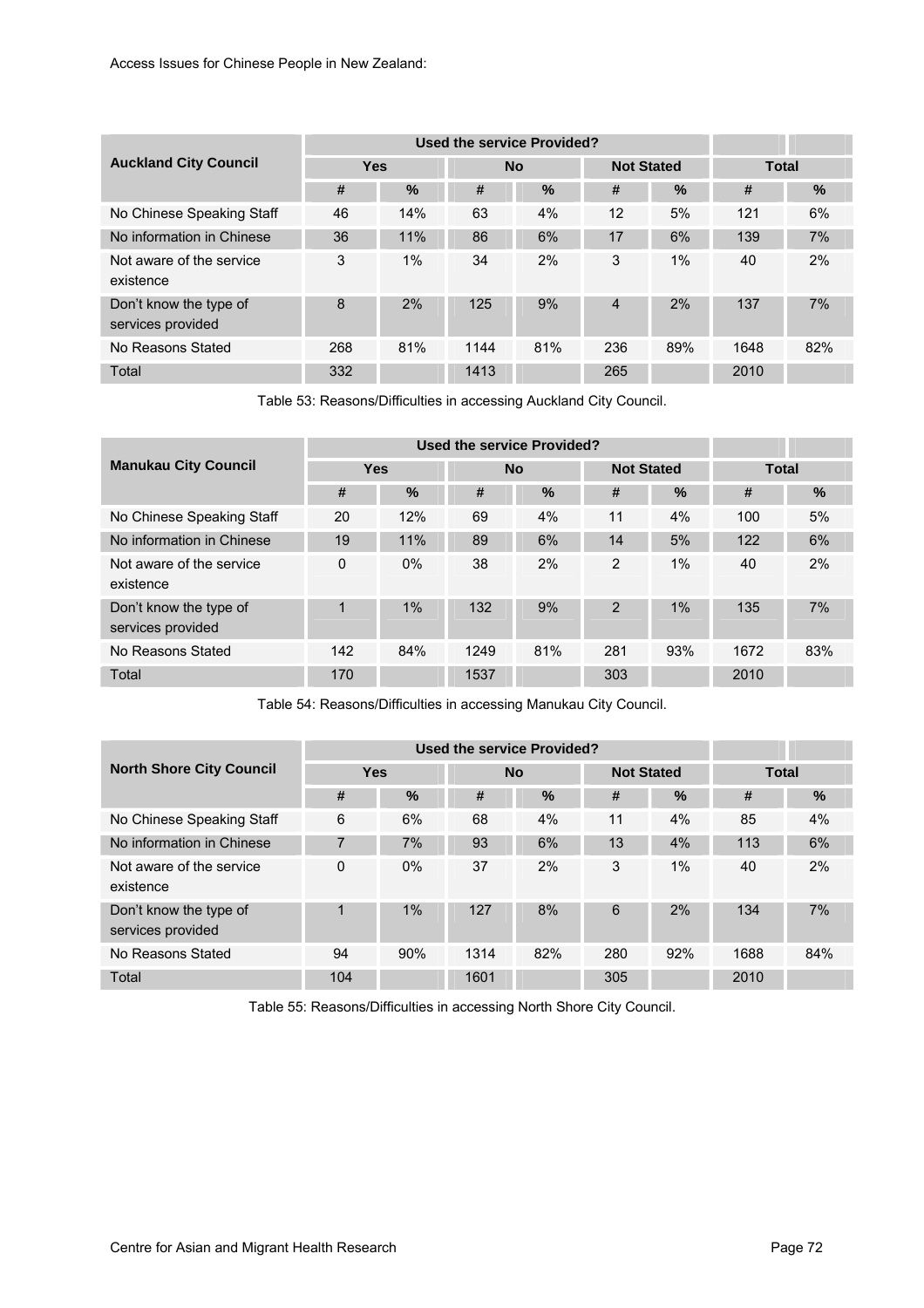|                                             |            |       |                                | <b>Used the service Provided?</b> |              |       |      |      |
|---------------------------------------------|------------|-------|--------------------------------|-----------------------------------|--------------|-------|------|------|
| <b>Waitakere City Council</b>               | <b>Yes</b> |       | <b>Not Stated</b><br><b>No</b> |                                   | <b>Total</b> |       |      |      |
|                                             | #          | $\%$  | #                              | $\%$                              | #            | $\%$  | #    | $\%$ |
| No Chinese Speaking Staff                   | 9          | 11%   | 68                             | 4%                                | 10           | 3%    | 87   | 4%   |
| No information in Chinese                   | 12         | 15%   | 87                             | 5%                                | 13           | 4%    | 112  | 6%   |
| Not aware of the service<br>existence       | 1          | $1\%$ | 40                             | 3%                                | 3            | $1\%$ | 44   | 2%   |
| Don't know the type of<br>services provided | 1          | 1%    | 127                            | 8%                                | 6            | 2%    | 134  | 7%   |
| No Reasons Stated                           | 65         | 79%   | 1307                           | 82%                               | 313          | 93%   | 1685 | 84%  |
| Total                                       | 82         |       | 1590                           |                                   | 338          |       | 2010 |      |

Table 56: Reasons/Difficulties in accessing Waitakere City Council.